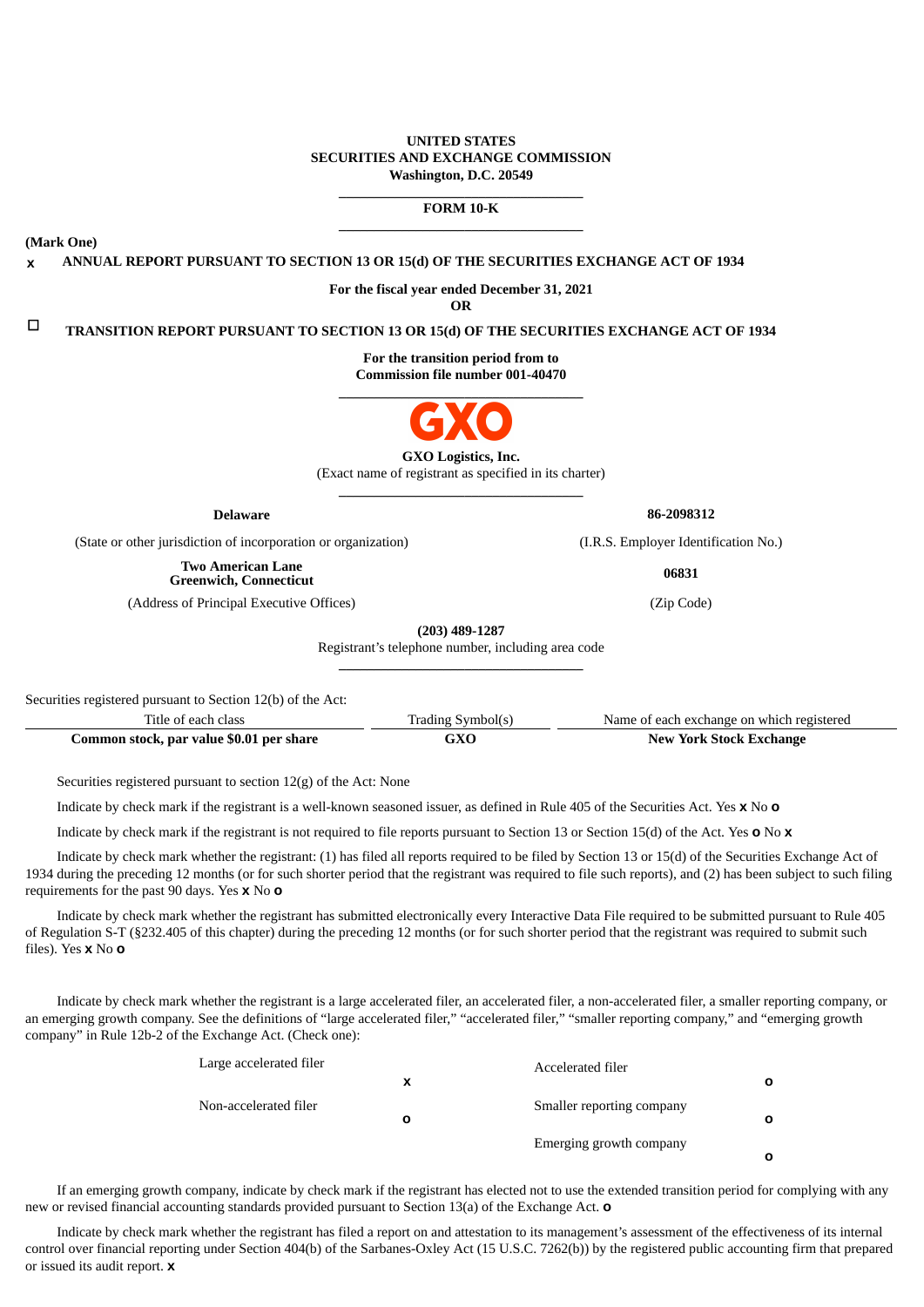Indicate by check mark whether the registrant is a shell company (as defined in Rule 12b-2 of the Act). Yes ☐ No **x**

As of June 30, 2021, the last business day of the registrant's most recently completed second fiscal quarter, there was no established public market for the registrant's common stock, par value \$0.01 per share. The registrant's common stock began trading on the New York Stock Exchange on August 2, 2021.

As of February 15, 2022, there were 114,715,079 shares of the registrant's common stock, par value \$0.01 per share, outstanding.

# **DOCUMENTS INCORPORATED BY REFERENCE**

Specified portions of the registrant's proxy statement, which will be filed with the Securities and Exchange Commission pursuant to Regulation 14A in connection with the registrant's 2022 Annual Meeting of Stockholders (the "Proxy Statement"), are incorporated by reference into Part III of this Annual Report on Form 10-K. Except with respect to information specifically incorporated by reference in this Annual Report, the Proxy Statement is not deemed to be filed as part hereof.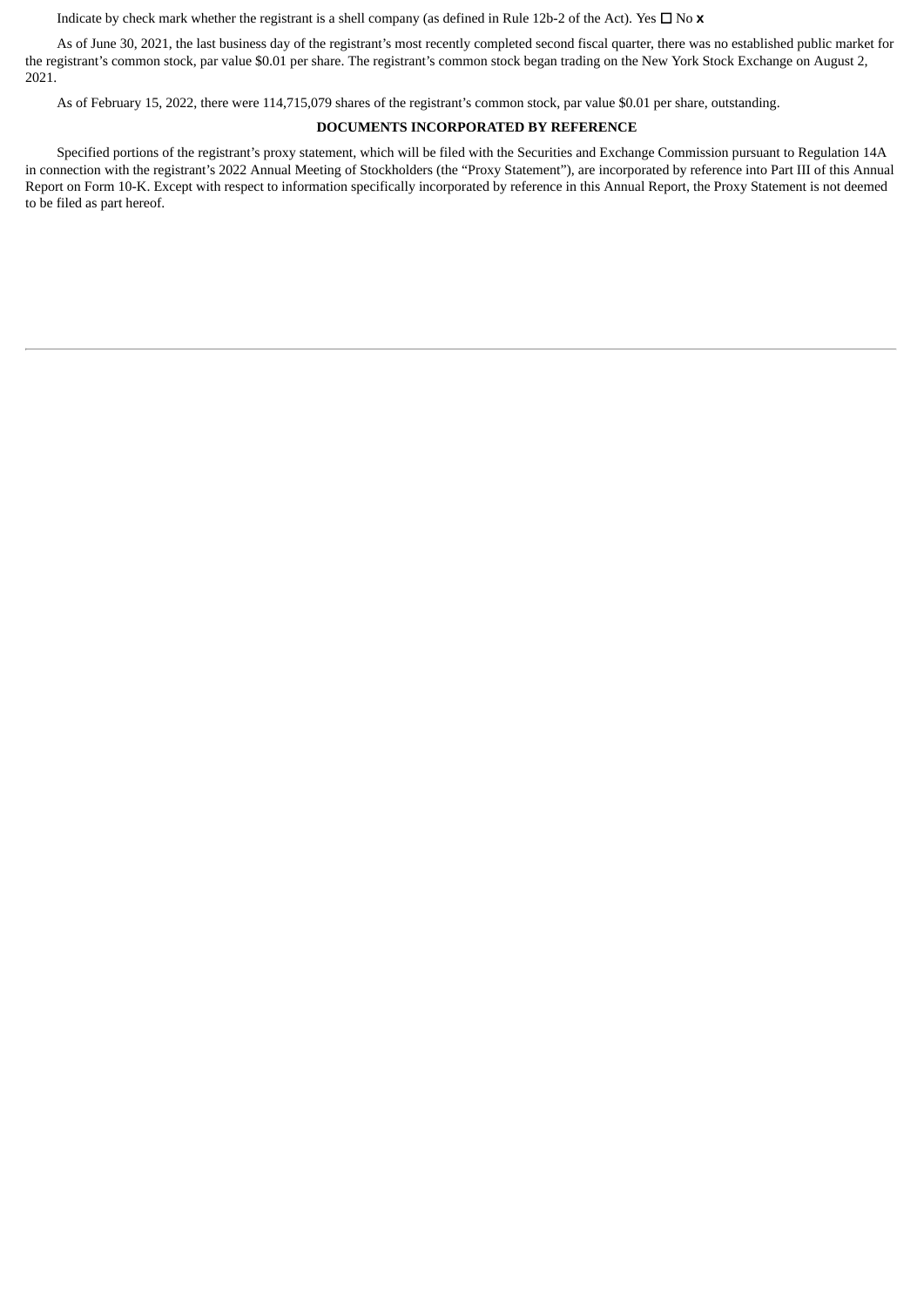# **GXO Logistics, Inc. Form 10-K For the Fiscal Year Ended December 31, 2021 Table of Contents**

|                                                                                                                      | Page            |
|----------------------------------------------------------------------------------------------------------------------|-----------------|
| Part I                                                                                                               |                 |
| Item 1. Business                                                                                                     |                 |
| Item 1A. Risk Factors                                                                                                | $rac{1}{z}$     |
| <b>Item 1B. Unresolved Staff Comments</b>                                                                            | $\frac{19}{19}$ |
| <b>Item 2. Properties</b>                                                                                            |                 |
| Item 3. Legal Proceedings                                                                                            |                 |
| <b>Item 4. Mine Safety Disclosures</b>                                                                               | 19              |
| Part II                                                                                                              |                 |
| Item 5. Market for Registrant's Common Equity, Related Stockholder Matters and Issuer Purchases of Equity Securities | 20              |
| Item 6. [Reserved]                                                                                                   | 20              |
| Item 7. Management's Discussion and Analysis of Financial Condition and Results of Operations                        | 21              |
| Item 7A. Quantitative and Qualitative Disclosures about Market Risk                                                  | 29              |
| Item 8. Financial Statements and Supplementary Data                                                                  | 30              |
| Item 9. Changes in and Disagreements with Accountants on Accounting and Financial Disclosure                         | <b>68</b>       |
| <b>Item 9A. Controls and Procedures</b>                                                                              | 69              |
| <b>Item 9B. Other Information</b>                                                                                    | 69              |
| Item 9C. Disclosure Regarding Foreign Jurisdictions that Prevent Inspections                                         | 69              |
| Part III                                                                                                             |                 |
| <b>Item 10. Directors, Executive Officers and Corporate Governance</b>                                               | $\overline{20}$ |
| <b>Item 11. Executive Compensation</b>                                                                               | $\overline{20}$ |
| <b>Item 12. Security Ownership of Certain Beneficial Owners and Management and Related Stockholder Matters</b>       | 70              |
| Item 13. Certain Relationships and Related Transactions, and Director Independence                                   | $\overline{20}$ |
| <b>Item 14. Principal Accountant Fees and Services</b>                                                               | 70              |
| Part IV                                                                                                              |                 |
| Item 15. Exhibit and Financial Statement Schedules                                                                   | $\overline{21}$ |
| Item 16. Form 10-K Summary                                                                                           | $\overline{23}$ |
| <b>Signatures</b>                                                                                                    | $\overline{74}$ |
|                                                                                                                      |                 |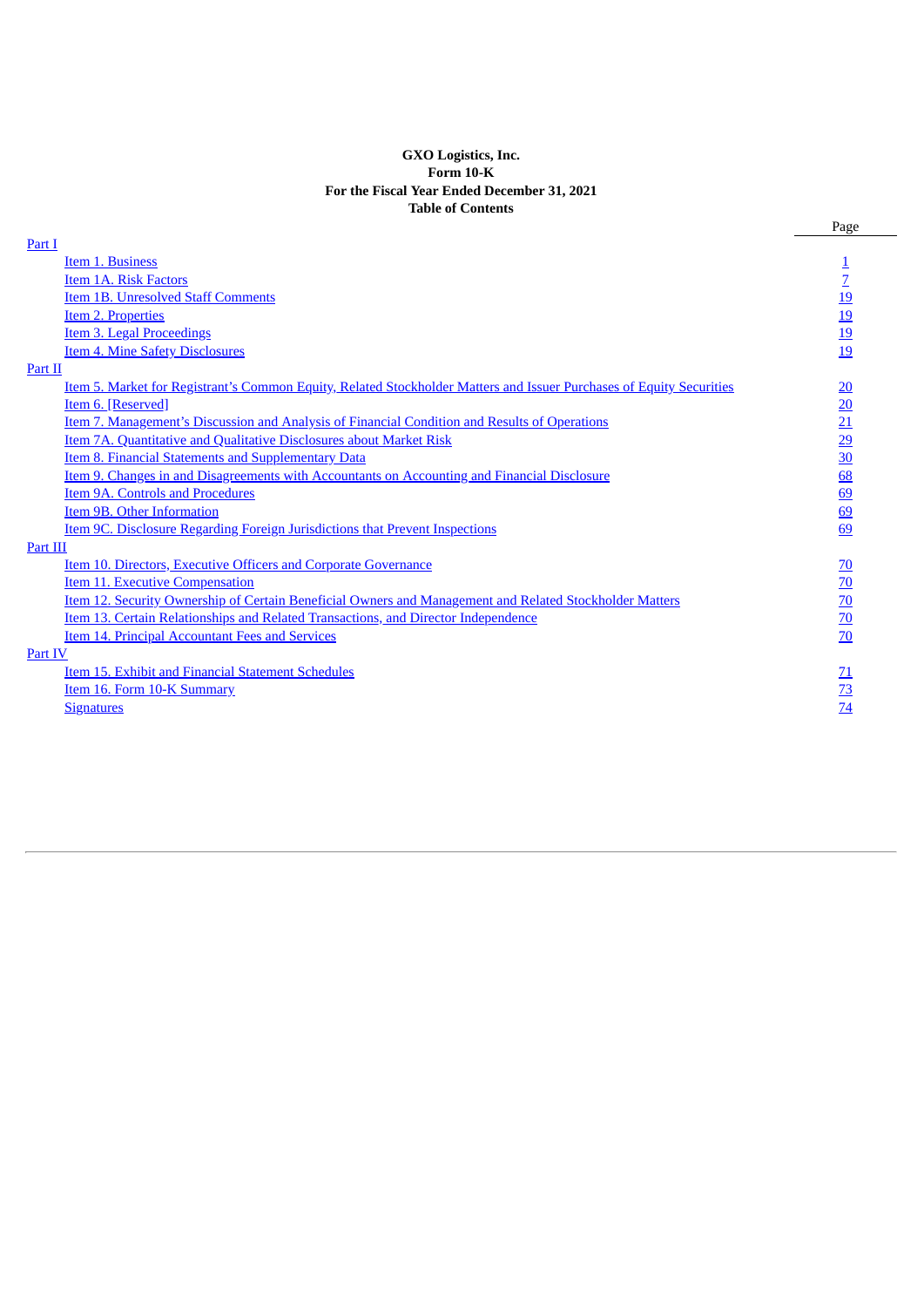#### *Cautionary Statement Regarding Forward-Looking Statements*

<span id="page-3-0"></span>This Annual Report on Form 10-K and other written reports and oral statements we make from time to time contain forward-looking statements within the meaning of Section 27A of the Securities Act of 1933, as amended (the "Securities Act"), and Section 21E of the Securities Exchange Act of 1934, as amended (the "Exchange Act"). All statements other than statements of historical fact are, or may be deemed to be, forward-looking statements. In some cases, forward-looking statements can be identified by the use of forward-looking terms such as "anticipate," "estimate," "believe," "continue," "could," "intend," "may," "plan," "potential," "predict," "should," "will," "expect," "objective," "projection," "forecast," "goal," "guidance," "outlook," "effort," "target," "trajectory" or the negative of these terms or other comparable terms. However, the absence of these words does not mean that the statements are not forward-looking. These forward-looking statements are based on certain assumptions and analyses made by the Company in liaht of its experience and its perception of historical trends, current conditions and expected future developments, as well as other factors it believes are appropriate in the circumstances. These forward-looking statements are subject to known and unknown risks, uncertainties and assumptions that may cause actual results, levels of activity, performance or achievements to be materially different from any future results, levels of activity, performance or achievements expressed or implied by such forward-looking statements. Factors that might cause or contribute to a material difference include those discussed below and the risks discussed in the Company's other filings with the Securities and Exchange Commission (the "SEC"). All forward-looking statements set forth in this Annual Report are qualified by these cautionary statements, and there can be no assurance that the results or developments anticipated by the Company will be realized or, even if substantially realized, that they will have the expected consequence to or effects on the Company or its business or operations. The following discussion should be read in conjunction with the Company's audited Consolidated Financial Statements and corresponding notes thereto included elsewhere in this Annual Report. Forward-looking statements set forth in this Annual Report speak only as of the date hereof, and we do not undertake any obligation to update forward-looking statements to reflect subsequent events or circumstances, changes in expectations or the *occurrence of unanticipated events, except as required by law.*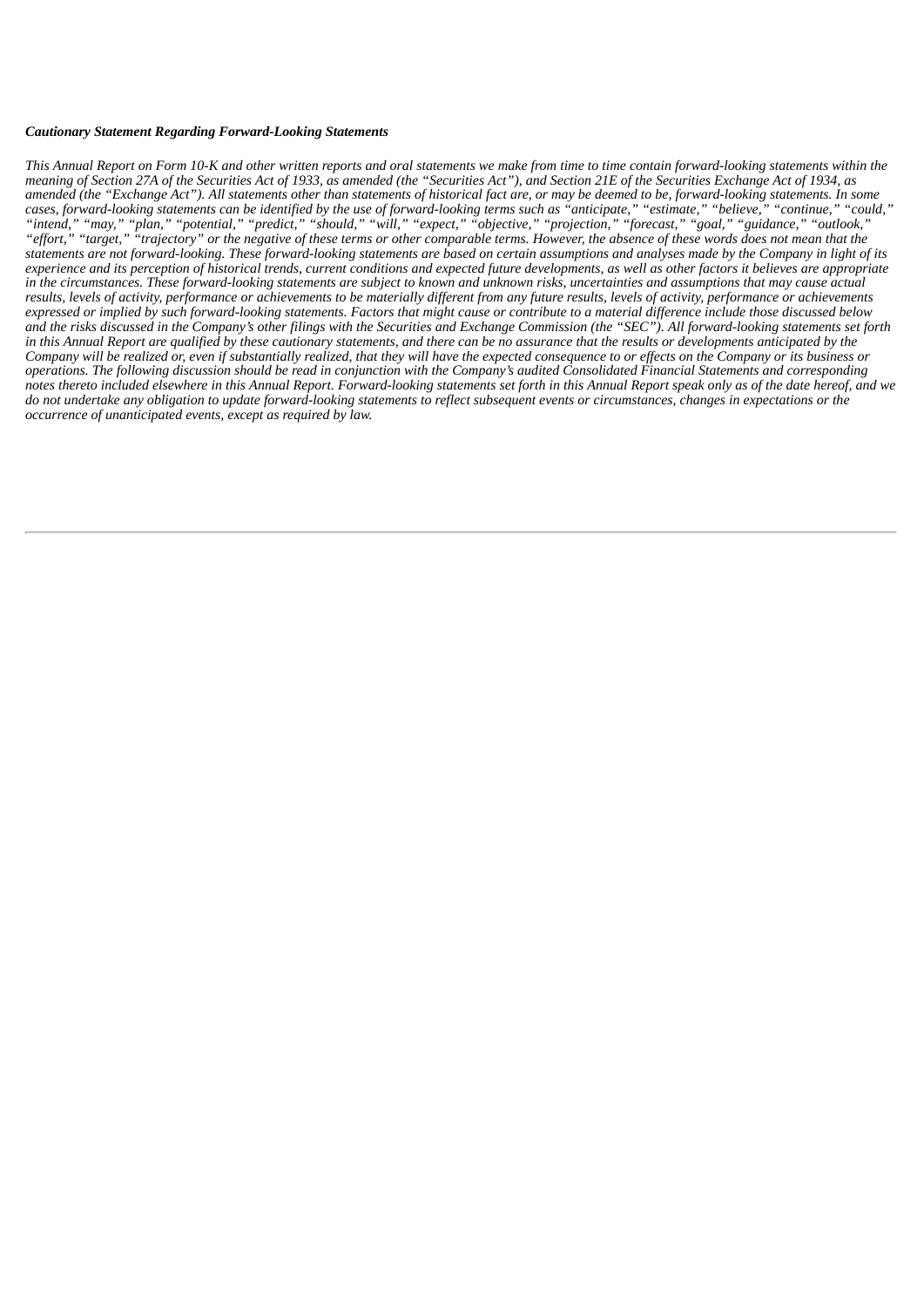# **Part I**

#### <span id="page-4-0"></span>**Item 1. Business.**

#### **Company Overview**

GXO Logistics, Inc., together with its subsidiaries ("GXO," the "Company", "our" or "we"), is the largest pure-play contract logistics provider in the world, and a foremost innovator in an industry propelled by strong secular tailwinds. We provide our customers with high-value-add warehousing and distribution, order fulfillment, e-commerce, reverse logistics and other supply chain services differentiated by our ability to deliver technology-enabled, customized solutions at scale. As of December 31, 2021, we operated in approximately 906 facilities worldwide, totaling 195 million square feet of space that we operate primarily on behalf of large corporations, that have outsourced their warehousing, distribution and other related activities to us.

Our revenue is diversified among hundreds of customers, including many multinational corporations, across numerous verticals. Our customers rely on us to move their goods with high efficiency through their supply chains — from the moment inbound goods arrive at our logistics sites, through fulfillment and distribution, and the management of returned products. Our customer base includes many blue-chip leaders in sectors that demonstrate high growth and/or durable demand, with significant growth potential through customer outsourcing of logistics services.

#### *The Separation*

On August 2, 2021, the Company completed its separation from XPO Logistics, Inc. ("XPO") (the "Separation") and began regular-way trading of the Company's common stock on the New York Stock Exchange under the ticker symbol "GXO." GXO was incorporated as a Delaware corporation in February 2021. The Separation was completed under a Separation and Distribution Agreement and various other agreements that govern aspects of the Company's relationship with XPO, including, but not limited to a Transition Services Agreement, a Tax Matters Agreement ("TMA"), an Employee Matters Agreement ("EMA") and an Intellectual Property License Agreement. For additional information regarding the agreements executed in connection with the Separation see Note — 3 The Separation to our consolidated financial statements.

### *Drivers of Value Creation*

We have identified five key drivers of value creation in our business:

- 1. *Critical Scale in a Fast-Growing Industry with Strong Secular Tailwinds:* We are the largest pure-play contract logistics provider in the world. Our significant scale makes us well-positioned to benefit from the logistics industry's predominant tailwinds — the growth in consumer demand for ecommerce and omnichannel retail, the rapidly increasing customer demand for warehouse automation and other digital supply chain capabilities, and the secular shift in logistics toward outsourcing.
- 2. *Robust Technological Differentiation:* Increasingly, customers want technology-enabled, highly customized solutions that incorporate intelligent automation and data science. Order fulfillment times are compressing, and new channels are emerging as companies seek to improve the efficiency, speed and visibility of their supply chain activities, notably in the e-commerce and omnichannel retail channels. Our focus as an innovator is on helping our customers meet the expectations of their customers, with reliable outcomes, more visibility and greater efficiency. The most effective way to meet these expectations is through outsourced solutions that provide advanced automation, digital visibility and intelligent machines, such as robotics and autonomous goods-to-person systems — all capabilities we offer today.
- 3. *Long-Term Customer Relationships in Attractive Verticals:* Our customer portfolio includes long-term relationships with blue-chip market leaders and world-class brands, including *Fortune 100* and *Fortune Global 100* companies. Our customers operate in sectors with high-growth outsourcing opportunities, such as e-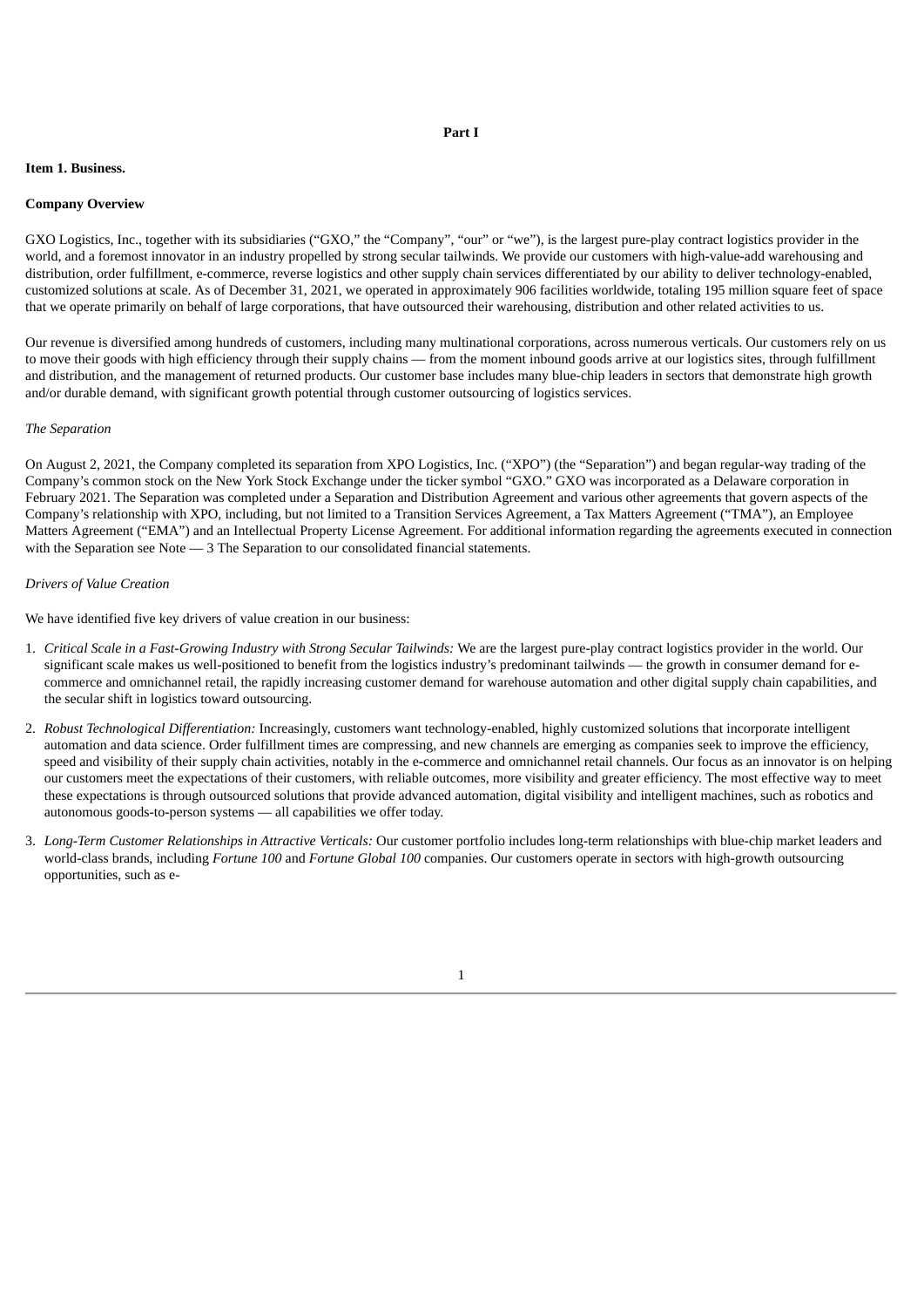commerce, omnichannel retail, consumer technology, food and beverage, industrial and manufacturing, and consumer packaged goods. We have extensive experience in these verticals and we understand the specific requirements for quality control, real-time visibility, special handling, security, complex stock-keeping, time-assured deliveries and agility during surges in demand. The average relationship tenure for our top 20 customers in 2021, based on revenue, was over 15 years.

- 4. *Resilient Business Model with Multiple Drivers of Profitable Growth:* The vast majority of our contracts with customers are multi-year agreements, with facility lease arrangements that generally align with contract length. Historically, our customer retention rate has been over 90%. Additionally, our business requires limited maintenance capital spending, which provides us with the flexibility to adjust our overall capital spending to changes in the macro environment. We are committed to the ongoing deployment of our technology in areas such as labor productivity, warehouse management, inventory management, demand forecasting and advanced automation to maximize stockholder value.
- 5. *Experienced and Cohesive Leadership:* Our executives have decades of experience in their respective fields and work together to create sustainable value through operational excellence and a purposeful culture. Our executives foster a company culture that is safe, respectful, entrepreneurial, innovative and inclusive, with a focus on diversity, inclusion and belonging that continues to shape our recruitment efforts and work environments.

#### **Our Strategy**

Our strategy is to help our customers manage their supply chains for optimal efficiency, using our network of people, technology and other physical assets. We deliver value to customers in the form of technological innovations, process efficiencies, cost efficiencies and reliable outcomes. Our services are both highly responsive to customer goals, such as increasing visibility in the supply chain, decreasing fulfillment times and mitigating environmental impacts and being proactive in identifying potential improvements.

Our strategy addresses growth and optimization by focusing on consumer-related sectors that demonstrate enduring demand over time and where we already have a deep presence. We expect to attract new customers and expand the services we provide to existing customers through new projects, thus earning more of their external and internal logistics spend. We intend to integrate best practices to drive productivity, with a focus on automation and other levers of profitable growth.

To aid in executing our strategy, we have instilled a culture that focuses on delivering mutually beneficial results for our customers and our company with the highest legal and ethical standards and clear policies and practices to support compliance throughout our organization.

### **Technology and Intellectual Property**

Our industry is evolving and customers want to reduce risk and increase the productivity of their supply chains. We are well-positioned to meet these expectations because we have prioritized visibility, quality control and automation in our technological development.

Our highly scalable platform is built on the cloud to speed the deployment of new ways to increase efficiency and leverage our footprint. In a relatively short time, we can implement innovations across multiple geographies or take an innovation developed for one vertical and apply it to other verticals to enhance the value we offer our customers.

To date, the most significant impacts of our proprietary technology are in three areas: labor and inventory management productivity, intelligent warehouse automation and predictive analytics, all of which are integrated through our proprietary warehouse management platform.

2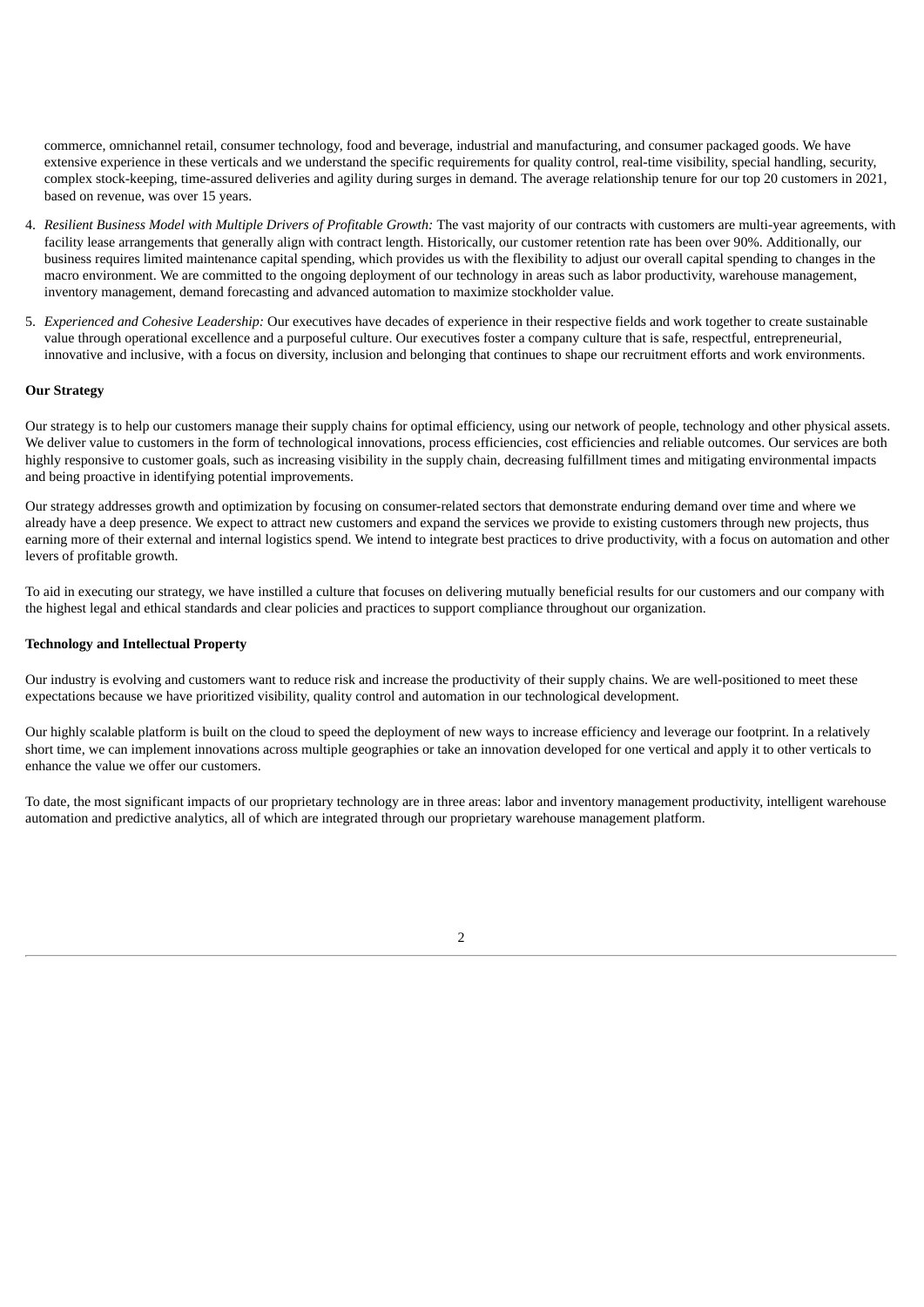### *Labor and Inventory Management*

Our productivity is driven by our comprehensive "Smart" suite of intelligent tools and analytics designed to optimize labor and inventory management. This technology incorporates dynamic data science, predictive analytics and machine learning to aid decision-making. Our site managers use these tools to improve productivity in site-specific ways in a safe, disciplined and cost-effective manner.

#### *Intelligent Warehouse Automation*

Our intelligent warehouse automation includes deployments of autonomous robots and cobots, automated sortation systems, automated guided vehicles, goods-to-person systems and wearable smart devices — these are all effective ways to deliver critical improvements in speed, accuracy and productivity. Importantly, automation also enhances safety and the overall quality of employment. Our warehouse management system creates a synchronized environment across automation platforms to control these technologies holistically, providing an integrated solution.

We have found that autonomous goods-to-person systems and that cobots, which assist workers with the inventory picking process, can improve labor productivity. Stationary robot arms can repeat demanding tasks with greater precision than is possible manually. Robots are particularly valuable in markets with labor shortages and where wage inflation can erode customer margins.

Other technologies that differentiate our logistics environments are our proprietary warehouse module for order management, which gives customers deep visibility into fulfillment flows, and our analytics dashboard, which gives customers valuable business intelligence to manage their supply chains. Our connection management software module facilitates integration with SAP, Oracle and other external systems, enabling our customers to get the maximum benefit from our technology.

#### *Predictive Analytics*

Our predictive analytics add significant value for customers, particularly in e-commerce and omnichannel retail, where seasonality drives high volumes through outbound and inbound logistics processes. For example, up to 30% of consumer goods bought online are returned and this creates increased volumes at certain times of the year. We have developed analytics that predict surges in demand using a combination of historical data and customer forecasting.

As an industry leader that invests substantially in technology, we have access to an immense amount of data, as well as the analytical processing capabilities to capitalize on that data by incorporating our learnings into customer solutions. We believe our ability to process and act upon data is a key competitive advantage and differentiator.

#### **Customers and Markets**

We provide our customers with high-value-add warehousing and distribution, order fulfillment, e-commerce, reverse logistics and other supply chain services. We provide services to customers globally, including *Fortune 100* companies in the U.S., European multinational market leaders and other renowned global brands. The customers we serve are primarily in North America and Europe and operate in every major industry. The diversification of our customer base reduces concentration risk. In 2021, our top five customers combined accounted for approximately 17% of our revenue.

Our revenue is highly diversified due to our expertise across a range of key verticals, reflecting our customers' principal industry sector. In 2021, 53% of our revenue was from e-commerce, omnichannel retail and consumer technology; 17% from food and beverage; 13% from industrial and manufacturing; 10% from consumer packaged goods; and 7% from other industries, with the vast majority of our revenue generated in the U.K., U.S., France, Netherlands, and Spain.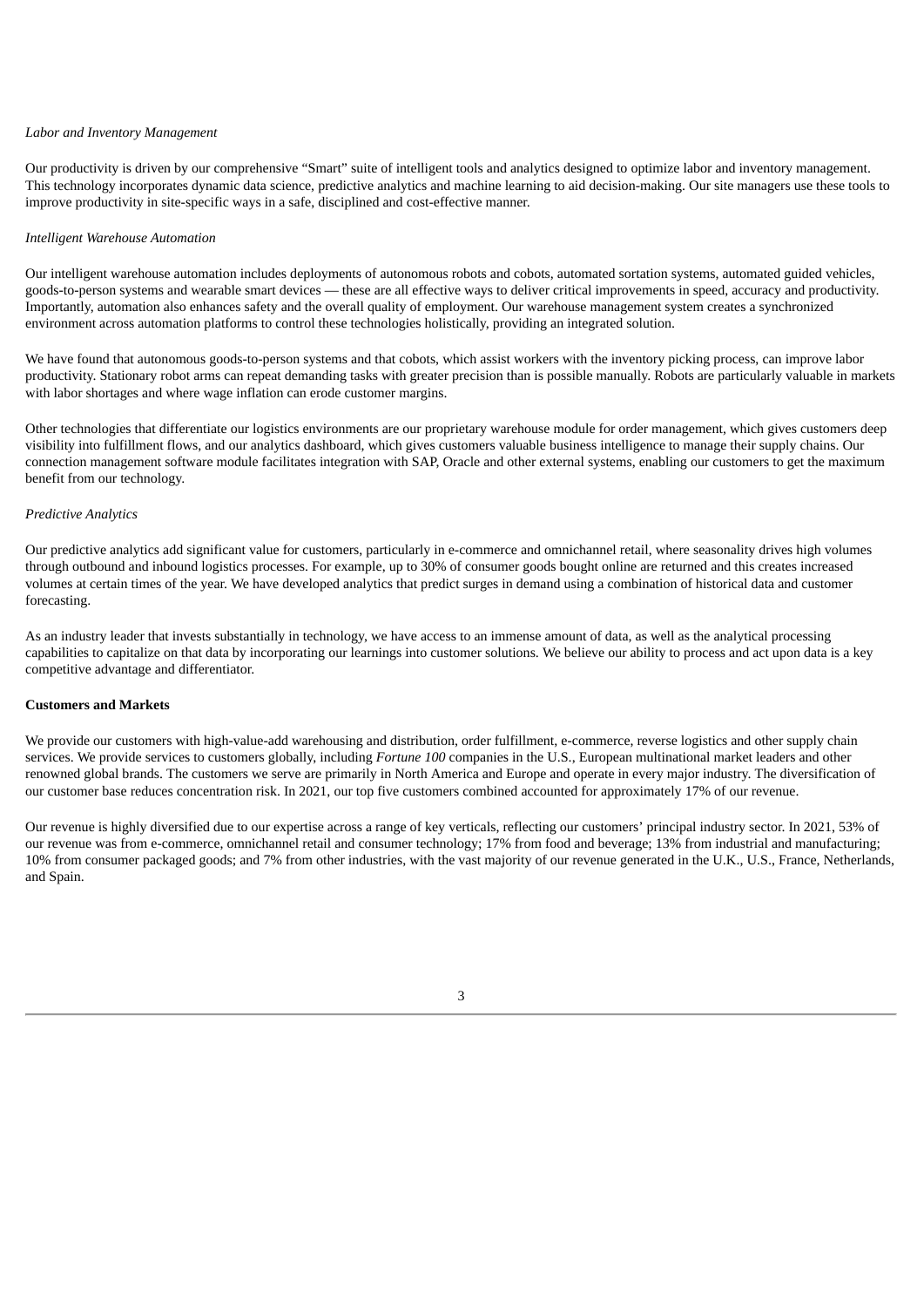### **Competition**

We operate in a highly competitive global industry with a highly fragmented marketplace where thousands of companies compete domestically and internationally. We compete based on our ability to deliver quality service, reliability, scope and scale of operations, technological capabilities, expertise and pricing.

Our competitors include local, regional, national and international companies that offer services similar to those we provide. Our competitors include Clipper Logistics, DHL, DSV Panalpina, Kuehne + Nagel, Geodis and ID Logistics. Due to the competitive nature of our marketplace, we strive daily to strengthen and expand existing business relationships and forge new relationships.

### **Environmental and Other Government Regulations**

Our operations are regulated and licensed by various governmental agencies in the U.S. at the local, state and federal levels and in other countries where we conduct business. These regulations impact us directly, and indirectly when they regulate third parties with which we arrange or contract services. In addition, we are subject to a variety of other U.S. and foreign laws and regulations, including, but not limited to, the Foreign Corrupt Practices Act and other anti-bribery and anti-corruption statutes.

Moreover, we are subject to various environmental laws and regulations in the jurisdictions where we operate. Historically, we have successfully resolved potential environmental exposure without a material effect on our business or operations. We believe that our operations are in compliance with current laws and regulations and we do not know of any existing environmental condition that reasonably would be expected to have a material adverse effect on our business or operating results.

A number of our sites are ISO 14001-certified to high standards for environmental management, and we have implemented numerous programs to manage environmental risks and maintain compliance in our business. U.S. federal and state governments, as well as governments in certain foreign jurisdictions where we operate, have also proposed environmental legislation that could, among other things, limit carbon, exhaust and greenhouse gas emissions. If enacted, such legislation could result in reduced productivity and efficiency and increased operating expenses, all of which could adversely affect our results of operations.

# **Seasonality**

Our revenue and profitability are typically lower in the first quarter of the calendar year relative to other quarters. This is due in part to seasonality, namely the post-holiday reduction in demand experienced by many of our customers, which leads to less use of the logistics services we provide. Our business benefits from strong positioning in the e-commerce sector, where demand is characterized by seasonal surges in activity, with the fourth quarter holiday peak typically being the most dramatic.

#### **Human Capital**

Our success relies in large part on our robust governance structure and Code of Business Ethics, our corporate citizenship and engaged employees who embrace our values. As a customer-centric company with a strong service culture, we constantly work to maintain and improve our position as an employer of choice. This requires an unwavering commitment to workplace inclusion and safety as well as competitive total compensation that meets the needs of our employees and their families.

#### *Employee Profile*

As of December 31, 2021, we operated with approximately 120,000 team members (comprised of approximately 75,000 full-time and part-time employees and 45,000 temporary workers engaged through third-party agencies) in 28 countries. Our workforce is located as follows: 42% were based in the U.K., 29% were based in North America, 26% were based in Europe (excluding the U.K.) and 3% were based in Latin America and Asia combined. The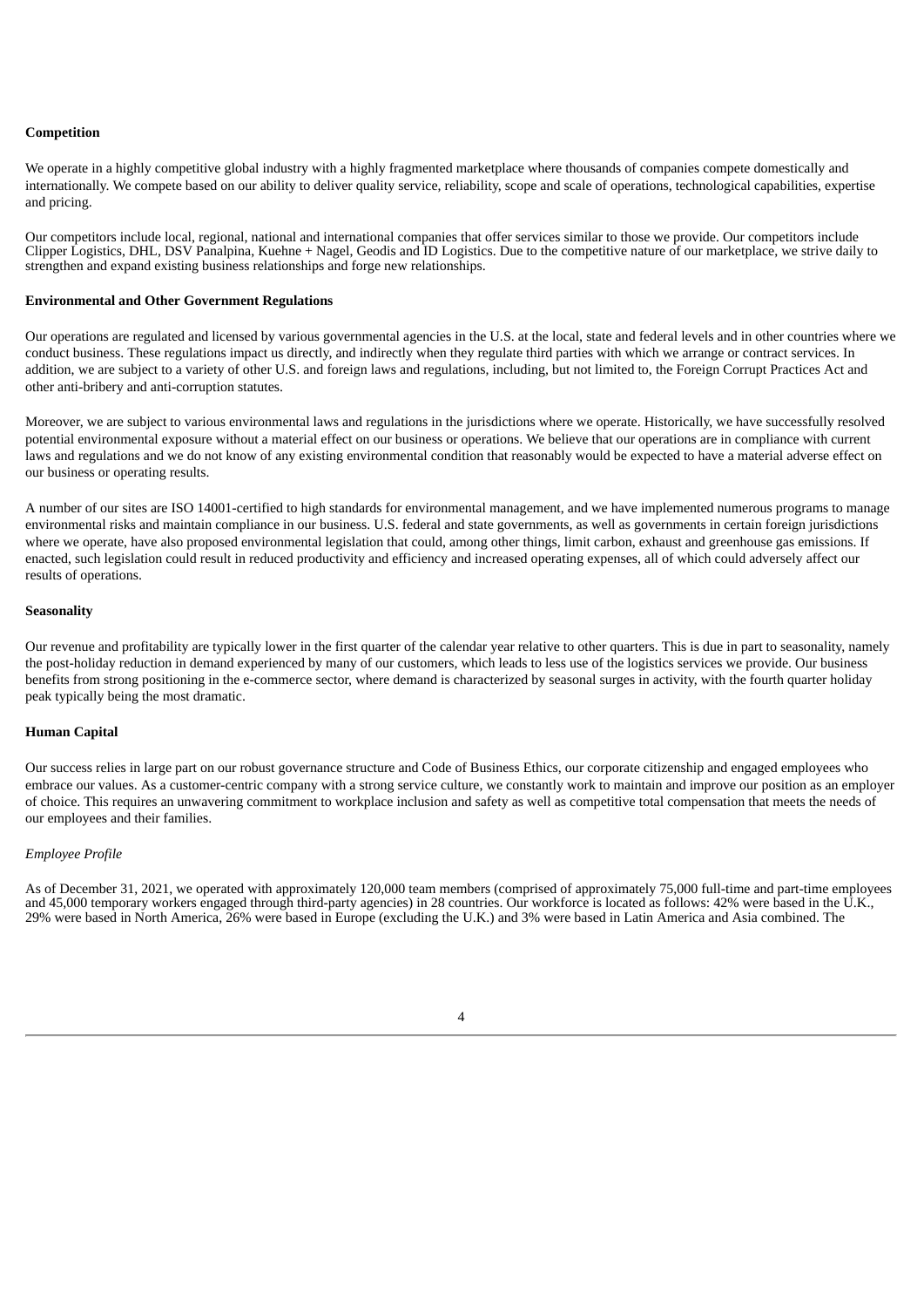majority of our employees in Europe and the U.K. were covered by collective bargaining agreements, while none of our employees in North America were covered by collective bargaining agreements. As of December 2021, approximately 35% our global workforce was comprised of women. In the U.S., 66% of our workforce were ethnic minorities as of December 2021.

We have made significant investments in the safety, well-being and satisfaction of our employees in numerous areas, including: diversity, inclusion and belonging; health and safety; talent development and engagement; and expansive total rewards.

#### *Diversity, Inclusion and Belonging*

We take pride in having an inclusive workplace that encourages a diversity of backgrounds and perspectives and mandates fair treatment for all individuals — these attributes of our culture make us a stronger organization and a better partner to all GXO stakeholders. We welcome employees of every gender identity, sexual orientation, race, ethnicity, national origin, religion, life experience, veteran status and disability. In November 2021, we appointed a Vice President of Diversity, Inclusion and Belonging and we have launched a Sustainability Steering Committee and Diversity and Inclusion Steering Committee in Europe and the Americas whose strategies will include support and contributions for our environmental, social and governance commitments and ongoing annual community engagement events.

### *Health and Safety*

Our employees' safety is always our foremost priority, and we have numerous protocols in place to ensure a safe workplace environment. We aim to maintain an Occupational Safety and Health Administration recordable incident rate that is less than half the published rate for the General Warehousing and Storage sector, based on the "Industry Injury and Illness Data" of the U.S. Bureau of Labor Statistics.

We deployed a comprehensive array of protective measures and technology to maintain a safe workplace environment as a result of the COVID-19 pandemic. We have taken many risk-mitigating actions to protect our employees, including offering 100% paid pandemic sick leave for eligible employees, procuring personal protective equipment for employees in all of our workplaces, and providing expanded access to mental health counseling services for employees and their dependents.

# *Talent Development and Engagement*

Our employees are critically important to our ability to provide best-in-class service. We ask our employees for feedback through engagement surveys, roundtables and town halls, and we use periodic engagement surveys to gauge our progress and assess satisfaction. In this way, our employees help drive the continuous improvement of our business. We seek to identify top talent in all aspects of the recruitment process, and we emphasize training and development.

We tailor our recruitment efforts by geography and job function using an array of channels to ensure a diverse candidate pool. Our talent development infrastructure provides resources to employees who aspire to grow throughout their career, such as tailored skills development, training and mentoring. In addition, we maintain a robust pipeline of future operations leaders by using structured sponsorships and additional learning techniques to develop internal candidates who demonstrate high potential in supervisory roles into site leader positions. Our programs also serve to retain top talent by defining personalized development paths and attract new talent by differentiating GXO as an employer of choice.

### *Expansive Total Rewards*

We offer a competitive compensation package to help attract and retain outstanding talent. We offer competitive wages and a comprehensive suite of benefits to all employees to maintain our positioning as an employer of choice in the talent marketplace. A number of the benefits we offer were introduced in response to employee feedback — in

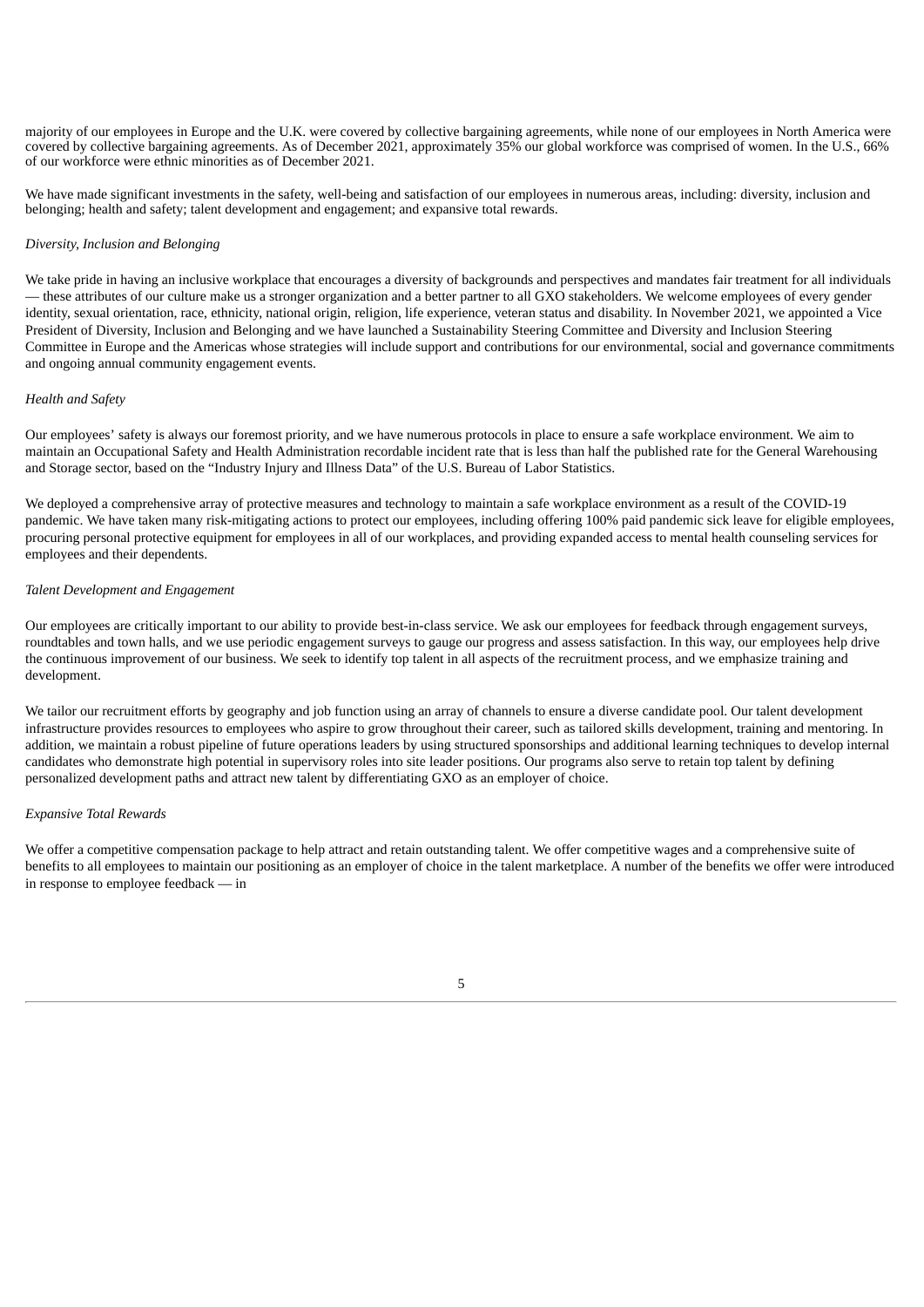the U.S., examples include our pregnancy care policy, family bonding policy, tuition reimbursement program for continuing education, and benefits such as diabetes management, supplemental insurance and short-term loans. In Europe, the benefits offered vary by country and are tailored to the needs of the local markets. Examples include comprehensive healthcare and risk insurance, employee assistance programs covering mental, physical and financial wellbeing, pension plans, profit sharing, and local and global bonuses structured to offer competitive pay in each country.

#### **Information about our Executive Officers**

The following information relates to our executive officers:

| Name               | Age | <b>Position</b>                     |
|--------------------|-----|-------------------------------------|
| Malcolm Wilson     | 63  | <b>Chief Executive Officer</b>      |
| Baris Oran         | 48  | Chief Financial Officer             |
| Karlis Kirsis      | 42  | Chief Legal Officer                 |
| Maryclaire Hammond | 56  | Chief Human Resources Officer       |
| Elizabeth Fogarty  | 52  | <b>Chief Communications Officer</b> |

**Malcolm Wilson** has served as Chief Executive Officer since the Separation in August 2021, after serving as Chief Executive Officer of XPO Logistics Europe since September 2017. He joined XPO in 2015 through XPO's acquisition of Norbert Dentressangle, where he led the logistics division and served on the executive board.

**Baris Oran** has served as Chief Financial Officer since the Separation in August 2021. Mr. Oran joined XPO in May 2021 as Chief Financial Officer of XPO's Logistics segment after having previously served as Chief Financial Officer of the Sabanci Group, one of Turkey's largest publicly traded companies. Mr. Oran served as Chief Financial Officer of Sabanci from 2016 to 2021, prior to which he held other senior finance roles at the company.

**Karlis Kirsis** has served as Chief Legal Officer since the Separation in August 2021, after serving as Senior Vice President, European Chief Legal Officer, Corporate Secretary for XPO, a role he had held since February 2020. Mr. Kirsis previously served in various roles at XPO, including Senior Vice President, Corporate Counsel from July 2017 to February 2020 and Vice President, Corporate and Securities Counsel from September 2016 to July 2017.

**Maryclaire Hammond** has served as Chief Human Resources Officer since the Separation in August 2021, after serving as Senior Vice President, Human Resources – Americas and Asia Pacific for XPO's North American logistics business, a role she had held since September 2019. Prior to her time with XPO, Ms. Hammond was employed by Marathon Petroleum Company (formerly Andeavor) as a Senior Human Resources Director from August 2017 to September 2019, and before that as Human Resources Director for BP North America.

**Elizabeth Fogarty** has served as Chief Communications Officer since September 2021. Prior to her time with GXO, Ms. Fogarty was employed by Citi as the Managing Director and Head of Global Consumer Banking Public Affairs from October 2013 to September 2021, and before that as the Director of Corporate Communications and Vice President of Global Public Affairs.

#### **Available Information**

Our corporate website is www.gxo.com. On this website, you can access, free of charge, our Annual Reports on Form 10-K, Quarterly Reports on Form 10- Q, Current Reports on Form 8-K and amendments to those reports filed or furnished pursuant to Section 13(a) or 15(d) of the Exchange Act. Materials are available online as soon as reasonably practicable after we electronically submit them to the SEC. You can also access materials regarding our corporate governance policies and practices, including our Corporate Governance Guidelines, Code of Business Ethics and the charters relating to the committees of our Board of Directors. You also may request a printed copy of

6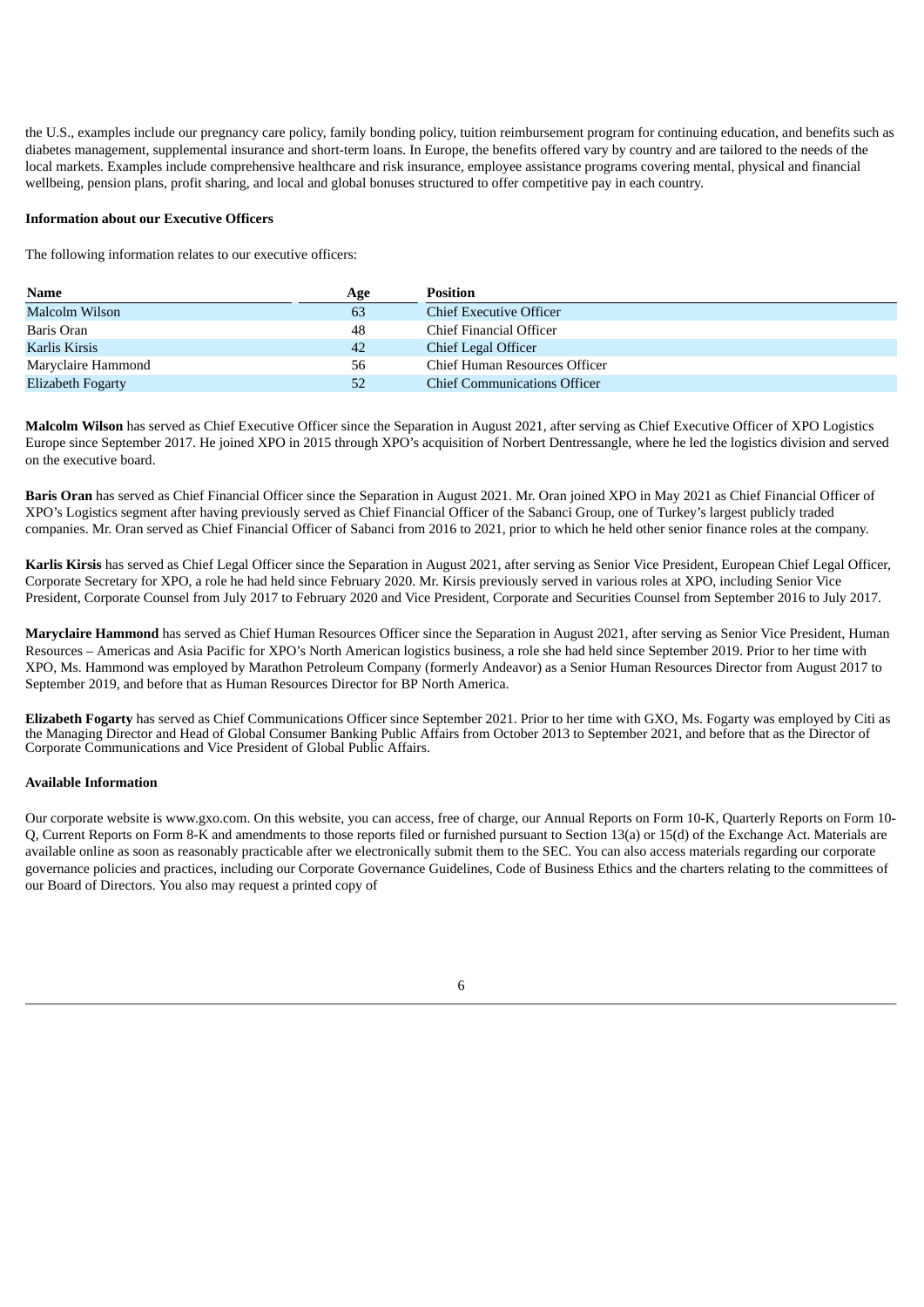these materials without charge by writing to: Investor Relations, GXO Logistics, Inc., Two American Lane, Greenwich, Connecticut 06831.

#### <span id="page-10-0"></span>**Item 1A. Risk Factors.**

The following are important factors that could affect our financial performance and could cause actual results for future periods to differ materially from our anticipated results or other expectations, including those expressed in any forward-looking statements made in this Annual Report on Form 10-K ("Annual Report") or our other filings with the SEC or in oral presentations such as telephone conferences and webcasts open to the public. You should carefully consider the following factors in conjunction with "Management's Discussion and Analysis of Financial Condition and Results of Operations" *in Item 7 and our Consolidated Financial Statements and related Notes in Item 8.*

# **Risks Related to Our Business**

#### *Risks Related to Our Strategy and Operations*

### We operate in a highly competitive industry, and failure to compete or respond to customer requirements could negatively affect our business and our *results of operations.*

The logistics industry is intensely competitive and is expected to remain so for the foreseeable future. We compete against multinational firms, regional players and emerging technology companies. We also must contend with our customers' ability to in-source their logistics operations. The competitive factors that are most important to our customers are price and quality of service. Many larger customers utilize the services of multiple logistics providers. Customers regularly solicit bids from competitors to improve service and to secure favorable pricing and contractual terms such as longer payment terms, fixed-price arrangements, higher or unlimited liability and performance penalties. Increased competition and competitors' acceptance of more onerous contractual terms could result in reduced revenues, reduced margins, higher operating costs or loss of market share, any of which could have a material adverse effect on our results of operations, cash flows and financial condition.

### Increases in our labor costs to attract, develop and retain employees may have a material adverse effect on us.

Our workforce is comprised primarily of employees who work on an hourly basis. To grow our operations and meet the needs and expectations of our customers, we must attract, develop and retain a large number of hourly employees while controlling labor costs. Several of our long-term customer contracts are fixed-price arrangements that limit our ability to pass on to our customers increases in labor costs due to low unemployment, increases in government unemployment benefits, competitive pressures, union activity or changes in federal or state minimum wage or overtime laws, and any such increases in labor costs could adversely affect our business, results of operations, cash flows and financial condition. For instance, our labor costs increased because of the COVID-19 pandemic, in part due to increased staffing needs and wage increases.

Additionally, our operations are subject to various employment-related laws and regulations, which govern matters such as minimum wages, union organizing rights, the classification of employees and independent contractors, family and medical leave, overtime pay, compensable time, recordkeeping and other working conditions, and a variety of similar laws that govern these and other employment-related matters. Any changes to employment-related laws and regulations, including increased minimum wages, the expansion of union organization rights or changes in the classification of employees and independent contractors, could result in increased labor costs that could adversely affect our business, results of operations, cash flows and financial condition.

Labor represents a significant portion of our operating expenses thus compliance with these evolving laws and regulations could substantially increase our cost of doing business, while failure to do so could subject us to significant fines and lawsuits and could have a material adverse effect on our business, financial condition and results of operations. We are currently subject to employment-related claims in connection with our operations.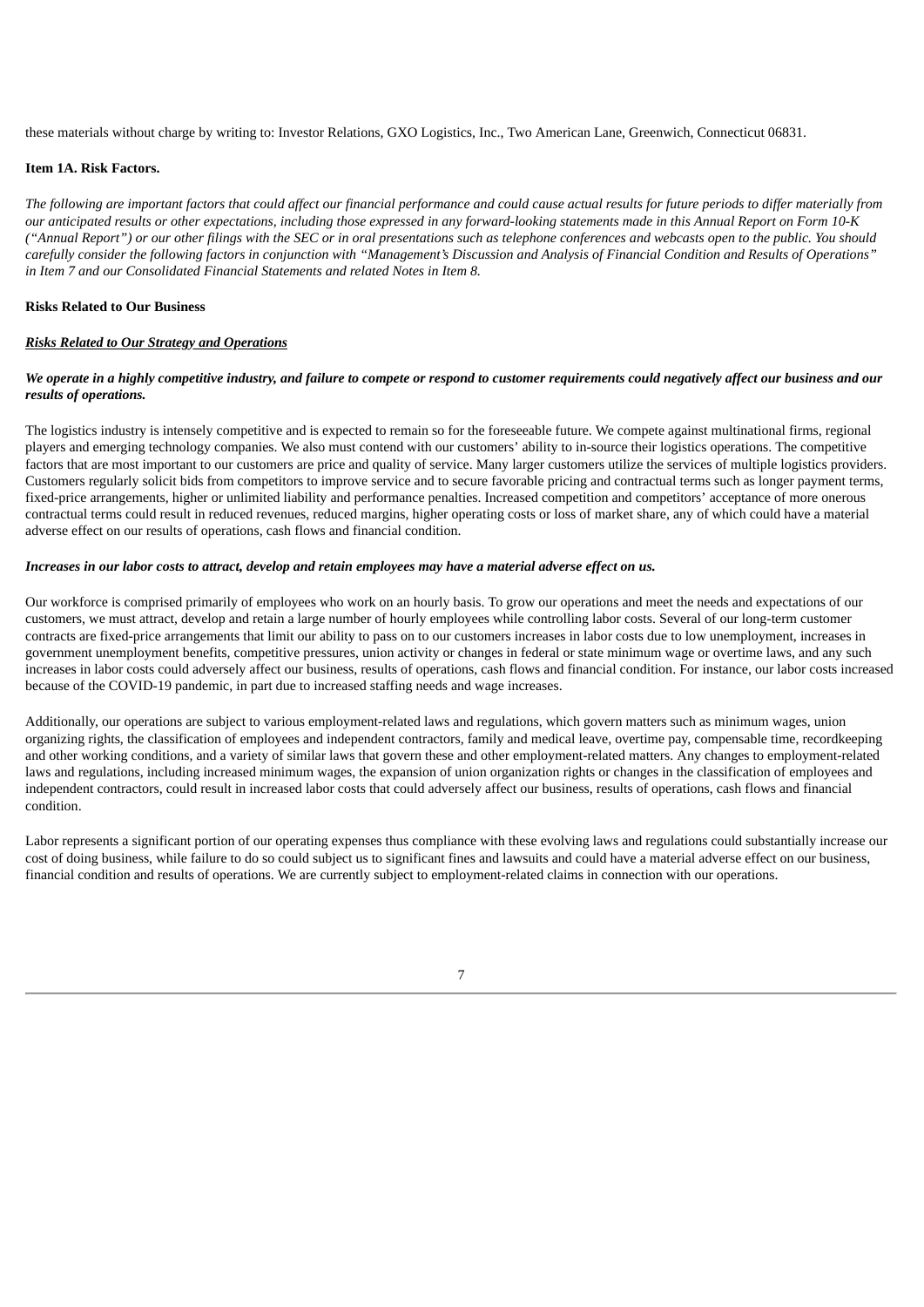These claims, lawsuits and proceedings are in various stages of adjudication or investigation and involve a wide variety of claims and potential outcomes.

#### *We depend on our ability to attract and retain qualified employees and temporary workers.*

We depend on our ability to attract and retain qualified employees, including our executive officers and managers. If we are unable to attract and retain such individuals, we may be unable to maintain our current competitive position within the industry, meet our customers' expectations or successfully expand and grow our business.

In addition to our GXO employees, our ability to meet customer demands and expectations, especially during periods of peak volume, is substantially dependent on our ability to recruit and retain qualified temporary part-time and full-time workers. Increased demand for temporary workers, low unemployment or changes in federal or state minimum wage laws may increase the costs of temporary labor, and any such increases in labor costs could adversely affect our business, results of operations, cash flows and financial condition. Therefore, our inability to recruit a qualified temporary workforce may result in our inability to meet our customers' performance targets.

# Our past acquisitions, as well as any acquisitions that we may complete in the future, may be unsuccessful or result in other risks or developments that *adversely affect our financial condition and results.*

While we intend for our acquisitions to improve our competitiveness and profitability, we cannot be certain that our past or future acquisitions will be accretive to earnings or otherwise meet our operational or strategic expectations. Special risks, including accounting, regulatory, compliance, information technology or human resources issues may arise in connection with, or as a result of, the acquisition of an existing company, including the assumption of unanticipated liabilities and contingencies, difficulties in integrating acquired businesses, possible management distractions or the inability of the acquired business to achieve the levels of revenue, profit, productivity or synergies we anticipate or otherwise perform as we expect on the timeline contemplated. We are unable to predict all of the risks that could arise as a result of our acquisitions.

If the performance of an acquired business, including our January 2021 acquisition of the majority of Kuehne + Nagel's contract logistics operations in the U.K., varies from our projections or assumptions or if estimates about the future profitability of an acquired business change, our revenues, earnings or other aspects of our financial condition could be adversely affected. We may also experience difficulties in connection with integrating any acquired companies into our existing businesses and operations, including our existing infrastructure and information technology systems. The infrastructure and information technology systems of acquired companies could present issues that we were unable to identify prior to the acquisition and could adversely affect our financial condition and results. We have experienced challenges of this nature relating to the infrastructure and systems of certain companies that we have acquired. Also, we may not realize all of the synergies we anticipate from past and potential future acquisitions. Among the synergies that we currently expect to realize are cross-selling opportunities to our existing customers, network synergies and other operational synergies. Variances from these or other assumptions or expectations could adversely affect our financial condition and results of operations.

#### *We may not successfully manage our growth.*

We have grown rapidly and substantially over prior years, including by expanding our internal resources, making acquisitions and entering new markets and we intend to continue to focus on rapid growth, including organic growth and additional acquisitions. We may experience difficulties and higher than expected expenses in executing this strategy as a result of unfamiliarity with new markets, changes in revenue and business models, entry into new geographic areas or increased pressure on our existing infrastructure and information technology systems.

Our growth will place a significant strain on our management, operational, financial and information technology resources. We will need to continually improve existing procedures and controls, as well as implement new transaction processing, operational and financial systems and procedures and controls to expand, train and manage our employee base. Our working capital needs will continue to increase as our operations grow. Failure to manage our growth effectively or obtain necessary working capital could have a material adverse effect on our business, results of operations, cash flows and financial condition.

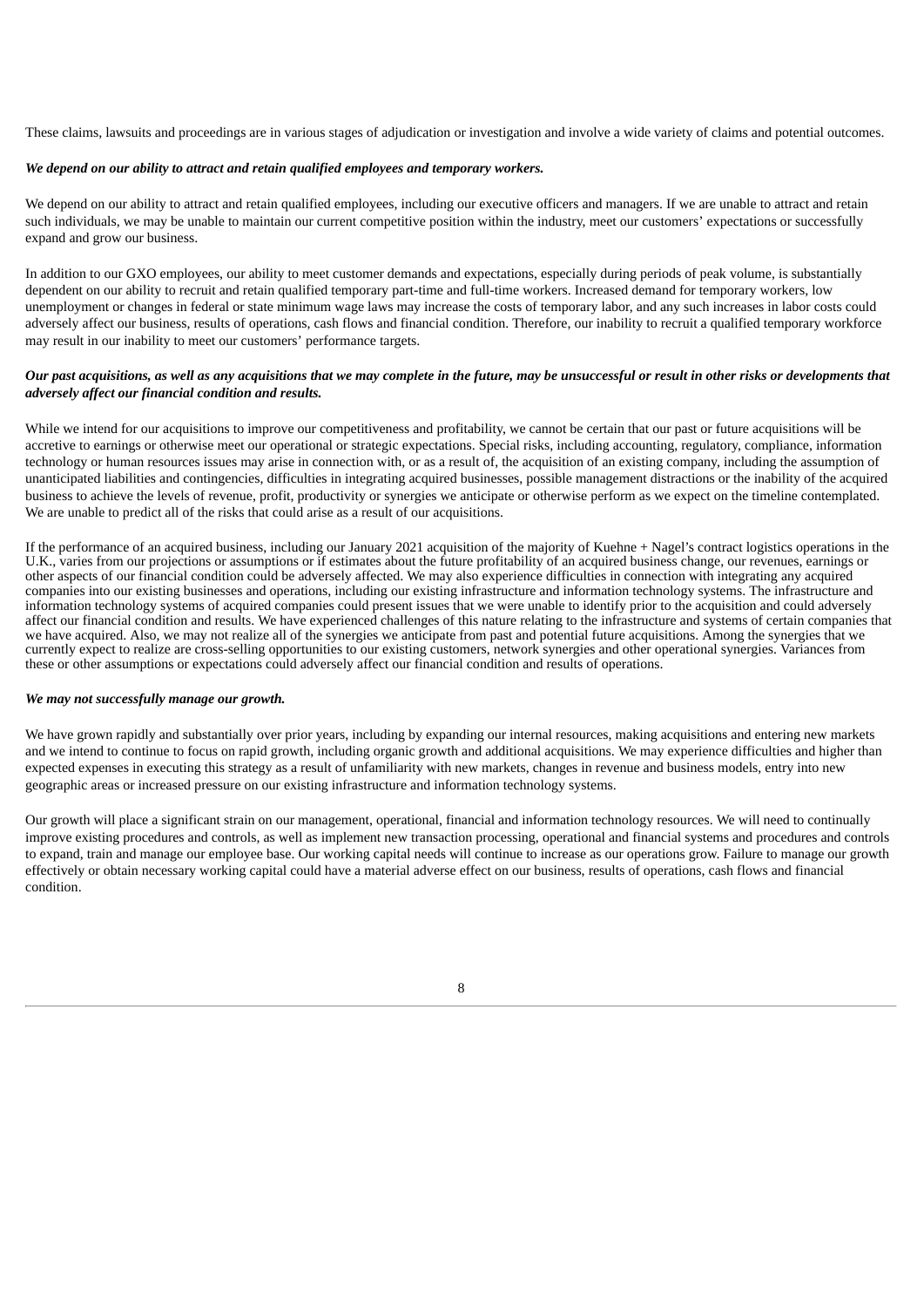#### Our overseas operations are subiect to various operational and financial risks that could adversely affect our business.

The services we provide outside of the U.S. are subject to risks resulting from changes in tariffs, trade restrictions, trade agreements, tax policies, difficulties in managing or overseeing foreign operations and agents, different liability standards, issues related to compliance with anti-corruption laws, such as the Foreign Corrupt Practices Act and the U.K. Bribery Act, data protection, trade compliance and intellectual property laws of countries that do not protect our rights relating to our intellectual property, including our proprietary information systems, to the same extent as U.S. laws. The occurrence or consequences of any of these factors may restrict our ability to operate in the affected region or decrease the profitability of our operations in that region. In addition, as we expand our business in foreign countries, we will be exposed to increased risk of loss from foreign currency fluctuations and exchange controls.

### We are exposed to currency exchange rate fluctuations because a significant proportion of our assets, liabilities and earnings are denominated in *foreign currencies.*

We present our financial statements in U.S. dollars ("USD"), but we hold a significant proportion of our net assets and generate income in non-USD currencies, primarily the Euro and British pound sterling. Consequently, a depreciation of non-USD currencies relative to the USD could have an adverse impact on our financial results as further discussed in Item 7A, "Quantitative and Qualitative Disclosures about Market Risk."

National and regional differences in monetary policy may cause the value of the non-USD currencies to fluctuate against the USD. Currency volatility contributes to variations in our sales of services in impacted jurisdictions. Accordingly, fluctuations in currency exchange rates could adversely affect our business and financial condition.

### Our inability to successfully manage the costs and operational difficulties of adding new customers and business may negatively affect our financial *condition and operations.*

Establishing new customer relationships or adding operational sites for existing customers requires a significant amount of time, operational focus and capital. Although we typically partner with our new customers to ensure that onboarding is smooth, our inability to integrate new customers or operational sites into our technology systems or recruit additional employees to manage new customer relationships, or incurrence of higher than anticipated costs to onboard new customers may negatively affect our financial condition or operations.

In addition, our operations can require a significant commitment of capital in the form of shelving, racking and other warehousing systems that may be necessary to implement warehouse solutions for our customers. These costs are often paid back by the customer over the expected length of the customer relationship. To the extent that a customer defaults on its obligations under its agreement with us, we could be forced to take a significant loss on the unrecovered portion of the upfront capital cost.

### The contractual terms between us and our customers could expose us to penalties and costs in the event we do not meet the contractually prescribed *performance levels.*

We maintain long-term contracts with the majority of our customers, many of which include performance-based minimum levels of service. Although we manage our business to exceed prescribed performance levels, our inability to meet these service levels, whether due to labor shortages, volume peaks, our inability to procure temporary labor, technological malfunctions or other events that may or may not be within our control, may expose us to penalties or incremental costs or lead to the termination of customer contracts, any of which could negatively affect our business and financial condition.

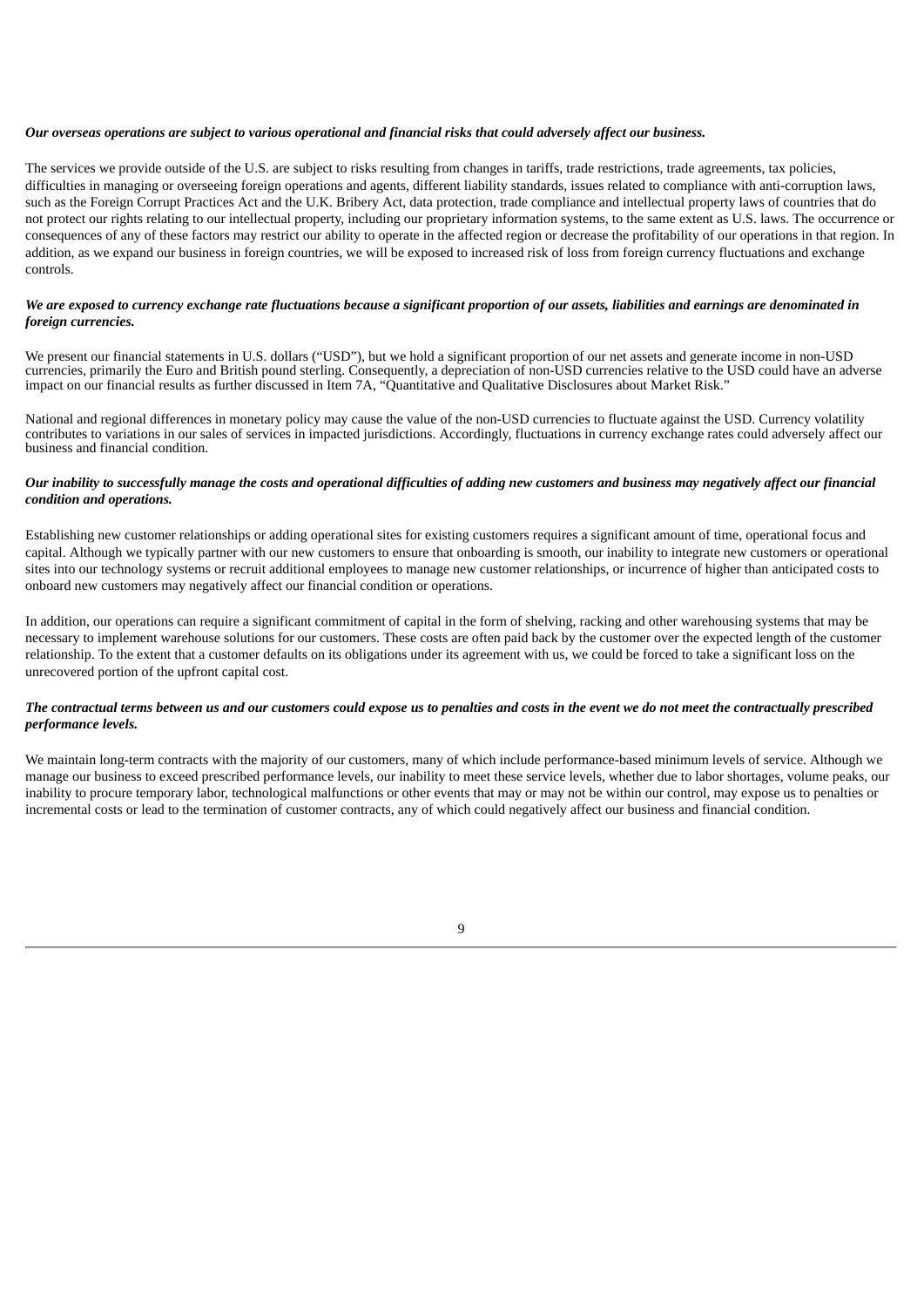# Our operations are subject to seasonal fluctuations, and our inability to manage these fluctuations could negatively affect our business and our results *of operations.*

Many of our customers typically realize a significant portion of their sales during the holiday season in the fourth quarter of each calendar year. Although not all of our customers experience the same seasonal variation, and some customers may have seasonal peaks that occur in periods other than the fourth quarter, the seasonality of our customers' businesses places higher demands on our services during peak periods, requiring us to take measures, including temporarily expanding our workforce, to meet our customers' demands. Our failure to meet our customers' expectations during these seasonal peaks may negatively affect our customer relationships, could expose us to penalties under our contractual arrangements with customers and ultimately could negatively affect our business and our results of operations.

# The COVID-19 pandemic could have a material adverse effect on our business operations, results of operations, cash flows and financial position.

We are closely monitoring the impact of the COVID-19 pandemic on all aspects of our business and geographies, including how it has impacted and may continue to impact our customers, employees and other business partners. The COVID-19 pandemic has created significant volatility, uncertainty and economic disruption, which have adversely affected and may continue to adversely affect our business operations and may materially and adversely affect our business operations, results of operations, cash flows and financial position.

The effects of the COVID-19 pandemic may remain prevalent for a significant period of time and may continue to adversely affect our business, results of operations and financial condition even after the COVID-19 pandemic has subsided. The extent to which the COVID-19 pandemic impacts us will depend on numerous evolving factors and future developments that we are not able to predict. Furthermore, the extent and pace of a recovery from the COVID-19 pandemic remain uncertain and may differ significantly among the countries in which we operate. We anticipate that our results of operations will continue to be impacted by this pandemic in 2022, and the pandemic could have a material impact on our results of operations and heighten many of the known risks described in this Annual Report.

### *COVID-19 vaccination mandates could adversely affect our ability to attract and retain employees*

In response to COVID-19, we implemented significant changes that we determined were in the best interest of our employees and which comply with government orders in all the states and countries where we operate. In an effort to keep our employees safe and to maintain operations during COVID-19, we have implemented a number of new health-related measures including temperature taking protocols, increased hygiene, cleaning and sanitizing procedures at all locations, social-distancing, restrictions on visitors to our facilities and limiting in-person meetings and other gatherings. The future impact of COVID-19 on global and local economies will continue to depend on future developments such as the emergence of new strains of COVID-19, the availability and distribution of effective medical treatments and vaccines, vaccination rates, as well as government-imposed restrictions or mandates. Further, any new or tightened government-imposed restrictions or mandates on the conduct of business, including vaccination mandates, could adversely impact our ability to retain current employees and attract new employees.

# *Risks Related to Our Use of Technology*

# Our business will be seriously harmed if we fail to develop, implement, maintain, upgrade, enhance, protect and integrate our information technology *systems, including those systems of any businesses that we acquire.*

We rely heavily on our information technology systems in managing our business; they are a key component of our customer-facing services and internal growth strategy. In general, we expect our customers to continue to demand more sophisticated, fully integrated technology. To keep pace with changing technologies and customer demands, we must correctly address market trends and enhance the features and functionality of our proprietary technology platform in response to these trends. This process of continuous enhancement may lead to significant ongoing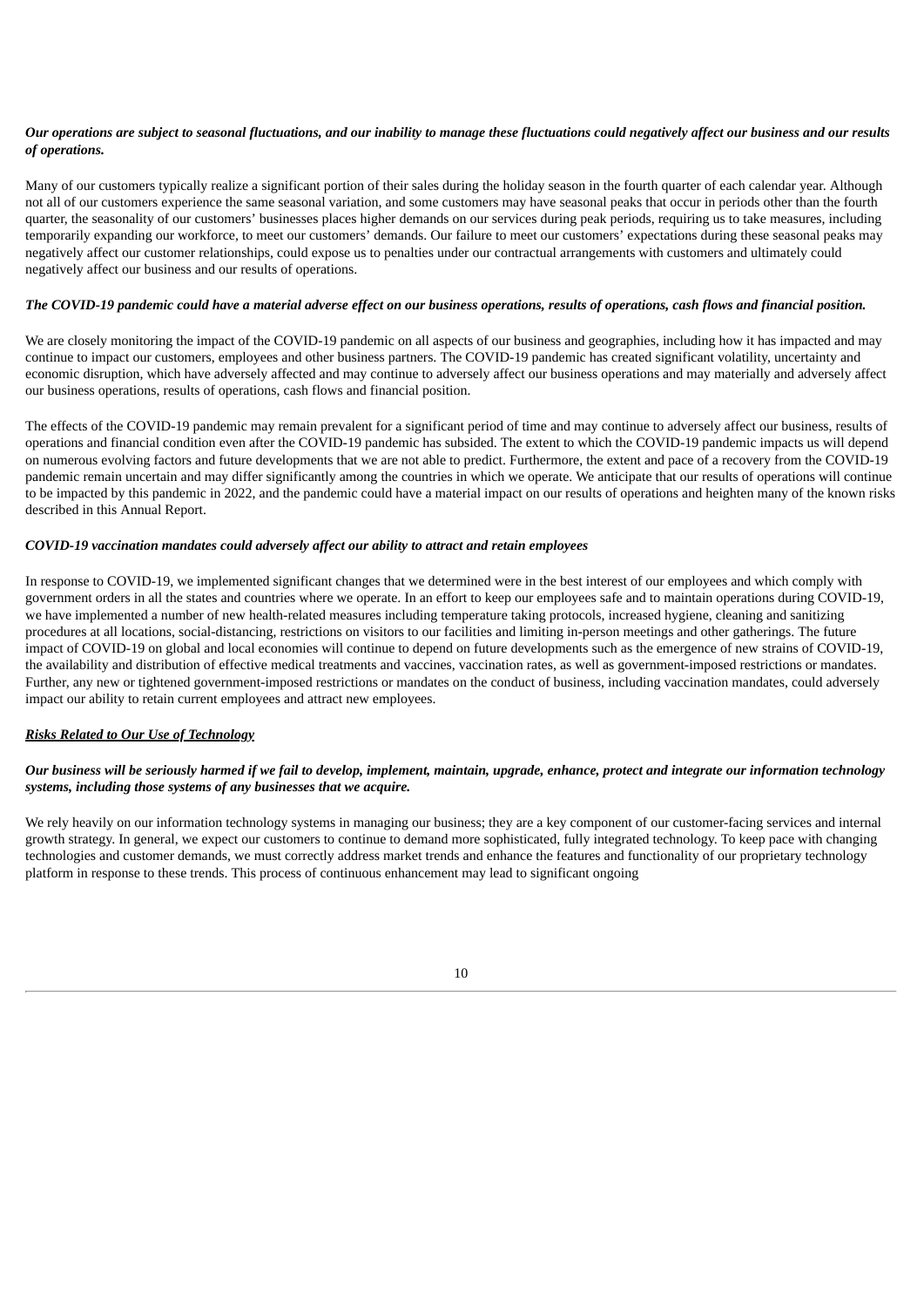software development costs, which will continue to increase if we pursue new acquisitions of companies and their current systems. In addition, we may fail to accurately determine the needs of our customers or trends in the logistics industry, or we may fail to respond appropriately by implementing functionality for our technology platform in a timely or cost-effective manner. Any such failures could result in decreased demand for our services and a corresponding decrease in our revenues.

We must ensure that our information technology systems remain competitive. If our information technology systems are unable to manage high volumes with reliability, accuracy and speed as we grow, or if such systems are not suited to manage the various services we offer, our service levels and operating efficiency could decline. In addition, if we fail to hire and retain qualified personnel to implement, protect and maintain our information technology systems, or if we fail to enhance our systems to meet our customers' needs, our results of operations could be seriously harmed.

Our technology may not be successful or may not achieve the desired results, and we may require additional training or different personnel to successfully implement this technology. Our technology development process may be subject to cost overruns or delays in obtaining the expected results, which may result in disruptions to our operations.

# A failure of our information technology infrastructure or a breach of our information systems, networks or processes may materially adversely affect *our business.*

The efficient operation of our business depends on our information technology systems, including the internet and cloud-based services, for many activities important to our business. We also rely on third parties and virtualized infrastructure to operate our information technology systems. Despite significant testing for risk management, external and internal risks, such as malware, insecure coding, "Acts of God," data leakage and human error pose a direct threat to the stability or effectiveness of our information technology systems and operations. The failure of our information technology systems to perform as we anticipate could adversely affect our business through transaction errors, billing and invoicing errors, internal recordkeeping and reporting errors, processing inefficiencies and loss of sales, receivables collection or customers. Any such failure could result in harm to our reputation and have an ongoing adverse impact on our business, results of operations and financial condition, including after the underlying failures have been remedied.

We may also be subject to cybersecurity attacks and other intentional hacking. Any failure to identify and address such defects or errors or prevent a cyberattack could result in service interruptions, operational difficulties, loss of revenues or market share, liability to our customers or others, the diversion of corporate resources, injury to our reputation or increased service and maintenance costs. Addressing such issues could prove to be impossible or very costly and responding to the resulting claims or liability could similarly involve substantial cost. In addition, recently, regulatory and enforcement focus on data protection has heightened in the U.S. and abroad, particularly in the EU, and failure to comply with applicable U.S. or foreign data protection regulations or other data protection standards may expose us to litigation, fines, sanctions or other penalties, which could harm our business, its reputation, results of operations and financial condition.

# Issues related to the intellectual property rights on which our business depends, whether related to our failure to enforce our own rights or infringement claims brought by others, could have a material adverse effect on our business, financial condition and results of operations.

We use both internally developed and purchased technologies in conducting our business. It is possible that users of these technologies, whether internally developed or purchased, could be claimed to infringe upon or violate the intellectual property rights of third parties. In the event that a claim is made against us by a third-party for the infringement of intellectual property rights, a settlement or adverse judgment against us could result in increased costs to license the technology or a legal prohibition against continued use of the technology. Thus, our failure to obtain, maintain or enforce our intellectual property rights could have a material adverse effect on our business, financial condition and results of operations.

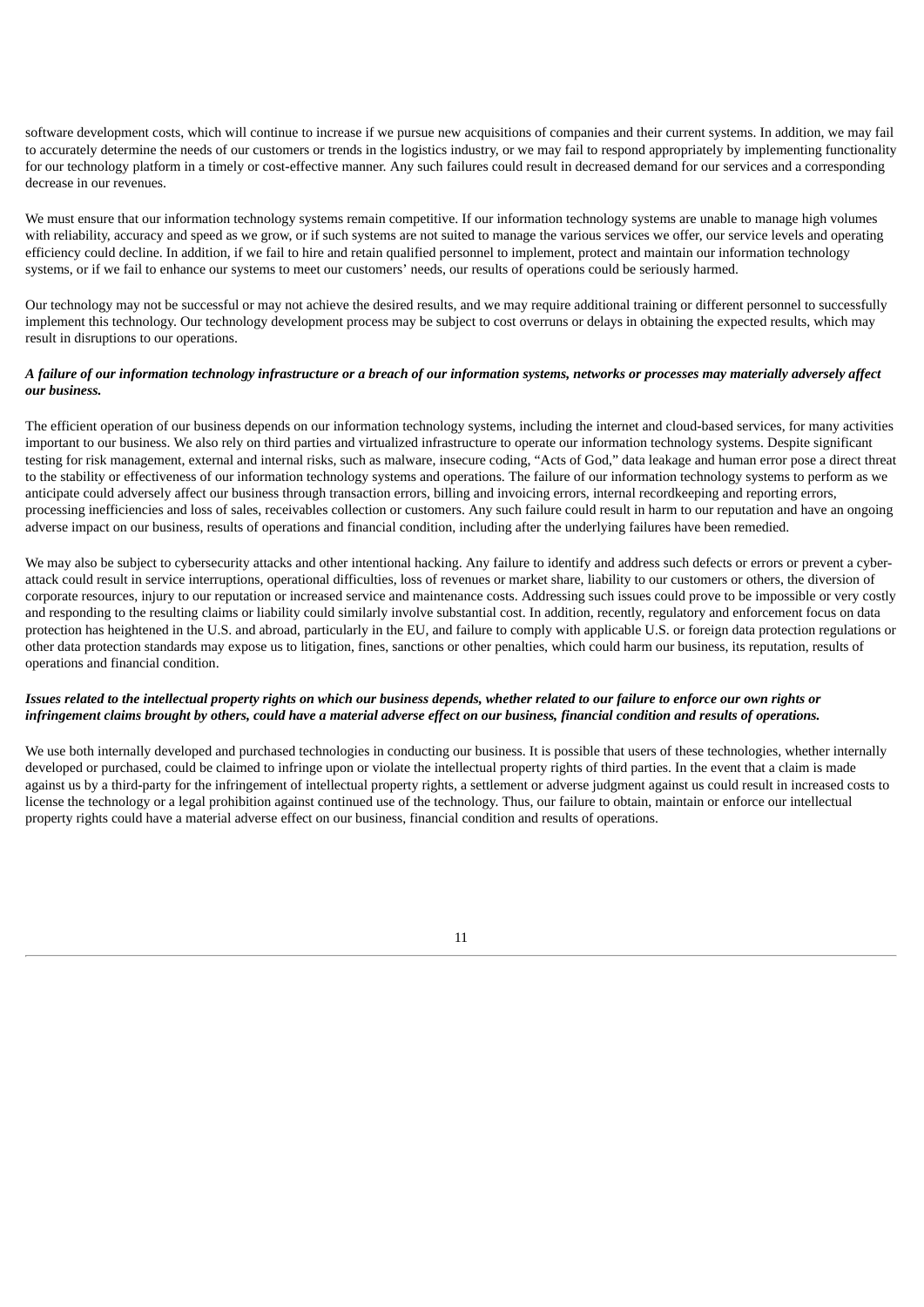We rely on a combination of intellectual property rights, including patents, copyrights, trademarks, domain names, trade secrets, intellectual property licenses and other contractual rights, to protect our intellectual property and technology. Any of our owned or licensed intellectual property rights could be challenged, invalidated, circumvented, infringed or misappropriated; our trade secrets and other confidential information could be disclosed in an unauthorized manner to third parties; or we may fail to secure the rights to intellectual property developed by our employees, contractors and others. Efforts to enforce our intellectual property rights may be time-consuming and costly, distract management's attention, divert our resources and ultimately be unsuccessful. Moreover, should we fail to develop and properly manage future intellectual property, this could adversely affect our market positions and business opportunities.

# *Risks Related to Our Credit and Liquidity*

#### Challenges in the commercial and credit environment may adversely affect our future access to capital on favorable terms.

Volatility in the world financial markets could increase borrowing costs or affect our ability to access the capital markets. Our ability to issue debt or enter into other financing arrangements on acceptable terms could be adversely affected if there is a material decline in the demand for our services or in the solvency of our customers or suppliers or if there are other significantly unfavorable changes in economic conditions.

#### We have incurred debt obligations that could adversely affect our business and profitability and our ability to meet other obligations.

In connection with the Separation, GXO entered into a Revolving Credit Agreement providing for an \$800 million unsecured five-year revolving credit facility in June 2021. Additionally, in July 2021, GXO issued \$800 million of unsecured notes in two series. GXO transferred a portion of the net proceeds of the notes and other cash and cash equivalents to XPO. As a result of these transactions, GXO had approximately \$800 million of outstanding debt as of December 31, 2021, excluding finance leases and any borrowings under the revolving credit facility. We may also incur additional indebtedness in the future.

Our inability to generate sufficient cash flows to satisfy our debt obligations, or to refinance our indebtedness on commercially reasonable terms or at all, could materially and adversely affect our financial position and results of operations. Further, failure to comply with the covenants under our indebtedness may have a material adverse impact on our operations. If we fail to comply with any of the covenants under our debt and are unable to obtain a waiver or amendment, such failure may result in an event of default under our indebtedness. We may not have sufficient liquidity to repay or refinance our indebtedness if such indebtedness were accelerated upon an event of default.

#### *Risks Related to Third-Party Relationships*

### *Our business may be materially adversely affected by labor disputes or organizing efforts.*

Labor disputes involving our customers could affect our operations. If our customers experience plant slowdowns or closures because they are unable to negotiate labor contracts, our revenue and profitability could be negatively impacted. In particular, we derive a substantial portion of our revenue from the operation and management of facilities that are often located close to a customer's manufacturing plant and are integrated into the customer's production line process. If any of our customers are affected by labor disputes and consequently cease or significantly modify their operations at a plant served by us, we may experience significant revenue loss and shutdown costs, including costs related to early termination of leases, causing our business to suffer.

In Europe, our business activities rely on a large amount of labor, including a number of workers who are affiliated with trade unions and other staff representative institutions. It is essential that we maintain good relations with employees, trade unions and other staff representative institutions. A deteriorating economic environment may result in tensions in industrial relations, which may lead to industrial action within our European operations; this could have a direct impact on our business operations. Generally, any deterioration in industrial relations in our European

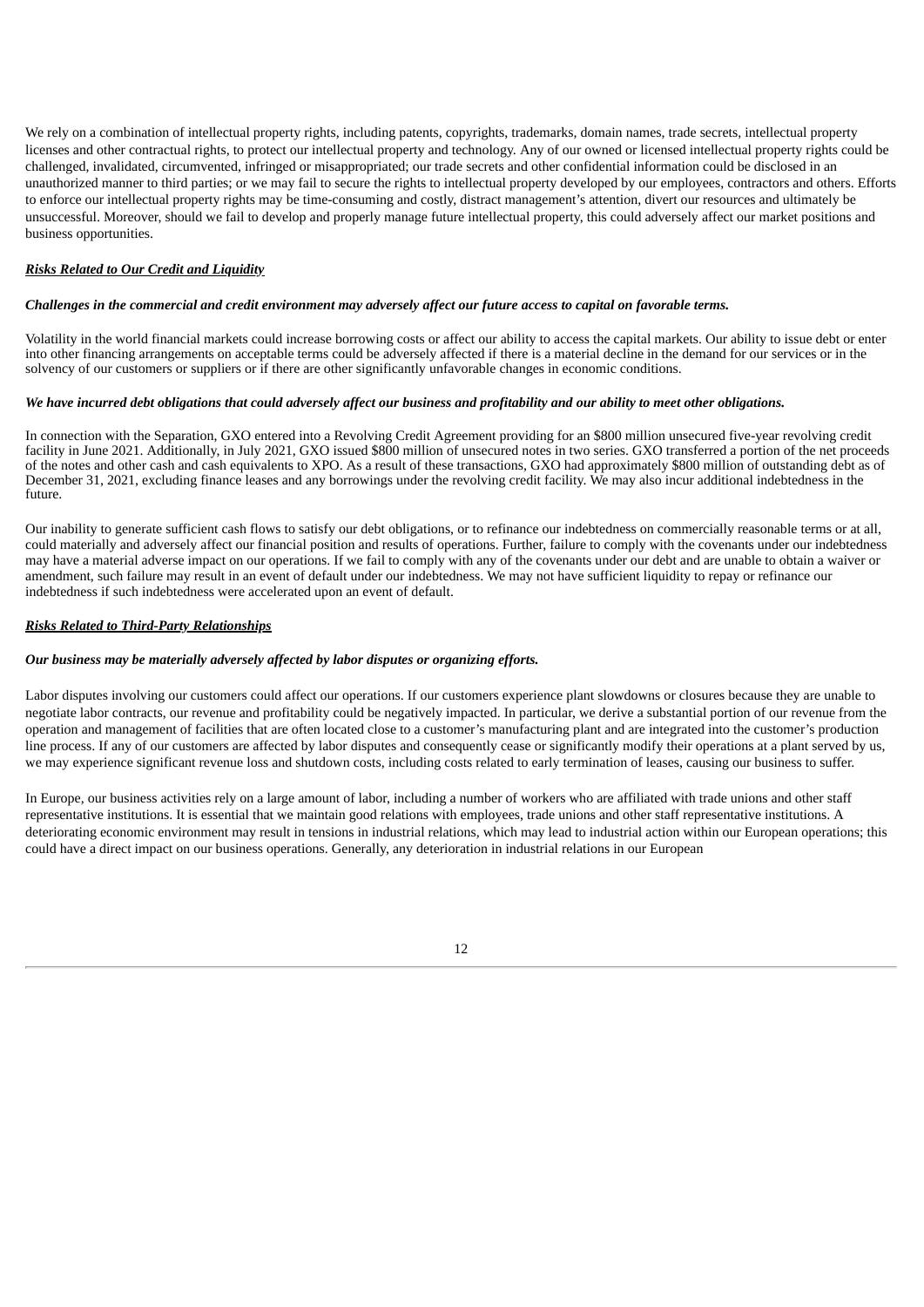operations, such as general strike activities or other material labor disputes, could have an adverse effect on our revenues, earnings, financial position and outlook.

Although our workforce in the U.S. is not unionized, labor unions have, from time to time, attempted to organize our employees. Successful unionization of our employees or organizing efforts could lead to business interruptions, work stoppages and the reduction of service levels due to work rules that could have an adverse effect on our customer relationships and our revenues, earnings, financial position and outlook.

### Any failure to properly manage our temporary workers could have a material adverse impact on our revenues, earnings, financial position and outlook.

Our business uses a large number of temporary workers in our operations. We cannot guarantee that temporary workers are as well-trained as our other employees. Specifically, we may be exposed to the risk that temporary workers may not perform their assignments in a satisfactory manner or may not comply with our safety rules in an appropriate manner, whether as a result of their lack of experience or otherwise. If such risks materialize, they could have a material adverse effect on our business and financial condition.

# *Risks Related to Litigation and Regulations*

### We may be involved in lawsuits and are subject to various claims that could result in significant expenditures and impact our operations.

The nature of our business exposes us to the potential for various types of claims and litigation. We are subject to claims and litigation related to labor and employment, personal injury, vehicular accidents, cargo and other property damage, business practices, environmental liability and other matters, including claims asserted under various other theories of agency or employer liability. Claims against us may exceed the amount of insurance coverage that we have or may not be covered by insurance at all. Businesses that we acquire also increase our exposure to litigation. Material increases in liability claims or workers' compensation claims, the unfavorable resolution of claims, or our failure to recover, in full or in part, under indemnity provisions could materially and adversely affect our operating results. In addition, significant increases in insurance costs or the inability to purchase insurance as a result of these claims could reduce our profitability.

# We are subject to risks associated with a defined benefit plan for our current and former employees, which could have a material adverse effect on our *earnings and financial position.*

We maintain a defined benefit pension plan in the U.K. A decline in interest rates or lower returns on funded plan assets may cause increases in the expense and funding requirements for this plan. Despite past amendments that froze our defined benefit pension plan to new participants and curtailed benefits, this pension plan remains subject to volatility associated with interest rates, inflation, returns on plan assets, other actuarial assumptions and statutory funding requirements. Any of these factors could lead to a significant increase in the expense of this plan and a deterioration in the solvency of the plan, which could significantly increase our contribution requirements. As a result, we are unable to predict the effect on our financial statements associated with our defined benefit pension plan.

#### *Changes in income tax regulations for U.S. and multinational companies may increase our tax liability.*

The U.S. Congress, the Organisation for Economic Co-operation and Development ("OECD"), the EU and other government agencies in jurisdictions in which we and our affiliates do business have maintained a focus on the taxation of multinational companies. The OECD has recommended changes to numerous long-standing international tax principles through its base erosion and profit shifting project. These and other tax laws and related regulations changes, to the extent adopted, may increase tax uncertainty, result in higher compliance costs and adversely affect our provision for income taxes, results of operations and/or cash flow.

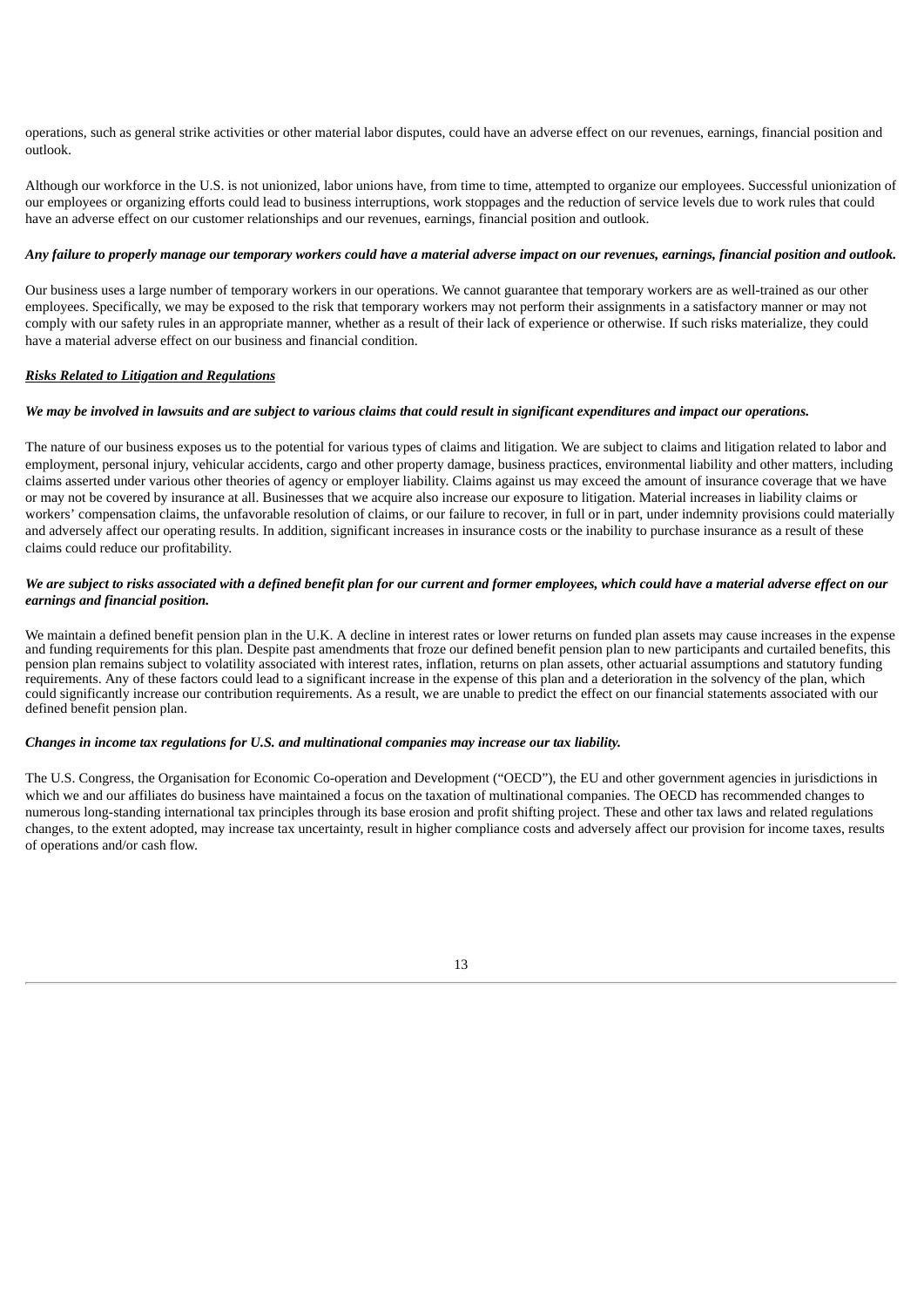### *We are subject to regulation, which could negatively impact our business.*

Our operations are regulated and licensed by various governmental agencies at the local, state and federal levels in the U.S. and in the foreign countries where we operate. These regulatory agencies have authority and oversight of domestic and international activities. Our subsidiaries must also comply with applicable regulations and requirements of various agencies.

The regulatory landscape in which we operate is constantly evolving and subject to significant change, including as a result of evolving political and social pressures. Future laws, regulations and regulatory reforms, may be more stringent and may require changes to our operating practices that influence the demand for our services or require us to incur significant additional costs. We are unable to predict the impact that recently enacted and future regulations may have on our business. If higher costs are incurred by us as a result of future changes in regulations, this could adversely affect our results of operations to the extent we are unable to obtain a corresponding increase in price from our customers.

### Proposed or pending legislative or regulatory changes, or future legislative or regulatory changes, at the federal, state or local level may decrease demand for our services, increase our costs, including our labor costs, and negatively affect our business and our results of operations.

Our business is subject to possible regulatory and legislative changes that may impact our operations, including but not limited to changes that would encourage workers to unionize, make it easier for workers to collectively bargain, increase operational requirements on our business or mandate certain restrictions on the terms of employment for individual workers, including how often they can work or how long they can work in any individual shift. Any and all of these changes or other similar changes could have significant implications for our business model, including increasing our labor costs, reducing our operational flexibility and restricting our ability to meet our customers' expectations and demands, any of which could negatively affect our business and our results of operations. If such regulations are adopted, they could increase our cost of operations or hinder our ability to meet our customers' expectations and demands, either of which would negatively affect our business and our results of operations.

Additionally, significant regulatory changes at the federal, state or local level may negatively affect economic output, cause growth to slow, reduce consumer spending and sentiment and result in decreased demand for our services, negatively affecting our business and our results of operations.

### Economic recessions and other factors that reduce consumer spending, both in North America and Europe, could have a material adverse impact on *our business.*

Our performance is affected by recessionary economic cycles, downturns in customers' business cycles and changes in customers' business practices. Our customers experience cyclical fluctuations in demand for their products due to economic recessions, which reduces the demand for our services and could adversely affect our business, results of operations, cash flows and financial condition.

### Compliance with environmental laws and regulations could result in significant costs that adversely affect our consolidated results of operations.

Our operating locations are subject to environmental laws and regulations relating to the protection of the environment and health and safety matters, including those governing discharges of pollutants into the air and water, the management and disposal of hazardous substances and wastes and the cleanup of contaminated sites. The operation of our businesses entails risks under environmental laws and regulations. We could incur significant costs, including clean-up costs, fines and sanctions and claims by third parties for property damage and personal injury, as a result of violations of or liabilities under these laws and regulations. In addition, potentially significant expenditures could be required to comply with environmental laws and regulations, including requirements that may be adopted or imposed in the future.

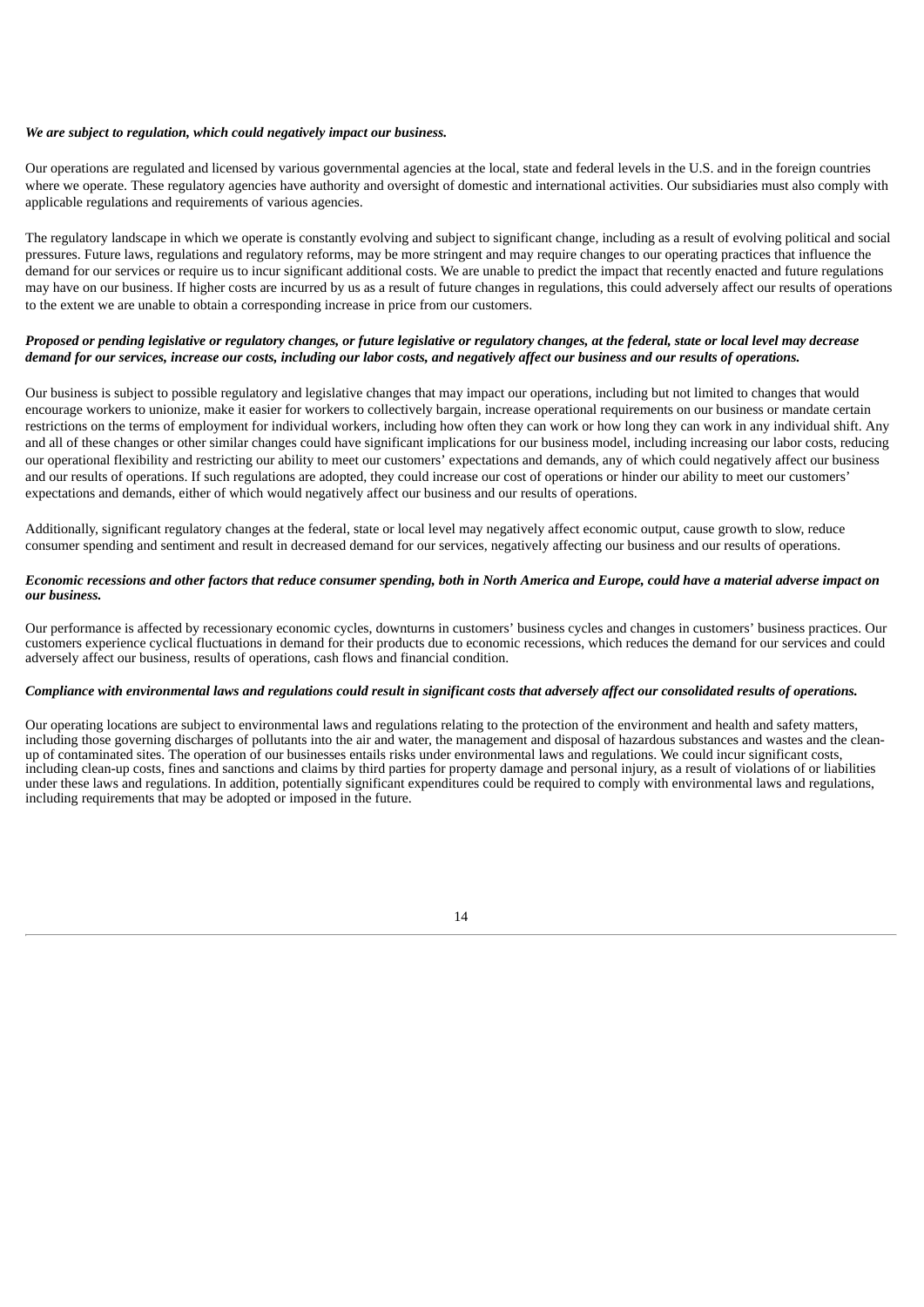# **Risks Related to the Separation**

#### We have a very limited operating history as a standalone, publicly traded company, and our historical financial information is not necessarily representative of the results we would have achieved as a standalone, publicly traded company and may not be a reliable indicator of our future results.

The financial information in this Annual Report refers to GXO as a public company that began regular-way trading on August 2, 2021. Prior to the Separation, we derived our combined financial statements from XPO's accounting records and presented these on a standalone basis as if GXO had been operated independently from XPO. Our historical financial information does not necessarily reflect the financial condition, results of operations or cash flows that we will achieve as a standalone publicly traded company.

Prior to the Separation, we were able to benefit from XPO's operating diversity, purchasing power, shared economies of scope and scale in costs, employees, vendor relationships and customer relationships. Additionally, XPO performed various corporate functions for us, such as legal, treasury, accounting, auditing, human resources, investor relations and finance. Our historical financial results reflect allocations of corporate expenses from XPO for such functions, which may be less than the expenses we will incur as a separate publicly traded company. In addition, our working capital requirements and capital for our general corporate purposes, including capital expenditures and acquisitions, historically were part of the corporate-wide cash management policies of XPO. Following the completion of the Separation, our results of operations, cash flows, working capital and financing requirements may be subject to increased volatility and our ability to fund capital expenditures and investments, and service debt may be diminished and we may need to obtain additional financing from banks, through public offerings or private placements of debt or equity securities, strategic relationships or other arrangements, which may or may not be available and may be more costly. For these reasons, as well as the additional Risks Related to the Separation noted below, we may not achieve the expected benefits of the Separation.

### Following the Separation, our financial profile has changed, and we are a smaller, less diversified company than XPO prior to the Separation.

The Separation resulted in GXO becoming a smaller, less diversified company with business concentrated in its industry. As a result, our company may be more vulnerable to changing market conditions, which could have a material adverse effect on our business, financial condition and results of operations. In addition, the diversification of our revenues, costs, and cash flows will diminish as a standalone company, such that our results of operations, cash flows, working capital and financing requirements may be subject to increased volatility and our ability to fund capital expenditures and investments, pay dividends and service debt may be diminished. Following the Separation, we may also lose capital allocation efficiency and flexibility, as we are no longer able to use cash flow from XPO to fund our investments into our business.

# In connection with the Separation into two public companies, GXO and XPO indemnified each other for certain liabilities. If we are required to pay under these indemnities to XPO, our financial results could be negatively impacted. The XPO indemnities may not be sufficient to hold us harmless from the full amount of liabilities for which XPO will be allocated responsibility, and XPO may not be able to satisfy its indemnification obligations in *the future.*

Pursuant to the Separation and Distribution Agreement and certain other agreements between GXO and XPO, each party agreed to indemnify the other for certain liabilities, in each case for uncapped amounts. Indemnities that we may be required to provide XPO may be significant and could negatively impact our business. Third parties could also seek to hold us responsible for any of the liabilities that XPO has agreed to retain. Any amounts we are required to pay pursuant to these indemnification obligations and other liabilities could require us to divert cash that would otherwise have been used in furtherance of our operating business. Further, the indemnities from XPO for our benefit may not be sufficient to protect us against the full amount of such liabilities, and XPO may not be able to fully satisfy its indemnification obligations.

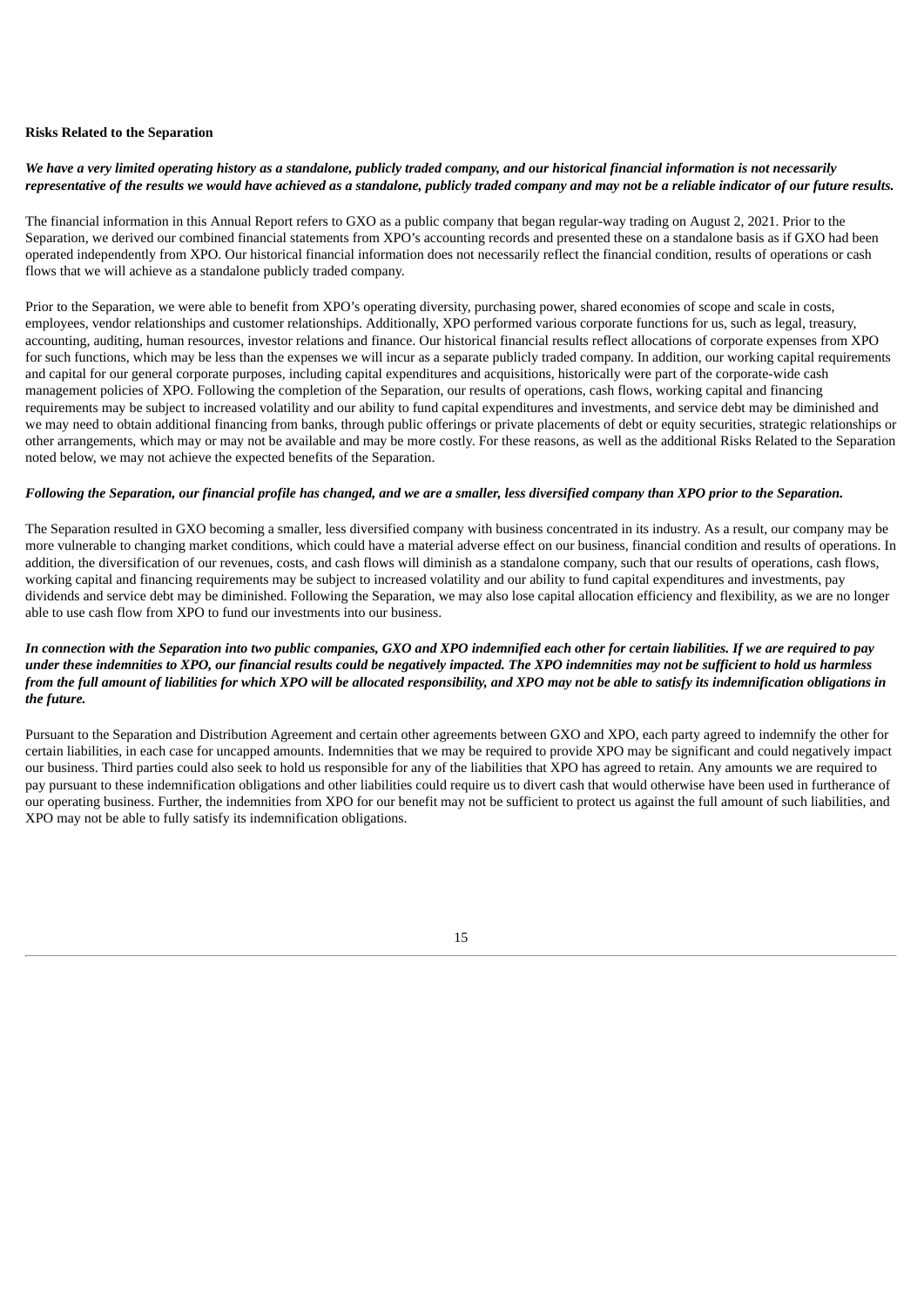Moreover, even if we ultimately succeed in recovering from XPO any amounts for which we are held liable, we may be temporarily required to bear these costs ourselves. Each of these risks could negatively affect our business, results of operations and financial condition.

### If the Separation, together with certain related transactions, does not qualify as a transaction that is generally tax-free for U.S. federal income tax purposes, we could be subject to significant tax liabilities, and, in certain circumstances, we could be required to indemnify XPO for material amounts *of taxes and other related amounts pursuant to indemnification obligations under the TMA.*

In connection with the Separation, XPO received an opinion of outside counsel regarding the qualification of certain elements of the Separation under Section 355 of the Internal Revenue Code (the "Code"). The opinion of counsel was based upon and relies on, among other things, various facts and assumptions, as well as certain representations, statements, and undertakings of XPO. Notwithstanding the receipt of the opinion of counsel, the U.S. Internal Revenue Service (the "IRS"), could determine that the Separation and/or certain related transactions should be treated as taxable transactions for U.S. federal income tax purposes if it determines that any of the representations, assumptions or undertakings upon which the opinion of counsel was based are false or have been violated. In addition, the opinion of counsel represents the judgment of such counsel and will not be binding on the IRS or any court, and the IRS or a court may disagree with the conclusions in the opinion of counsel. Accordingly, notwithstanding receipt of the opinion of counsel, there can be no assurance that the IRS will not assert that the Separation and/or certain related transactions do not qualify for tax-free treatment for U.S. federal income tax purposes or that a court would not sustain such a challenge. In the event the IRS were to prevail with such a challenge, we, as well as XPO and XPO's stockholders, could be subject to significant U.S. federal income tax liability.

If the Separation, together with certain related transactions, were to fail to qualify as a transaction that is generally tax-free for U.S. federal income tax purposes under Sections 355 and 368(a)(1)(D) of the Code, in general, for U.S. federal income tax purposes, XPO would recognize taxable gain as if it had sold the GXO common stock in a taxable sale for its fair market value, and XPO stockholders who receive such GXO shares in the distribution would be subject to tax as if they had received a taxable distribution equal to the fair market value of such shares.

In addition, as part of and prior to the Separation, XPO and its subsidiaries completed an internal reorganization, and XPO, GXO and their respective subsidiaries incurred certain tax costs in connection with the internal reorganization, including non-U.S. tax costs resulting from transactions in non-U.S. jurisdictions, which may be material. With respect to certain transactions undertaken as part of the internal reorganization, XPO obtained opinions of external tax advisors regarding the tax treatment of such transactions. Such opinions are based and relied on, among other things, various facts and assumptions, as well as certain representations, statements and undertakings of XPO, GXO or their respective subsidiaries. If any of these representations or statements is, or becomes, inaccurate or incomplete, or if XPO, GXO or their respective subsidiaries do not fulfill or otherwise comply with any such undertakings or covenants, such opinions may be invalid or the conclusions reached therein could be jeopardized. Further, notwithstanding receipt of any such tax opinions, there can be no assurance that the relevant taxing authorities will not assert that the tax treatment of the relevant transactions differs from the conclusions reached in the relevant tax opinions. In the event the relevant taxing authorities prevail with any challenge in respect of any relevant transaction, XPO, GXO and their subsidiaries could be subject to significant tax liabilities.

Under the TMA, we generally are required to indemnify XPO for any taxes resulting from the Separation (and any related costs and other damages) to the extent such amounts resulted from (i) an acquisition of all or certain portions of the equity securities or assets of GXO, whether by merger or otherwise (and regardless of whether we participated in or otherwise facilitated the acquisition), (ii) certain other actions or failures to act by GXO, or (iii) any breach of GXO's covenants or undertakings contained in the Separation and Distribution Agreement and certain other agreements and documents. Further, under the TMA, we may be required to indemnify XPO for a specified portion of any taxes (and any related costs and other damages) arising as a result of the failure of the Separation and certain related transactions to qualify as a transaction that is generally tax-free (including as a result of Section 355(e) of the Code) or a failure of any internal distribution that is intended to qualify as a transaction that is generally tax-free to

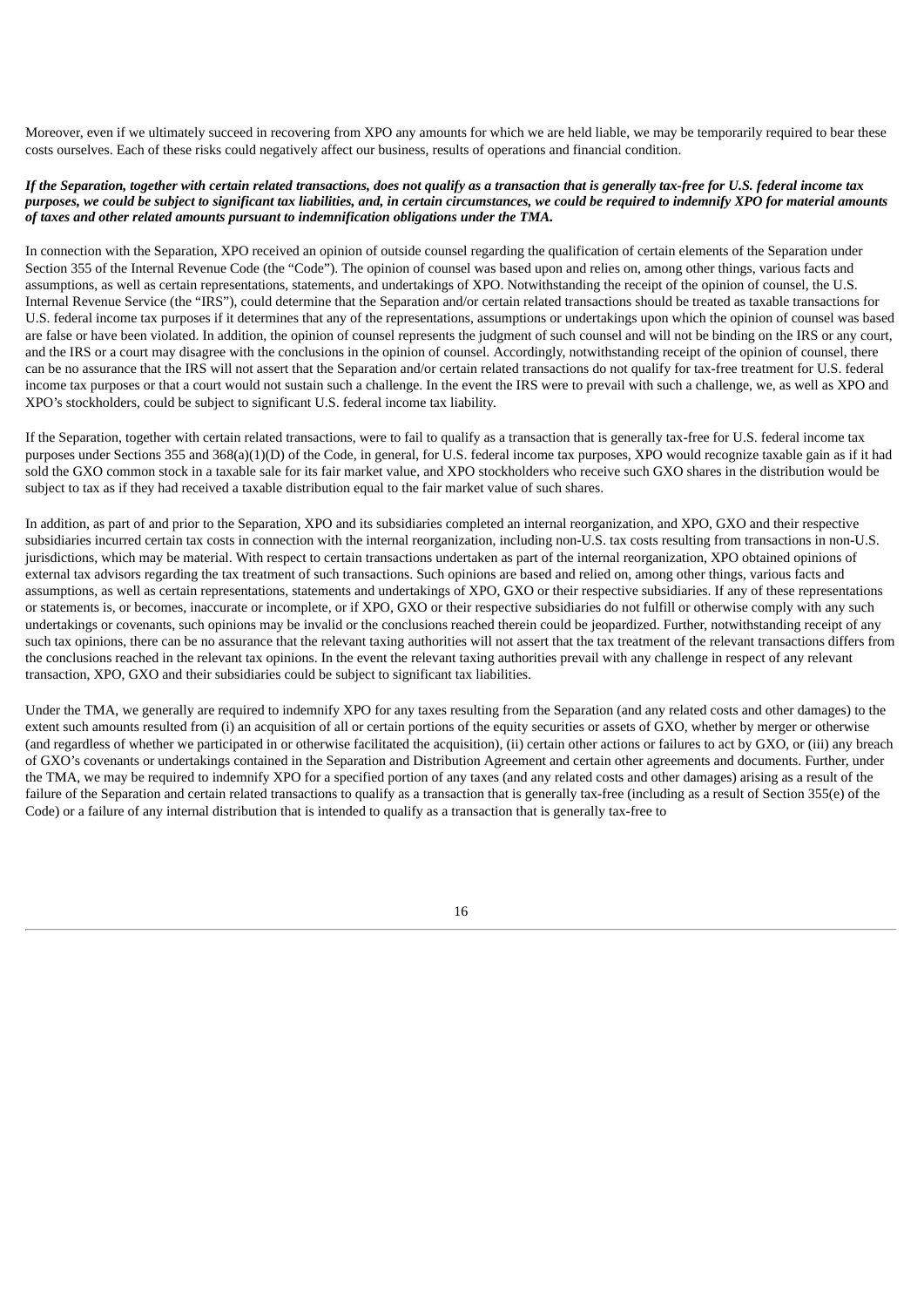so qualify, in each case, to the extent such amounts did not result from a disqualifying action by, or acquisition of equity securities of, XPO or GXO. Any such indemnity obligations could be material.

#### *We may not be able to engage in desirable capital-raising or strategic transactions following the Separation.*

Under current U.S. federal income tax law, a spin-off that otherwise qualifies for tax-free treatment can be rendered taxable to the parent corporation and its stockholders as a result of certain post-spin-off transactions, including certain acquisitions of shares or assets of the spun-off corporation. To preserve the U.S. federal income tax treatment of the Separation, and in addition to our indemnity obligation described above, the TMA restricts us, for the two-year period following the Separation, except in specific circumstances, from, among other things: (i) ceasing to actively conduct certain of our businesses; (ii) entering into certain transactions or series of transactions pursuant to which all or a portion of the shares of GXO stock would be acquired, whether by merger or otherwise; (iii) liquidating or merging or consolidating with any other person; (iv) issuing equity securities beyond certain thresholds; (v) repurchasing shares of GXO stock other than in certain open-market transactions; or (vi) taking or failing to take any other action that would jeopardize the expected U.S. federal income tax treatment of the Separation and certain related transactions. Further, the TMA imposes similar restrictions on us and our subsidiaries during the two-year period following the Separation that are intended to prevent certain transactions undertaken as part of the internal reorganization from failing to qualify as transactions that are generally tax-free for U.S. federal income tax purposes under Sections 355 and 368(a)(1)(D) of the Code or for applicable non-U.S. income tax purposes. These restrictions may limit our ability to pursue certain equity issuances, strategic transactions, repurchases or other transactions that we may otherwise believe to be in the best interests of our stockholders or that might increase the value of our business. Also, we may be responsible for liabilities arising from the failure of the Separation, together with certain related transactions, to qualify for tax-free treatment and our indemnity obligations for such liabilities under the TMA may discourage, delay or prevent certain third parties from acquiring GXO.

### **Risks Related to Our Common Stock**

# *Any stockholder's percentage of ownership in GXO may be diluted in the future at any given time.*

In the future, existing holders of our common stock may be diluted because of equity issuances for acquisitions, capital market transactions, or otherwise, including any equity awards that we will grant to our directors, officers and employees. Our employees have stock-based awards that correspond to shares of our common stock after the Separation as a result of the conversion of their XPO stock-based awards. We anticipate that the compensation committee of our board of directors will grant additional stock-based awards to our employees under our employee benefits plans. Such awards will have a dilutive effect on the number of GXO shares outstanding, and therefore on our earnings per share, which could adversely affect the market price of our common stock.

### Certain provisions in GXO's amended and restated certificate of incorporation and bylaws, and of Delaware law, may prevent or delay an acquisition of *GXO, which could decrease the trading price of GXO's common stock.*

Our amended and restated certificate of incorporation and amended and restated bylaws contain, and Delaware law contains, provisions that are intended to deter coercive takeover practices and inadequate takeover bids by making such practices or bids unacceptably expensive to the bidder and to encourage prospective acquirers to negotiate with our board of directors rather than to attempt a hostile takeover. These provisions include:

- the ability of our remaining directors to fill vacancies on our board of directors;
- limitations on stockholders' ability to call a special stockholder meeting or act by written consent;
- rules regarding how stockholders may present proposals or nominate directors for election at stockholder meetings; and
- the right of our board of directors to issue preferred stock without stockholder approval.

In addition, we are subject to Section 203 of the Delaware General Corporate Law (the "DGCL"), which could have the effect of delaying or preventing a change of control that you may favor. Section 203 provides that, subject to limited exceptions, persons that acquire, or are affiliated with persons that acquire, more than 15% of the

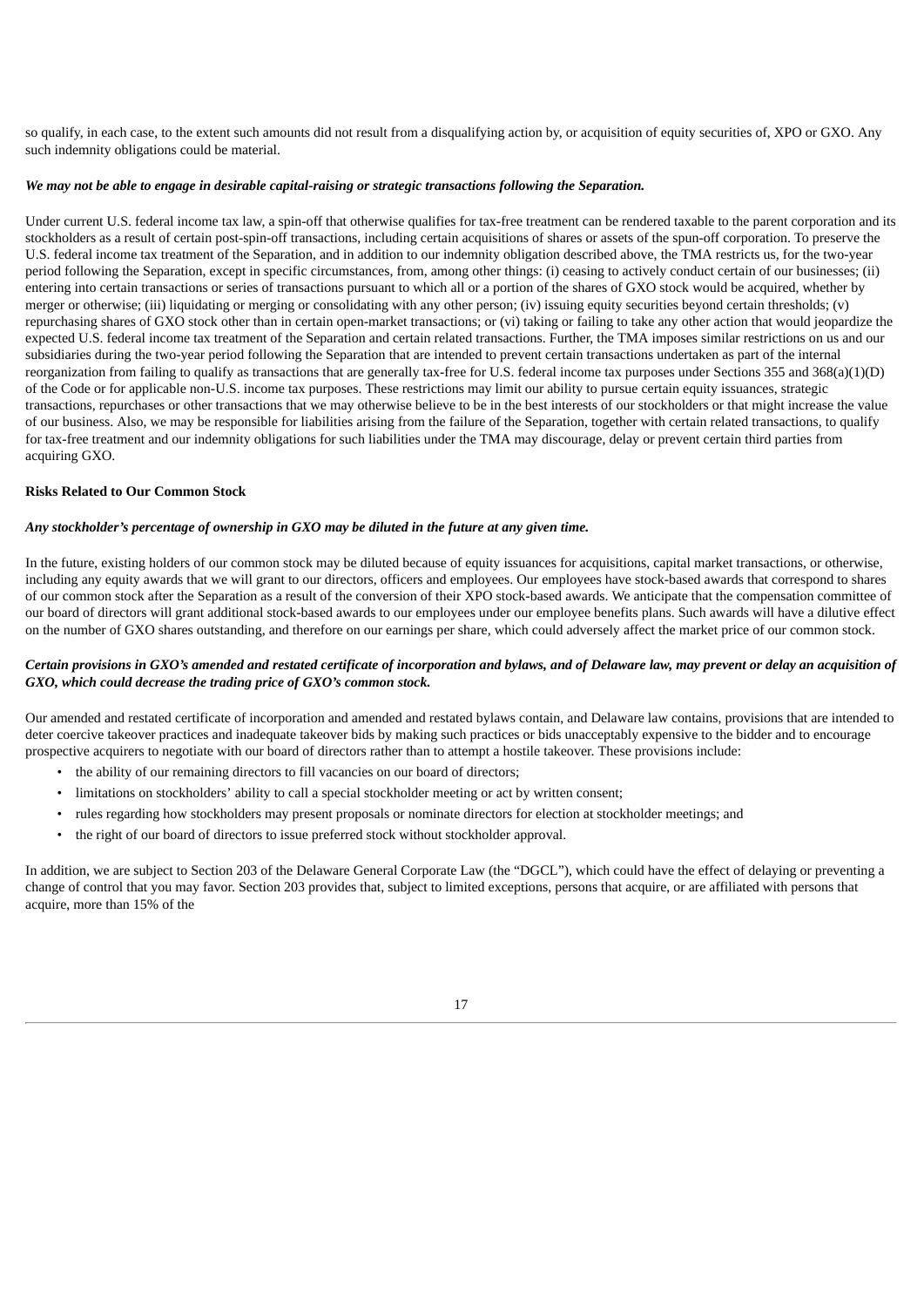outstanding voting stock of a Delaware corporation may not engage in a business combination with that corporation, including by merger, consolidation or acquisitions of additional shares, for a three-year period following the date on which that person or any of its affiliates becomes the holder of more than 15% of the corporation's outstanding voting stock.

We believe these provisions will protect our stockholders from coercive or otherwise unfair takeover tactics by requiring potential acquirers to negotiate with our board of directors and by providing our board of directors with more time to assess any acquisition proposal. These provisions are not intended to make GXO immune from takeovers; however, these provisions will apply even if the offer may be considered beneficial by some stockholders and could delay or prevent an acquisition that our board of directors determines is not in the best interests of GXO and our stockholders. These provisions may also prevent or discourage attempts to remove and replace incumbent directors.

In addition, an acquisition or further issuance of our stock may trigger the application of Section 355(e) of the Code, causing the Separation to be taxable to XPO. Under the TMA, we are required to indemnify XPO for the resulting tax, and this indemnity obligation might discourage, delay or prevent a change of control that our stockholders may consider favorable.

### GXO's amended and restated certificate of incorporation contains an exclusive forum provision that may discourage lawsuits against GXO and GXO's *directors and officers.*

Our amended and restated certificate of incorporation provides that unless the board of directors otherwise determines, the state courts within the State of Delaware (or, if no state court located within the State of Delaware has jurisdiction, the federal district court for the District of Delaware) will be the sole and exclusive forum for any derivative action or proceeding brought on behalf of GXO, any action asserting a claim for or based on a breach of a fiduciary duty owed by any current or former director or officer of GXO to GXO or to GXO stockholders, including a claim alleging the aiding and abetting of such a breach of fiduciary duty, any action asserting a claim against GXO or any current or former director or officer of GXO arising pursuant to any provision of the DGCL or our amended and restated certificate of incorporation or amended and restated bylaws, any action asserting a claim relating to or involving GXO governed by the internal affairs doctrine, or any action asserting an "internal corporate claim" as that term is defined in Section 115 of the DGCL.

To the fullest extent permitted by law, this exclusive forum provision will apply to state and federal law claims, including claims under the federal securities laws, including the Securities Act and the Exchange Act, although GXO stockholders will not be deemed to have waived GXO's compliance with the federal securities laws and the rules and regulations thereunder.

This exclusive forum provision may limit the ability of our stockholders to bring a claim in a judicial forum that such stockholders find favorable for disputes with GXO or our directors or officers, which may discourage such lawsuits against GXO and our directors and officers. Alternatively, if a court were to find this exclusive forum provision inapplicable to, or unenforceable in respect of, one or more of the specified types of actions or proceedings described above, we may incur additional costs associated with resolving such matters in other jurisdictions, which could negatively affect our business, results of operations and financial condition.

18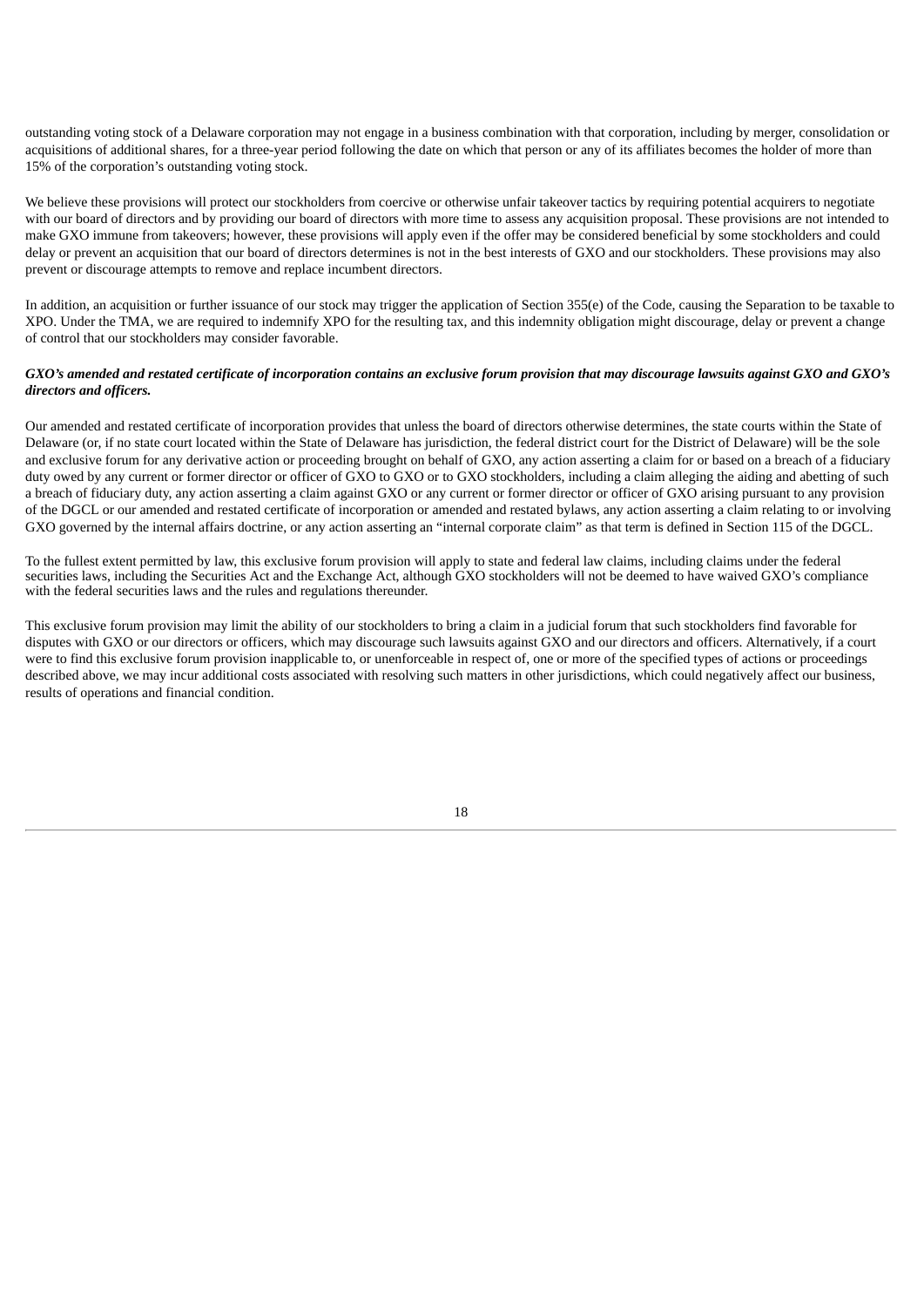# Our Chairman controls a large portion of our stock, which could limit other stockholders' ability to influence the outcome of key decisions and *transactions, including changes of control.*

Our Chairman, Brad Jacobs, beneficially owned approximately 10.7% of our outstanding common stock as of December 31, 2021. This concentration of share ownership may adversely affect the trading price for our common stock because investors may perceive disadvantages in owning stock in a company with concentrated ownership. Mr. Jacobs can exert substantial influence over our management and affairs and matters requiring stockholder approval, including the election of directors and the approval of significant corporate transactions, such as mergers, consolidations or the sale of substantially all of our assets. Consequently, this concentration of ownership may have the effect of delaying or preventing a change of control, including a merger, consolidation, or other business combination involving us, or discouraging a potential acquirer from making a tender offer or otherwise attempting to obtain control, even if that change of control would benefit our other stockholders. Additionally, significant fluctuations in the levels of ownership of our largest stockholders, including shares beneficially owned by Mr. Jacobs, could impact the volume of trading, liquidity and market price of our common stock.

### <span id="page-22-0"></span>**Item 1B. Unresolved Staff Comments.**

None.

### <span id="page-22-1"></span>**Item 2. Properties.**

As of December 31, 2021, we operated in approximately 906 locations, primarily in the U.S., the U.K. and Europe (excluding the U.K.), including 361 locations owned or leased by our customers. In the aggregate, we occupy approximately 195 million square feet in our locations.

|                       |                             |                            | <b>Facilities</b>                            |              |                             |                            | <b>Square Footage</b>                 |              |
|-----------------------|-----------------------------|----------------------------|----------------------------------------------|--------------|-----------------------------|----------------------------|---------------------------------------|--------------|
| <b>Locations</b>      | Leased<br><b>Facilities</b> | Owned<br><b>Facilities</b> | <b>Customer</b><br>Facilities <sup>(3)</sup> | <b>Total</b> | Leased<br><b>Facilities</b> | Owned<br><b>Facilities</b> | Customer<br>Facilities <sup>(3)</sup> | <b>Total</b> |
|                       |                             |                            |                                              |              |                             |                            | (in millions)                         |              |
| <b>United States</b>  | 188                         |                            | 128                                          | 316          | 45                          |                            | 45                                    | 90           |
| <b>United Kingdom</b> | 129                         | .5                         | 123                                          | 257          | 15                          |                            | 20                                    | 36           |
| Europe <sup>(1)</sup> | 163                         | n                          | 87                                           | 252          | 35                          |                            | 27                                    | 62           |
| Other $(2)$           | 53                          |                            | 23                                           | 76           | 5                           |                            | $\overline{2}$                        | 7            |
| Corporate             |                             |                            |                                              |              |                             |                            |                                       |              |
| <b>Total</b>          | 538                         |                            | 361                                          | 906          | 100                         |                            | 94                                    | 195          |

(1) Excludes the U.K.

(2) Locations not in the U.K., the U.S. or Europe; primarily in Asia.

(3) Locations owned or leased by customers.

We lease our current executive office in London, England, our global headquarters in Greenwich, Connecticut, and various other offices in the U.S., the U.K., France and India to support our global executive and shared-services functions. We believe that our facilities are sufficient for our current needs.

#### <span id="page-22-2"></span>**Item 3. Legal Proceedings.**

See Item 8 of Part II, "Financial Statements and Supplementary Data — Note — 19 Commitments and Contingencies."

#### <span id="page-22-3"></span>**Item 4. Mine Safety Disclosures.**

<span id="page-22-4"></span>Not applicable.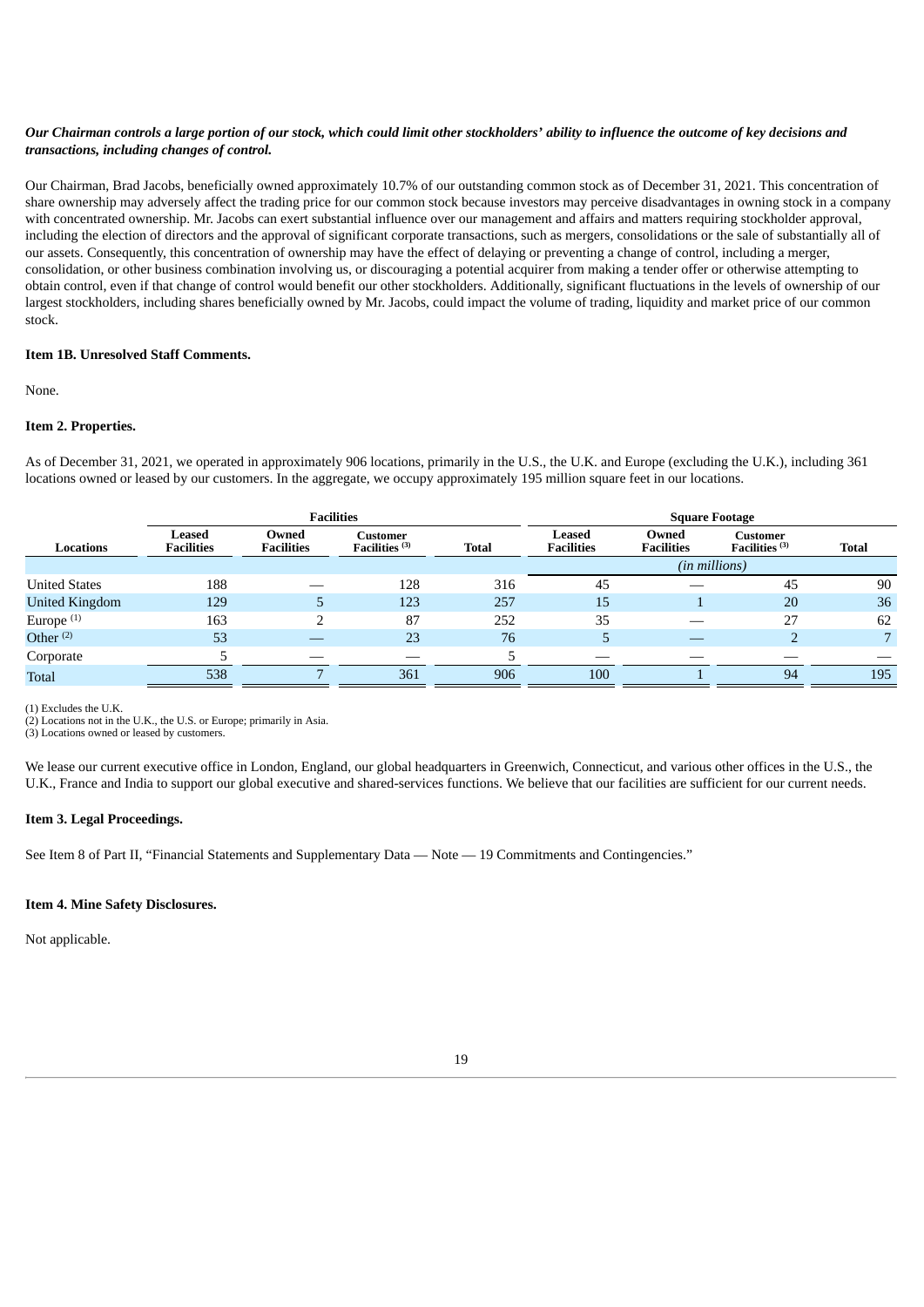### **Part II**

#### <span id="page-23-0"></span>Item 5. Market for Registrant's Common Equity, Related Stockholder Matters and Issuer Purchases of Equity Securities.

On August 2, 2021, our common stock began regular-way trading on the New York Stock Exchange ("NYSE") under the symbol "GXO."

On February 15, 2022, there were approximately 99 record holders of our common stock.

We have never declared or paid cash dividends on our common stock. Any determination to pay dividends on our common stock will be at the discretion of our board of directors, subject to applicable laws, and will depend on our financial condition, results of operations, capital requirements, general business conditions and other factors that our board of directors considers relevant.

#### **Stock Performance Graph**

The following graph sets forth the cumulative total stockholder return to GXO's stockholders for the period beginning August 2, 2021, the date of the Separation, through December 31, 2021, as well as the corresponding returns on the S&P 400 MidCap Index, S&P 500 Technology Index and the S&P 500 Transportation Index.

The stock performance assumes \$100 was invested on August 2, 2021, in our common stock, the S&P 400 MidCap Index, S&P 500 Technology Index and the S&P 500 Transportation Index, including reinvestment of dividends through December 31, 2021.



|                              | 8/2/21 | 8/31/21 | 9/30/21 | 10/31/21 | 11/30/21 | 12/31/21 |
|------------------------------|--------|---------|---------|----------|----------|----------|
| GXO                          | 100.00 | 129.68  | 124.37  | 140.80   | 152.29   | 144.01   |
| S&P 400 MidCap Index         | 100.00 | 102.27  | 98.09   | 103.79   | 100.62   | 105.57   |
| S&P 500 Technology Index     | 100.00 | 103.82  | 97.77   | 105.71   | 110.18   | 113.85   |
| S&P 500 Transportation Index | 100.00 | 100.71  | 94.03   | 107.56   | 102.47   | 110.27   |

<span id="page-23-2"></span><span id="page-23-1"></span>**Item 6. [Reserved]**

20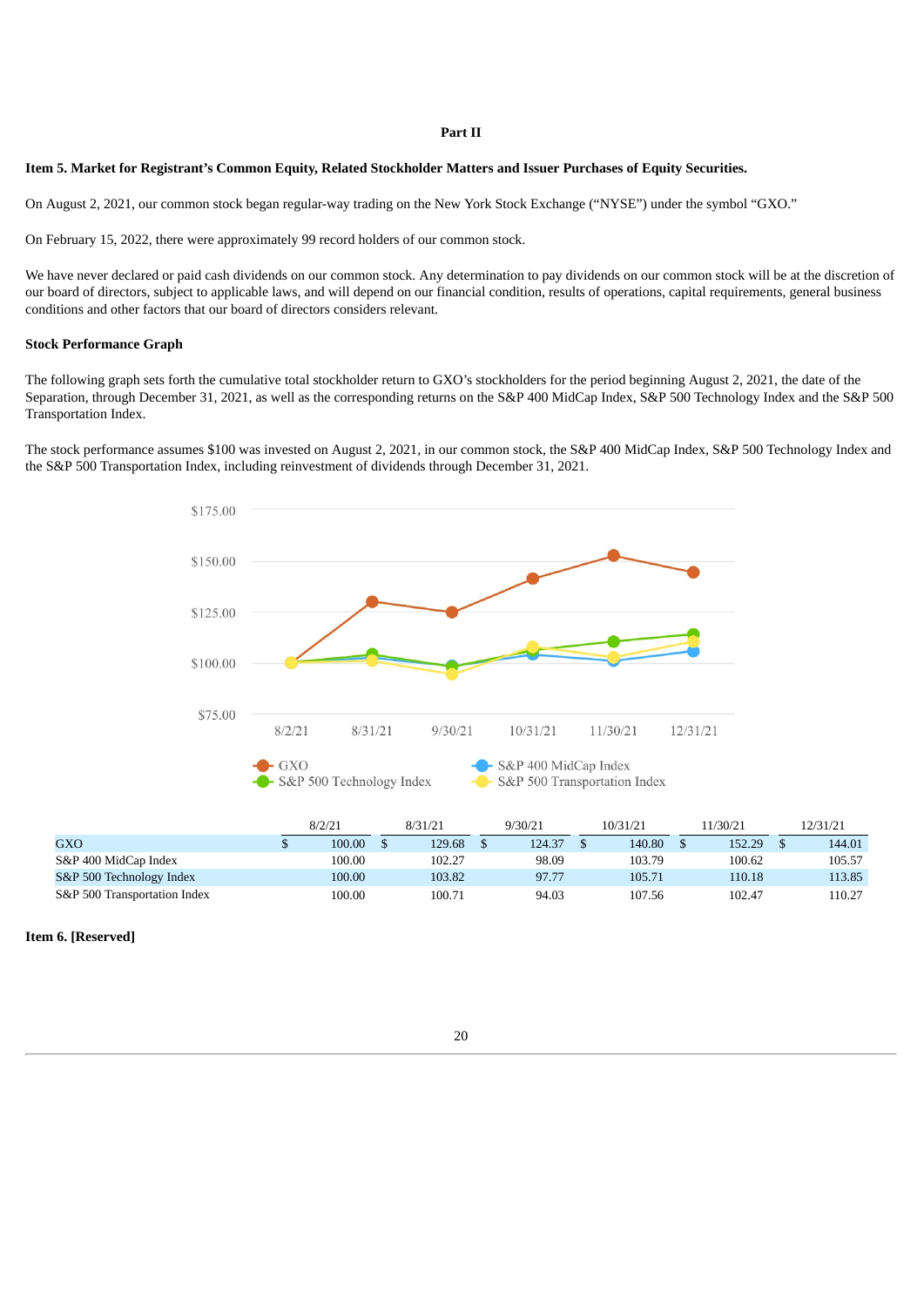# **Item 7. Management's Discussion and Analysis of Financial Condition and Results of Operations.**

The following discussion and anglysis of our financial condition and results of operations should be read in conjunction with our consolidated financial statements and related notes included elsewhere in this Annual Report on Form 10-K. This Form 10-K contains certain forward-looking statements that are intended to be covered by the safe harbors created by The Private Securities Litigation Reform Act of 1995. Please see "Cautionary Statement Regarding Forward-Looking Statements" and "Risk Factors" for a discussion of the uncertainties, risks and assumptions associated with these statements.

This section of this Form 10-K generally discusses 2021 and 2020 items and year-to-year comparisons between 2021 and 2020. Discussions of 2019 items and vear-to-vear comparisons between 2020 and 2019 are not included in this Form 10-K and can be found in "Management's Discussion and Analysis of Financial Condition and Results of Operations" in our [Form](https://www.sec.gov/Archives/edgar/data/0001852244/000162828021011851/exhibit991-form10.htm) 10, [as](https://www.sec.gov/Archives/edgar/data/0001852244/000162828021011851/exhibit991-form10.htm) [amended](https://www.sec.gov/Archives/edgar/data/0001852244/000162828021011851/exhibit991-form10.htm), declared effective on July 21, 2021.

### **Business Overview**

GXO Logistics, Inc., together with its subsidiaries ("GXO," the "Company" or "we"), is the largest pure-play contract logistics provider in the world and a foremost innovator in an industry propelled by strong secular tailwinds. Our customers rely on us to move their goods with high efficiency through their supply chains — from the moment inbound goods arrive at our logistics sites, through fulfillment and distribution and the management of returned products. Our customer base includes many blue-chip leaders in sectors that demonstrate high growth and/or durable demand, with significant growth potential through customer outsourcing of logistics services.

We strive to provide all of our customers with consistently high levels of service and cutting-edge automation managed by our proprietary technology. We also collaborate with our largest customers on planning and forecasting and provide assistance with network optimization, working with these customers to design or redesign their supply chains to meet specific goals, such as sustainability metrics. Our multidisciplinary, consultative approach has led to many of our key customer relationships extending for years and expanding in scope.

The most dramatic growth in secular demand in recent years has been in e-commerce and related sectors, including omnichannel retail and other direct-toconsumer channels. As part of our growth strategy, we intend to develop additional business in consumer and other verticals where we already have deep expertise, prominent customer relationships and a strong track record of successful performance. We also intend to expand into new verticals by leveraging our capacity and technological strengths and by marketing the benefits of our proprietary platform for warehouse operations. We use technology to manage advanced automation, labor productivity, safety and the complex flow of goods within sophisticated logistics environments.

Our business model is asset-light and historically resilient in cycles, with high returns, strong free cash flow and visibility into revenue and earnings. The vast majority of our contracts with customers are multi-year agreements, and our facility lease arrangements generally align with contract length. Most of our customer contracts contain both fixed and variable components. The fixed component is typically designed to cover facility, technology and equipment costs and may cover management costs, while the variable component is determined based on expected volumes and associated labor costs.

#### **The Separation**

On August 2, 2021, we completed the separation from XPO Logistics, Inc. ("XPO") (the "Separation"). The Separation was accomplished by the distribution of 100 percent of the outstanding common stock of GXO to XPO stockholders as of the close of business on July 23, 2021, the record date for the distribution. XPO stockholders received one share of GXO common stock for every share of XPO common stock held at the close of business on the record date. GXO is now a standalone publicly traded company. On August 2, 2021, regular-way trading of

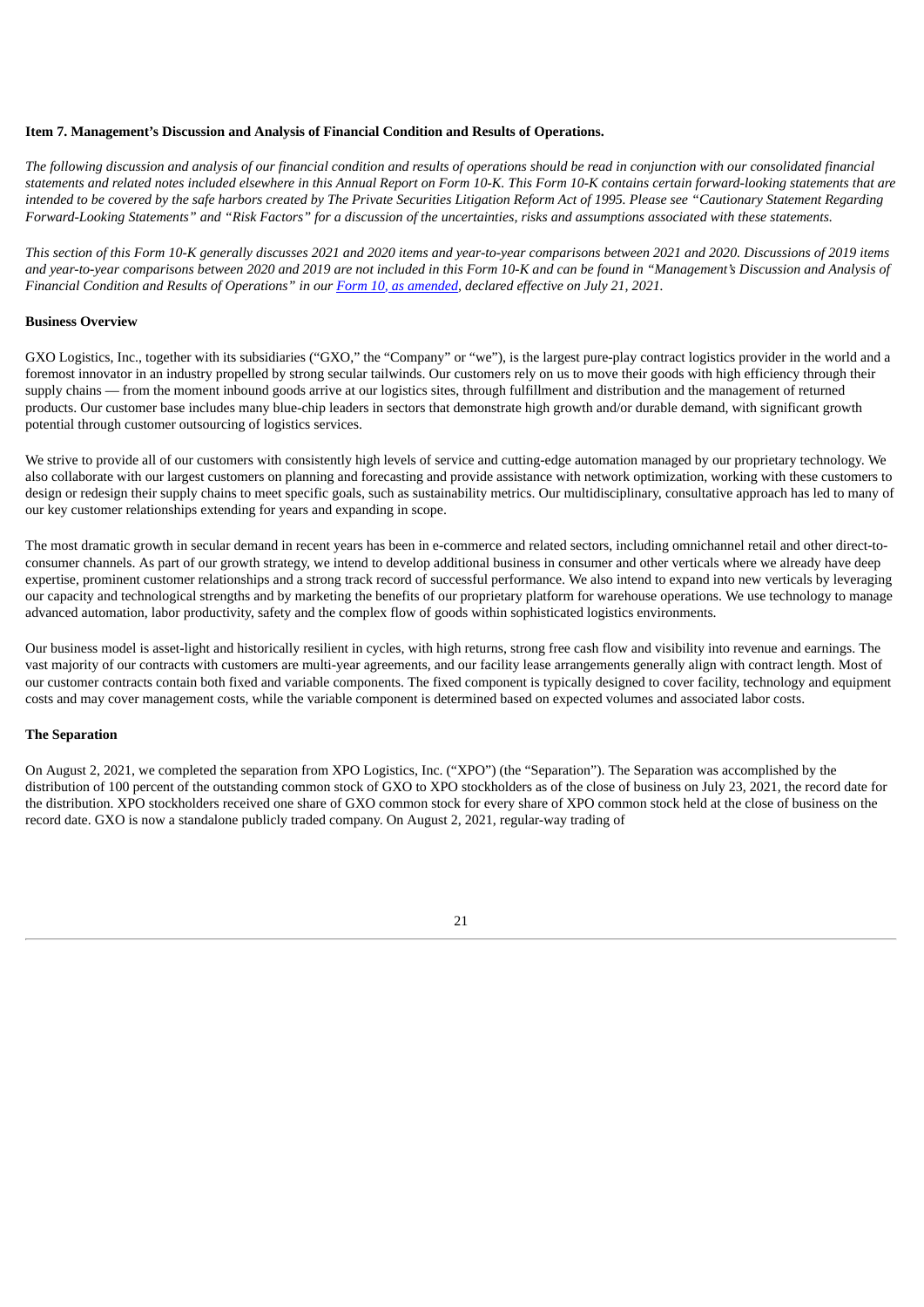GXO's common stock commenced on the New York Stock Exchange under the ticker symbol "GXO." GXO was incorporated as a Delaware corporation in February 2021.

The Separation was completed under a Separation and Distribution Agreement and various other agreements that govern aspects of our relationship with XPO, including, but not limited to a Transition Services Agreement, a Tax Matters Agreement, an Employee Matters Agreement ("EMA") and an Intellectual Property License Agreement. See Note — 3 The Separation to our consolidated financial statements for additional information.

# **Impacts of COVID-19**

As a global provider of supply chain solutions, our business can be impacted to varying degrees by factors beyond our control. The rapid escalation of COVID-19 into a pandemic in 2020 and 2021 affected and may continue to affect economic activity broadly and customer sectors served by our industry.

Our operating results and cash flows fluctuated as a result of changes due to the COVID-19 pandemic and the seasonality of our business during the year ended December 31, 2020, and to a lesser extent for the year ended December 31, 2021, as discussed below. Future operating results and cash flows may fluctuate due to these and other factors beyond our control, which may include the cost and availability of labor, the timely procurement of equipment, the impact of product component shortages for our customers, foreign exchange rate fluctuations, changes in government regulations and economic changes in our operating regions. While we generally can pass cost increases through to our customers, inflation may affect our operating results and cash flows. The timing of these pass-through costs can vary.

The totality of the actions we have taken, and continue to take during the pandemic combined with the variable components of our cost structure, have mitigated the impact on our profitability relative to the impact on our revenue and volumes while our strong liquidity and disciplined capital management enable us to continue to invest in key growth initiatives.

However, due to the evolving nature of the COVID-19 pandemic and the efficacy and distribution of vaccines, the extent of the impact of the pandemic on our industry and our business, in particular, remains difficult to predict. Furthermore, the extent and pace of recovery remain uncertain and may differ significantly between the countries in which we operate. Our results of operations may continue to be impacted by the pandemic throughout 2022.

### **Basis of Presentation**

Prior to the Separation, GXO historical financial statements were prepared on a standalone combined basis and were derived from the consolidated financial statements and accounting records of XPO. On August 2, 2021, the Company became a standalone publicly traded company, and its financial statements are now presented on a consolidated basis. The financial statements for all periods presented, including the historical results of the Company before August 2, 2021, are now referred to as "Consolidated Financial Statements" and have been prepared under the rules and regulations for reporting on Form 10-K and following accounting principles generally accepted in the U.S. ("GAAP"), which requires us to make estimates and assumptions that impact the amounts reported and disclosed in our consolidated financial statements and the accompanying notes.

Prior to the Separation, GXO historical assets and liabilities presented were wholly owned by XPO and were reflected on a historical cost basis. In connection with the Separation, GXO assets and liabilities were transferred to the Company on a carry-over basis.

Prior to the Separation, GXO historical results of operations included allocations of XPO costs and expenses, including XPO's corporate function which incurred a variety of expenses including, but not limited to, information technology, human resources, accounting, sales and sales operations, procurement, executive services, legal, corporate finance and communications. An allocation of these expenses is included to burden all business units comprising XPO's historical results of operations, including GXO. The charges reflected have been either specifically identified or allocated using drivers including proportional adjusted earnings before interest, taxes,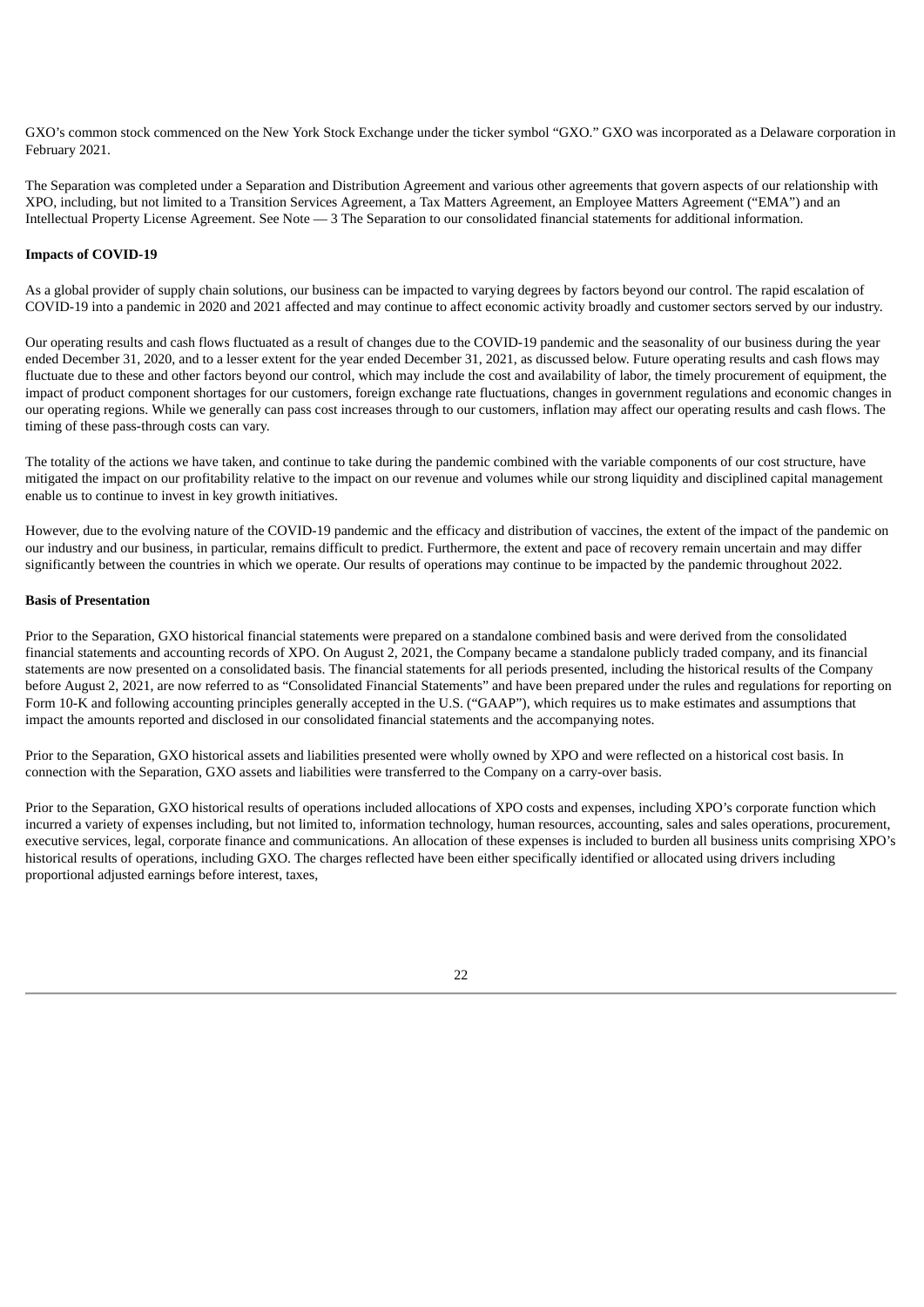depreciation and amortization, which include adjustments for transaction and integration costs, as well as restructuring costs and other adjustments, or headcount. These allocated costs are recorded within Selling, general and administrative expense ("SG&A"), Depreciation and amortization expense and Transaction and integration costs in the Consolidated Statements of Operations. All charges and allocations for facilities, functions and services performed by XPO organizations have been deemed settled in cash by GXO to XPO in the year in which the charges and allocations were recorded in the Consolidated Statements of Operations.

For the periods ended before the Separation, GXO was a member of the XPO consolidated group, and its U.S. taxable income was included in XPO's consolidated U.S. federal income tax return as well as in the tax returns filed by XPO with certain state and local taxing jurisdictions. For the periods ended after the Separation, GXO will file a consolidated U.S. federal income tax return as well as state and local income tax returns. GXO's foreign income tax returns are filed on a full-year basis.

GXO has one reportable segment.

# **Results of Operations**

|                                             | <b>Year Ended December 31,</b> |          |  |       |  |           |            |
|---------------------------------------------|--------------------------------|----------|--|-------|--|-----------|------------|
| (In millions)                               |                                | 2021     |  | 2020  |  | \$ Change | % Change   |
| <b>Revenue</b>                              |                                | 7,940 \$ |  | 6,195 |  | 1,745     | 28.2 %     |
| Direct operating expense                    |                                | 6,637    |  | 5,169 |  | 1,468     | 28.4 %     |
| Selling, general and administrative expense |                                | 714      |  | 611   |  | 103       | 16.9%      |
| Depreciation and amortization expense       |                                | 335      |  | 323   |  | 12        | $3.7\%$    |
| Transaction and integration costs           |                                | 99       |  | 47    |  | 52        | 110.6 %    |
| Restructuring costs                         |                                | 4        |  | 29    |  | (25)      | $(86.2)\%$ |
| <b>Operating income</b>                     |                                | 151      |  | 16    |  | 135       | n/m        |
| Other income, net                           |                                | 23       |  |       |  | 21        | n/m        |
| Interest expense                            |                                | (21)     |  | (24)  |  | 3         | $(12.5)\%$ |
| Income (loss) before income taxes           |                                | 153      |  | (6)   |  | 159       | n/m        |
| Income tax (expense) benefit                |                                | 8        |  | (16)  |  | 24        | n/m        |
| Net income (loss)                           |                                | 161      |  | (22)  |  | 183       | n/m        |

### n/m - not meaningful

Revenue for 2021 increased by 28.2%, or \$1.7 billion, to \$7.9 billion compared with \$6.2 billion for 2020. The increase in 2021 compared to the prior year primarily reflects a 29% growth in our e-commerce, omnichannel retail and consumer technology vertical and the acquisition of the majority of Kuehne + Nagel's contract logistics operations in the U.K. in January 2021 (the "K + N acquisition"). The Kuehne + Nagel business contributed approximately 15.8 percentage points to revenue growth in our European operations and 9.8 percentage points to our total revenue growth for 2021 compared to 2020. Our European and North American operations reported growth of 38.9% and 11.1%, respectively. Foreign currency movement increased revenue by approximately 3.5 percentage points in 2021.

Direct operating expenses comprise both fixed and variable expenses and consist of operating costs related to our logistics facilities, including personnel costs, facility and equipment expenses, such as rent, utilities, equipment maintenance and repair, transportation costs, costs of materials and supplies and information technology expenses. Direct operating expense for 2021 increased by 28.4%, or \$1.5 billion, to \$6.6 billion compared with \$5.2 billion for 2020. As a percentage of Revenue, Direct operating expense were 83.6% and 83.4% in 2021 and 2020, respectively. Direct operating expense increased primarily due to higher personnel and temporary labor expense of \$913 million, as well as higher third-party transportation costs and facilities expense of \$369 million.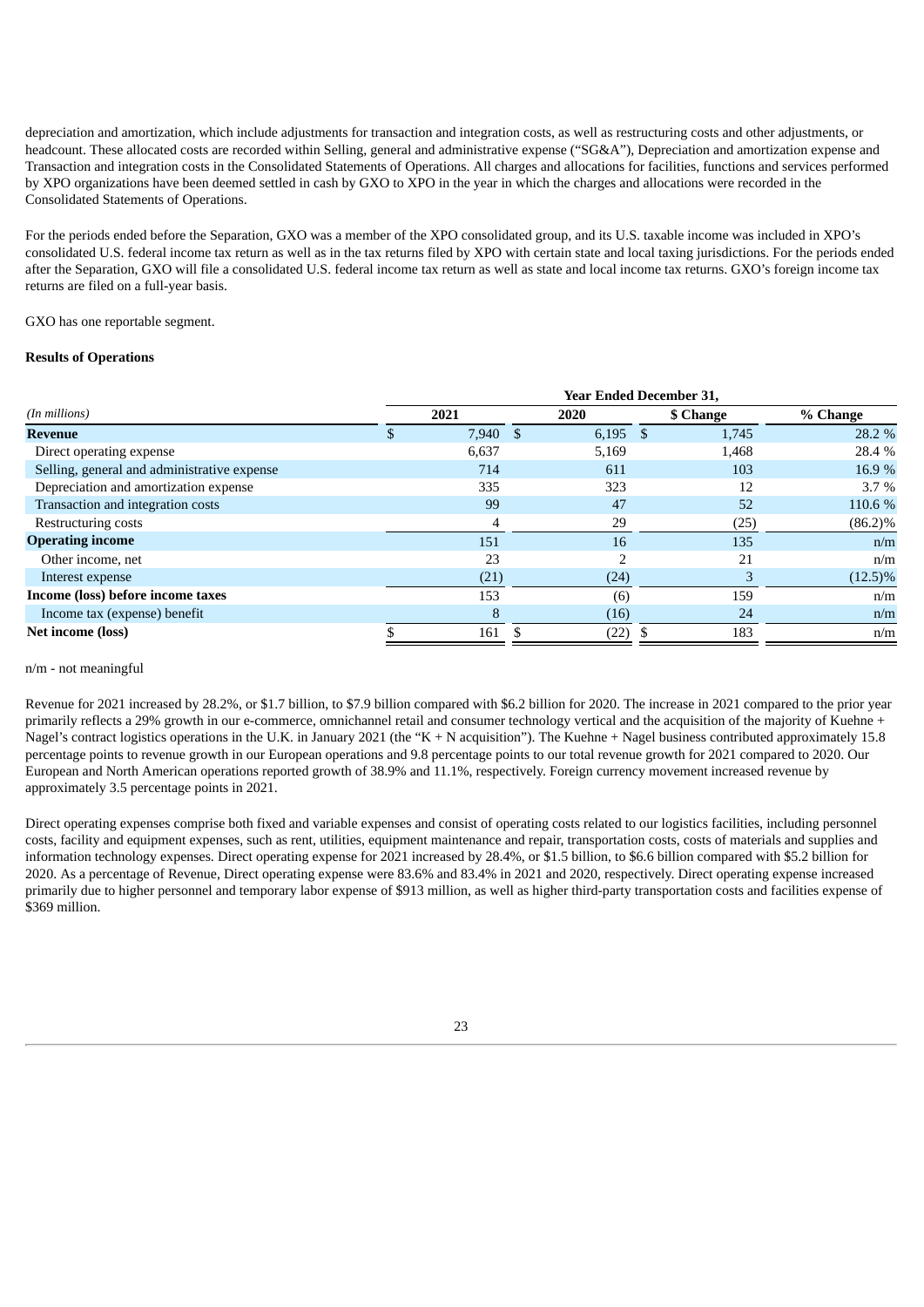SG&A, including the allocated costs of XPO prior to the Separation, primarily consists of salary and benefit costs for executive and certain administration functions, professional fees, facility costs other than those related to our logistics facilities, bad debt expense and legal costs. SG&A for 2021 increased by 16.9%, or \$103 million, to \$714 million, compared with \$611 million in 2020. SG&A increased due to higher personnel expenses primarily associated with the  $K + N$  acquisition.

Depreciation and amortization expense for 2021 increased by 3.7%, or \$12 million, to \$335 million compared with \$323 million for 2020. The increase was primarily due to the impact of capital expenditures associated with new contracts. Depreciation and amortization expense included allocated corporate charges from XPO of \$15 million and \$21 million in 2021 and 2020, respectively. Depreciation and amortization expense included amortization of intangible assets of \$61 million in 2021 and 2020.

Transaction and integration costs were \$99 million, compared with \$47 million for 2020. Transaction and integration costs in 2021 primarily relate to the Separation and the K + N acquisition. Transaction and integration costs in 2020 relate to costs allocated by XPO, including its exploration of strategic alternatives in 2020.

We engage in restructuring actions as part of our ongoing efforts to best use our resources and infrastructure. These costs are primarily related to severance. Restructuring costs for 2021 were \$4 million compared with \$29 million for 2020. Restructuring charges in 2021 included an adjustment to a previously recognized liability.

Other income, net consists primarily of pension income. In connection with the Separation, GXO became the plan sponsor for a defined benefit pension plan in the U.K. Other income, net increased to \$23 million in 2021 from \$2 million in 2020. See Note — 14 Employee Benefit Plans to our consolidated financial statements for additional information.

Interest expense primarily consists of interest related to indebtedness for money borrowed, capital lease obligations, and net investment hedges. Interest expense for 2021 decreased by 12.5%, or \$3 million, to \$21 million, compared to \$24 million for the same period in 2020. In connection with the Separation, we settled our related-party debt with XPO and issued \$800 million in notes and entered into cross-currency swap agreements.

Income tax for 2021 was an \$8 million benefit compared to a \$16 million expense for 2020. Our effective tax rate was negative 5.6% in 2021 and not meaningful in 2020. In 2021, the effective tax rate was primarily impacted by the benefit from intangible assets transferred under the Separation. In 2020, the income tax expense was driven by the net impact of changes to valuation allowances in our foreign operations, and contribution- and margin-based income taxes that we incurred even though our pretax income was negative.

# **Liquidity and Capital Resources**

### **Overview**

Prior to the Separation on August 2, 2021, the Company participated in XPO's centralized treasury model, which included cash pooling and other intercompany financing arrangements. As part of XPO, we generated positive cash flows from operations. We have generated and expect to continue generating positive cash flows from operations after the Separation.

Our ability to fund our operations and anticipated capital needs are reliant upon the generation of cash from operations, supplemented as necessary by periodic utilization of our revolving credit facility. Our principal uses of cash in the future will be primarily to fund our operations, working capital needs, capital expenditures, repayment of borrowings and strategic business development transactions. The timing and magnitude of our start-ups can vary and may positively or negatively impact our cash flows.

We continually evaluate our liquidity requirements and capital structure in light of our operating needs, growth initiatives and capital resources. We believe that our existing liquidity and sources of capital are sufficient to support our operations over the next 12 months.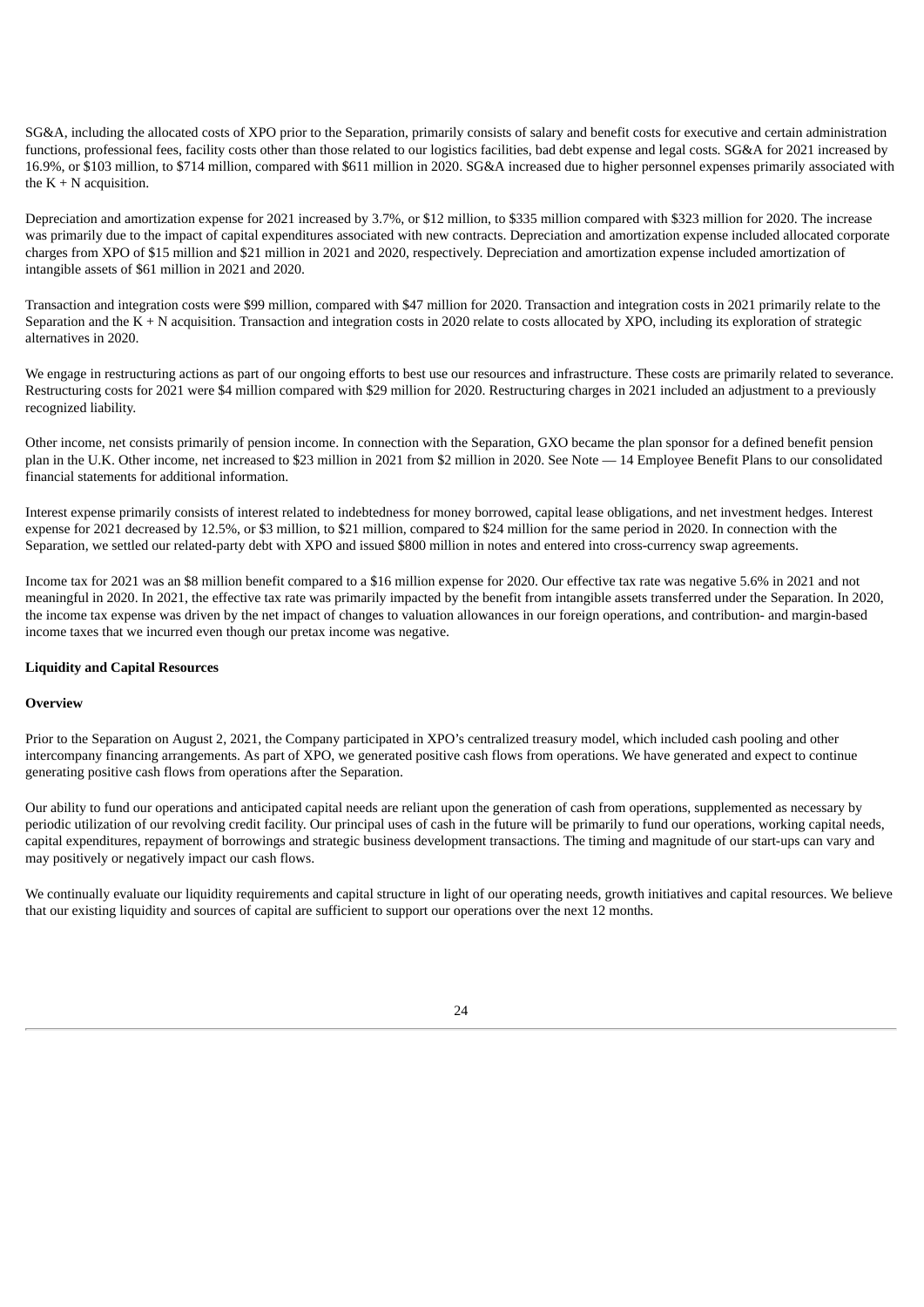# **Capital Expenditures**

Our 2022 capital expenditures include capital associated with fulfillment costs and investments in technology and automation to improve the speed and accuracy of order fulfillment and the resiliency of their supply chains. The level and the timing of the Company's capital expenditures within these categories can vary as a result of a variety of factors outside of our control, such as the timing of new contracts, availability of labor and materials, and foreign currency fluctuations. We believe that we have significant discretion over the amount and timing of our capital expenditures as we are not subject to any agreement that would require significant capital expenditures on a designated schedule or upon the occurrence of designated events.

#### **Debt and Financing Arrangements**

#### *Revolving Credit Facility*

In June 2021, we entered into a five-year unsecured multi-currency revolving credit facility (the "Revolving Credit Facility"). The Revolving Credit Facility provides commitments of up to \$800 million, of which \$60 million will be available for the issuance of letters of credit. There were no amounts outstanding under the Revolving Credit Facility as of December 31, 2021.

### *Unsecured Notes*

In July 2021, the Company completed an offering of \$800 million aggregate principal amount of notes, consisting of \$400 million of notes due 2026 (the "2026 Notes") and \$400 million of notes due 2031 (the "2031 Notes," and together with the 2026 Notes, the "Notes"). The 2026 Notes bear interest at a rate of 1.65% per annum payable semiannually in arrears on January 15 and July 15 of each year, beginning January 15, 2022, and mature on July 15, 2026. The 2031 Notes bear interest at a rate of 2.65% per annum payable semiannually in arrears on January 15 and July 15 of each year, beginning January 15, 2022, and mature on July 15, 2031.

At December 31, 2021, we complied with all applicable covenants under our debt and financing arrangements.

#### *Trade Receivables Securitization and Factoring Programs*

We sell certain of our trade accounts receivable on a non-recourse basis to third-party financial institutions under factoring agreements. We also sell certain European trade accounts receivable under a securitization program that contains financial covenants customary for this type of arrangement, including maintaining a defined average days sales outstanding ratio. We use trade receivables securitization and factoring programs to help manage our cash flows.

In July 2021, in connection with the Separation, XPO's existing trade receivable securitization program was amended; the previous €400 million (\$455 million) program is now comprised of two separate €200 million (\$227 million) programs, one of which remains with the Company and expires in July 2024. As of July 2021, the Company's special purpose entity no longer purchases trade receivables from XPO. As of December 31, 2020, current assets include trade receivables purchased from XPO in connection with our trade receivables securitization program of \$105 million.

In January 2022, the Company halted sales of European trade accounts receivable related to our securitization program with the intention to terminate the program in 2022. The company may replace the securitization program with additional factoring activity or cash on hand.

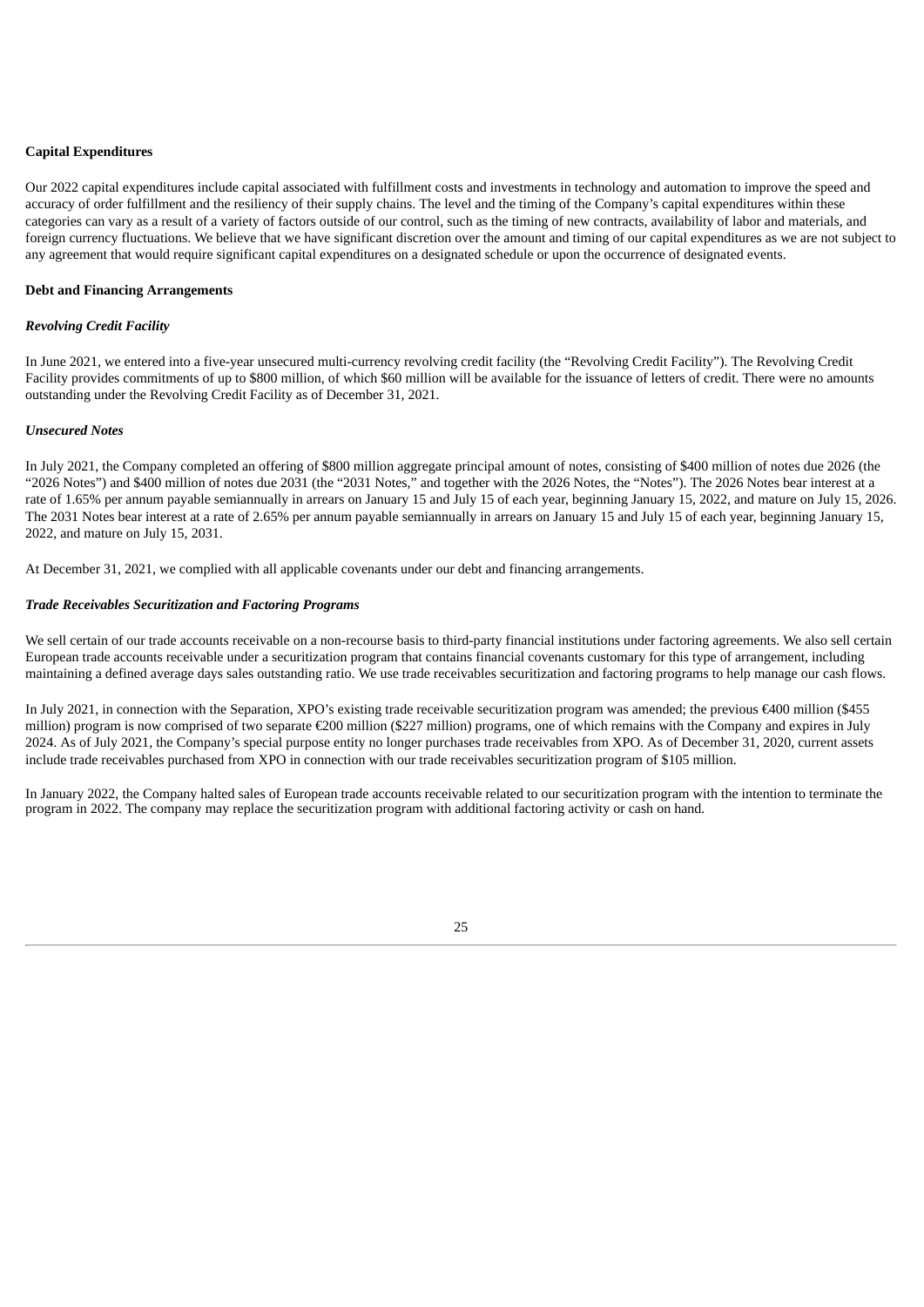Information related to the trade receivables sold was as follows:

|                                | <b>Year Ended December 31,</b> |            |  |            |  |       |  |  |  |
|--------------------------------|--------------------------------|------------|--|------------|--|-------|--|--|--|
| (In millions)                  |                                | 2021       |  | 2020       |  | 2019  |  |  |  |
| <b>Securitization programs</b> |                                |            |  |            |  |       |  |  |  |
| Receivables sold in period     | ¢<br>D                         | $1,850$ \$ |  | $1,491$ \$ |  | 1,023 |  |  |  |
| Cash consideration             |                                | 1,850      |  | 1,491      |  | 943   |  |  |  |
| Deferred purchase price        |                                |            |  |            |  | 80    |  |  |  |
|                                |                                |            |  |            |  |       |  |  |  |
| <b>Factoring programs</b>      |                                |            |  |            |  |       |  |  |  |
| Receivables sold in period     | \$                             | 450S       |  | 612 \$     |  | 794   |  |  |  |
| Cash consideration             |                                | 449        |  | 611        |  | 790   |  |  |  |

See Note — 11 Debt and Financing Arrangements to the consolidated financial statements for additional information.

### **Financial Condition**

The following table summarizes our asset and liability balances as of December 31, 2021 and 2020:

|                             | December 31, |  |       |  |           |          |  |  |  |  |
|-----------------------------|--------------|--|-------|--|-----------|----------|--|--|--|--|
| (In millions)               | 2021         |  | 2020  |  | \$ Change | % Change |  |  |  |  |
| Total current assets        | 2,099        |  | 1,836 |  | 263       | 14.3 %   |  |  |  |  |
| Total long-term assets      | 5,172        |  | 4,712 |  | 460       | $9.8\%$  |  |  |  |  |
| Total current liabilities   | 2,329        |  | 1,738 |  | 591       | 34.0 %   |  |  |  |  |
| Total long-term liabilities | 2,552        |  | 1,862 |  | 690       | 37.1 %   |  |  |  |  |

The increase in our assets and liabilities from December 31, 2020 to December 31, 2021 primarily reflects the impact of the K + N acquisition. Total longterm assets also reflect an increase in contract assets and operating lease assets associated with our new contracts. Total long-term liabilities also reflect the settlement of related-party notes, issuance of the Notes in 2021, and operating lease liabilities associated with our new contracts.

# **Cash Flow Activity for the Years Ended December 31, 2021 and 2020**

Our cash flows from operating, investing and financing activities are summarized as follows:

|                                                       | <b>Year Ended December 31,</b> |       |  |       |  |           |          |  |  |  |
|-------------------------------------------------------|--------------------------------|-------|--|-------|--|-----------|----------|--|--|--|
| (In millions)                                         |                                | 2021  |  | 2020  |  | \$ Change | % Change |  |  |  |
| Net cash provided by operating activities             |                                | 455   |  | 333   |  | 122       | 37%      |  |  |  |
| Net cash used in investing activities                 |                                | (207) |  | (280) |  | 73        | $(26)\%$ |  |  |  |
| Net cash provided by (used in) financing activities   |                                | (241) |  | 67    |  | (308)     | n/m      |  |  |  |
| Effect of exchange rates on cash and cash equivalents |                                |       |  |       |  | (10)      | n/m      |  |  |  |
| Net increase in cash and cash equivalents             |                                | 5.    |  | 128   |  | (123)     | $(96)$ % |  |  |  |

n/m - not meaningful

### *Operating Activities*

Cash flows provided by operating activities for 2021 increased by \$122 million compared with 2020. The increase primarily reflects higher net income of \$183 million in 2021, partially offset by cash provided by working capital of \$31 million in 2020.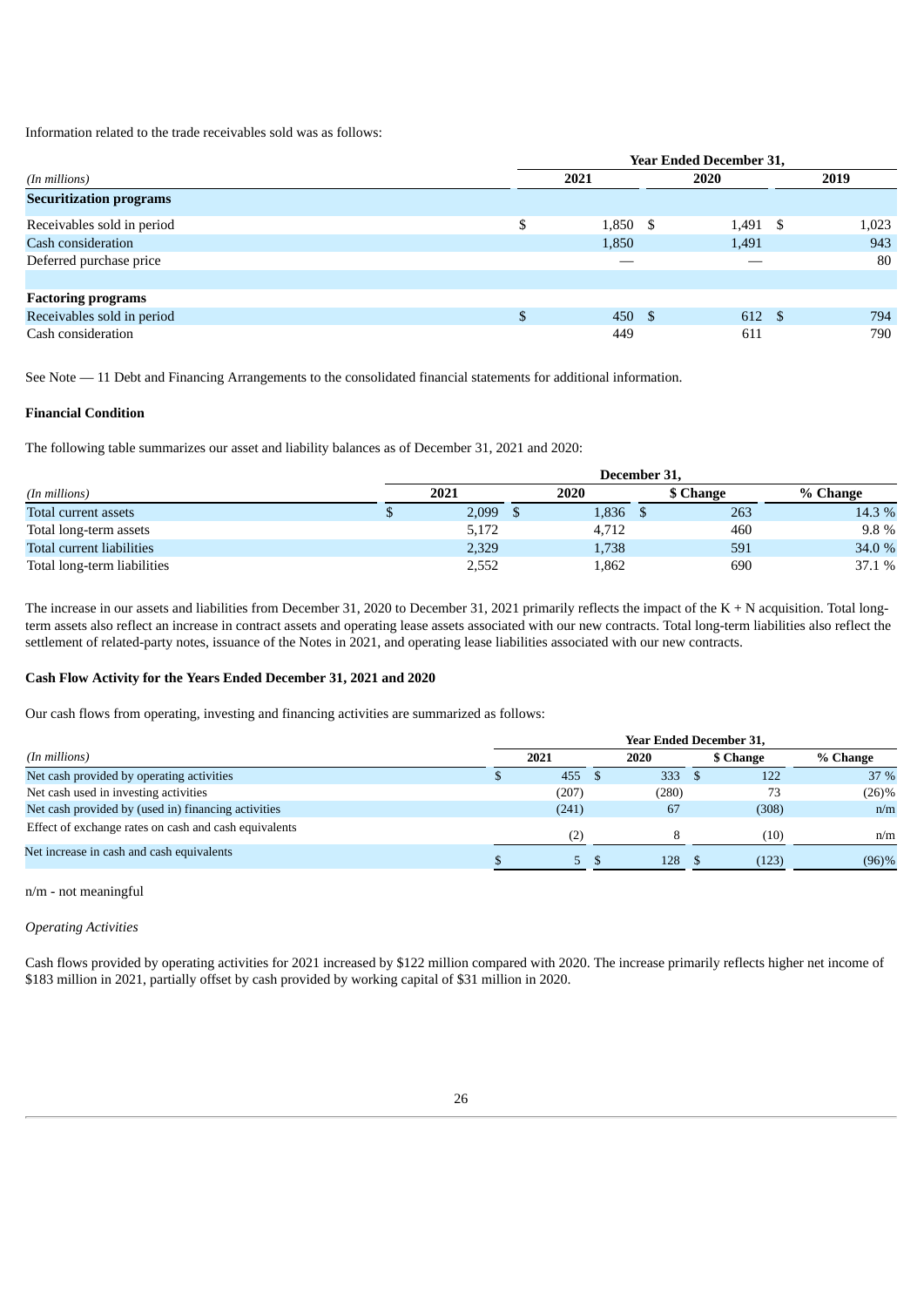#### *Investing Activities*

Investing activities used \$207 million of cash in 2021 compared with \$280 million used in 2020. During 2021, we used \$250 million of cash for capital expenditures, received \$32 million in connection with the  $K + N$  acquisition and received \$11 million from sales of property and equipment. During 2020, we used \$222 million of cash for capital expenditures, used \$40 million, net, in connection with the purchase and sale of affiliate trade receivables and used \$30 million in connection with a pre-acquisition deposit for the K + N acquisition. During 2020, we received \$12 million from sales of property and equipment.

### *Financing Activities*

Financing activities used \$241 million of cash in 2021 and generated \$67 million of cash in 2020. The primary uses of cash from financing activities in 2021 were \$774 million of net transfers to XPO in connection with the Separation, \$128 million to purchase the remaining noncontrolling interest in GXO Logistics Europe SAS that we did not own, \$72 million cash used to repay debt and finance leases and \$26 million to repay borrowings related to our securitization program. The source of cash from financing activities in 2021 was the issuance of long-term debt of \$794 million. By comparison, the primary sources of cash from financing activities in 2020 were \$168 million of net transfers from XPO and \$24 million from net borrowings related to our securitization program. The primary uses of cash from financing activities in 2020 were \$123 million used to repay debt and finance leases and \$21 million to purchase noncontrolling interests in GXO Logistics Europe SAS.

#### **Off-Balance Sheet Arrangements**

We do not engage in any off-balance sheet financial arrangements that have or are reasonably likely to have a material current or future effect on our financial condition, changes in financial condition, revenues or expenses, results of operations, liquidity, capital expenditures or capital resources.

#### **Contractual Obligations**

We lease certain facilities and equipment under non-cancellable operating lease arrangements. As of December 31, 2021, the value of our obligations under operating and finance leases was \$1.8 billion and \$167 million, respectively. See Note — 8 Leases to the consolidated financial statements for additional information.

As of December 31, 2021, we have \$800 million of unsecured notes outstanding with interest payable semiannually, in arrears on January 15 and July 15 of each year. See Note — 11 Debt and Financing Arrangements to the consolidated financial statements for additional information.

In addition, we have obligations for agreements to purchase goods or services entered into in the ordinary course of business that are enforceable and legally binding and gross unrecognized tax benefits.

# **Critical Accounting Policies**

We prepare our consolidated financial statements in accordance with U.S. generally accepted accounting principles. We make assumptions, estimates and judgments that affect our reported amounts of assets, liabilities, revenues, expenses, gains and losses. Material changes in these assumptions, estimates and/or judgments have the potential to materially alter our results of operations. We have identified the following accounting policies to be the most critical as they are important to our financial condition and results of operations, and require significant judgment and estimates on the part of management in their application.

#### *Evaluation of Goodwill*

Goodwill is tested at the reporting unit, which is an operating segment or one level below. At December 31, 2021, we had two reporting units. As of August 31, 2021, we completed qualitative impairment tests for goodwill to determine if our reporting units had fair values in excess of their carrying values. For each reporting unit, we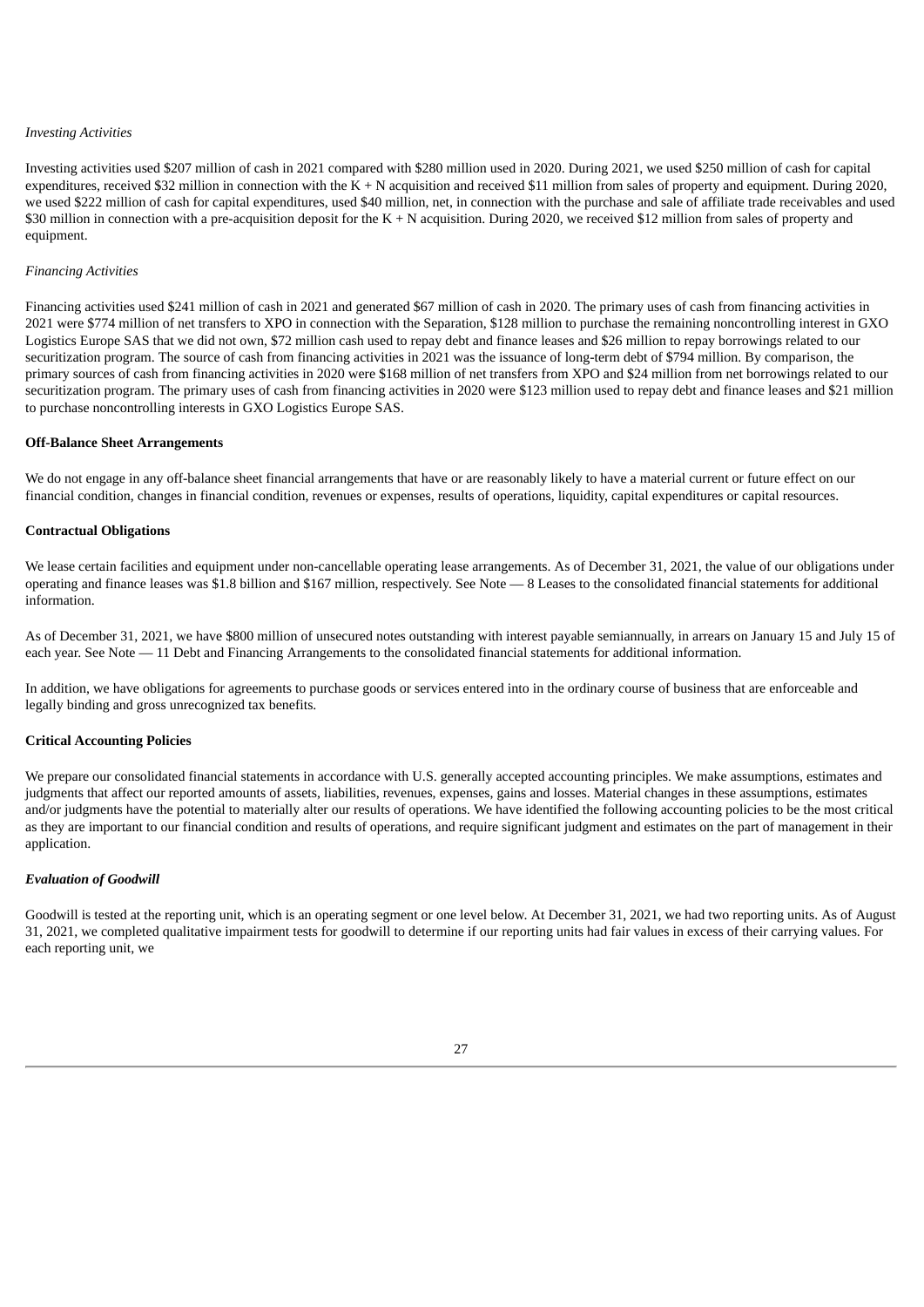weighed the relative impact of factors that are specific to the reporting unit as well as industry and macroeconomic factors. The reporting unit specific factors that were considered included actual and expected financial performance and changes to the reporting units' carrying amounts since the most recent impairment tests. Based on the qualitative assessments, considering the aggregation of the relevant factors, we concluded that it is not more likely than not that the fair value of each reporting unit is less than its respective carrying amount and therefore performing quantitative impairment tests was unnecessary.

A quantitative goodwill impairment test, when performed, includes estimating the fair value of a reporting unit using an income approach and/or a marketbased approach. The income approach of determining fair value is based on the present value of estimated future cash flows, which requires us to make various judgmental assumptions, including assumptions about the timing and amount of future cash flows, growth rates and discount rates. The discount rates reflect management's judgment and are based on a risk adjusted weighted-average cost of capital utilizing industry market data of businesses similar to the reporting units. Inherent in our preparation of cash flow projections are assumptions and estimates derived from a review of our operating results, business plans, expected growth rates, cost of capital and tax rates. Our forecasts also reflect expectations concerning future economic conditions, interest rates and other market data. The market approach of determining fair value is based on comparable market multiples for companies engaged in similar businesses, as well as recent transactions within our industry. We believe this approach, which utilizes multiple valuation techniques, yields the most appropriate evidence of fair value.

Many of the factors used in assessing fair value are outside the control of management, and these assumptions and estimates may change in future periods. Changes in assumptions or estimates could materially affect the estimate of the fair value of a reporting unit, and therefore could affect the likelihood and amount of any potential impairment.

### *Employee Benefit Plans*

We sponsor an international defined benefit pension plan. Assumptions used in the accounting for these employee benefit plans include the discount rate and expected return on plan assets. Assumptions are determined based on company data and appropriate market indicators and are evaluated each year at December 31. A change in any of these assumptions would have an effect on net periodic pension costs reported in the consolidated financial statements.

The discount rate is determined based on the yield on a portfolio of high-quality bonds, constructed to provide cash flows necessary to meet our pension plans' expected future benefit payments, as determined for the accumulated benefit obligation. A 25 basis point decrease in the discount rate would result in an estimated increase in the accumulated benefit obligation of approximately \$58 million. The expected return on plan assets assumption is derived using the current and expected asset allocation of the pension plan assets and considering historical as well as expected returns on various classes of plan assets. An increase or decrease of 25 basis points in the expected long-term rate of return would have decreased or increased 2021 pension expense by approximately \$4 million. See Note — 14 Employee Benefit Plans to the consolidated financial statements for additional information.

#### *New Accounting Standards*

<span id="page-31-0"></span>Information related to new accounting standards is included in Note — 2 Basis of Presentation and Significant Accounting Policies to the consolidated financial statements.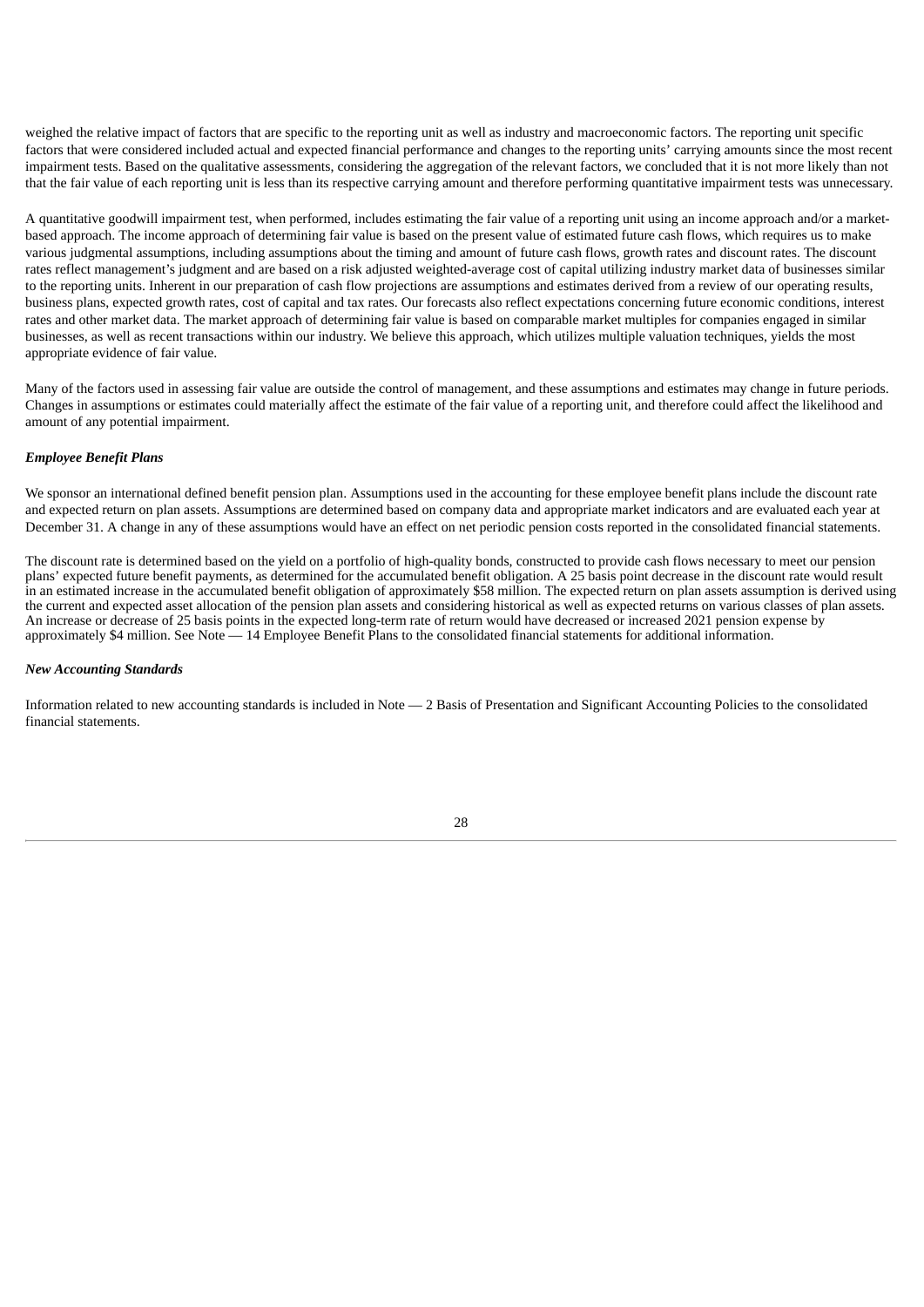### **Item 7A. Quantitative and Qualitative Disclosures About Market Risk.**

Our market risk disclosures involve forward-looking statements. Actual results could differ materially from those projected in such forward-looking statements. We are exposed to market risk related to changes in interest rates and foreign currency exchange rates.

#### **Interest Rate Risk**

Our long-term debt portfolio primarily consists of fixed-rate instruments complemented by a variable-rate Revolving Credit Facility that can be drawn on from time to time. Currently, we do not hold any derivative contracts that hedge our interest rate risk, however, we may consider entering into such contracts in the future. A 1% increase or decrease in interest rates would decrease or increase the fair value of our notes by approximately 6%. See Note — 11 Debt and Financing Arrangements to our consolidated financial statements for additional information.

#### **Foreign Currency Exchange Risk**

A portion of our net assets and income are in currencies other than the U.S. dollar ("USD"), primarily the Euro ("EUR") and British pound sterling ("GBP"). We are exposed to currency risk from potential changes in functional currency values of our foreign currency denominated assets, liabilities and cash flows. Accordingly, our operating results could be adversely affected by foreign currency exchange rate volatility relative to the USD.

We entered into cross-currency swap agreements to manage our foreign currency exchange risk by effectively converting a portion of the fixed-rate USDdenominated notes, including the interest payments, to fixed-rate, EUR-denominated debt. We use foreign currency option contracts to mitigate the risk of a reduction in the value of earnings from our operations that use the EUR or GBP as their functional currency.

As of December 31, 2021, a uniform 10% strengthening in the value of the USD relative to the EUR, including the derivatives noted above, would have resulted in a decrease in net assets of \$53 million. As of December 31, 2021, a uniform 10% strengthening in the value of the USD relative to the GBP, including the derivatives noted above, would have resulted in a decrease in net assets of \$21 million. These theoretical calculations assume that an instantaneous, parallel shift in exchange rates occurs, which is not consistent with the history of foreign currency transactions. Fluctuations in exchange rates also affect the volume of sales or the foreign currency sales price as competitors' services become more or less attractive. The sensitivity analysis of the impact of changes in foreign currency exchange rates does not factor in a potential change in sales levels or local currency prices.

<span id="page-32-0"></span>See Note — 13 Fair Value Measurements and Financial Instruments to our consolidated financial statements for additional information.

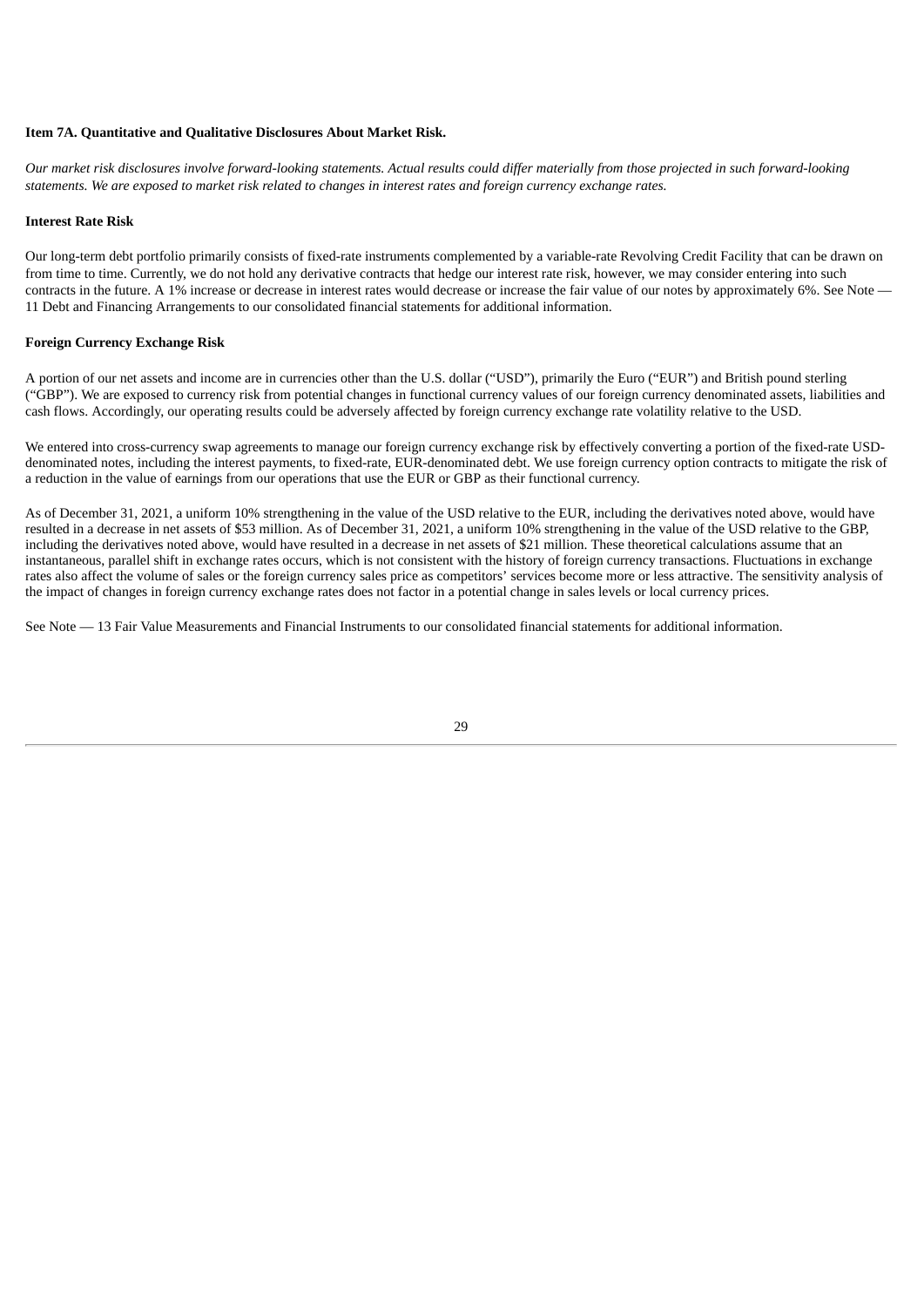# **Item 8. Financial Statements and Supplementary Data.**

# **Index to Financial Statements**

<span id="page-33-0"></span>

|                                                                                                      | Page |
|------------------------------------------------------------------------------------------------------|------|
| <b>Report of Independent Registered Public Accounting Firm</b>                                       | 31   |
| Consolidated Statements of Operations for the Years Ended December 31, 2021, 2020 and 2019           |      |
| Consolidated Statements of Comprehensive Income for the Years Ended December 31, 2021, 2020 and 2019 | 34   |
| Consolidated Balance Sheets as of December 31, 2021 and 2020                                         |      |
| Consolidated Statements of Cash Flows for the Years Ended December 31, 2021, 2020 and 2019           | 36   |
| Consolidated Statements of Changes in Equity for the Years Ended December 31, 2021, 2020 and 2019    |      |
| <b>Notes to Consolidated Financial Statements</b>                                                    | 38   |

| × | I<br>٠ | × | i<br>۰. |
|---|--------|---|---------|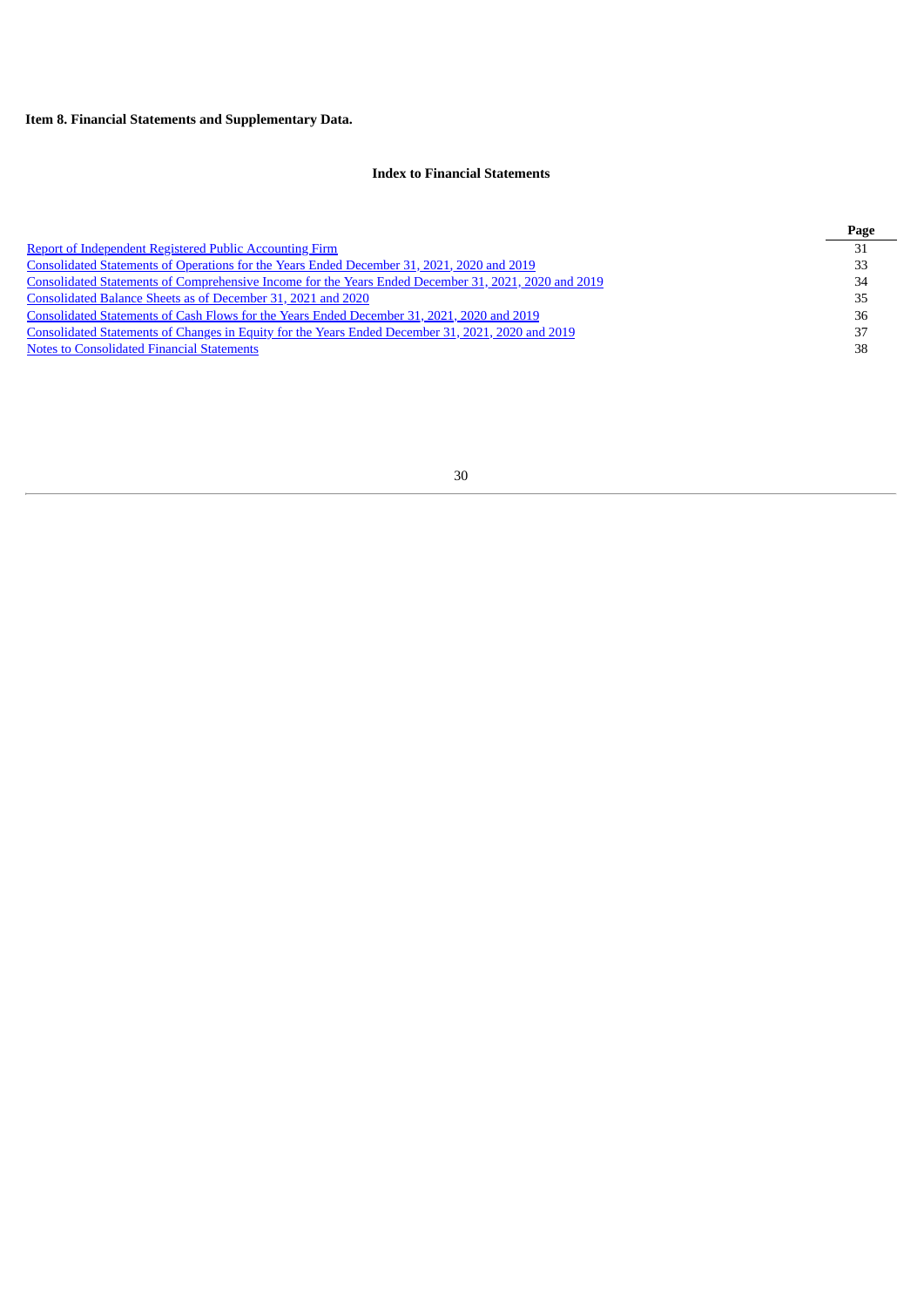# **Report of Independent Registered Public Accounting Firm**

To the Stockholders and Board of Directors GXO Logistics, Inc.:

#### *Opinions on the Consolidated Financial Statements and Internal Control Over Financial Reporting*

We have audited the accompanying consolidated balance sheets of GXO Logistics, Inc. and subsidiaries (the Company) as of December 31, 2021 and 2020, the related consolidated statements of operations, comprehensive income, cash flows, and changes in equity for each of the years in the three-year period ended December 31, 2021, and the related notes (collectively, the consolidated financial statements). We also have audited the Company's internal control over financial reporting as of December 31, 2021, based on criteria established in Internal Control – Integrated Framework (2013) issued by the Committee of Sponsoring Organizations of the Treadway Commission.

In our opinion, the consolidated financial statements referred to above present fairly, in all material respects, the financial position of the Company as of December 31, 2021 and 2020, and the results of its operations and its cash flows for each of the years in the three-year period ended December 31, 2021, in conformity with U.S. generally accepted accounting principles. Also in our opinion, the Company maintained, in all material respects, effective internal control over financial reporting as of December 31, 2021 based on criteria established in Internal Control – Integrated Framework (2013) issued by the Committee of Sponsoring Organizations of the Treadway Commission.

### *Basis for Opinions*

The Company's management is responsible for these consolidated financial statements, for maintaining effective internal control over financial reporting, and for its assessment of the effectiveness of internal control over financial reporting, included in the accompanying Management's Annual Report on Internal control over Financial Reporting. Our responsibility is to express an opinion on the Company's consolidated financial statements and an opinion on the Company's internal control over financial reporting based on our audits. We are a public accounting firm registered with the Public Company Accounting Oversight Board (United States) (PCAOB) and are required to be independent with respect to the Company in accordance with the U.S. federal securities laws and the applicable rules and regulations of the Securities and Exchange Commission and the PCAOB.

We conducted our audits in accordance with the standards of the PCAOB. Those standards require that we plan and perform the audits to obtain reasonable assurance about whether the consolidated financial statements are free of material misstatement, whether due to error or fraud, and whether effective internal control over financial reporting was maintained in all material respects.

Our audits of the consolidated financial statements included performing procedures to assess the risks of material misstatement of the consolidated financial statements, whether due to error or fraud, and performing procedures that respond to those risks. Such procedures included examining, on a test basis, evidence regarding the amounts and disclosures in the consolidated financial statements. Our audits also included evaluating the accounting principles used and significant estimates made by management, as well as evaluating the overall presentation of the consolidated financial statements. Our audit of internal control over financial reporting included obtaining an understanding of internal control over financial reporting, assessing the risk that a material weakness exists, and testing and evaluating the design and operating effectiveness of internal control based on the assessed risk. Our audits also included performing such other procedures as we considered necessary in the circumstances. We believe that our audits provide a reasonable basis for our opinions.

#### *Definition and Limitations of Internal Control Over Financial Reporting*

A company's internal control over financial reporting is a process designed to provide reasonable assurance regarding the reliability of financial reporting and the preparation of financial statements for external purposes in accordance with generally accepted accounting principles. A company's internal control over financial reporting includes those policies and procedures that (1) pertain to the maintenance of records that, in reasonable detail, accurately and fairly reflect the transactions and dispositions of the assets of the company; (2) provide reasonable assurance that transactions are recorded as necessary to permit preparation of financial statements in accordance with generally accepted accounting principles, and that receipts and expenditures of the company are being made only in accordance with authorizations of management and

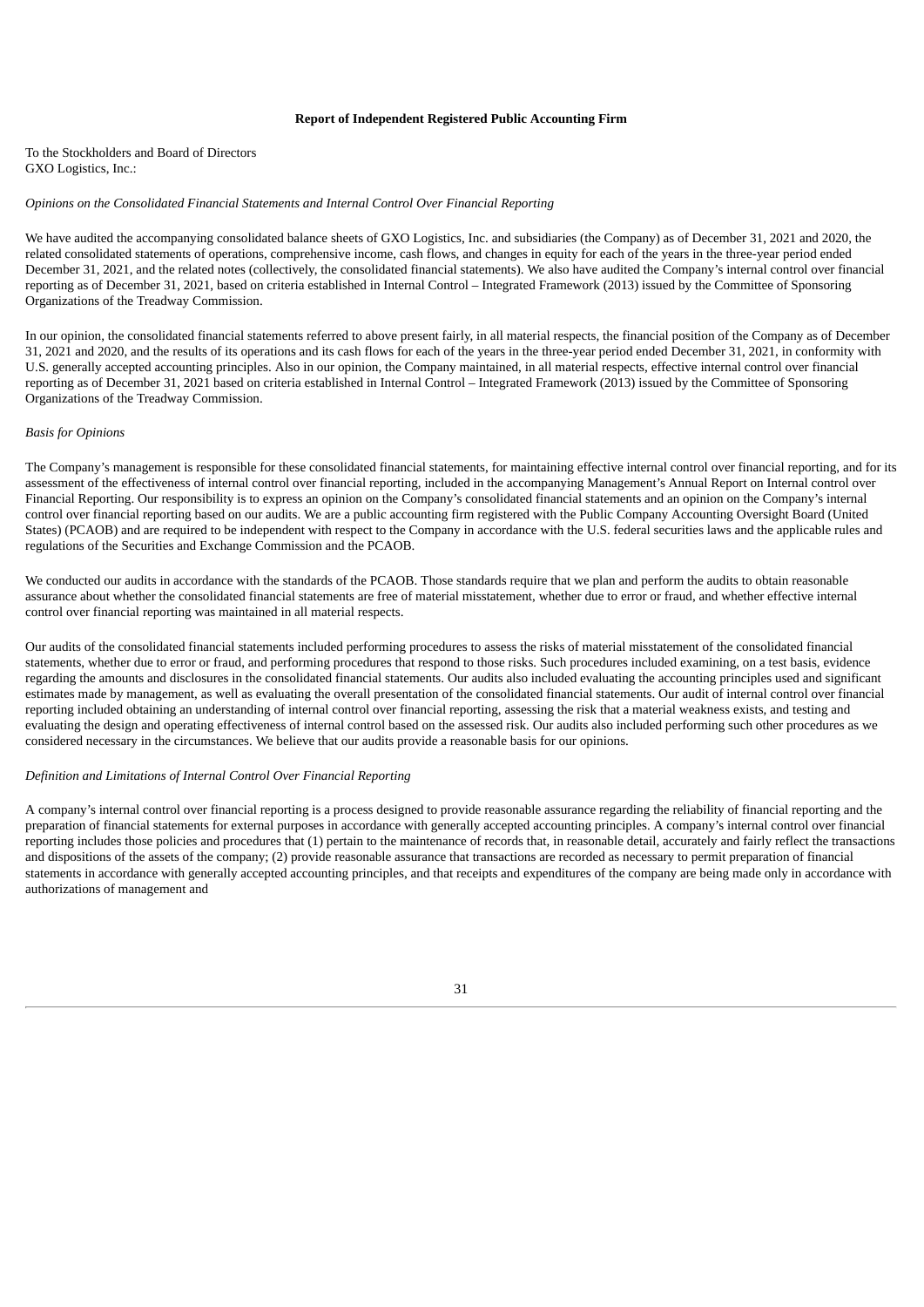directors of the company; and (3) provide reasonable assurance regarding prevention or timely detection of unauthorized acquisition, use, or disposition of the company's assets that could have a material effect on the financial statements.

Because of its inherent limitations, internal control over financial reporting may not prevent or detect misstatements. Also, projections of any evaluation of effectiveness to future periods are subject to the risk that controls may become inadequate because of changes in conditions, or that the degree of compliance with the policies or procedures may deteriorate.

#### *Critical Audit Matter*

The critical audit matter communicated below is a matter arising from the current period audit of the consolidated financial statements that was communicated or required to be communicated to the audit committee and that: (1) relates to accounts or disclosures that are material to the consolidated financial statements and (2) involved our especially challenging, subjective, or complex judgments. The communication of a critical audit matter does not alter in any way our opinion on the consolidated financial statements, taken as a whole, and we are not, by communicating the critical audit matter below, providing a separate opinion on the critical audit matter or on the accounts or disclosures to which it relates.

#### *Sufficiency of audit evidence over duplication of XPO's IT systems and financial data*

As discussed in Notes 1 and 2 to the consolidated financial statements, the Company completed its separation from XPO Logistics, Inc. (XPO) on August 2, 2021. Prior to the separation, the Company's historical assets and liabilities presented were wholly owned by XPO and were reflected on a historical cost basis. On the separation date, the assets and liabilities were transferred to the Company on a carry-over basis. To affect the separation, the Company established its own Information Technology (IT) systems for financial reporting (new IT systems). This included duplication of existing XPO programs and historical financial data as well as executing program development and access controls over the configurations and interfaces of key IT applications.

We identified the evaluation of the sufficiency of audit evidence over duplication of XPO's Information Technology (IT) systems and historical financial data into the new IT systems to be used by the Company for financial reporting as a critical audit matter. Evaluating the sufficiency of audit evidence obtained required a high degree of auditor judgment. Specifically, the number of duplicated XPO programs and volume of historical financial data transferred, as well as the configurations and interfaces of key IT applications and access rights during and after the separation required complex auditor judgment and the involvement of IT professionals with specialized skills and knowledge.

The following are the primary procedures we performed to address this critical audit matter. We involved IT professionals with specialized skills and knowledge who assisted in determining the nature and extent of procedures to be performed and the testing of the Company's IT program development and access controls through inquiry about and observation of these controls as well as inspection of supporting evidence to:

- obtain an understanding of the relevant IT systems and processes and testing IT general and application controls related to the duplication of XPO's programs
- evaluate the configurations and interfaces of certain IT applications and access rights; and
- assess the duplication and transfer of historical financial data existing at the date of separation.

In addition, we reconciled the historical net assets and liabilities recorded by the Company to the net assets and liabilities transferred from XPO at the date of the separation. We evaluated the sufficiency of audit evidence obtained by assessing the results of procedures performed, including the appropriateness of the nature and extent of the audit effort.

/s/ KPMG LLP

We have served as the Company's auditor since 2021.

Stamford, Connecticut

<span id="page-35-0"></span>February 17, 2022

32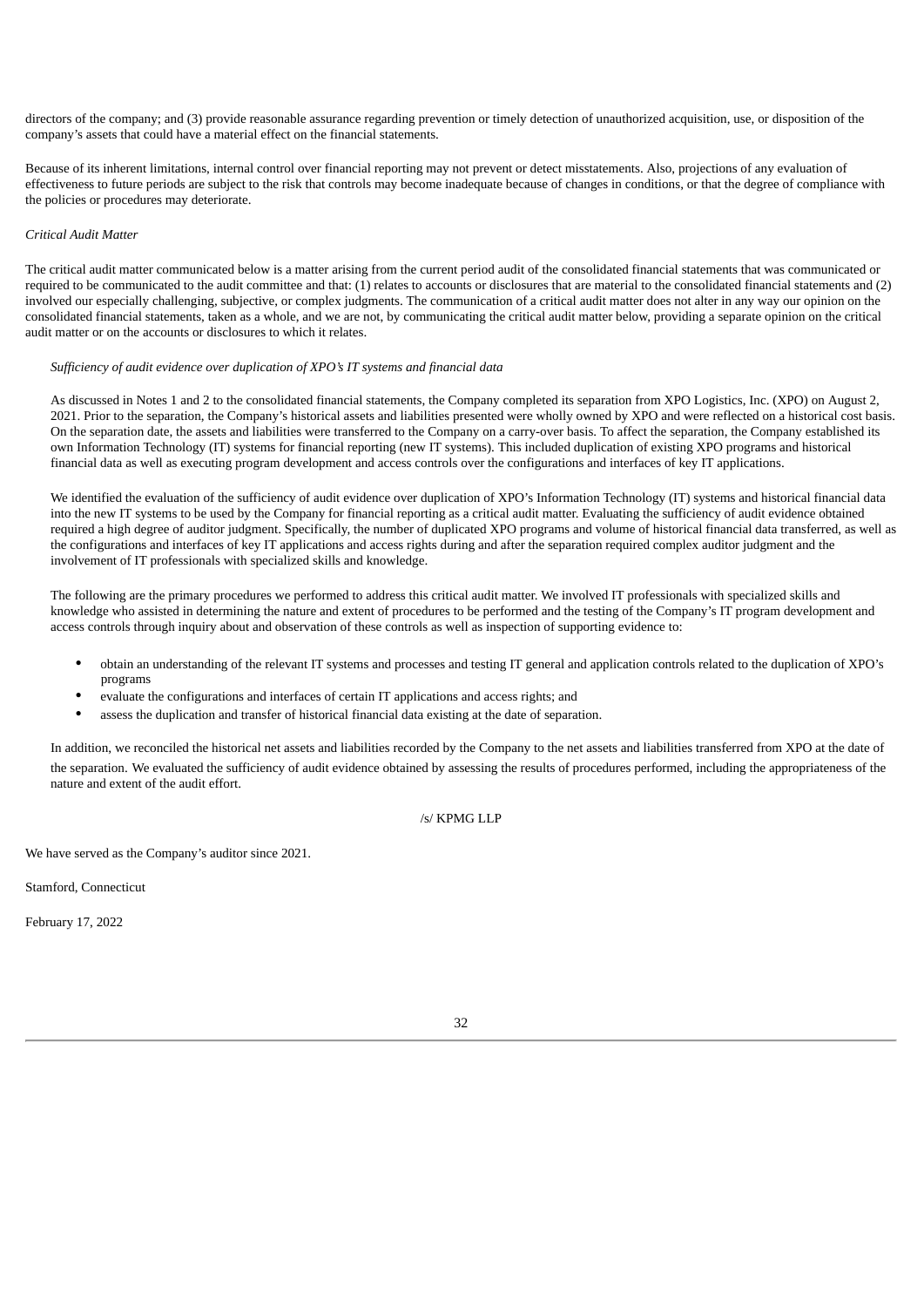# **Consolidated Statements of Operations**

|                                                                      | <b>Year Ended December 31,</b> |                |     |                |   |              |  |
|----------------------------------------------------------------------|--------------------------------|----------------|-----|----------------|---|--------------|--|
| (Dollars in millions, shares in thousands, except per share amounts) |                                | 2021           |     | 2020           |   | 2019         |  |
| <b>Revenue</b>                                                       | \$                             | 7,940 \$       |     | $6,195$ \$     |   | 6,094        |  |
| Direct operating expense                                             |                                | 6,637          |     | 5,169          |   | 5,112        |  |
| Selling, general and administrative expense                          |                                | 714            |     | 611            |   | 514          |  |
| Depreciation and amortization expense                                |                                | 335            |     | 323            |   | 302          |  |
| Transaction and integration costs                                    |                                | 99             |     | 47             |   | $\mathbf{1}$ |  |
| Restructuring costs                                                  |                                | 4              |     | 29             |   | 15           |  |
| <b>Operating income</b>                                              |                                | 151            |     | 16             |   | 150          |  |
| Other income, net                                                    |                                | 23             |     | $\overline{2}$ |   |              |  |
| Interest expense                                                     |                                | (21)           |     | (24)           |   | (33)         |  |
| Income (loss) before income taxes                                    |                                | 153            |     | (6)            |   | 118          |  |
| Income tax (expense) benefit                                         |                                | 8              |     | (16)           |   | (37)         |  |
| Net income (loss)                                                    |                                | 161            |     | (22)           |   | 81           |  |
| Less: Net income attributable to noncontrolling interests            |                                | (8)            |     | (9)            |   | (21)         |  |
| Net income (loss) attributable to GXO                                |                                | 153            | \$  | (31)           | S | 60           |  |
|                                                                      |                                |                |     |                |   |              |  |
| Earnings (loss) per share data                                       |                                |                |     |                |   |              |  |
| Basic earnings (loss) per share                                      | \$                             | $1.33 \quad $$ |     | $(0.27)$ \$    |   | 0.52         |  |
| Diluted earnings (loss) per share                                    | \$                             | 1.32           | -\$ | $(0.27)$ \$    |   | 0.52         |  |
| Weighted-average common shares outstanding                           |                                |                |     |                |   |              |  |
| Basic weighted-average common shares outstanding                     |                                | 114,632        |     | 114,626        |   | 114,626      |  |
| Diluted weighted-average common shares outstanding                   |                                | 115,597        |     | 114,626        |   | 114,626      |  |

See accompanying notes to the consolidated financial statements.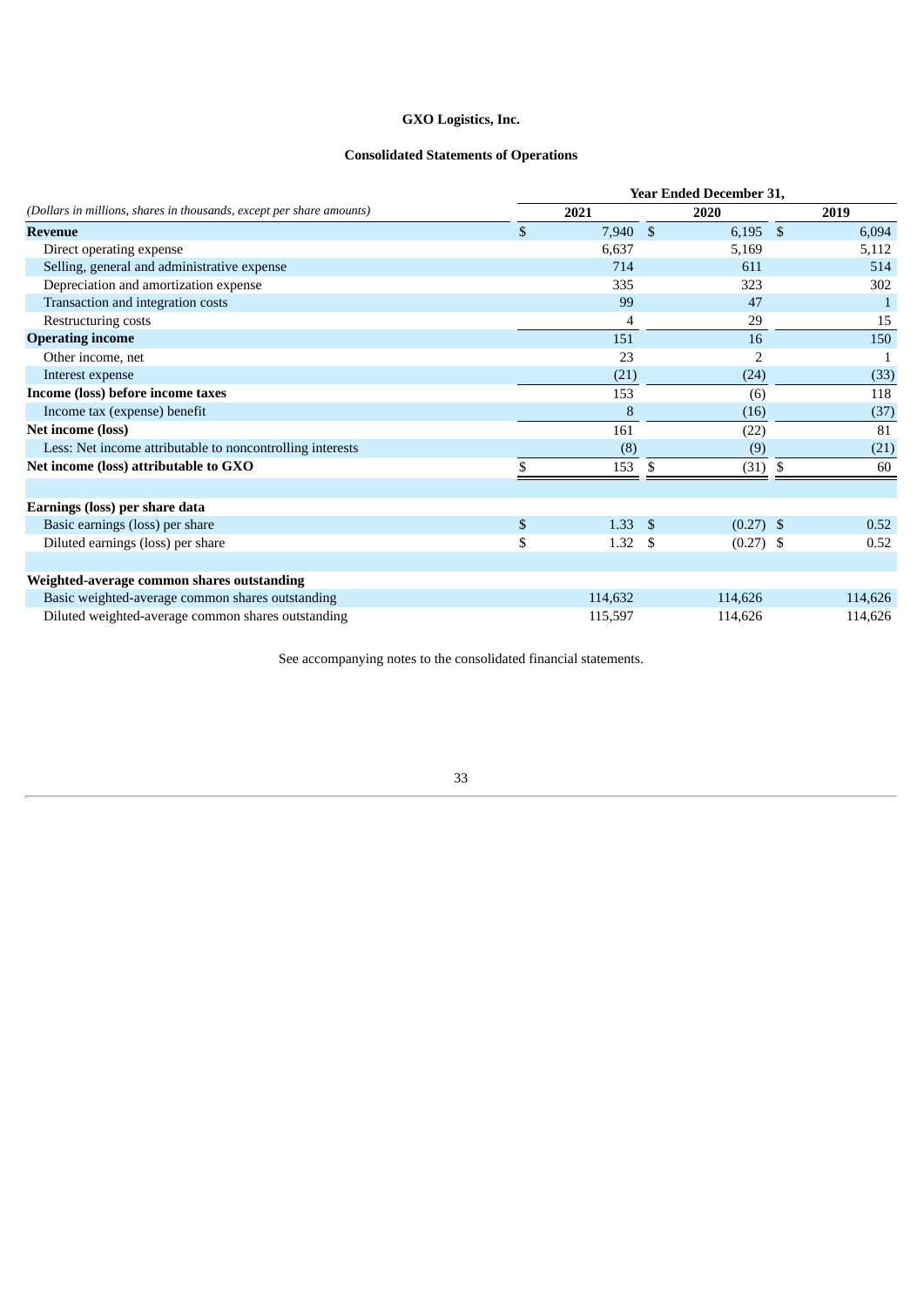# **Consolidated Statements of Comprehensive Income**

|                                                                                                                                  | <b>Year Ended December 31,</b> |      |               |  |      |  |
|----------------------------------------------------------------------------------------------------------------------------------|--------------------------------|------|---------------|--|------|--|
| (In millions)                                                                                                                    |                                | 2021 | 2020          |  | 2019 |  |
| <b>Net income (loss)</b>                                                                                                         |                                | 161  | $(22)$ \$     |  | 81   |  |
|                                                                                                                                  |                                |      |               |  |      |  |
| Other comprehensive income (loss), net of tax                                                                                    |                                |      |               |  |      |  |
| Foreign currency translation gain (loss), net of tax expense (benefit) of $\S(3)$ , $\S(3)$<br>and \$3, respectively             |                                | (46) | 129           |  | (13) |  |
| Unrealized gain on hedging instruments, net of tax expense (benefit) of $\frac{1}{2}$ , $\frac{1}{2}$<br>and \$-, respectively   |                                |      | $\mathcal{P}$ |  |      |  |
| Defined benefit plans adjustment, net of tax expense (benefit) of $\S(2)$ , $\mathcal{S}$ — and $\mathcal{S}$<br>—, respectively |                                |      |               |  |      |  |
| Other comprehensive income (loss)                                                                                                |                                | (39) | 132           |  | (12) |  |
| <b>Comprehensive income</b>                                                                                                      |                                | 122  | 110           |  | 69   |  |
| Less: Comprehensive income attributable to noncontrolling interests                                                              |                                |      | 17            |  | 23   |  |
| Comprehensive income attributable to GXO                                                                                         |                                | 115  | 93            |  | 46   |  |

See accompanying notes to the consolidated financial statements.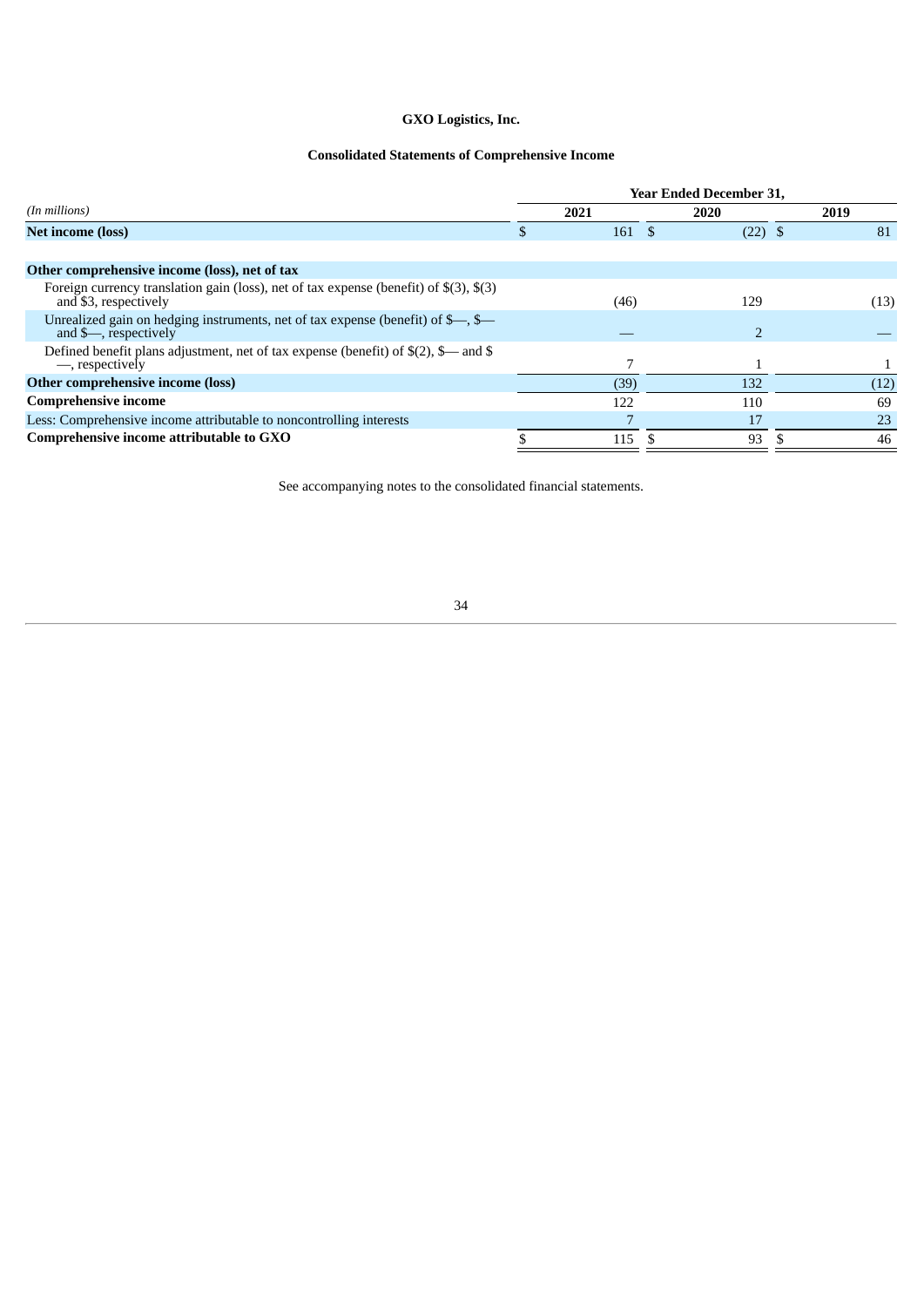# **Consolidated Balance Sheets**

|                                                                                                                                        | December 31, |              |                |       |
|----------------------------------------------------------------------------------------------------------------------------------------|--------------|--------------|----------------|-------|
| (Dollars in millions, shares in thousands, except per share amounts)                                                                   |              | 2021         |                | 2020  |
| <b>ASSETS</b>                                                                                                                          |              |              |                |       |
| <b>Current assets</b>                                                                                                                  |              |              |                |       |
| Cash and cash equivalents                                                                                                              | \$           | 333          | -\$            | 328   |
| Accounts receivable, net of allowances of \$13 and \$18, respectively                                                                  |              | 1,507        |                | 1,224 |
| Other current assets                                                                                                                   |              | 259          |                | 284   |
| <b>Total current assets</b>                                                                                                            |              | 2.099        |                | 1,836 |
| <b>Long-term assets</b>                                                                                                                |              |              |                |       |
| Property and equipment, net of \$1,128 and \$922 in accumulated depreciation, respectively                                             |              | 863          |                | 770   |
| Operating lease assets                                                                                                                 |              | 1,772        |                | 1,434 |
| Goodwill                                                                                                                               |              | 2,017        |                | 2,063 |
| Intangible assets, net of \$407 and \$373 in accumulated amortization, respectively                                                    |              | 257          |                | 299   |
| Other long-term assets                                                                                                                 |              | 263          |                | 146   |
| <b>Total long-term assets</b>                                                                                                          |              | 5,172        |                | 4,712 |
| <b>Total assets</b>                                                                                                                    | \$           | 7,271        | \$             | 6,548 |
| <b>LIABILITIES AND EQUITY</b>                                                                                                          |              |              |                |       |
| <b>Current liabilities</b>                                                                                                             |              |              |                |       |
| Accounts payable                                                                                                                       | \$           | 624          | \$             | 415   |
| Accrued expenses                                                                                                                       |              | 998          |                | 784   |
| Short-term borrowings and obligations under finance leases                                                                             |              | 34           |                | 58    |
| Current operating lease liabilities                                                                                                    |              | 453          |                | 332   |
| Other current liabilities                                                                                                              |              | 220          |                | 149   |
| <b>Total current liabilities</b>                                                                                                       |              | 2,329        |                | 1,738 |
| <b>Long-term liabilities</b>                                                                                                           |              |              |                |       |
| Long-term debt and obligations under finance leases                                                                                    |              | 927          |                | 615   |
| Long-term operating lease liabilities                                                                                                  |              | 1,391        |                | 1,099 |
| Other long-term liabilities                                                                                                            |              | 234          |                | 148   |
| <b>Total long-term liabilities</b>                                                                                                     |              | 2,552        |                | 1,862 |
| <b>Commitments and Contingencies (Note 19)</b>                                                                                         |              |              |                |       |
| <b>Stockholders' equity</b>                                                                                                            |              |              |                |       |
| Common Stock, \$0.01 par value per share, 300,000 shares authorized, 114,659 shares issued and outstanding, as of<br>December 31, 2021 |              | $\mathbf{1}$ |                |       |
| Preferred Stock, \$0.01 par value per share, 10,000 shares authorized, 0 shares issued and outstanding, as of December<br>31, 2021     |              |              |                |       |
| Additional paid-in capital                                                                                                             |              | 2,354        |                |       |
| Retained earnings                                                                                                                      |              | 126          |                |       |
| XPO investment                                                                                                                         |              |              |                | 2,765 |
| Accumulated other comprehensive income (loss)                                                                                          |              | (130)        |                | 58    |
| Total stockholders' equity before noncontrolling interests                                                                             |              | 2,351        |                | 2,823 |
| Noncontrolling interests                                                                                                               |              | 39           |                | 125   |
| <b>Total equity</b>                                                                                                                    |              | 2,390        |                | 2,948 |
| <b>Total liabilities and equity</b>                                                                                                    | \$           | 7,271        | $\mathfrak{s}$ | 6,548 |
|                                                                                                                                        |              |              |                |       |

See accompanying notes to the consolidated financial statements.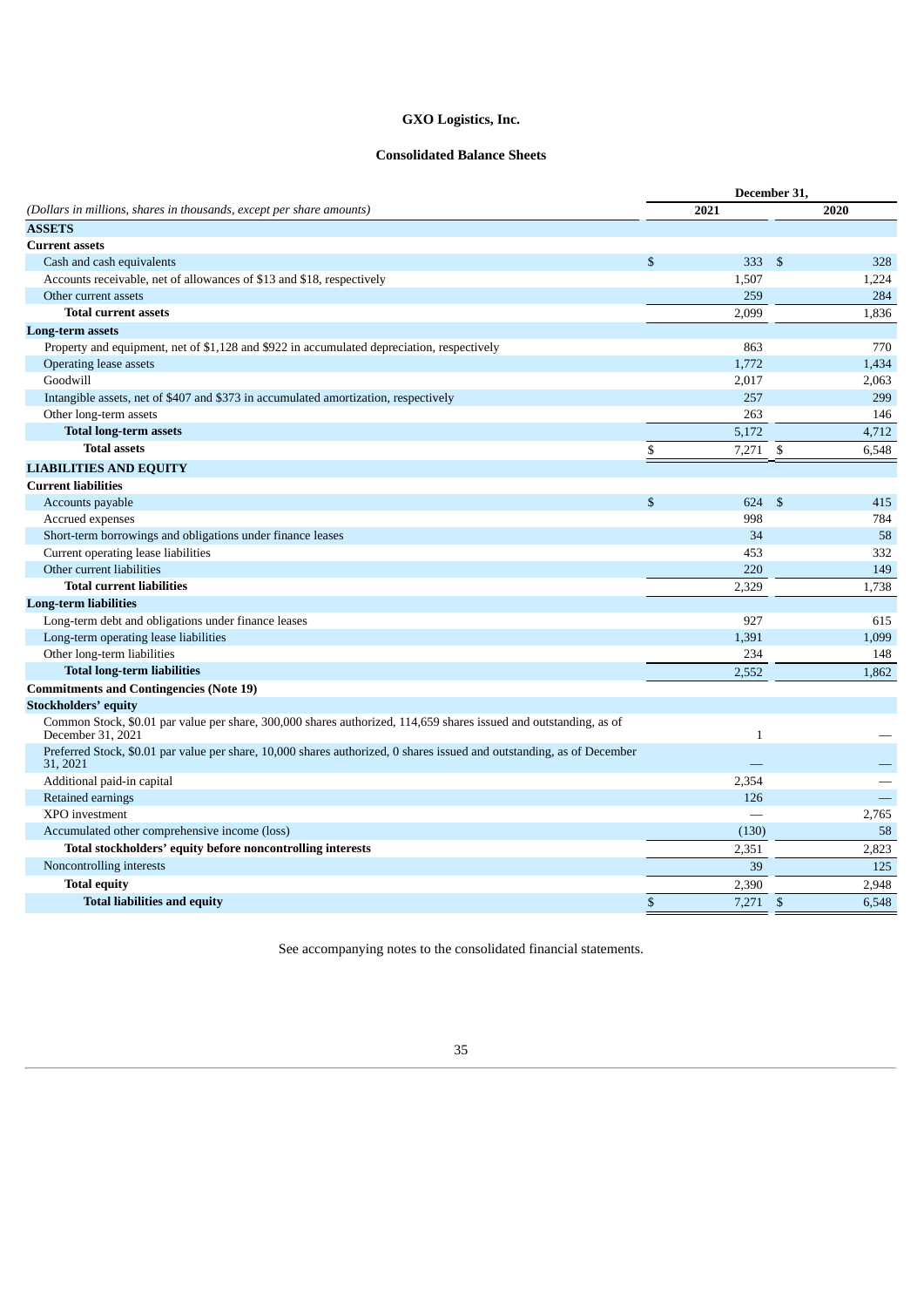# **Consolidated Statements of Cash Flows**

|                                                                                         | Year Ended December 31, |                          |                            |           |  |  |  |
|-----------------------------------------------------------------------------------------|-------------------------|--------------------------|----------------------------|-----------|--|--|--|
| (In millions)                                                                           |                         | 2021                     | 2020                       | 2019      |  |  |  |
| <b>Cash flows from operating activities:</b>                                            |                         |                          |                            |           |  |  |  |
| Net income (loss)                                                                       | \$                      | 161                      | <sup>\$</sup><br>$(22)$ \$ | 81        |  |  |  |
| Adjustments to reconcile net income (loss) to net cash provided by operating activities |                         |                          |                            |           |  |  |  |
| Depreciation and amortization expense                                                   |                         | 335                      | 323                        | 302       |  |  |  |
| Stock-based compensation expense                                                        |                         | 28                       | 25                         | 23        |  |  |  |
| Deferred tax benefit                                                                    |                         | (62)                     | (27)                       | (2)       |  |  |  |
| Other                                                                                   |                         | (10)                     |                            | 17        |  |  |  |
| <b>Changes in operating assets and liabilities</b>                                      |                         |                          |                            |           |  |  |  |
| Accounts receivable                                                                     |                         | (243)                    | (122)                      | (173)     |  |  |  |
| Other assets                                                                            |                         | (57)                     | $\overline{4}$             | 51        |  |  |  |
| Accounts payable                                                                        |                         | 114                      | (13)                       | (41)      |  |  |  |
| Accrued expenses and other liabilities                                                  |                         | 189                      | 165                        | (113)     |  |  |  |
| Net cash provided by operating activities                                               |                         | 455                      | 333                        | 145       |  |  |  |
| <b>Cash flows from investing activities:</b>                                            |                         |                          |                            |           |  |  |  |
| Capital expenditures                                                                    |                         | (250)                    | (222)                      | (222)     |  |  |  |
| Proceeds from sale of property and equipment                                            |                         | 11                       | 12                         | 15        |  |  |  |
| Cash collected on deferred purchase price receivables                                   |                         |                          |                            | 112       |  |  |  |
| Purchase and sale of affiliate trade receivables, net                                   |                         | $\overline{\phantom{0}}$ | (40)                       | (52)      |  |  |  |
| Acquisition of business, net of cash acquired                                           |                         | 32                       | (30)                       |           |  |  |  |
| Net cash used in investing activities                                                   |                         | (207)                    | (280)                      | (147)     |  |  |  |
| <b>Cash flows from financing activities:</b>                                            |                         |                          |                            |           |  |  |  |
| Proceeds from issuance of debt, net                                                     |                         | 794                      |                            |           |  |  |  |
| Repayment of debt and finance leases                                                    |                         | (72)                     | (123)                      | (376)     |  |  |  |
| Proceeds (repayment) related to trade securitization program                            |                         | (26)                     | 24                         |           |  |  |  |
| Purchase of noncontrolling interests                                                    |                         | (128)                    | (21)                       | (258)     |  |  |  |
| Net proceeds related to secured borrowing activity on prior securitization program      |                         |                          |                            | 261       |  |  |  |
| Net transfers (to) from XPO                                                             |                         | (774)                    | 168                        | 278       |  |  |  |
| Other                                                                                   |                         | (35)                     | 19                         | (7)       |  |  |  |
| Net cash provided by (used in) financing activities                                     |                         | (241)                    | 67                         | (102)     |  |  |  |
| Effect of exchange rates on cash and cash equivalents                                   |                         | (2)                      | 8                          | 3         |  |  |  |
| Net increase (decrease) in cash and cash equivalents                                    |                         | 5                        | 128                        | (101)     |  |  |  |
| Cash and cash equivalents, beginning of year                                            |                         | 328                      | 200                        | 301       |  |  |  |
| Cash and cash equivalents, end of year                                                  | \$                      | 333                      | $\mathfrak{F}$<br>328      | 200<br>\$ |  |  |  |
| Supplemental disclosure of cash flow information:                                       |                         |                          |                            |           |  |  |  |
| Cash paid for interest                                                                  | \$                      | 22                       | $\mathbf{s}$<br>32         | \$<br>29  |  |  |  |
| Cash paid for income taxes                                                              | \$                      | 75                       | \$<br>27                   | \$<br>40  |  |  |  |
| Non-cash settlement of related party debt due to the Separation                         | \$                      | 437                      | $\mathbf{s}$               | \$        |  |  |  |

See accompanying notes to the consolidated financial statements.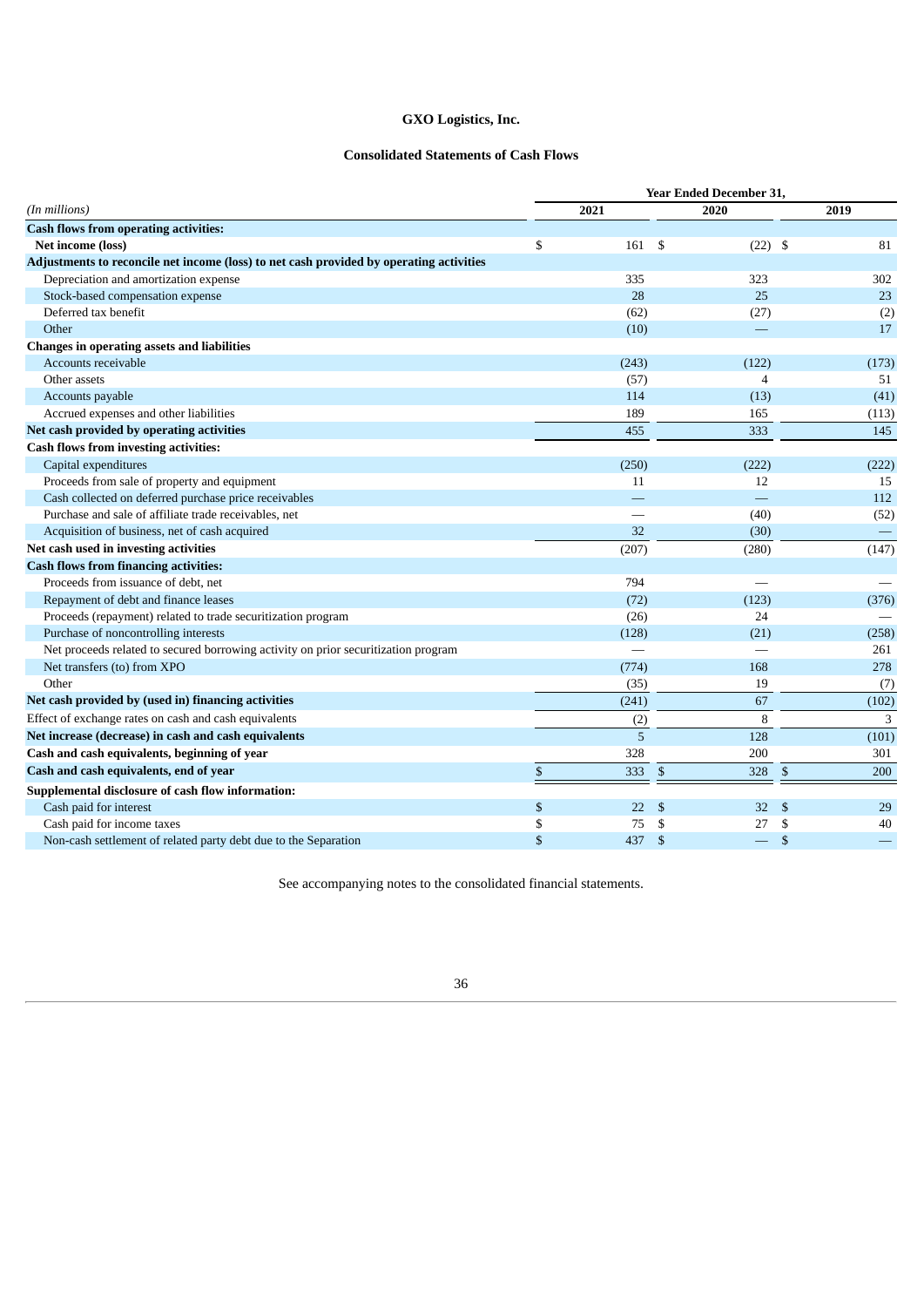# **Consolidated Statements of Changes in Equity**

|                                                                       |                          | <b>Common Stock</b>                        |                                | <b>Retained</b> |                          | <b>XPO</b>                     | <b>Accumulated</b><br>Other    | <b>Total GXO</b><br>Stockholders' | Noncontrolling        |              | <b>Total Equity</b> |
|-----------------------------------------------------------------------|--------------------------|--------------------------------------------|--------------------------------|-----------------|--------------------------|--------------------------------|--------------------------------|-----------------------------------|-----------------------|--------------|---------------------|
| (Shares in thousands, dollars in<br>millions)                         | <b>Shares</b>            | <b>Amount</b>                              | Paid-in<br>Capital             | <b>Earnings</b> |                          | Investment                     | Comprehensive<br>Income (Loss) | <b>Equity</b>                     | <b>Interests</b>      |              |                     |
| <b>Balance as of December 31, 2018</b>                                |                          | $\mathbb{S}$                               | \$                             | \$              |                          | $\mathfrak{S}$<br>2,312        | $\mathbb{S}$<br>(52)           | 2,260                             | \$<br>314             | $\mathbb{S}$ | 2,574               |
| Net income                                                            |                          |                                            |                                |                 |                          | 60                             | $\overline{\phantom{0}}$       | 60                                | 21                    |              | 81                  |
| Other comprehensive income<br>$(\text{loss})$                         |                          |                                            |                                |                 |                          |                                | (14)                           | (14)                              | $\overline{2}$        |              | (12)                |
| Purchase of noncontrolling<br>interest                                |                          |                                            |                                |                 |                          | (3)                            |                                | (3)                               | (255)                 |              | (258)               |
| Other                                                                 |                          |                                            |                                |                 |                          | (7)                            |                                | (7)                               | (2)                   |              | (9)                 |
| Net transfers from XPO                                                |                          |                                            |                                |                 |                          | 271                            |                                | 271                               | 50                    |              | 321                 |
| <b>Balance as of December 31, 2019</b>                                |                          | $\mathcal{S}$                              | $\mathbb{S}$                   | $\mathbf{s}$    |                          | 2,633<br>$\mathbb{S}$          | (66)<br>$\mathbb{S}$           | 2,567<br>$\mathbb{S}$             | 130<br>$\mathfrak{S}$ | $\mathbb{S}$ | 2,697               |
| Net income (loss)                                                     |                          |                                            |                                |                 |                          | (31)                           |                                | (31)                              | 9                     |              | (22)                |
| Other comprehensive income                                            |                          |                                            |                                |                 |                          | $\overline{\phantom{0}}$       | 124                            | 124                               | 8                     |              | 132                 |
| Purchase of noncontrolling<br>interests                               |                          |                                            |                                |                 |                          | (1)                            |                                | (1)                               | (20)                  |              | (21)                |
| Net transfers from (to) XPO                                           |                          |                                            |                                |                 |                          | 164                            | $\hspace{0.05cm}$              | 164                               | (2)                   |              | 162                 |
| <b>Balance as of December 31, 2020</b>                                | $\overline{\phantom{0}}$ | $\mathfrak{s}$<br>$\overline{\phantom{0}}$ | \$<br>$\overline{\phantom{0}}$ | \$              | $\overline{\phantom{0}}$ | 2,765<br>\$                    | \$<br>58                       | \$<br>2,823                       | \$<br>125             | \$           | 2,948               |
| Net income                                                            |                          |                                            |                                | 126             |                          | 27                             |                                | 153                               | 8                     |              | 161                 |
| Other comprehensive loss                                              |                          |                                            |                                |                 |                          |                                | (38)                           | (38)                              | (1)                   |              | (39)                |
| Stock-based compensation                                              |                          |                                            | 11                             |                 |                          |                                |                                | 11                                |                       |              | 11                  |
| Vesting of stock compensation<br>awards                               | 33                       |                                            |                                |                 |                          |                                |                                |                                   |                       |              |                     |
| Tax withholding related to vesting<br>of stock compensation awards    |                          |                                            | (1)                            |                 |                          |                                |                                | (1)                               |                       |              | (1)                 |
| Purchase of noncontrolling<br>interests                               |                          |                                            |                                |                 |                          |                                |                                |                                   | (128)                 |              | (128)               |
| Net transfers from (to) XPO,<br>including separation adjustments      |                          |                                            |                                |                 |                          | (447)                          | (150)                          | (597)                             | 40                    |              | (557)               |
| Issuance of common stock and<br>reclassification of XPO<br>investment | 114,626                  | 1                                          | 2,344                          |                 |                          | (2,345)                        |                                |                                   |                       |              |                     |
| Other                                                                 |                          |                                            |                                |                 |                          |                                |                                |                                   | (5)                   |              | (5)                 |
| <b>Balance as of December 31, 2021</b>                                | 114,659                  | \$<br>$\mathbf{1}$                         | \$<br>2,354                    | 126<br>\$       |                          | \$<br>$\overline{\phantom{0}}$ | (130)<br>\$                    | 2,351<br>\$                       | 39<br>\$              | \$           | 2,390               |

See accompanying notes to the consolidated financial statements.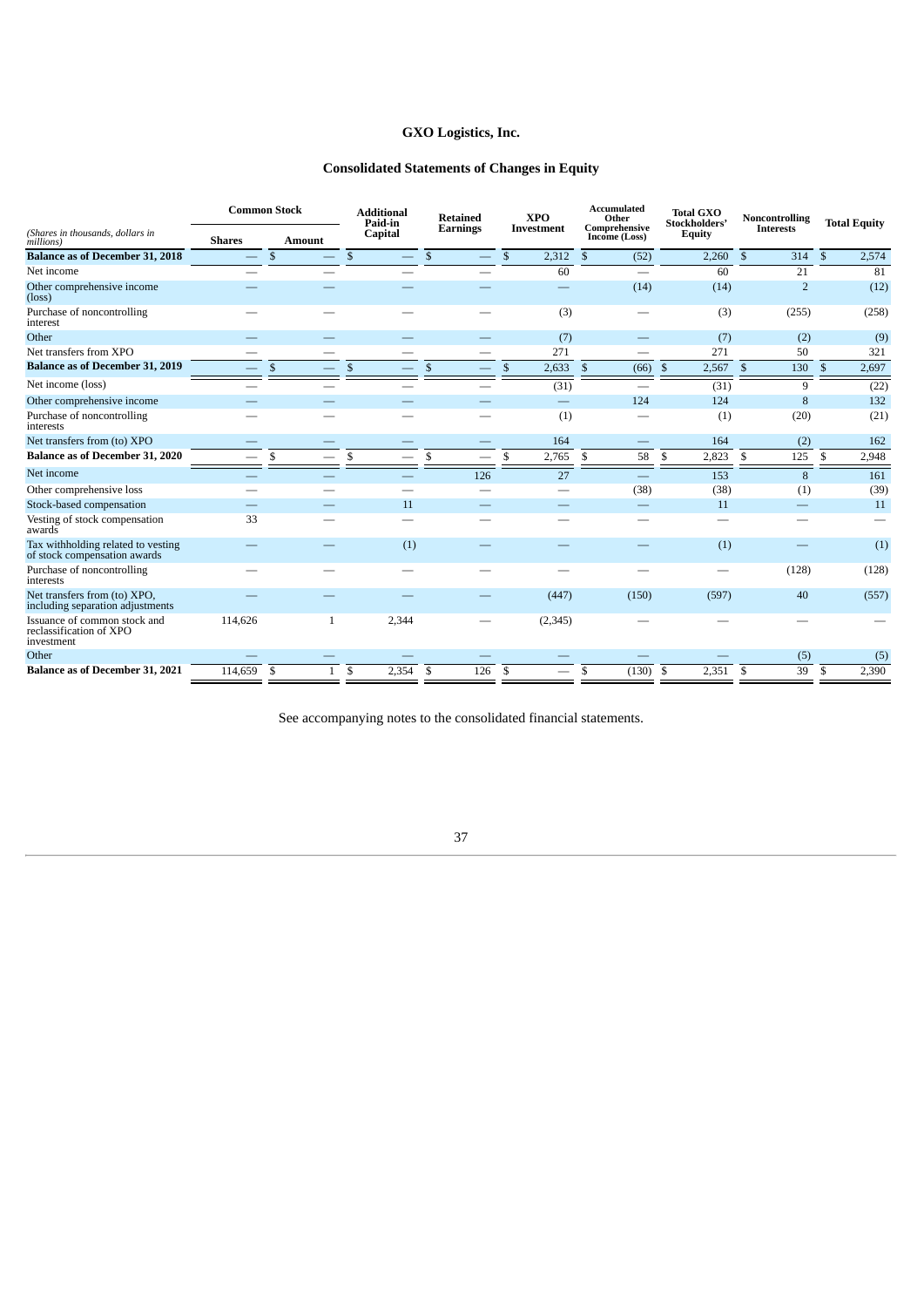### **Notes to Consolidated Financial Statements**

# **1. Organization**

### *Nature of Operations*

GXO Logistics, Inc., together with its subsidiaries ("GXO" or the "Company"), is the largest pure-play contract logistics provider in the world and the foremost innovator in the logistics industry. The Company provides high-value-add warehousing and distribution, order fulfillment and other supply chain services differentiated by its industry-leading ability to deliver technology-enabled, customized solutions. In addition, the Company is a major provider of reverse logistics or returns management. The Company serves a broad range of customers across a range of industries, such as e-commerce, omnichannel retail, consumer technology, food and beverage, industrial and manufacturing, and consumer packaged goods. The Company presents its operations in the consolidated financial statements as one reportable segment.

On August 2, 2021, the Company completed the separation from XPO Logistics, Inc. ("XPO") (the "Separation"). The Separation was accomplished by the distribution of 100 percent of the outstanding common stock of GXO to XPO stockholders as of the close of business on July 23, 2021, the record date for the distribution. XPO stockholders received one share of GXO common stock for every share of XPO common stock held at the close of business on the record date. GXO is now a standalone publicly-traded company. On August 2, 2021, regular-way trading of GXO's common stock commenced on the New York Stock Exchange under the ticker symbol "GXO." GXO was incorporated as a Delaware corporation in February 2021.

The Separation was completed under a Separation and Distribution Agreement and various other agreements that govern aspects of the Company's relationship with XPO. See Note — 3 The Separation for additional information of the agreements executed in connection with the Separation.

### **2. Basis of Presentation and Significant Accounting Policies**

### *Basis of Presentation*

Prior to the Separation, the Company's financial statements were prepared on a standalone combined basis and were derived from the consolidated financial statements and accounting records of XPO (the "historical financial statements"). On August 2, 2021, the Company became a standalone publiclytraded company, and its financial statements post-Separation are prepared on a consolidated basis. The combined consolidated financial statements for all periods presented prior to the Separation are now also referred to as "Consolidated Financial Statements," and have been prepared under the U.S. generally accepted accounting principles ("GAAP").

Prior to the Separation, the Company's historical assets and liabilities presented were wholly owned by XPO and were reflected on a historical cost basis. In connection with the Separation, the Company's assets and liabilities were transferred to the Company on a carry-over basis.

Prior to the Separation, the historical results of operations included allocations of XPO costs and expenses including XPO's corporate function which incurred a variety of expenses including, but not limited to, information technology, human resources, accounting, sales and sales operations, procurement, executive services, legal, corporate finance and communications. An allocation of these expenses is included to burden all business units comprising XPO's historical results of operations, including GXO. The charges reflected have been either specifically identified or allocated using drivers including proportionally adjusted earnings before interest, taxes, depreciation and amortization, which includes adjustments for transaction and integration costs, as well as restructuring costs and other adjustments, or headcount. The Company believes the assumptions regarding allocations of XPO corporate expenses are reasonable. Nevertheless, the consolidated financial statements may not reflect the results of operations, financial position and cash flows had the Company been a standalone entity during

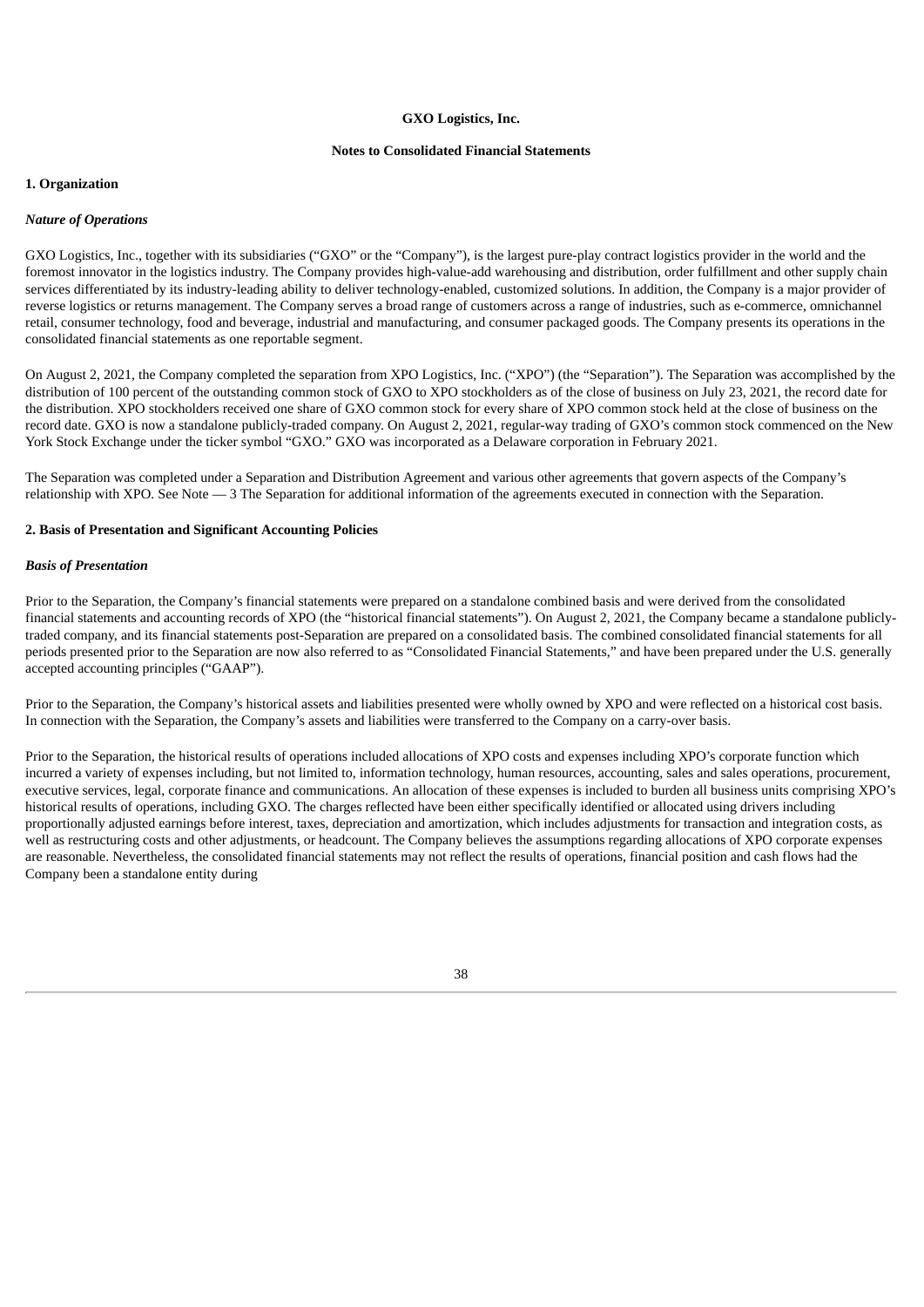the periods presented. The majority of these allocated costs are recorded within Selling, general and administrative expense; Depreciation and amortization expense; and Transaction and integration costs in the Consolidated Statements of Operations. All charges and allocations for facilities, functions and services performed by XPO organizations have been deemed settled in cash by GXO to XPO in the year in which the cost was recorded in the Consolidated Statements of Operations.

For the periods ended before the Separation, the Company was a member of the XPO consolidated group, and its U.S. taxable income was included in XPO's consolidated U.S. federal income tax return as well as in the tax returns filed by XPO with certain state and local taxing jurisdictions. For the periods ended after the Separation, the Company will file a consolidated U.S. federal income tax return as well as state and local income tax returns. The Company's foreign income tax returns are filed on a full-year basis.

The Company's consolidated financial statements include the accounts of GXO Logistics, Inc. and its majority-owned subsidiaries and variable interest entities where the Company is the primary beneficiary. The Company has eliminated intercompany accounts and transactions.

### *Use of Estimates*

The preparation of consolidated financial statements in conformity with GAAP requires the use of estimates, judgments and assumptions that affect the reported amounts in the consolidated financial statements and accompanying notes. The Company bases its estimates and judgments on historical information and on various other assumptions that it believes are reasonable under the circumstances. GAAP requires the Company to make estimates and judgments in several areas, including, but not limited to, those related to revenue recognition, income taxes, loss contingencies, valuation of long-lived assets including goodwill and intangible assets and their associated estimated useful lives, collectability of accounts receivable and the fair value of financial instruments. Actual results may vary from those estimates.

The COVID-19 pandemic has created and may continue to create significant uncertainty in macroeconomic conditions, which may cause further business slowdowns or shutdowns, depress demand for the logistics business, and adversely impact the Company's estimates, particularly those that require consideration of forecasted financial information. The business and economic uncertainty resulting from the COVID-19 pandemic has made calculating estimates and assumptions more difficult.

### **Significant Accounting Policies**

### *Reclassifications*

Certain amounts reported for prior years have been reclassified to conform to the current year's presentation.

### *Cash and Cash Equivalents*

The Company considers all highly liquid investments with an original maturity of three months or less on the date of purchase to be cash equivalents. Bank overdraft positions occur when total outstanding issued checks exceed available cash balances at a single financial institution. The Company had no bank overdrafts as of December 31, 2021 and \$27 million as of December 31, 2020, recorded within Other current liabilities in the Consolidated Balance Sheets.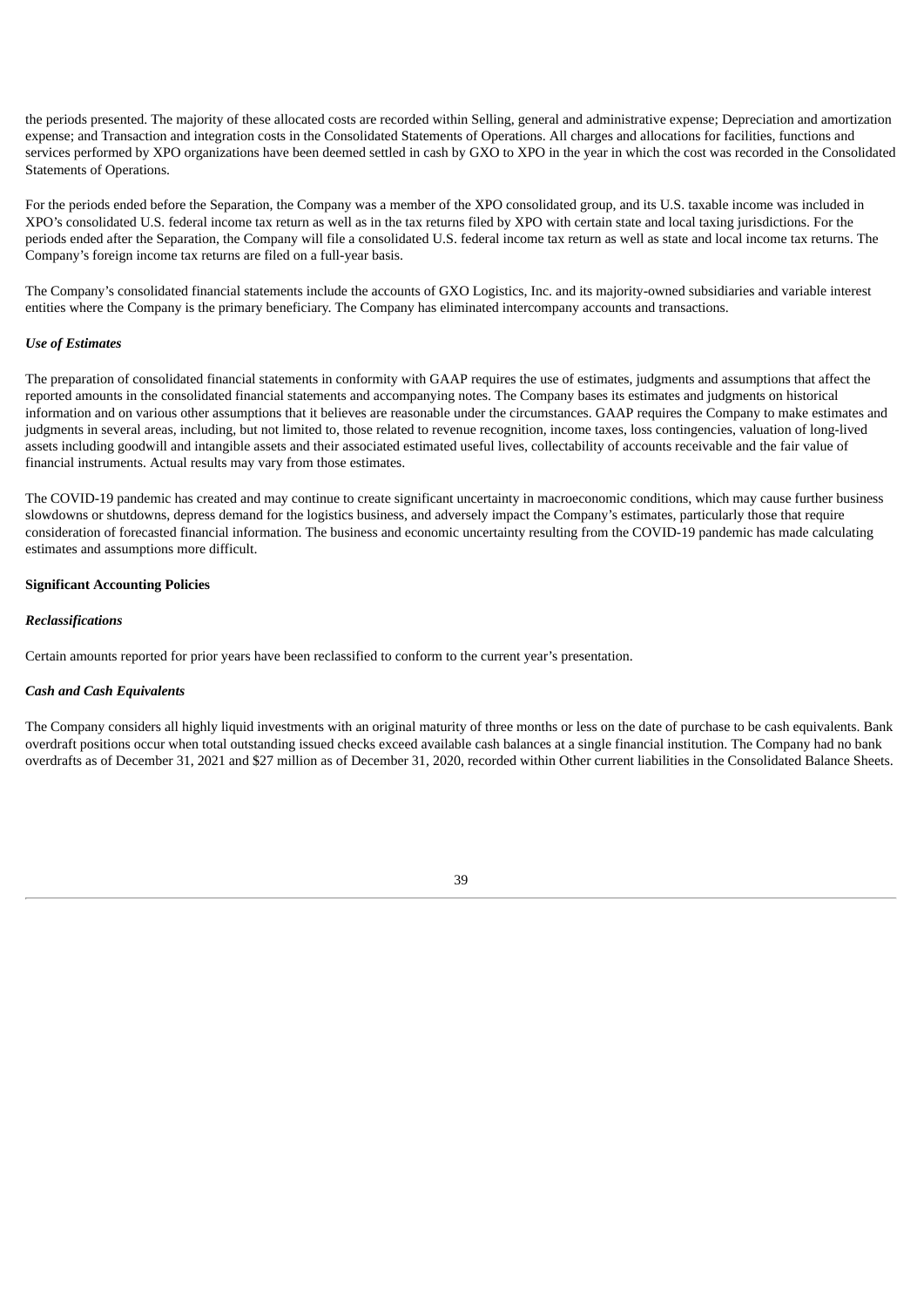### *Accounts Receivable and Allowance for Credit Losses*

Accounts receivable represents the Company's unconditional right to receive consideration from its customers. The Company records accounts receivable at the contractual amount and records an allowance for doubtful accounts for the amount it estimates it may not collect. In determining the allowance for doubtful accounts, the Company considers historical collection experience, the age of the accounts receivable balances, the credit quality and risk of its customers, any specific customer collection issues, current economic conditions and other factors that may impact its customers' ability to pay. The Company writes off accounts receivable balances once the receivables are no longer deemed collectible.

The rollforward of the allowance for doubtful accounts was as follows:

|                                                    | <b>Year Ended December 31,</b> |      |      |      |  |      |
|----------------------------------------------------|--------------------------------|------|------|------|--|------|
| (In millions)                                      |                                | 2021 | 2020 |      |  | 2019 |
| Beginning balance                                  |                                | 18   |      | 20   |  |      |
| Provisions charged to expense                      |                                |      |      |      |  | 13   |
| Write-offs, less recoveries, and other adjustments |                                | (9   |      | (10) |  | (4)  |
| Ending balance                                     |                                | 13   |      | 18   |  | 20   |

### *Trade Receivables Securitization and Factoring Programs*

The Company sells certain of its trade accounts receivable on a non-recourse basis to third-party financial institutions under factoring agreements. The Company also sells certain European trade accounts receivable under a securitization program that contains financial covenants customary for this type of arrangement, including maintaining a defined average days sales outstanding ratio. The Company accounts for these transactions as sales of receivables and presents cash proceeds as cash provided by operating activities in the Consolidated Statements of Cash Flows.

The Company accounts for transfers under its securitization and factoring arrangements as sales because the Company sells full title and ownership in the underlying receivables and control of the receivables is considered transferred. For these transfers, the receivables are removed from the Consolidated Balance Sheets at the date of transfer.

### *Property and Equipment*

Property and equipment, which includes assets recorded under finance leases, are stated at cost less accumulated depreciation or, in the case of acquired property and equipment, at fair value at the date of acquisition. Maintenance and repair expenditures are charged to expenses as incurred.

For computer software developed, all costs incurred during the planning and evaluation stages are expensed as incurred. Software development costs meet the criteria for capitalization once the preliminary project stage is complete and it is probable that the project will be completed and the software will be used to perform the function intended.

Depreciation is computed using the straight-line method over the estimated useful lives of the assets or the remaining lease term, whichever is shorter. Land and assets held within construction in progress are not depreciated.

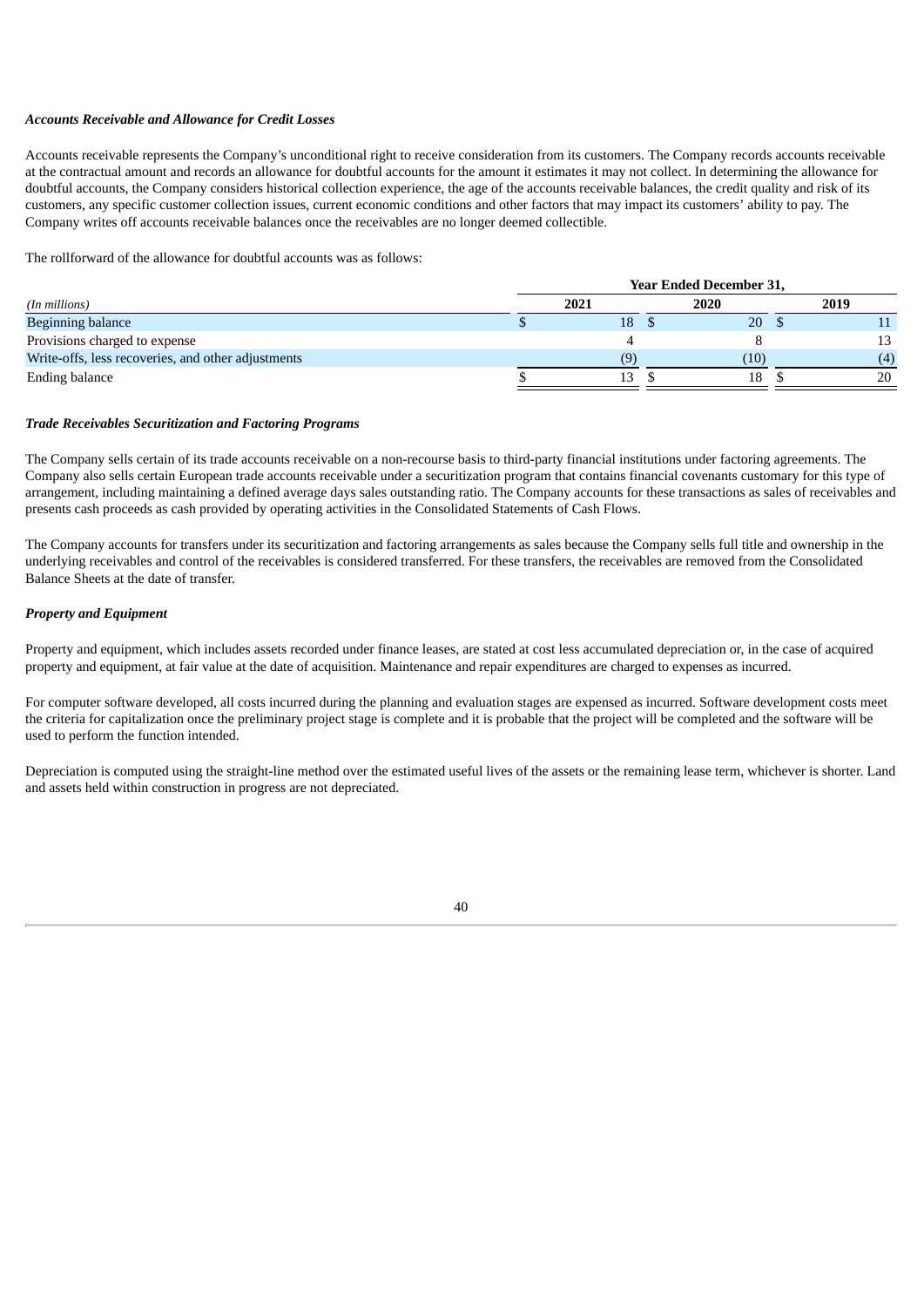The estimated useful lives of property and equipment are described below:

|                                  | <b>Estimated Useful Life</b>            |
|----------------------------------|-----------------------------------------|
| <b>Buildings</b>                 | 40 vears                                |
| Leasehold improvements           | Shorter of useful life or term of lease |
| Technology and automated systems | 3 to 15 years                           |
| Warehouse equipment and other    | 3 to 15 years                           |
| Computer, software and equipment | 1 to 5 years                            |

### *Lease Obligations*

The Company has operating leases primarily for real estate, warehouse equipment, trucks, trailers, containers and material handling equipment and finance leases for equipment. The Company determines if an arrangement is a lease at inception. For leases with terms greater than 12 months, the Company recognizes lease assets and liabilities at the lease commencement date based on the estimated present value of the lease payments over the lease term. Amounts received from a landlord are classified as a lease incentive and included as a reduction to the lease asset. Lease incentives received are included within operating activities on the Consolidated Statement of Cash Flows. For most of the Company's leases, the implicit rate cannot be readily determined and, as a result, the Company uses the incremental borrowing rates at commencement date to determine the present value of future lease payments.

For leases that include fixed rental payments for both the use of the asset ("lease costs") as well as for other occupancy or service costs relating to the asset ("non-lease costs"), the Company generally includes both the lease costs and non-lease costs as a single lease component in the measurement of the lease asset and liability. The Company excludes variable lease payments (such as payments based on an index) from its initial measurement of the lease liability. The Company includes options to extend or terminate a lease in the lease term when the Company is reasonably certain to exercise such options.

# *Segment Reporting*

The Company is comprised of two operating segments based on the operating results regularly reviewed by the chief operating decision-maker ("CODM") to make decisions about resource allocation and the performance of the business. These two operating segments have been aggregated into a single reporting segment.

### *Goodwill and Intangible Assets*

The Company records goodwill as the excess of the consideration transferred over the fair value of net assets acquired in business combinations. Goodwill is tested for impairment at the reporting unit level, which is an operating segment, or one level below. The Company has two reporting units: i) Americas, Asia and Pacific and ii) Europe. The Company measures goodwill impairment, if any, as the amount by which the carrying amount exceeds its fair value, not to exceed the carrying amount of goodwill.

The review of goodwill impairment consists of either using a qualitative approach to determine whether it is more likely than not that the fair value of the assets is less than their respective carrying values or a one-step quantitative impairment test. In performing the qualitative assessment, the Company considers many factors in evaluating whether the carrying value of goodwill may not be recoverable, including declines in the Company's stock price and market capitalization of the Company and macroeconomic conditions. If, based on the results of the qualitative assessment, it is concluded that it is not more likely than not that the fair value of a reporting unit exceeds its carrying value, additional quantitative impairment testing is performed. The quantitative test requires that the carrying value of each reporting unit be compared with its estimated fair value. If the carrying value of a reporting unit is greater than its fair value, a goodwill impairment charge will be recorded for the difference (up to the carrying value of goodwill). The Company uses the income approach and/or a market-based approach to determine the reporting units' fair values, which are based on discounted cash flows. The determination of discounted cash flows of the reporting units and assets and liabilities within the reporting units requires significant estimates and

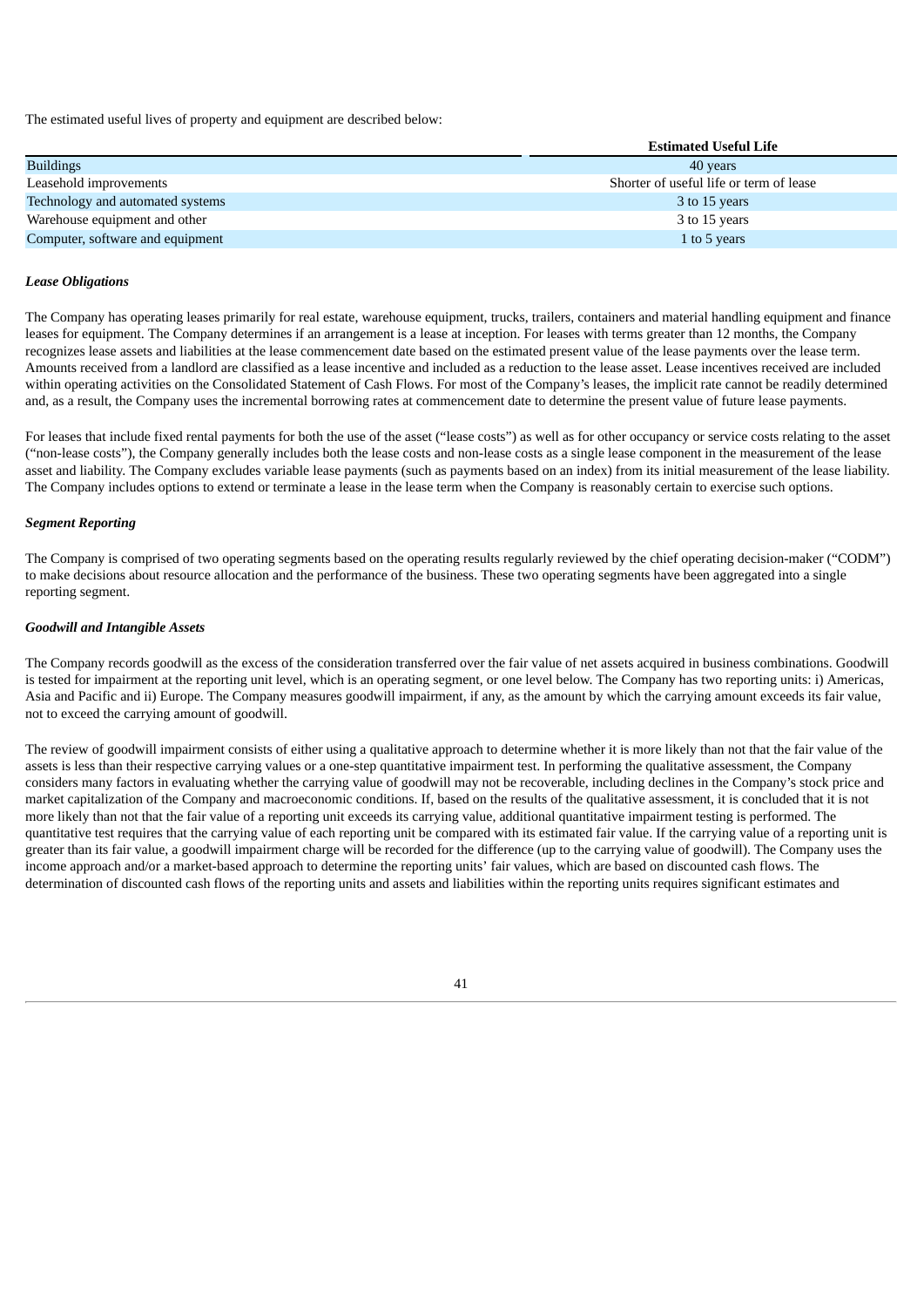assumptions. These estimates and assumptions primarily include but are not limited to, the discount rate, terminal growth rates, earnings before depreciation and amortization, and capital expenditures forecasts. Due to the inherent uncertainty involved in making these estimates, actual results could differ from those estimates. The Company evaluates the merits of each significant assumption, both individually and in the aggregate, used to determine the fair value of the reporting units, as well as the fair values of the corresponding assets and liabilities within the reporting units.

The Company's intangible assets consist of customer relationships which are amortized on a straight-line basis or over their respective useful life using patterns that reflect the economic benefits of the assets are expected to be realized. The Company reviews its customer relationships for impairment whenever events or changes in circumstances indicate that the carrying amount of the assets may not be recoverable.

### *Impairment of Long-lived assets*

The Company reviews long-lived assets to be held-and-used for impairment whenever events or changes in circumstances indicate that the carrying amount of the assets may not be recoverable. If an impairment indicator is present, the company evaluates recoverability by comparing the carrying amount of the asset group to the sum of the undiscounted expected future cash flows over the remaining useful life of a long-lived asset group. If the assets are impaired, an impairment loss is measured as the amount by which the carrying amount of the asset group exceeds the fair value of the asset. The Company estimates fair value using the expected future cash flows discounted at a rate consistent with the risks associated with the recovery of the asset.

#### *Insurance liabilities*

The Company participates in a combination of self-insurance programs and purchased insurance to provide for the costs of medical, casualty, general liability, vehicular, cargo, cyber attack and workers' compensation claims. The Company estimates insurance liabilities using several factors, primarily based on independent third-party actuary determined amounts, historical claims experience, estimates of incurred but not reported claims, demographic factors and severity factors.

Liabilities for the risks the Company retains, including estimates of claims incurred but not reported, are not discounted and are estimated, in part, by considering historical cost experience, demographic and severity factors, and judgments about current and expected levels of cost per claim and retention levels. Changes in these assumptions and factors can impact actual costs paid to settle the claims and those amounts may be different than estimates.

#### *Revenue Recognition*

The Company generates revenue by providing supply chain services for its customers, including warehousing and distribution, order fulfillment, reverse logistics, packaging and labeling, factory and aftermarket support, and inventory management contracts ranging from a few months to a few years. Generally, the Company's contracts provide the customer an integrated service that includes two or more services, including but not limited to facility and equipment costs, construction, repair and maintenance services and labor.

For these contracts, the Company does not consider the services to be distinct within the context of the contract when the separate scopes of work combine into a single commercial objective or capability for the customer. Accordingly, the Company generally identifies one performance obligation in its contracts, which is a series of distinct services that remain substantially the same over time and possess the same pattern of transfer. Revenue is recognized using the series guidance over the period in which services are provided under the terms of the Company's contractual relationships with its clients.

The transaction price is based on the amount specified in the contract with the customer and contains fixed and variable consideration. In general, the fixed consideration in a contract represents reimbursement for facility and equipment costs incurred to satisfy the performance obligation and is recognized on a straight-line basis over the term of the contract. The variable consideration is comprised of cost reimbursement determined based on the costs

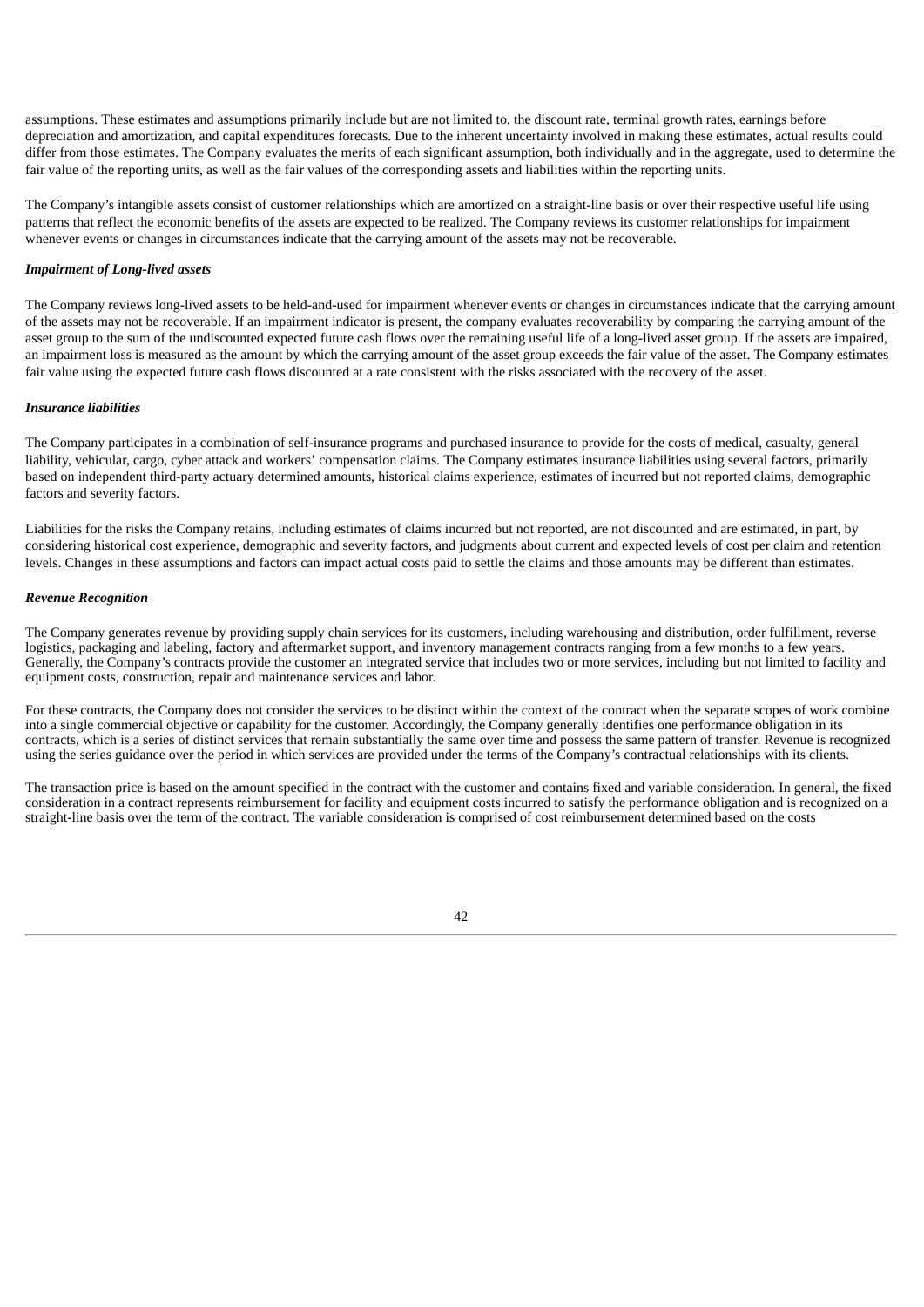incurred, per-unit pricing is determined based on units provided, and time and materials pricing is determined based on the hours of services provided. The variable consideration component is recognized over time based on the level of activity.

Generally, pricing can be adjusted based on contractual provisions related to achieving agreed-upon performance metrics, changes in volumes, services and market conditions. Revenue relating to these pricing adjustments is estimated and included in the consideration if it is probable that a significant revenue reversal will not occur in the future. The estimate of variable consideration is determined by the expected value or most likely amount method and factors in current, past and forecasted experience with the customer. Customers are billed based on terms specified in the revenue contract and they pay us according to approved payment terms.

#### *Contract Assets*

Contract assets consist of two components, customer acquisition costs and costs to fulfill a contract. The Company capitalizes direct and incremental costs incurred to obtain and to fulfill a contract in advance of revenue recognition, such as certain labor, third-party service and related product costs. These costs are recognized as an asset if the Company expects to recover them. Costs incurred to obtain a contract with an amortization period of one year or less are expensed as incurred. Contract fulfillment costs are recognized consistent with the transfer of the underlying performance obligations to the customer based on the specific contracts to which they relate. Contract assets are primarily amortized to Direct operating expense in the Consolidated Statements of Operations over the contract term.

### *Contract Liabilities*

Contract liabilities, which are recorded within Other current liabilities and Other long-term liabilities on the Consolidated Balance Sheets, represent the Company's obligation to transfer services to a customer for which the Company has received consideration or the amount is due from the customer.

### *Derivative Instruments*

The Company records all its derivative financial instruments on the Consolidated Balance Sheets as assets or liabilities measured at fair value. For derivatives designated as a hedge, and effective as part of a hedge transaction, the effective portion of the gain or loss on the hedging derivative instrument is reported as a component of other comprehensive income or as a basis adjustment to the underlying hedged item and reclassified to earnings in the year in which the hedged item affects earnings. The effective portion of the gain or loss on hedges of foreign net investments is generally not reclassified to earnings unless the net investment is disposed of. To the extent derivatives do not qualify or are not designated as hedges, or are ineffective, their changes in fair value are recorded in earnings immediately, which may subject us to increased earnings volatility.

#### *Stock-Based Compensation*

The Company accounts for stock-based compensation based on the equity instrument's grant date fair value. For grants of restricted stock units ("RSUs") subject to service-based or performance-based vesting conditions only, the Company establishes the fair value based on the market price on the date of the grant. For stock options, the Company determines the fair value based on its stock price and a number of assumptions, including expected volatility, expected life, risk-free interest rate and expected dividends. The Company recognizes the grant date fair value of equity awards as compensation cost over the requisite service period. The Company accounts for forfeitures as they occur.

# *Defined Benefit Plan*

The Company calculates its employer-sponsored retirement plan obligations using various actuarial assumptions and methodologies. Assumptions include discount rates, expected long-term rate of return on plan assets, mortality rates and other factors. The assumptions used in recording the projected benefit obligation and fair value of plan assets represent the Company's best estimates based on available information regarding historical experience and factors

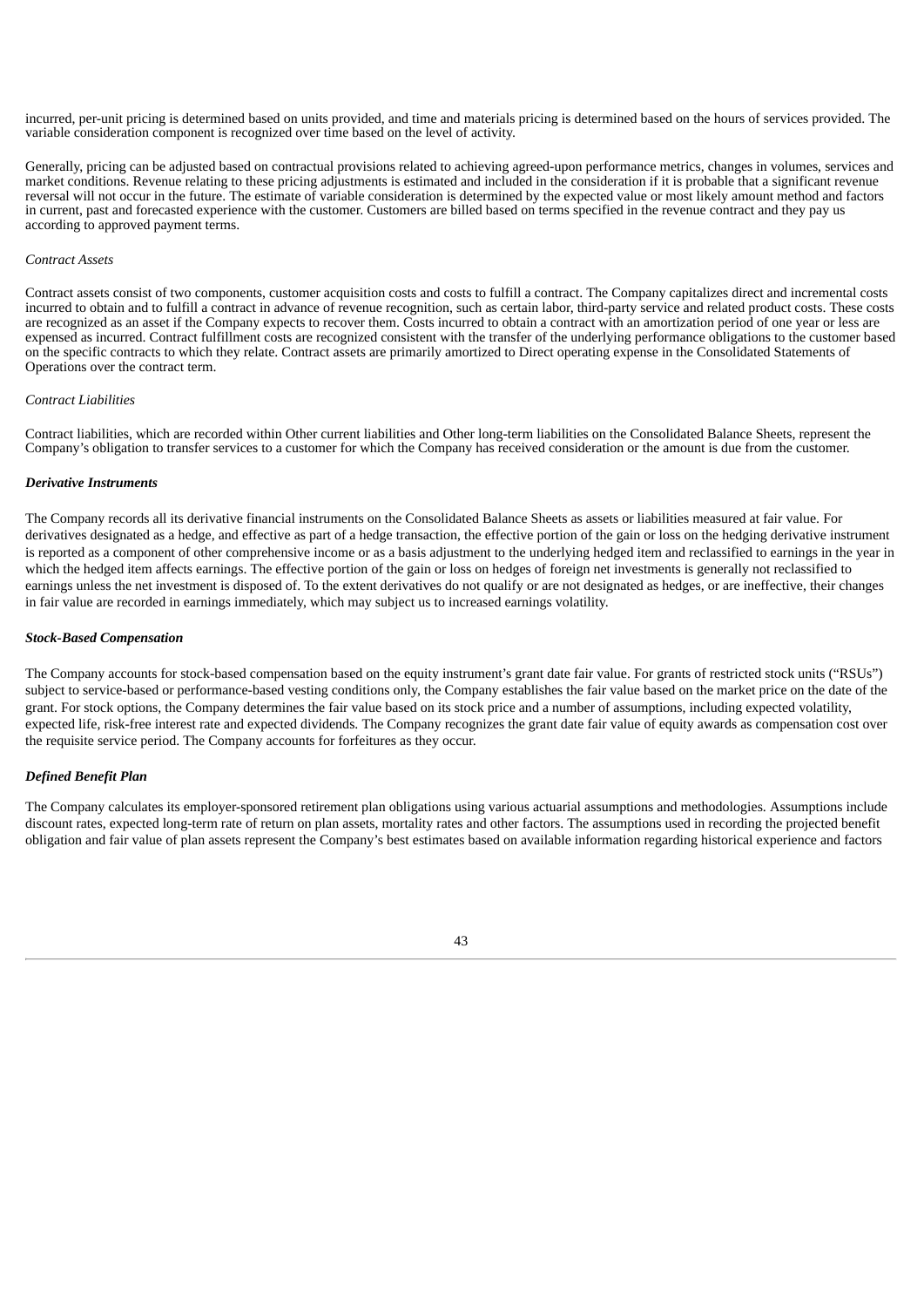that may cause future expectations to differ. The Company's obligation and future expense amounts could be materially impacted by differences in experience or changes in assumptions.

The impact of plan amendments, actuarial gains and losses and prior-service costs are recorded in accumulated other comprehensive income (loss) ("AOCI") and are generally amortized as a component of net periodic benefit cost over the remaining service period of the active employees covered by the defined benefit pension plans. Cumulative gains and losses over 10% of the greater of the beginning of year benefit obligation or fair value of the plan assets are amortized over the expected average life expectancy.

# *Income Taxes*

The Company accounts for income taxes using the asset and liability method on a legal entity and jurisdictional basis, under which the Company recognizes the amount of taxes payable or refundable for the current year and deferred tax assets and liabilities for the future tax consequences of events that have been recognized in the consolidated financial statements or tax returns. The calculation of the annual effective tax rate relies on several factors including pre-tax earnings, various jurisdiction statutory tax rates, tax credits, uncertain tax positions, valuation allowances and differences between tax laws and accounting laws. The effective tax rate in any financial statement period may be materially impacted by changes in the blend and/or level of earnings by individual taxing jurisdictions. Valuation allowances are established when it is more likely than not that the Company's deferred tax assets will not be realized based on all available evidence. The Company records Global Intangible Low-Taxed Income tax as a period cost.

The Company uses judgments and estimates in evaluating its tax positions. The Company's tax returns are subject to examination by U.S. Federal, state and foreign taxing jurisdictions. The Company regularly assesses the potential outcomes of these examinations and any future examinations for the current or prior years. The Company recognizes tax benefits from uncertain tax positions only if based on the technical merits of the position it is more likely than not that the tax positions will be sustained on examination by the tax authority. The Company adjusts these tax liabilities, including related interest and penalties, based on the current facts and circumstances. The Company reports tax-related interest and penalties as a component of income tax expense.

# *Foreign Currency Translation and Transactions*

The assets and liabilities of the Company's foreign subsidiaries that use their local currency as their functional currency are translated to U.S. dollars ("USD") using the exchange rate prevailing at each balance sheet date, with balance sheet currency translation adjustments recorded in AOCI in the Consolidated Balance Sheets. The Company converts foreign currency transactions recognized in the Consolidated Statements of Operations to USD by applying the exchange rate prevailing on the date of the transaction. Gains and losses arising from foreign currency transactions and the effects of remeasuring monetary assets and liabilities are recorded in Other income, net in the Consolidated Statements of Operations and were not material for any of the years presented.

### *Adoption of New Accounting Standards*

In December 2019, the Financial Accounting Standards Board ("FASB") issued ASU 2019-12, "Income Taxes (Topic 740): Simplifying the Accounting for Income Taxes." This guidance is intended to simplify the accounting for income taxes by removing certain exceptions to the general principles in Topic 740. The ASU also clarifies and amends existing guidance to enhance consistency and comparability among reporting entities. The Company adopted this standard on January 1, 2021 on a prospective basis. The adoption did not have a material effect on the consolidated financial statements.

### *Accounting Pronouncements Issued But Not Yet Adopted*

In March 2020, the FASB issued ASU 2020-04, "Reference rate reform (Topic 848): Facilitation of the effects of reference rate reform on financial reporting." The ASU provides optional expedients and exceptions for applying GAAP to contracts, hedging relationships and other transactions affected by reference rate reform. The amendments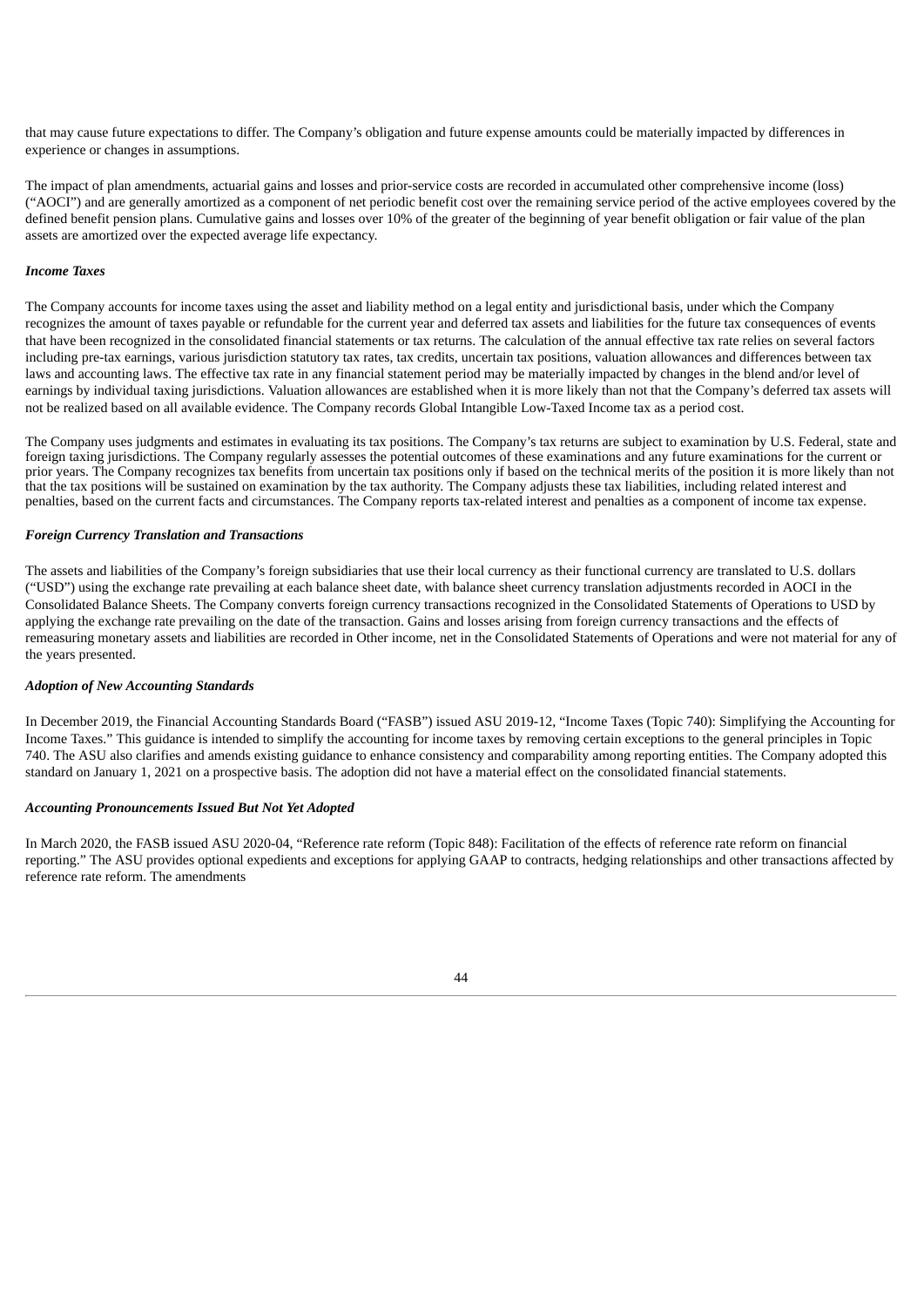apply only to contracts and hedging relationships that reference London Interbank Offered Rate ("LIBOR") or another reference rate expected to be discontinued due to reference rate reform. The amendments are elective and are effective upon issuance through December 31, 2022. The Company intends to apply this guidance when modifications of contracts that include LIBOR occur, which is not expected to have a material impact on the consolidated financial statements.

In October 2021, the FASB issued ASU No. 2021-08, "Business Combinations (Topic 805): Accounting for Contract Assets and Contract Liabilities from Contracts with Customers." The ASU clarifies that an acquirer of a business should recognize and measure contract assets and contract liabilities in a business combination in accordance with Accounting Standards Codification Topic 606, Revenue from Contracts with Customers. This guidance will be effective for interim and annual periods beginning after December 15, 2022, with early adoption permitted. The Company is currently evaluating the impact of the new guidance on the consolidated financial statements.

# **3. The Separation**

The Separation was completed under a Separation and Distribution Agreement and various other agreements that govern aspects of the Company's relationship with XPO, including, but not limited to a Transition Services Agreement ("TSA"), a Tax Matters Agreement ("TMA"), an Employee Matters Agreement ("EMA") and an Intellectual Property License Agreement ("IPLA").

The Separation and Distribution Agreement contains provisions that, among other things, relate to (i) assets, liabilities and contracts transferred, assumed and assigned to each of GXO and XPO as part of the Separation, (ii) cross-indemnities principally designed to place financial responsibility for the obligations and liabilities of GXO's business with GXO and financial responsibility for the obligations and liabilities of XPO's remaining business with XPO, (iii) the allocation among GXO and XPO of rights and obligations under existing insurance policies for occurrences before completion of the Separation and (iv) procedures governing the resolution of disputes, controversies or claims that may arise between GXO and XPO related to the Separation.

Under the TSA, (i) XPO provides GXO and certain of its affiliates, on an interim, transitional basis, various services, and (ii) GXO provides XPO and certain of its affiliates, on an interim, transitional basis, various services. The services provided include treasury administration, employee benefits administration, information technology services, regulatory services, general administrative services and other support services. The services generally commenced on the date of the Separation and will terminate no later than 12 months following the Separation.

XPO and GXO also entered into a TMA that governs the parties' respective rights, responsibilities and obligations for tax matters; including responsibility for taxes, entitlement to refunds, allocation of tax attributes, preparation of tax returns, control of tax contests and other tax matters. GXO is generally responsible for federal, state and foreign income taxes (i) imposed on a separate return basis on GXO or any of its subsidiaries or (ii) imposed on a consolidated or combined return basis for audit or other adjustments attributable to GXO or any of its subsidiaries, in each case, for taxable periods, or portions thereof, that ended on or prior to the Separation. The TMA provides special rules that allocate responsibility for tax liabilities arising from a failure of the Separation transactions to qualify for tax-free treatment based on the reasons for such failure. The TMA also imposes restrictions on GXO during the two years following the Separation that are intended to prevent the Separation and certain related transactions from failing to qualify as transactions that are generally tax-free.

The EMA allocated assets, liabilities, and responsibilities relating to employee compensation and benefit plans and programs and other employee-related matters in connection with the Separation. Under the EMA, the Company became the plan sponsor for its U.K. defined benefit pension plan (the "U.K. Retirement Plan") and recognized net assets of \$36 million, reflecting the plan assets and projected benefit obligation, and accumulated other comprehensive loss, net of tax of \$82 million. See Note — 14 Employee Benefit Plans for additional information.

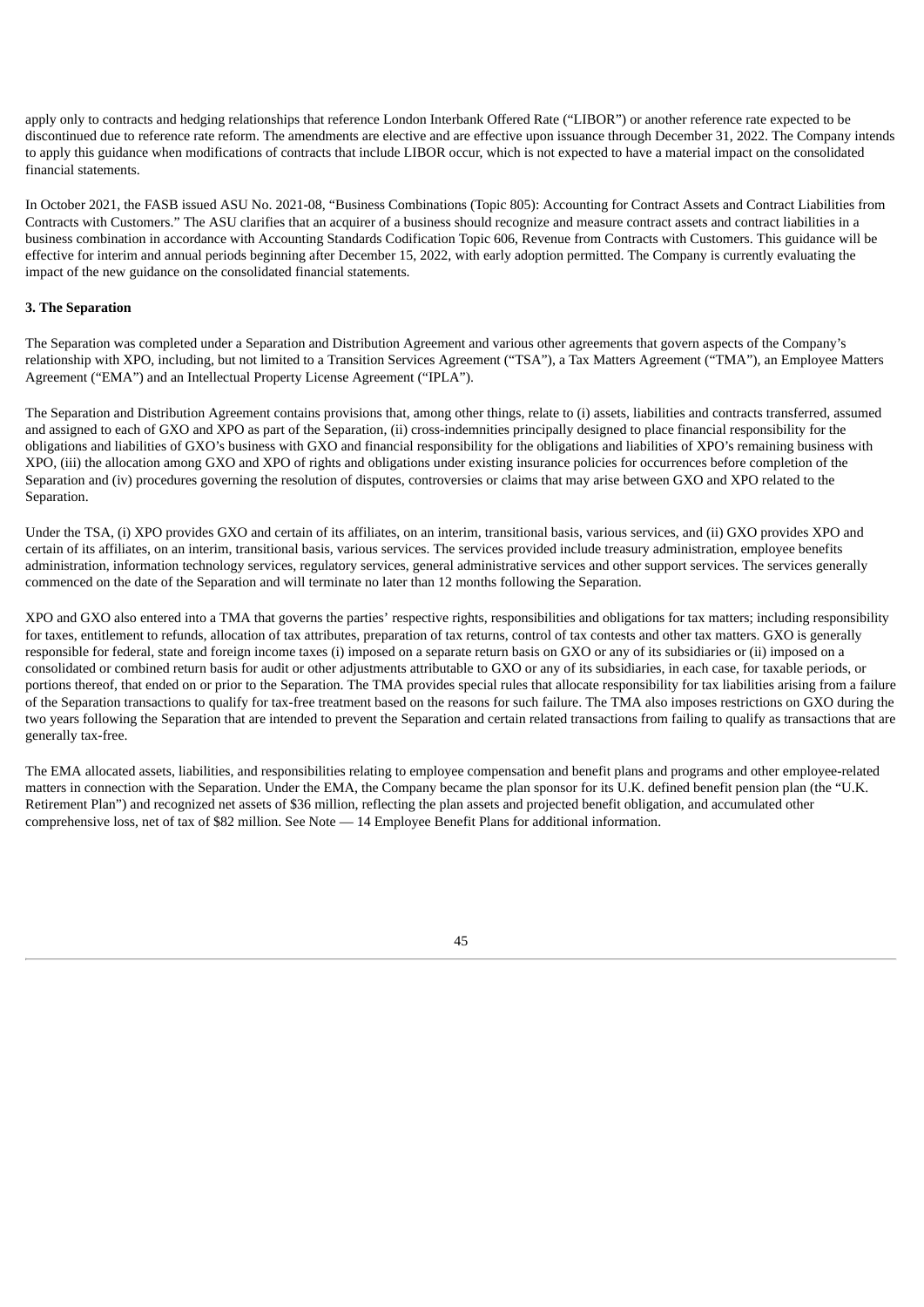The IPLA provides the parties with reciprocal, non-exclusive licenses under certain intellectual property rights transferred to GXO and certain intellectual property rights retained by XPO to provide the parties freedom to operate their respective businesses.

In connection with the Separation, related party debt between GXO and XPO was settled and is no longer reflected in the Consolidated Balance Sheet as of December 31, 2021. In June 2021, the Company entered into a five-year, unsecured multi-currency revolving credit facility (the "Revolving Credit Facility"). Initially, the Revolving Credit Facility provides commitments of up to \$800 million, of which \$60 million will be available for the issuance of letters of credit. Additionally, in July 2021, the Company completed an offering of \$800 million aggregate principal amount of notes, consisting of \$400 million of notes due 2026 (the "2026 Notes") and \$400 million of notes due 2031 (the "2031 Notes," and together with the 2026 Notes, the "Notes"). The net proceeds from the Notes were used to fund a cash payment to XPO of \$794 million in connection with the Separation. See Note — 11 Debt and Financing Arrangements for additional information.

In July 2021, in connection with the Separation, XPO's existing trade receivable securitization program was amended; the previous €400 million (\$455 million) program is now comprised of two separate €200 million (\$227 million) programs, one of which remains with the Company and expires in July 2024. See Note — 11 Debt and Financing Arrangements for additional information.

In August 2021, the Company amended certain legal entity structures and transferred assets under a legal entity restructuring plan. In connection with the restructuring, the Company entered into certain agreements to license the right to use trademarks, trade names and other intellectual property related to the GXO brand to its non-U.S. affiliates and recorded a positive income tax adjustment of \$42 million along with a corresponding increase to deferred tax asset in the third quarter of 2021. Also, in connection with the legal entity restructuring, the Company made a one-time income tax cash payment of \$16 million in the fourth quarter of 2021.

### **4. Acquisitions**

### *European Acquisition*

In January 2021, the Company acquired the majority of Kuehne + Nagel's contract logistics operations in the U.K. (the "K + N acquisition"). For the year ended December 31, 2021, the  $K + N$  acquisition generated revenues of \$604 million, primarily recorded in the food and beverage vertical, and operating income was not material. The operations provide a range of logistics services, including inbound and outbound distribution, reverse logistics management and inventory management.

The Company recorded the fair value of assets and liabilities assumed, including approximately \$300 million of operating and finance lease assets and liabilities. The Company acquired intangibles of \$26 million with a weighted-average amortization period of 9 years. Goodwill acquired in connection with the acquisition was \$16 million, recorded in the European reporting unit. Pro forma results of operations for this acquisition have not been presented as it is not material to the consolidated financial statements.

### *GXO Logistics Europe Purchase*

In 2020 and 2019, the Company purchased additional noncontrolling interest in GXO Logistics Europe of \$21 million and \$258 million, respectively. In connection with the Separation, the portion of the noncontrolling interest not attributable to GXO was recorded as a transfer to the XPO investment account. In 2021, the Company completed the purchase of the remaining noncontrolling interest at a cost of approximately \$128 million and transferred \$40 million to XPO. Following this transaction, the Company owns all of the outstanding shares of GXO Logistics Europe SAS.

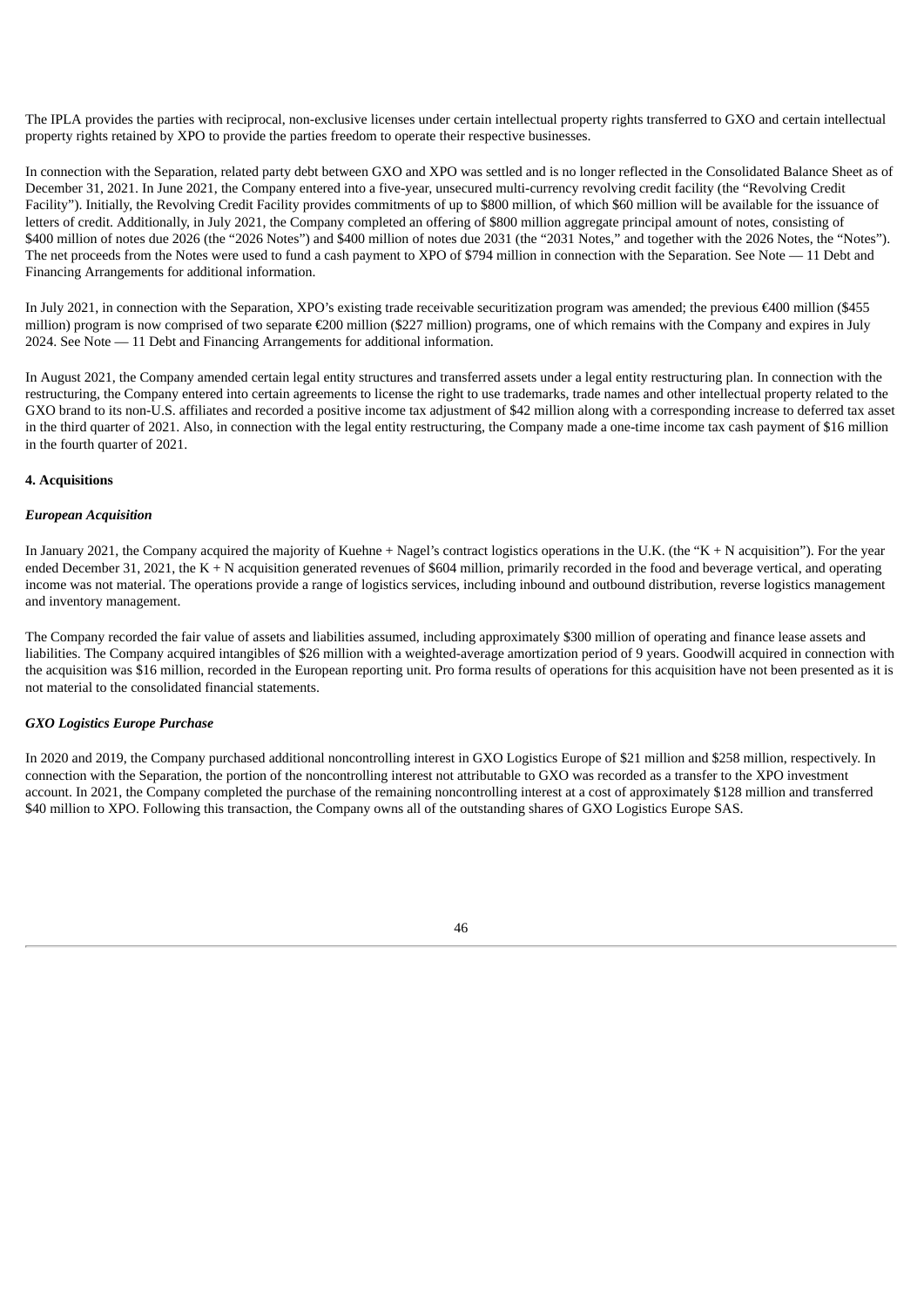# **5. Revenue Recognition**

Revenue disaggregated by geographical area was as follows:

| <b>Year Ended December 31,</b> |  |  |  |  |  |  |
|--------------------------------|--|--|--|--|--|--|
| 2019                           |  |  |  |  |  |  |
| 1,385                          |  |  |  |  |  |  |
| 2,338                          |  |  |  |  |  |  |
| 652                            |  |  |  |  |  |  |
| 467                            |  |  |  |  |  |  |
| 377                            |  |  |  |  |  |  |
| 875                            |  |  |  |  |  |  |
| 6,094                          |  |  |  |  |  |  |
|                                |  |  |  |  |  |  |

The Company's revenue can also be disaggregated by various verticals, reflecting the customers' principal industry sector. Revenue disaggregated by industry sector was as follows:

|                                                        | <b>Year Ended December 31,</b> |            |      |            |  |       |
|--------------------------------------------------------|--------------------------------|------------|------|------------|--|-------|
| (In millions)                                          | 2021                           |            | 2020 |            |  | 2019  |
| E-commerce, omnichannel retail and consumer technology |                                | $4,191$ \$ |      | $3,258$ \$ |  | 3,007 |
| Food and beverage                                      |                                | 1,328      |      | 908        |  | 936   |
| Industrial and manufacturing                           |                                | 994        |      | 920        |  | 952   |
| Consumer packaged goods                                |                                | 832        |      | 627        |  | 505   |
| Other                                                  |                                | 595        |      | 482        |  | 694   |
| <b>Total</b>                                           |                                | 7,940      |      | 6,195      |  | 6,094 |

# *Contract Balances*

|                                     | December 31, |      |  |           |  |  |  |
|-------------------------------------|--------------|------|--|-----------|--|--|--|
| (In millions)                       |              | 2021 |  | 2020      |  |  |  |
| Contract assets <sup>(1)</sup>      |              | 147  |  | 66        |  |  |  |
| Contract liabilities <sup>(2)</sup> |              | 220  |  | 97<br>ر ب |  |  |  |

(1) Contract assets are included in Other current assets and Other long-term assets.

(2) Contract liabilities are included in Other current liabilities and Other long-term liabilities. For the year ended December 31, 2021, the Company recognized revenues of \$68 million that were included in contract liabilities at December 31, 2020. As of December 31, 2021, contract liabilities included \$64 million related to the K + N acquisition.

### *Performance Obligations*

The remaining performance obligations relate to firm customer contracts for which services have not been performed and future revenue recognition is expected. As permitted in determining the remaining performance obligation, the Company omits obligations that have original expected durations of one year or less or contain variable consideration. On December 31, 2021, the fixed consideration component of the Company's remaining performance obligation was approximately \$2.1 billion, and the Company expects to recognize approximately 69% of that amount over the next three years and the remainder thereafter. The Company estimates remaining performance obligations at a point in time and actual amounts may differ from these estimates due to changes in foreign currency exchange rates and contract revisions or terminations.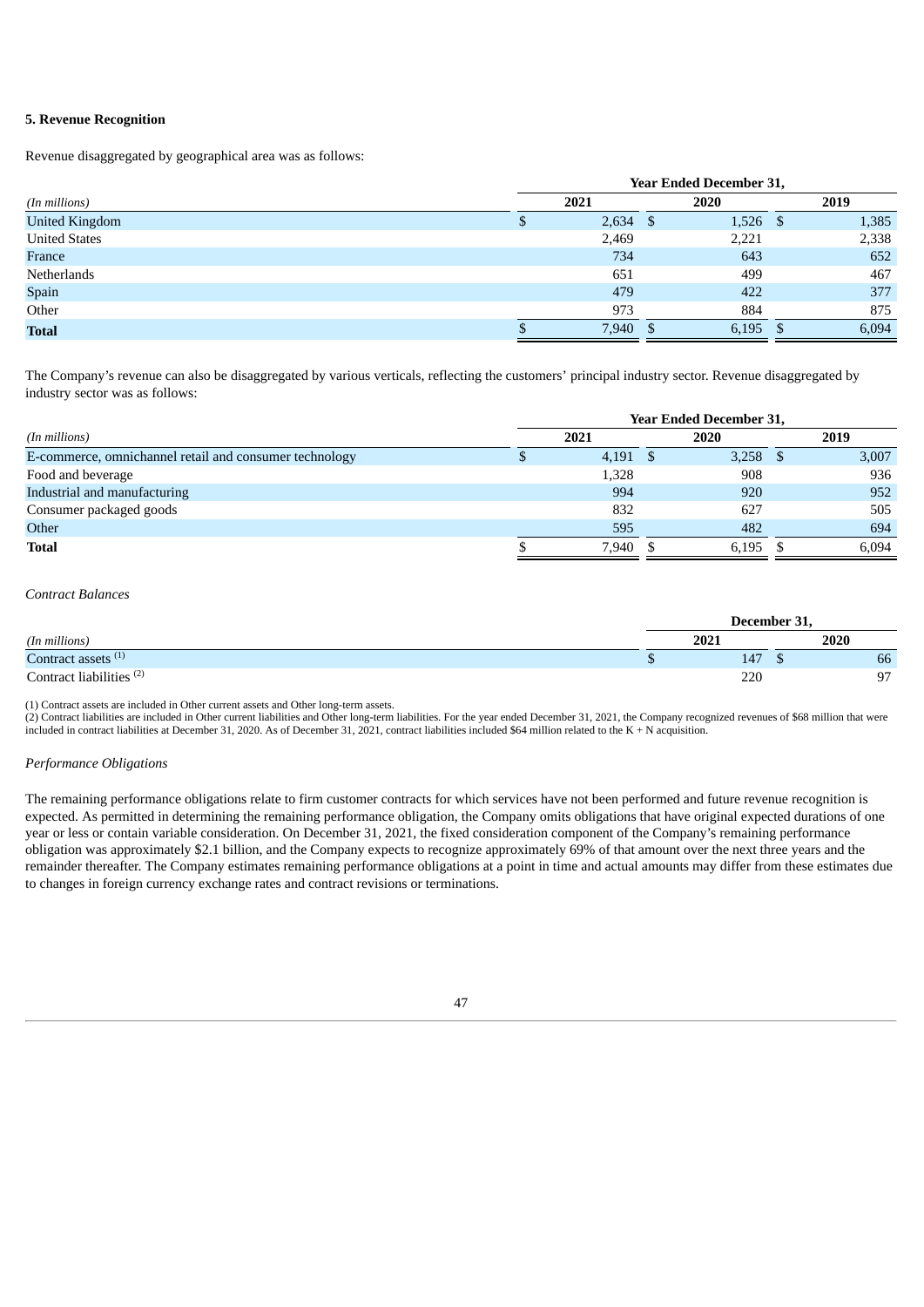# **6. Restructuring Charges**

The Company engages in restructuring actions as part of its ongoing efforts to best use its resources and infrastructure, including actions in response to COVID-19. These actions generally include severance and facility-related costs, including impairment of operating lease assets, and are intended to improve efficiency and profitability.

The following is a rollforward of the Company's restructuring liability, which is included in Other current liabilities in the Consolidated Balance Sheet:

| (In millions)                          |      |
|----------------------------------------|------|
| <b>Balance as of December 31, 2019</b> |      |
| Charges incurred <sup>(1)</sup>        | 29   |
| Payments                               | (16) |
| Foreign exchange and other             | (4)  |
| <b>Balance as of December 31, 2020</b> | 20   |
| Charges incurred <sup>(1)</sup>        | 4    |
| Payments                               | (14) |
| Foreign exchange and other             | (7)  |
| <b>Balance as of December 31, 2021</b> |      |

(1) Charges incurred are net of adjustments to previously recognized liabilities.

The remaining restructuring liability at December 31, 2021 primarily relates to severance payments and is expected to be substantially paid within 12 months.

# **7. Property and Equipment**

The following table summarizes property and equipment:

|                                                 |      | December 31, |  |       |  |  |  |
|-------------------------------------------------|------|--------------|--|-------|--|--|--|
| (In millions)                                   | 2021 |              |  | 2020  |  |  |  |
| Land                                            |      |              |  | 6     |  |  |  |
| Buildings and leasehold improvements            |      | 326          |  | 273   |  |  |  |
| Warehouse equipment and other                   |      | 832          |  | 700   |  |  |  |
| Computer, software and equipment (1)            |      | 550          |  | 499   |  |  |  |
| Technology and automated systems                |      | 276          |  | 214   |  |  |  |
| Total property and equipment, gross             |      | 1,991        |  | 1,692 |  |  |  |
| Less: accumulated depreciation and amortization |      | (1, 128)     |  | (922) |  |  |  |
| Total property and equipment, net               |      | 863          |  | 770   |  |  |  |
|                                                 |      |              |  |       |  |  |  |

(1) Includes internally developed software of \$214 million and \$198 million as of December 31, 2021 and 2020, respectively.

Depreciation and amortization of property and equipment was \$274 million, \$262 million and \$236 million for the years ended December 31, 2021, 2020 and 2019, respectively.

As of December 31, 2021 and 2020, the Company held long-lived tangible assets outside the U.S. of \$428 million and \$359 million, respectively.

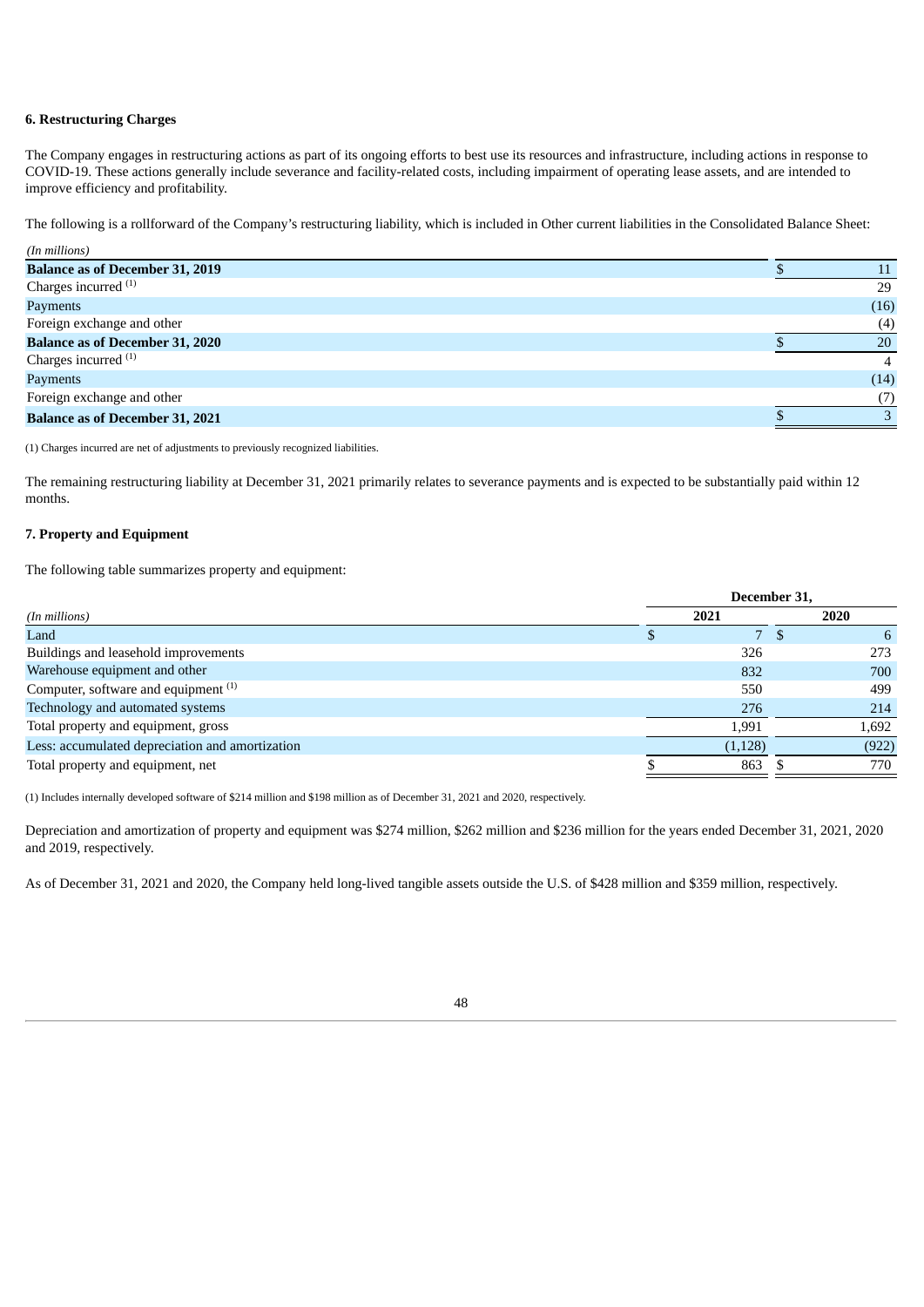# **8. Leases**

The following amounts were recorded in the Consolidated Balance Sheets related to leases:

|                                                            | December 31,   |       |      |       |  |  |  |  |
|------------------------------------------------------------|----------------|-------|------|-------|--|--|--|--|
| (In millions)                                              |                | 2021  |      | 2020  |  |  |  |  |
| <b>Operating leases:</b>                                   |                |       |      |       |  |  |  |  |
| Operating lease assets                                     |                | 1,772 | - \$ | 1,434 |  |  |  |  |
|                                                            |                |       |      |       |  |  |  |  |
| Current operating lease liabilities                        | \$             | 453   | -\$  | 332   |  |  |  |  |
| Long-term operating lease liabilities                      |                | 1,391 |      | 1,099 |  |  |  |  |
| Total operating lease liabilities                          |                | 1,844 | - \$ | 1,431 |  |  |  |  |
|                                                            |                |       |      |       |  |  |  |  |
| <b>Finance leases:</b>                                     |                |       |      |       |  |  |  |  |
| Property and equipment, gross                              | $\mathfrak{S}$ | 234S  |      | 199   |  |  |  |  |
| Accumulated depreciation                                   |                | (79)  |      | (49)  |  |  |  |  |
| Property and equipment, net                                |                | 155   | -\$  | 150   |  |  |  |  |
|                                                            |                |       |      |       |  |  |  |  |
| Short-term borrowings and obligations under finance leases | $\mathfrak{S}$ | 34    | - \$ | 31    |  |  |  |  |
| Long-term debt and obligations under finance leases        |                | 133   |      | 127   |  |  |  |  |
| Total finance lease liabilities                            |                | 167   | \$.  | 158   |  |  |  |  |

Supplemental weighted-average information for leases was as follows:

|                                       | December 31, |            |  |  |
|---------------------------------------|--------------|------------|--|--|
|                                       | 2021         | 2020       |  |  |
| Weighted-average remaining lease term |              |            |  |  |
| <b>Operating leases</b>               | 5.3 years    | 5.7 years  |  |  |
| <b>Finance leases</b>                 | $11.6$ years | 11.4 years |  |  |
| Weighted-average discount rate        |              |            |  |  |
| <b>Operating leases</b>               | $3.5\%$      | 4.4 %      |  |  |
| Finance leases                        | $3.8\%$      | 4.6 $%$    |  |  |

The components of lease expense were as follows:

|                                        | <b>Year Ended December 31,</b> |               |      |               |      |      |  |  |  |  |
|----------------------------------------|--------------------------------|---------------|------|---------------|------|------|--|--|--|--|
| (In millions)                          | 2021<br>2020                   |               |      |               |      | 2019 |  |  |  |  |
| <b>Operating leases:</b>               |                                |               |      |               |      |      |  |  |  |  |
| Operating lease cost                   |                                | 657           | - \$ | 532 \$        |      | 500  |  |  |  |  |
| Short-term lease cost                  |                                | 80            |      | 55            |      | 57   |  |  |  |  |
| Variable lease cost                    |                                | 75            |      | 65            |      | 65   |  |  |  |  |
| Total lease cost                       |                                | 812           |      | 652           | - \$ | 622  |  |  |  |  |
| <b>Finance leases:</b>                 |                                |               |      |               |      |      |  |  |  |  |
| Amortization of leased assets          | S                              | $32 \quad$ \$ |      | $24 \quad$ \$ |      | 12   |  |  |  |  |
| Interest expense on lease liabilities  |                                |               |      |               |      |      |  |  |  |  |
| Total lease cost                       |                                | 38            |      | 28            |      | 14   |  |  |  |  |
| Total operating and finance lease cost |                                | 850           |      | 680           |      | 636  |  |  |  |  |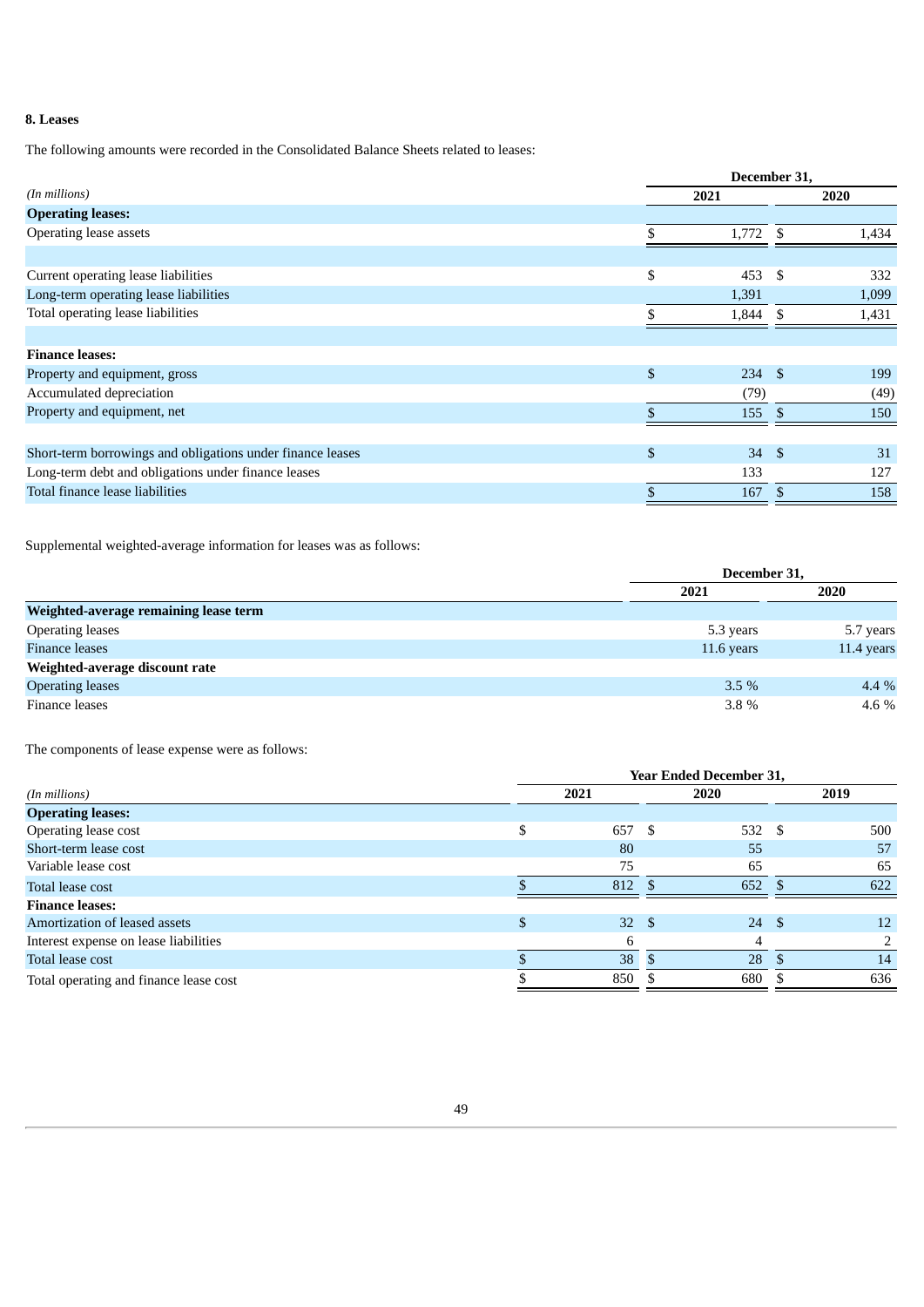Supplemental cash flow information related to leases was as follows:

|                                                                         | <b>Year Ended December 31,</b> |        |  |        |  |      |  |  |  |  |  |
|-------------------------------------------------------------------------|--------------------------------|--------|--|--------|--|------|--|--|--|--|--|
| (In millions)                                                           |                                | 2021   |  | 2020   |  | 2019 |  |  |  |  |  |
| Cash paid for amounts included in the measurement of lease liabilities: |                                |        |  |        |  |      |  |  |  |  |  |
| Operating cash flows for operating leases                               |                                | 578 \$ |  | 556 \$ |  | 505  |  |  |  |  |  |
| Operating cash flows for finance leases                                 |                                | 6      |  |        |  |      |  |  |  |  |  |
| Financing cash flows for finance leases                                 |                                | 25     |  |        |  | 11   |  |  |  |  |  |
| Leased assets obtained in exchange for new lease obligations:           |                                |        |  |        |  |      |  |  |  |  |  |
| Operating leases <sup>(1)</sup>                                         |                                | 932S   |  | 392S   |  | 478  |  |  |  |  |  |
| Finance leases <sup>(2)</sup>                                           |                                | 39     |  | 38     |  | 51   |  |  |  |  |  |
|                                                                         |                                |        |  |        |  |      |  |  |  |  |  |

(1) Includes \$281 million related to the  $K + N$  acquisition. (2) Includes \$23 million related to the  $K + N$  acquisition.

Maturities of lease liabilities as of December 31, 2021 were as follows:

| (In millions)                      | <b>Finance Leases</b> | <b>Operating Leases</b> |  |  |
|------------------------------------|-----------------------|-------------------------|--|--|
| 2022                               | 38                    | 503<br><b>S</b>         |  |  |
| 2023                               | 34                    | 440                     |  |  |
| 2024                               | 25                    | 332                     |  |  |
| 2025                               | 22                    | 248                     |  |  |
| 2026                               | 12                    | 181                     |  |  |
| Thereafter                         | 81                    | 329                     |  |  |
| Total lease payments               | 212                   | 2,033                   |  |  |
| Less: interest                     | (45)                  | (189)                   |  |  |
| Present value of lease liabilities | 167                   | 1,844                   |  |  |

As of December 31, 2021, the Company had additional operating leases that have not yet commenced with future undiscounted lease payments of approximately \$301 million. These operating leases will begin in 2022 and 2023, with initial lease terms ranging from 1 to 15 years.

# **9. Goodwill**

The following tables present the changes in goodwill for the years ended December 31, 2021 and 2020.

| (In millions)                           |       |
|-----------------------------------------|-------|
| Goodwill as of December 31, 2019        | 1,984 |
| Impact of foreign exchange translation  | 79    |
| <b>Goodwill as of December 31, 2020</b> | 2,063 |
| Acquisition                             | 16    |
| Impact of foreign exchange translation  | (62)  |
| Goodwill as of December 31, 2021        | 2,017 |

As of December 31, 2021 and 2020, there were no accumulated goodwill impairment losses.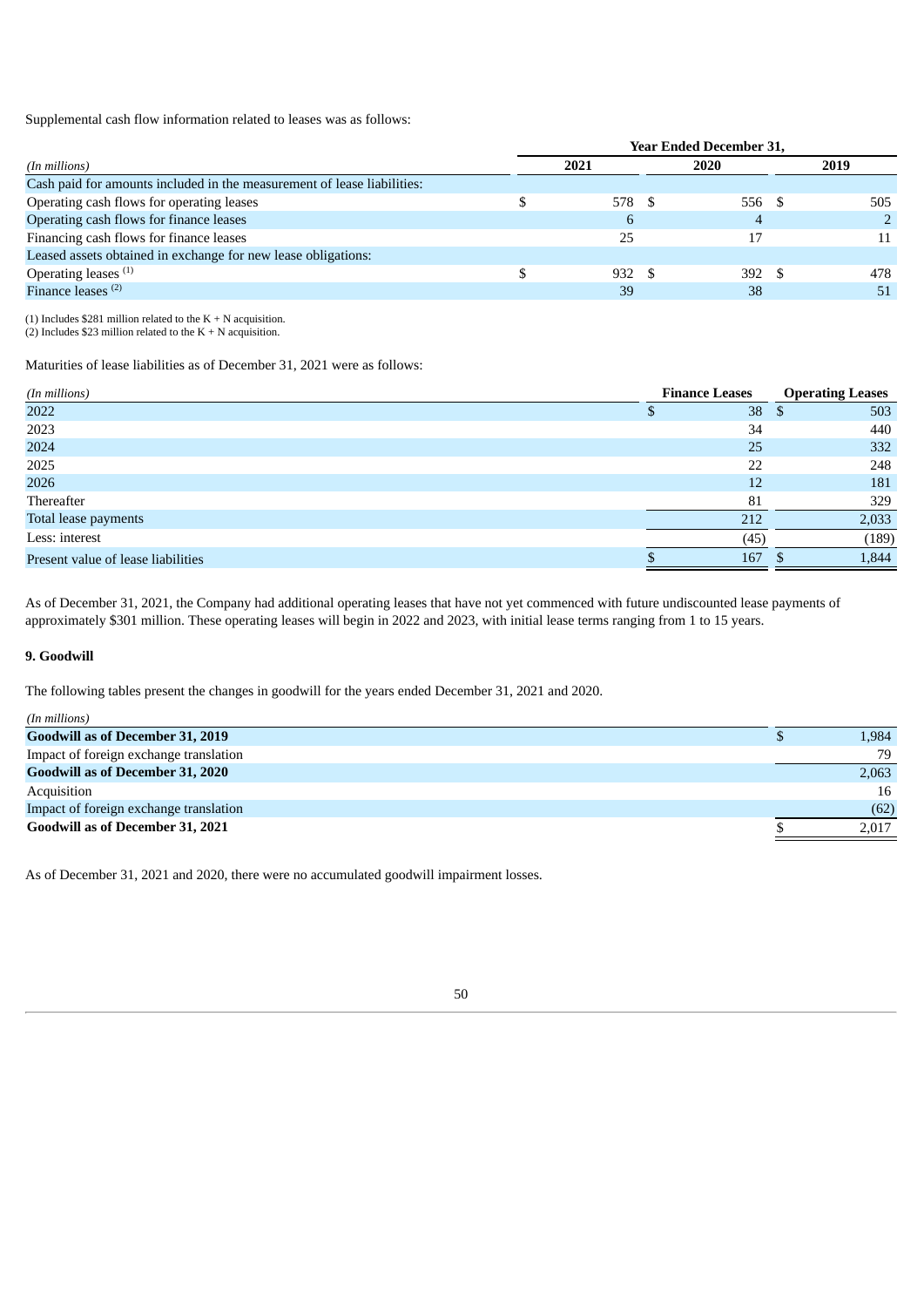# **10. Intangible Assets**

The following table summarizes identifiable intangible assets:

|                        | <b>December 31, 2021</b> |                                 |  |                             |  |                  |  | <b>December 31, 2020</b>        |  |                             |  |                  |  |
|------------------------|--------------------------|---------------------------------|--|-----------------------------|--|------------------|--|---------------------------------|--|-----------------------------|--|------------------|--|
| (In millions)          |                          | <b>Gross Carrying</b><br>Amount |  | Accumulated<br>Amortization |  | <b>Net Value</b> |  | <b>Gross Carrying</b><br>Amount |  | Accumulated<br>Amortization |  | <b>Net Value</b> |  |
| Customer relationships |                          | 664                             |  | (407)                       |  | 257              |  | 672                             |  | (373)                       |  | 299              |  |

For the years ended December 31, 2021, 2020 and 2019, there were no intangible assets impairment losses.

Intangible asset amortization expense was \$61 million, \$61 million and \$65 million for the years ended December 31, 2021, 2020 and 2019, respectively.

Estimated amortization expense for each of the five succeeding fiscal years and thereafter is as follows.

| $\sim$<br><br>'In<br>$m$ llin                                                                                                                                                                                        | 2022 | 2023<br>__ | 2024     | 202 |                    |  | 2026<br>$\sim$ $\sim$ | . ⊿ite× |    |
|----------------------------------------------------------------------------------------------------------------------------------------------------------------------------------------------------------------------|------|------------|----------|-----|--------------------|--|-----------------------|---------|----|
| $\overline{\phantom{0}}$<br>$\blacksquare$ $\blacksquare$<br>ı expense<br>.fization.<br>. .<br><b>Contract Contract Contract Contract Contract Contract Contract Contract Contract Contract Contract Contract Co</b> | 48   | . .        | 3d<br>ັບ |     | $\sim$ $\sim$<br>. |  | $\sim$<br>ےر          |         | 04 |

# **11. Debt and Financing Arrangements**

The following table summarizes the carrying value of debt:

|                                                                  | December 31, |      |  |  |  |  |  |
|------------------------------------------------------------------|--------------|------|--|--|--|--|--|
| (In millions)                                                    | 2021         | 2020 |  |  |  |  |  |
| 1.65% Unsecured notes due $2026$ <sup>(1)</sup>                  | 397S<br>\$   |      |  |  |  |  |  |
| 2.65% Unsecured notes due 2031 $(2)$                             | 396          |      |  |  |  |  |  |
| Finance leases and other                                         | 168          | 161  |  |  |  |  |  |
| Borrowings related to trade securitization program               |              | 26   |  |  |  |  |  |
| Related-party debt                                               |              | 486  |  |  |  |  |  |
| Total debt and obligations under finance leases                  | 961          | 673  |  |  |  |  |  |
| Less: Short-term borrowings and obligations under finance leases | 34           | 58   |  |  |  |  |  |
| Total long-term debt and obligations under finance leases        | 927          | 615  |  |  |  |  |  |

(1) The carrying value of the 1.65% Notes due 2026 is presented net of unamortized debt issuance cost and discount of \$3 million as of December 31, 2021. (2) The carrying value of the 2.65% Notes due 2031 is presented net of unamortized debt issuance cost and discount of \$4 million as of December 31, 2021.

### *Unsecured Notes*

In July 2021, the Company completed an offering of \$800 million aggregate principal amount of notes, consisting of the 2026 Notes and the 2031 Notes.

The 2026 Notes bear interest at a rate of 1.65% per annum payable semiannually in arrears on January 15 and July 15 of each year, beginning January 15, 2022, and maturing on July 15, 2026. The 2031 Notes bear interest at a rate of 2.65% per annum payable semiannually in arrears on January 15 and July 15 of each year, beginning January 15, 2022, and maturing on July 15, 2031. The indentures governing the Notes contain covenants that are customary for financings of this type, including a limitation on liens. At December 31, 2021, the Company was in compliance with the covenants of the indenture governing the Notes.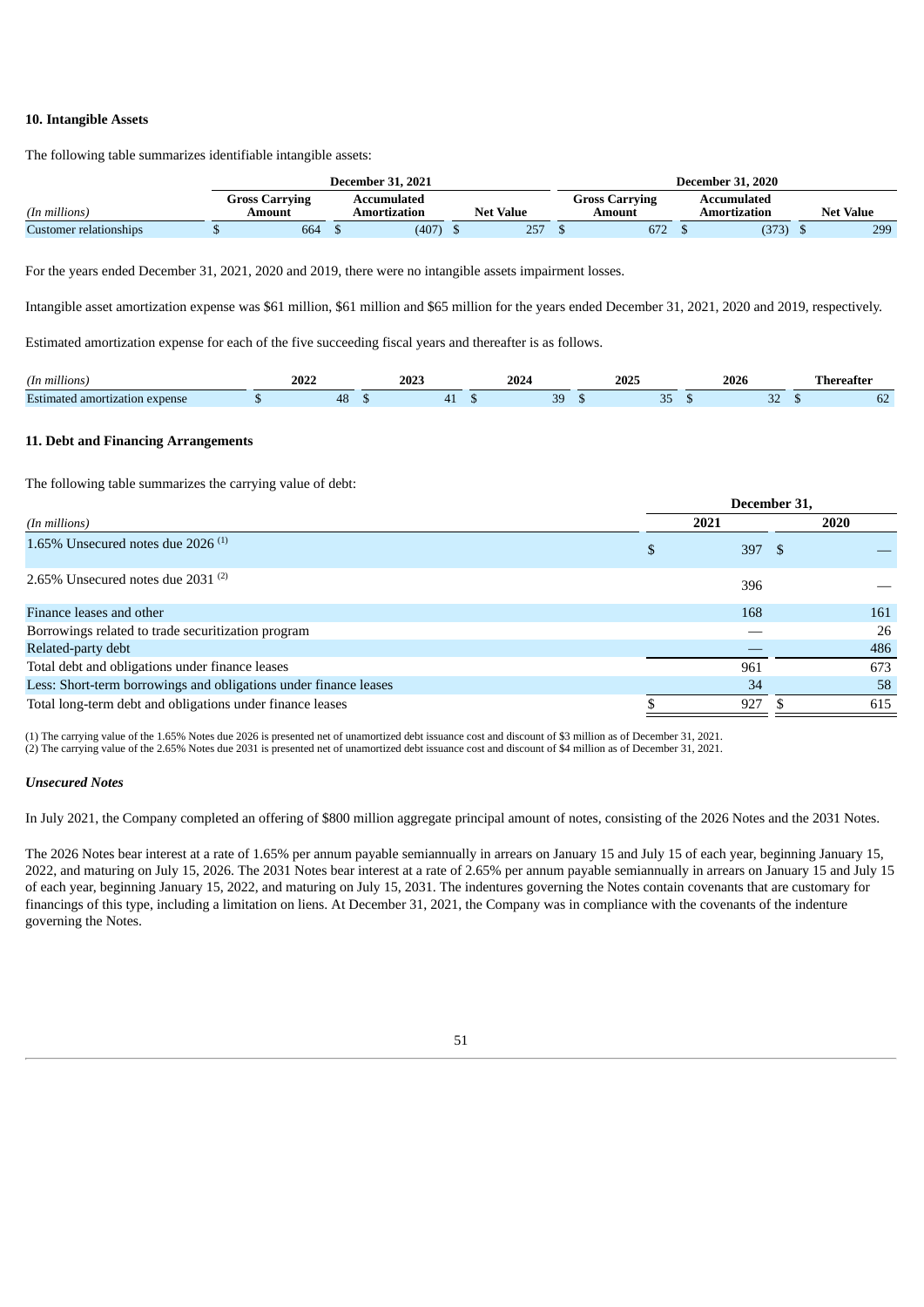The Company recognized \$6 million of debt discounts and \$2 million of debt issuance costs that were recorded as a reduction to the related debt instrument and will be amortized to interest expense over the life of the Notes.

# *Revolving Credit Facility*

In June 2021, prior to the Separation, the Company entered into a five-year unsecured multi-currency Revolving Credit Facility. Initially, the Revolving Credit Facility provides commitments of up to \$800 million, of which \$60 million will be available for the issuance of letters of credit. Loans under the Revolving Credit Facility will bear interest at a fluctuating rate equal to: (i) with respect to borrowings in dollars, at the Company's option, the alternate base rate or the reserve-adjusted LIBOR, (ii) with respect to borrowings in Canadian dollars, the reserve-adjusted Canadian Dollar Offered Rate, and (iii) with respect to borrowings in Euros, the reserve-adjusted Euro Interbank Offered Rate, in each case, plus an applicable margin calculated based on the Company's credit ratings. In addition, the Company is paying a commitment fee of 0.15% per annum on the unused portion of the commitments under the Revolving Credit Facility.

The covenants in the Revolving Credit Facility, which are customary for financings of this type, limit the Company's ability to incur indebtedness and grant liens, among other restrictions. In addition, the Revolving Credit Facility requires the Company to maintain a consolidated leverage ratio below a specified maximum. At December 31, 2021, the Company was in compliance with the covenants of the credit agreement governing its Revolving Credit Facility.

There were no amounts outstanding under the Revolving Credit Facility as of December 31, 2021. Amounts drawn and repaid within three months are presented as net in the Consolidated Statement of Cash Flows.

### *Related-Party Debt*

The following related-party debt agreements between GXO and XPO were settled pursuant to the Separation and are no longer reflected in the Consolidated Balance Sheet as of December 31, 2021.

- An unsecured loan bearing interest at a rate of 5.625% with a principal amount not exceeding \$391 million and maturing in June 2024. As of December 31, 2020, the Company had an outstanding loan payable to XPO of \$186 million.
- A €20 million unsecured loan entered into in 2013, bearing interest at a variable rate of twelve-month Euribor plus 1% and maturing in October 2026. As of December 31, 2020, the Company had an outstanding loan payable to XPO of \$23 million.
- A £82 million unsecured loan bearing interest at a variable rate of twelve-month LIBOR plus 1% and maturing in October 2026. As of December 31, 2020, the Company had an outstanding loan payable to XPO of \$112 million.
- A €335 million loan bearing interest at a fixed rate of 5.625% and maturing in June 2024. As of December 31, 2020, the Company had an outstanding loan payable to XPO of \$165 million.

### *Trade Receivables Securitization and Factoring Programs*

The Company sells certain of its trade accounts receivable on a non-recourse basis to third-party financial institutions under factoring agreements. The Company also sells certain European trade accounts receivable under a securitization program that contains financial covenants customary for this type of arrangement, including maintaining a defined average days sales outstanding ratio. The Company accounts for these transactions as sales of receivables and present cash proceeds as cash provided by operating activities in the Consolidated Statements of Cash Flows. The trade receivables securitization program permits us to borrow, on an unsecured basis, cash collected in a servicing capacity on previously sold receivables. The Company uses trade receivables securitization and factoring programs to help manage its cash flows.

Under the securitization program, the Company participates in a trade receivables securitization program co-arranged by two European banks (the "Purchasers"). Under the program, a wholly-owned bankruptcy-remote special

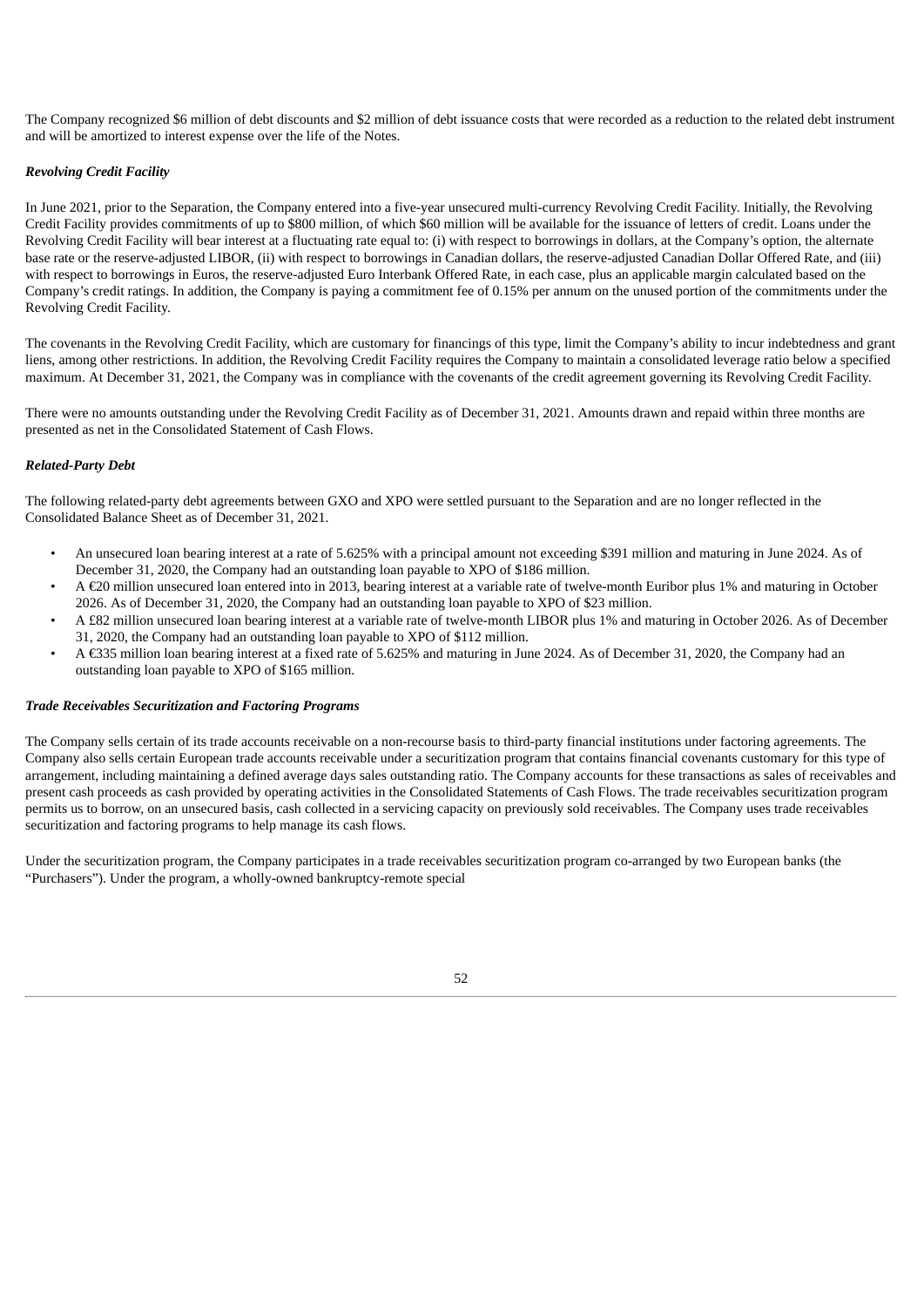purpose entity of the Company sells trade receivables that originate with wholly-owned subsidiaries to unaffiliated entities managed by the Purchasers. The special purpose entity is a variable interest entity and has been presented within these consolidated financial statements based on the Company's control of the entity's activities. In July 2021, in connection with the Separation, XPO's existing trade receivable securitization program was amended; the previous €400 million (\$455 million) program is now comprised of two separate €200 million (\$227 million) programs, one of which remains with the Company and expires in July 2024. As of July 2021, the Company's special purpose entity no longer purchases trade receivables from XPO. As of December 31, 2020, Other current assets include trade receivables purchased from XPO in connection with the Company's trade receivables securitization program of \$105 million. The weighted average interest rate was 0.75% as of December 31, 2021. Charges for commitment fees, which are based on a percentage of available amounts, and charges for administrative fees were not material to the Company's results of operations for the years ended December 31, 2021, 2020 and 2019.

The Company accounts for transfers under its securitization and factoring arrangements as sales because the Company sells full title and ownership in the underlying receivables and control of the receivables is considered transferred. For these transfers, the receivables are removed from the Consolidated Balance Sheets at the date of transfer. In the securitization and factoring arrangements, the Company's continuing involvement is limited to servicing the receivables. The fair value of any servicing assets and liabilities is immaterial. The trade receivables securitization program permits us to borrow, on an unsecured basis, cash collected in a servicing capacity on previously sold receivables which are included in short-term borrowings and obligations under finance leases in the Consolidated Balance Sheets until they are repaid in the following month's settlement.

In January 2022, the Company halted sales of European trade accounts receivable related to the securitization program with the intention to terminate the program in 2022.

Information related to trade receivables sold was as follows:

|                                | <b>Year Ended December 31,</b> |            |  |            |  |       |  |  |  |  |
|--------------------------------|--------------------------------|------------|--|------------|--|-------|--|--|--|--|
| (In millions)                  |                                | 2021       |  | 2020       |  | 2019  |  |  |  |  |
| <b>Securitization programs</b> |                                |            |  |            |  |       |  |  |  |  |
| Receivables sold in period     | \$                             | $1,850$ \$ |  | $1,491$ \$ |  | 1,023 |  |  |  |  |
| Cash consideration             |                                | 1,850      |  | 1,491      |  | 943   |  |  |  |  |
| Deferred purchase price        |                                |            |  |            |  | 80    |  |  |  |  |
|                                |                                |            |  |            |  |       |  |  |  |  |
| <b>Factoring programs</b>      |                                |            |  |            |  |       |  |  |  |  |
| Receivables sold in period     | \$                             | 450S       |  | 612 \$     |  | 794   |  |  |  |  |
| Cash consideration             |                                | 449        |  | 611        |  | 790   |  |  |  |  |

# **12. Accrued Expenses**

The components of accrued expenses are as follows:

|                                     | December 31, |      |  |      |  |  |  |
|-------------------------------------|--------------|------|--|------|--|--|--|
| (In millions)                       |              | 2021 |  | 2020 |  |  |  |
| Facility and transportation charges |              | 387  |  | 259  |  |  |  |
| Salaries and wages                  |              | 367  |  | 317  |  |  |  |
| Value-added tax and other taxes     |              | 135  |  | 141  |  |  |  |
| Other                               |              | 109  |  | 67   |  |  |  |
| Total accrued expenses              |              | 998  |  | 784  |  |  |  |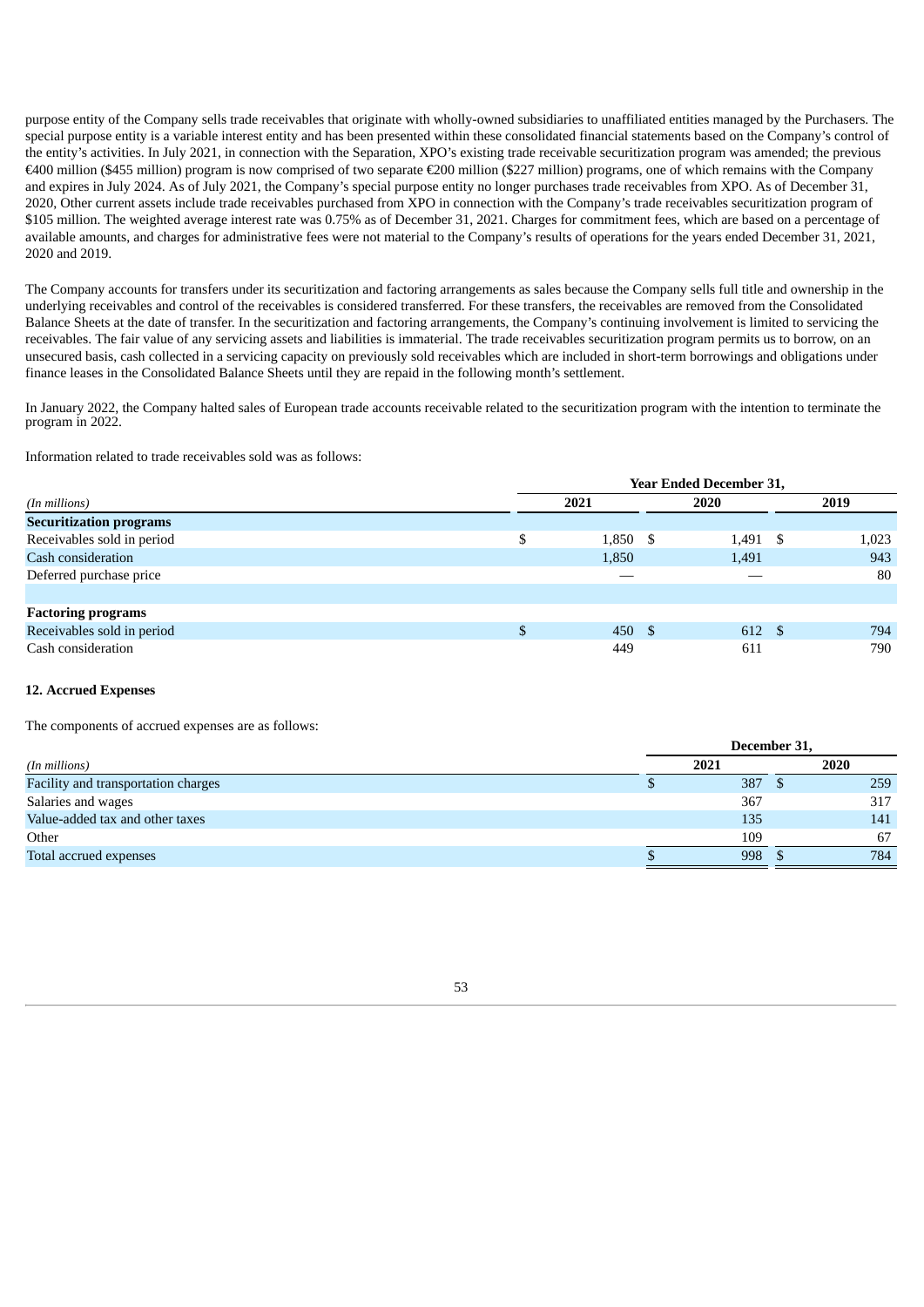### **13. Fair Value Measurements and Financial Instruments**

Fair value is defined as the price that would be received to sell an asset or paid to transfer a liability in an orderly transaction between market participants at the measurement date. The levels of inputs used to measure fair value are:

- Level 1—Quoted prices for identical instruments in active markets;
- Level 2—Quoted prices for similar instruments in active markets; quoted prices for identical or similar instruments in markets that are not active; and model-derived valuations in which all significant inputs are observable in active markets; and
- Level 3—Valuations based on inputs that are unobservable, generally utilizing pricing models or other valuation techniques that reflect management's judgment and estimates.

### *Assets and liabilities*

The Company bases its fair value estimates on market assumptions and available information. The carrying values of cash and cash equivalents, accounts receivable, accounts payable, accrued expenses and current maturities of long-term debt approximated their fair values as of December 31, 2021 and 2020, due to their short-term nature.

# *Debt*

The fair value of debt was as follows:

|                                |       | <b>December 31, 2021</b> |                       | <b>December 31, 2020</b> |                   |  |                       |  |
|--------------------------------|-------|--------------------------|-----------------------|--------------------------|-------------------|--|-----------------------|--|
| (In millions)                  | Level | <b>Fair Value</b>        | <b>Carrying Value</b> |                          | <b>Fair Value</b> |  | <b>Carrying Value</b> |  |
| 1.65% Unsecured notes due 2026 |       | 391S                     | 397S                  |                          |                   |  |                       |  |
| 2.65% Unsecured notes due 2031 |       | 394                      | 396                   |                          | __                |  |                       |  |
| Related-party debt             |       |                          |                       |                          | 486               |  | 486                   |  |

#### **Financial Instruments**

The Company directly manages its exposure to risks arising from business operations and economic factors, including fluctuations in interest rates and foreign currencies. The Company uses derivative instruments to manage the volatility related to these exposures. The objective of these derivative instruments is to reduce fluctuations in earnings and cash flows associated with changes in foreign currency exchange rates. In connection with the Separation, XPO novated certain cross-currency swaps and options to the Company. As a result, the Company recorded accumulated other comprehensive loss, net of tax of \$28 million. These financial instruments are not used for trading or other speculative purposes. The Company does not expect to incur any losses as a result of counterparty default.

### *Derivatives*

#### *Cross-Currency Swap Agreements*

The Company enters into cross-currency swap agreements to manage the foreign currency exchange risk related to its international operations by effectively converting fixed-rate USD-denominated debt, including the associated interest payments, to fixed-rate, Euro-denominated debt. The risk management objective of these transactions is to manage foreign currency risk relating to net investments in subsidiaries denominated in foreign currencies and reduce the variability in the functional currency equivalent cash flows of this debt.

During the term of the swap contracts, the Company will receive interest, either on a quarterly or semi-annual basis, from the counterparties based on USD fixed interest rates, and the Company will pay interest, also on a quarterly or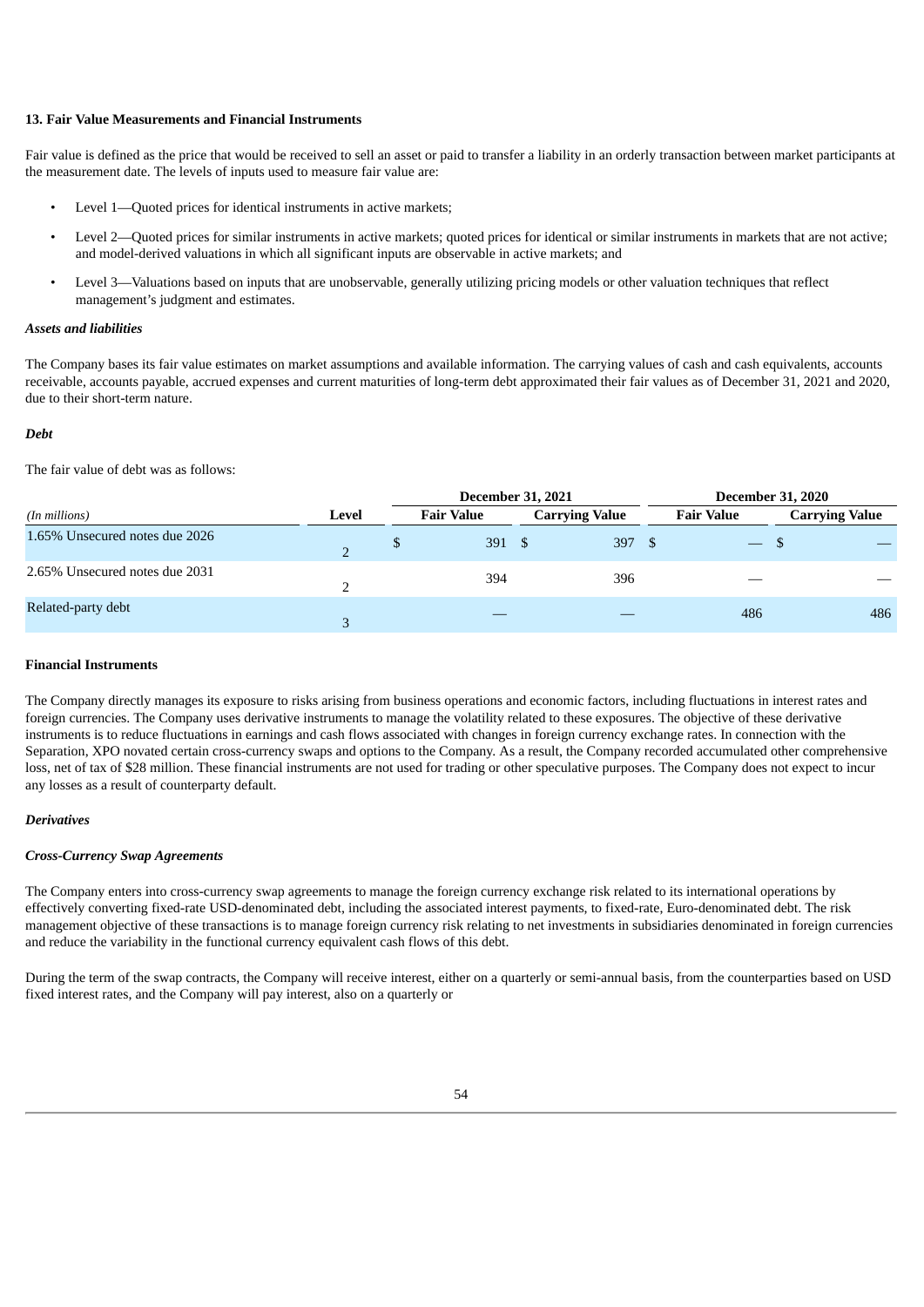semi-annual basis, to the counterparties based on Euro fixed interest rates. At maturity, the Company will repay the original principal amount in EUR and receive the principal amount in USD. These agreements expire at various dates through 2026.

The Company designated these cross-currency swaps as qualifying hedging instruments and account for them as net investment hedges. The Company applies the critical terms match method of assessing the effectiveness of its net investment hedging relationships. Under this method, for each reporting period, the change in the fair value of the cross-currency swaps is initially recognized in AOCI. The change in the fair value due to foreign exchange remains in AOCI and the initial component excluded from effectiveness testing will initially remain in AOCI and then will be reclassified from AOCI to Interest expense each period in a systematic manner. For net investment hedges that were de-designated prior to their maturity, the amounts in AOCI will remain in AOCI until the subsidiary is sold or substantially liquidated. Cash flows related to the periodic exchange of interest payments for these net investment hedges are included in Operating activities in the Consolidated Statements of Cash Flows.

# *Foreign Currency Options*

The Company uses foreign currency option contracts to mitigate the risk of a reduction in the value of earnings from the operations that use the Euro or the British pound sterling as their functional currency. The foreign currency option contracts were not designated as qualifying hedging instruments as of December 31, 2021. The contracts are used to manage the Company's exposure to foreign currency exchange rate fluctuations and are not speculative. The contracts generally expire in 12 months or less. Gains or losses on the contracts are recorded in Other income, net in the Consolidated Statements of Operations. Cash flows related to the foreign currency contracts are included in investing activities in the Consolidated Statements of Cash Flows, consistent with the nature and purpose for which these derivatives were acquired.

The Company presents the fair value of its derivative assets and liabilities on a gross basis. The fair value of derivative instruments and the related notional amounts were as follows:

|                                      | <b>December 31, 2021</b> |                                                         |                             |  |                |  |  |  |  |  |
|--------------------------------------|--------------------------|---------------------------------------------------------|-----------------------------|--|----------------|--|--|--|--|--|
| (In millions)                        |                          | <b>Balance Sheet Location</b><br><b>Notional Amount</b> |                             |  |                |  |  |  |  |  |
| Derivatives designated as hedges     |                          |                                                         |                             |  |                |  |  |  |  |  |
| Liabilities:                         |                          |                                                         |                             |  |                |  |  |  |  |  |
| Cross-currency swap agreements       | \$                       | 328                                                     | Other current liabilities   |  | $\overline{4}$ |  |  |  |  |  |
| Cross-currency swap agreements       |                          | 165                                                     | Other long-term liabilities |  | 4              |  |  |  |  |  |
| Derivatives not designated as hedges |                          |                                                         |                             |  |                |  |  |  |  |  |
| Assets:                              |                          |                                                         |                             |  |                |  |  |  |  |  |
| Foreign currency option contracts    | \$                       | 368                                                     | Other current assets        |  | 11             |  |  |  |  |  |
| Foreign currency option contracts    |                          | 37                                                      | Other long-term assets      |  |                |  |  |  |  |  |

The derivatives are classified as Level 2 within the fair value hierarchy. The derivatives are valued using inputs other than quoted prices such as foreign exchange rates and yield curves.

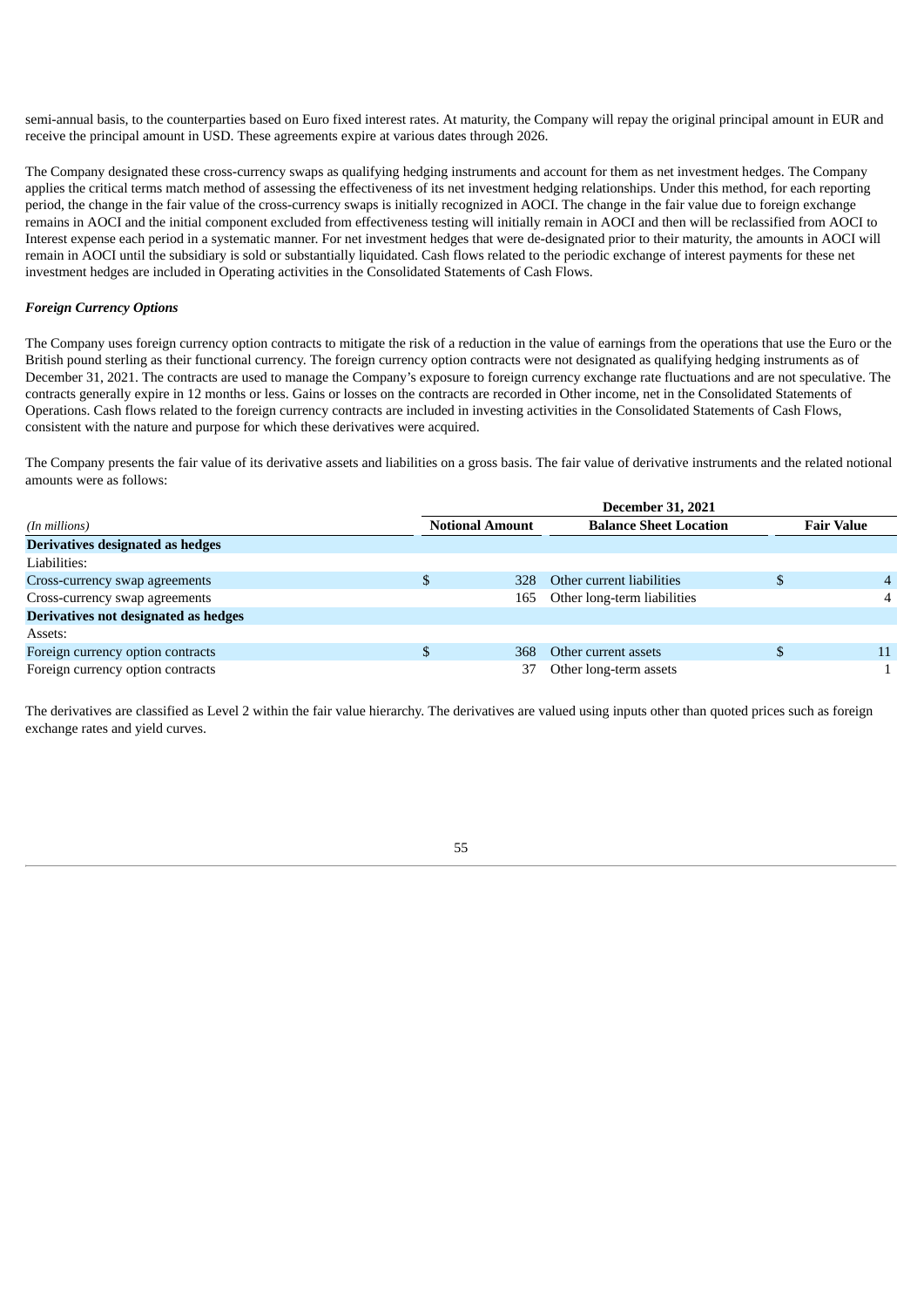The effect of derivative instruments designated as hedges in the Consolidated Statements of Operations was as follows:

|                                                 |  | Year Ended December 31, 2021                              |                                                                                   |  |                                                                                                                            |  |
|-------------------------------------------------|--|-----------------------------------------------------------|-----------------------------------------------------------------------------------|--|----------------------------------------------------------------------------------------------------------------------------|--|
| (In millions)                                   |  | Gain (loss) on<br>Derivatives<br><b>Recognized in OCI</b> | Gain (loss)<br>Reclassified from<br><b>AOCI</b> into Net<br>Income $(Loss)^{(1)}$ |  | Gain (loss)<br><b>Recognized in Net</b><br>Income (Loss) on<br><b>Derivatives (Excluded</b><br>from effectiveness testing) |  |
| Derivatives designated as net investment hedges |  |                                                           |                                                                                   |  |                                                                                                                            |  |
| Cross-currency swap agreements                  |  | (17)                                                      |                                                                                   |  |                                                                                                                            |  |
| <b>Total</b>                                    |  | (17)                                                      |                                                                                   |  |                                                                                                                            |  |

(1) Amounts reclassified to net income are reported within Other income, net in the Consolidated Statements of Operations.

The gain recognized in earnings for foreign currency options not designated as hedging instruments was \$2 million for the year ended December 31, 2021, of which \$1 million was unrealized. These amounts are recorded in Other income, net in the Consolidated Statements of Operations.

There were no derivative instruments in the consolidated financial statements as of December 31, 2020.

# **14. Employee Benefit Plans**

# **Defined Benefit Plan**

Prior to the Separation, certain eligible employees of XPO participated in XPO's U.K. Retirement Plan which did not allow for new participants or additional benefit accruals. In connection with the Separation, the Company became the plan sponsor for the U.K. Retirement Plan, and the consolidated financial statements for the year ended December 31, 2021 include the funded status of the plan and periodic benefit costs. The majority of the plan assets transferred to the Company were fixed income securities including government bonds and debt instruments which are primarily classified as Level 2 in the fair value hierarchy. There are no unfunded commitments or redemption restrictions related to these investments. The Company also maintains defined benefit pension plans for some of its foreign subsidiaries that are excluded from the disclosures below due to their immateriality.

The Company determines the net periodic benefit costs using assumptions regarding the projected benefit obligation and the fair value of the plan assets as of the beginning of the year. Net periodic benefit cost is recorded within Other income, net in the Consolidated Statement of Operations. The Company calculates the funded status of the defined benefit pension plan as the difference between the projected benefit obligation and the fair value of the plan assets.

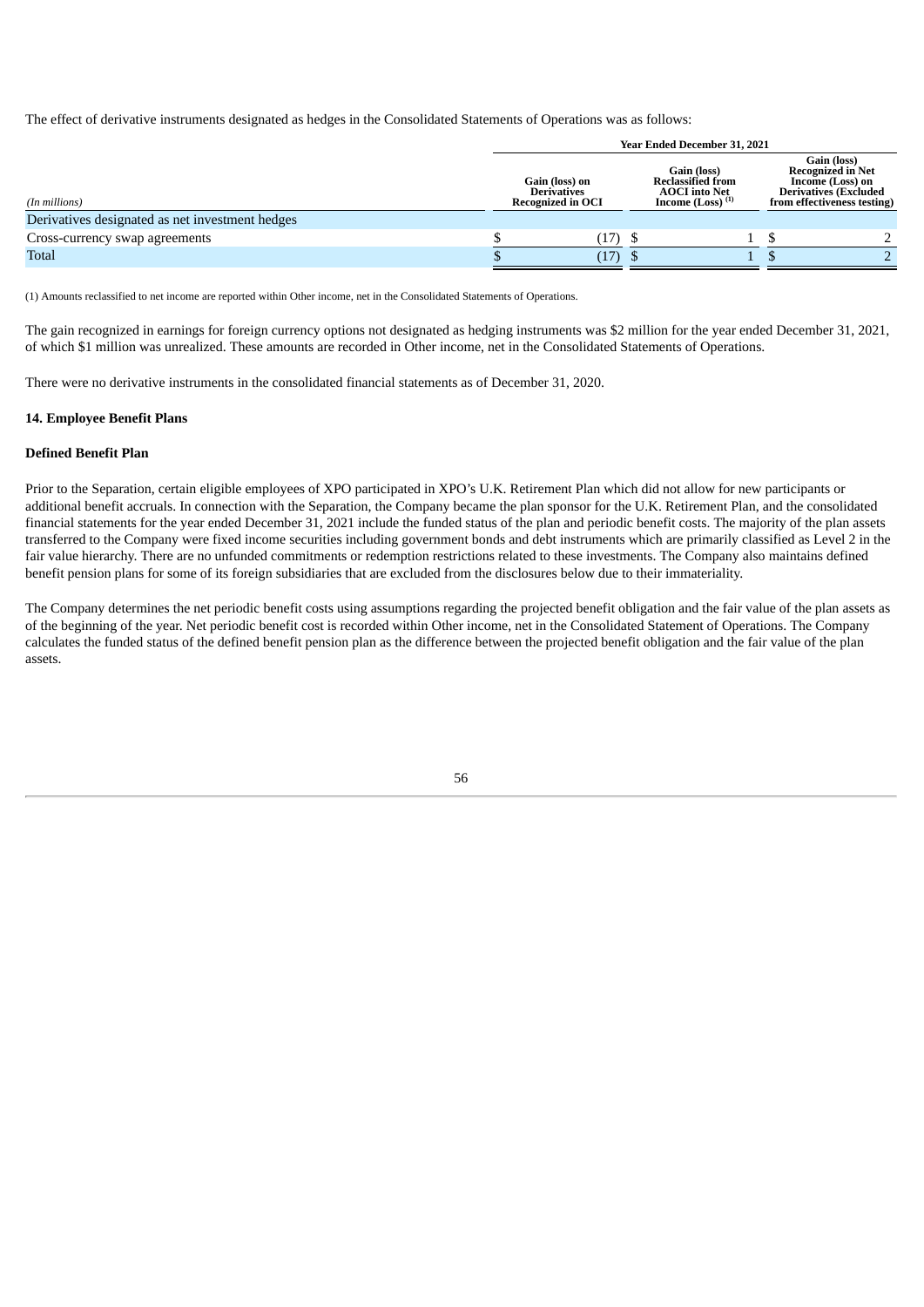# **Funded Status of Defined Benefit Plan**

The change in the projected benefit obligation of the plan as of December 31, 2021 was as follows:

| (In millions)                                              |       |
|------------------------------------------------------------|-------|
| Projected benefit obligation at beginning of year          |       |
| Liabilities assumed from XPO                               | 1,408 |
| Interest cost                                              | 11    |
| Actuarial loss                                             | 39    |
| Benefits paid                                              | (27)  |
| Foreign currency exchange rate changes                     | (31)  |
| Projected benefit obligation at end of year <sup>(1)</sup> | 1,400 |

(1) As of December 31, 2021, the accumulated benefit obligation was equal to the projected benefit obligation.

Actuarial losses were a result of assumption changes, including a decrease in the discount rate and an increase in the inflation assumptions.

The change in the fair value of the plan assets as of December 31, 2021 was as follows:

| ۰D |       |
|----|-------|
|    | 1,444 |
|    | 75    |
|    | (27)  |
|    | (32)  |
|    | 1,460 |
|    |       |

The reconciliation of the funded status of the plan as of December 31, 2021 was as follows:

| (In millions)                              |       |
|--------------------------------------------|-------|
| Fair value of plan assets                  | 1,460 |
| Projected benefit obligation               | ,400  |
| Funded status at the end of the year $(1)$ | 60    |

(1) Funded status is recorded within Other long-term assets.

The amounts included in AOCI that have not yet been recognized in net periodic benefit as of December 31, 2021 were as follows:

| (In millions)                                |       |
|----------------------------------------------|-------|
| <b>Actuarial loss</b>                        | (113) |
| Prior-service credit                         | 16    |
| Net amount recognized in AOCI <sup>(1)</sup> | (97)  |

(1) In connection with the Separation, \$103 million of accumulated other comprehensive loss was transferred from XPO.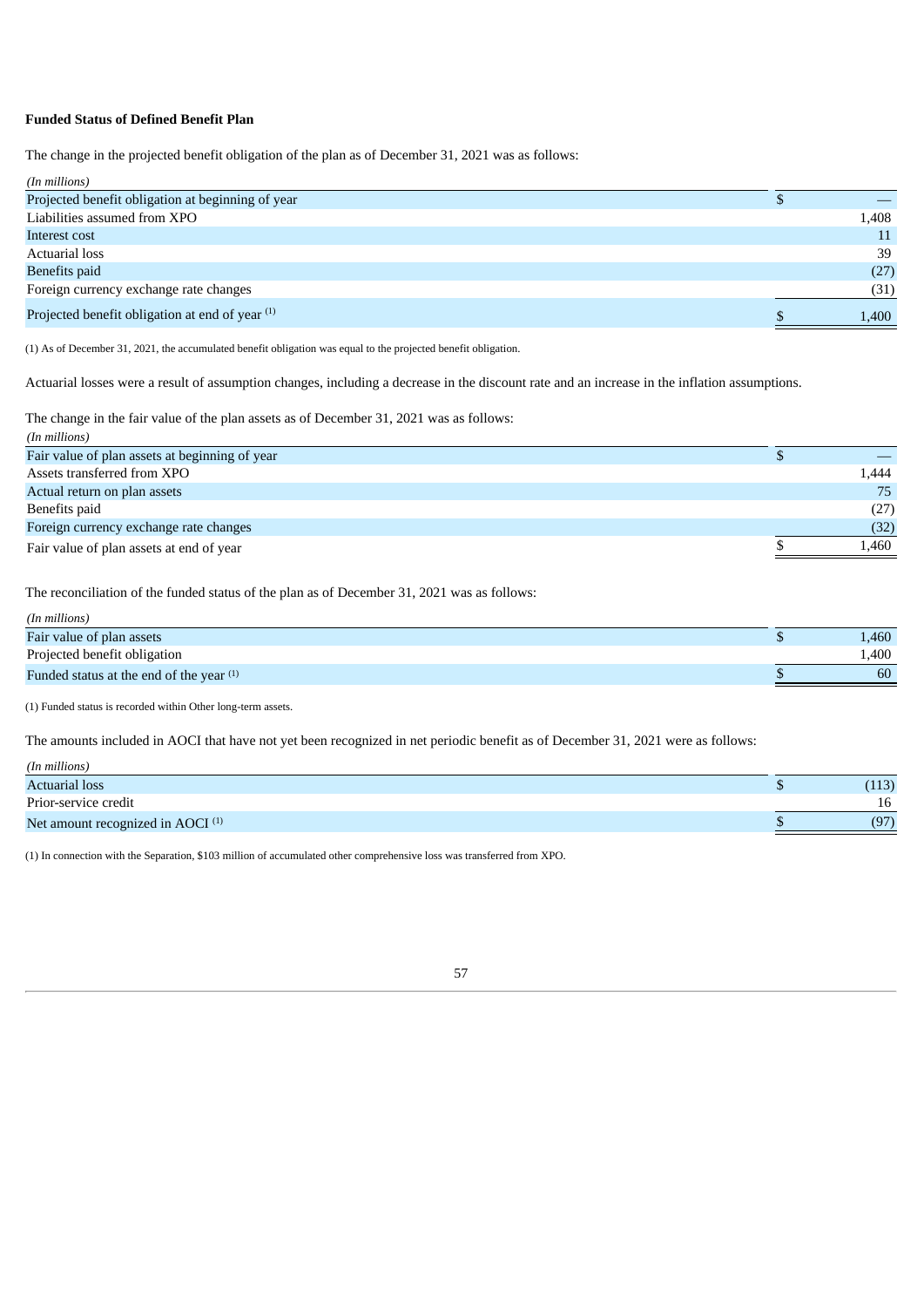The components of net periodic benefit cost for the year ended December 31, 2021 were as follows:

| (In millions)                   |      |
|---------------------------------|------|
| Interest cost                   | (11) |
| Expected return on plan assets  | 30   |
| Net periodic benefit income (1) | 19   |
|                                 |      |

(1) Net periodic benefit income is recorded within Other income, net.

### The amounts recognized in other comprehensive income for the year ended December 31, 2021 were as follows:

| (In millions)              |  |
|----------------------------|--|
| Actuarial gain             |  |
| Other comprehensive income |  |

The weighted-average assumptions used to determine the projected benefit obligation and the net periodic costs were as follows:

| Weighted average assumptions used to determine benefit obligation at December 31, 2021                 |                |
|--------------------------------------------------------------------------------------------------------|----------------|
| Discount rate                                                                                          | 1.82%          |
| Rate of compensation increase (1)                                                                      | $-\frac{9}{6}$ |
| Weighted average assumptions used to determine net periodic costs for the year ended December 31, 2021 |                |
| Discount rate                                                                                          | 1.87 %         |
| Rate of compensation increase (1)                                                                      | $-\frac{9}{6}$ |
| Expected long-term rate of return on plan assets                                                       | 4.25%          |

(1) No rate of compensation increase was assumed as the plans are frozen to additional participant benefit accruals.

# **Plan Assets**

 $\sigma$  *in* 

The Company's U.K. Retirement Plan's assets are separated from its assets and invested by trustees, which include representatives of the Company, to meet the U.K. Retirement Plan's projected future pension liabilities. The trustees' investment objectives are to meet the performance target set in the deficit recovery plan of the U.K. Retirement Plan in a risk-controlled framework. The target strategic asset allocation for the U.K. Retirement Plan consists of approximately 40% matching assets (U.K. gilts and cash) and approximately 60% growth and income assets (consisting of a range of pooled funds investing in structured equities, investment grade and high yield bonds and asset-backed securities). The target asset allocations of the U.K. Retirement Plan include acceptable ranges for each asset class. The actual asset allocations of the U.K. Retirement Plan are in line with the target asset allocations.

Collateral assets consist of U.K. fixed-interest gilts, index-linked gilts and cash, which are used to back derivative positions that hedge the sensitivity of the liabilities to changes in interest rates and inflation. On the U.K. Retirement Plan Actuary's Long Term funding basis, approximately 90% of the liability interest rate sensitivity and 90% of the liability inflation sensitivity were hedged as of December 31, 2021.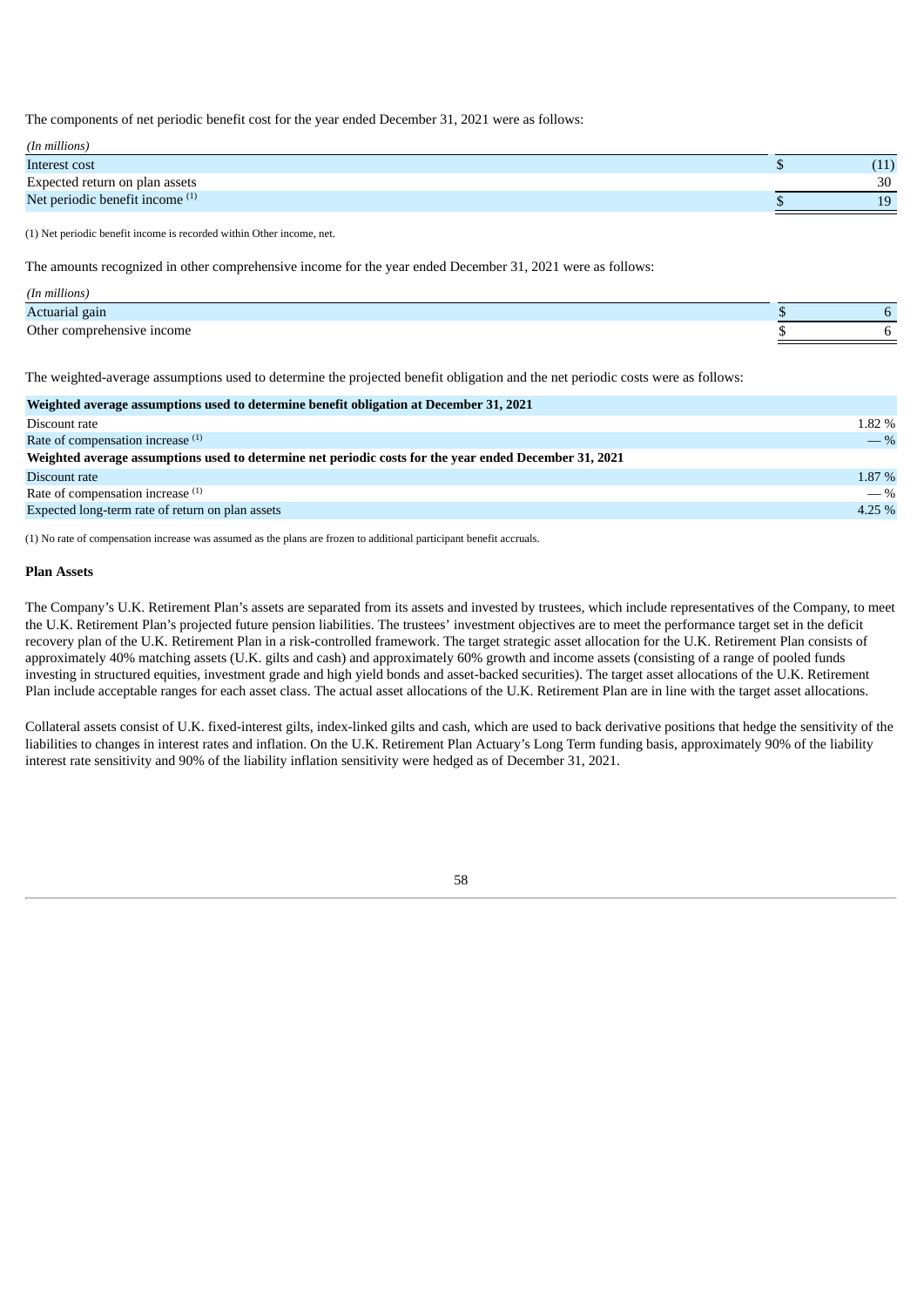The fair values of investments held in the pension plans by major asset category as of December 31, 2021 and the percentage that each asset category comprises of total plan assets were as follows:

|                           | <b>December 31, 2021</b> |                |      |                |                |  |  |                                         |    |              |  |  |
|---------------------------|--------------------------|----------------|------|----------------|----------------|--|--|-----------------------------------------|----|--------------|--|--|
| (In millions)             |                          | <b>Level 1</b> |      | <b>Level 2</b> | <b>Level</b> 3 |  |  | <b>Not Subject</b><br>to Leveling $(1)$ |    | <b>Total</b> |  |  |
| <b>Asset category</b>     |                          |                |      |                |                |  |  |                                         |    |              |  |  |
| Cash and cash equivalents |                          | 60             | - \$ | $\frac{1}{2}$  | - 70           |  |  |                                         | -S | 60           |  |  |
| Fixed income securities   |                          |                |      | 1,173          |                |  |  | 506                                     |    | 1,679        |  |  |
| <b>Derivatives</b>        |                          | __             |      | (381)          |                |  |  | 102                                     |    | (279)        |  |  |
| Total plan assets         |                          | 60             |      | 792            |                |  |  | 608                                     |    | 1,460        |  |  |

(1) Investments that are measured at fair value using the net asset value per share (or its equivalent) practical expedient are not classified in the fair value hierarchy. The fair value amounts presented in this table are intended to permit reconciliation of the fair value hierarchy to the amounts presented for the total defined benefit pension plan assets.

Expected benefit payments for the defined benefit pension plans are summarized below. These estimates are based on assumptions about future events. Actual benefit payments may vary from these estimates.

| <br>$\sqrt{r}$<br>n millions.<br>$_{I}$ | 2022     |  |   | 202 |  | ורחר<br>LUZ. | ገበገር<br>wzu |  | $202^-$<br>-203 |  |
|-----------------------------------------|----------|--|---|-----|--|--------------|-------------|--|-----------------|--|
| ment<br>۰vn<br>ÆF<br>$\Delta V$         | 50<br>JU |  | ᅛ | ہں  |  |              | $-$<br>، ب  |  | 200<br>، ب ک    |  |

# **Funding**

The Company's funding practice is to evaluate the tax and cash position, and the funded status of the plan, in determining the planned contributions. The Company estimates that it will contribute approximately \$2 million to the U.K. Retirement Plan in 2022 but this could change based on variations in interest rates, asset returns and other factors.

# **Defined Contribution Plans**

The Company sponsors a defined contribution plan that is available to employees whose primary place of employment is the U.S. The Company matches up to a 4% of employees' pre-tax contributions, after completing one year of service. The Company's costs for defined contribution plan were \$16 million, \$14 million and \$14 million for the years ended December 31, 2021, 2020 and 2019, respectively, and were primarily included in Direct operating expenses.

# **15. Stockholders' Equity**

The following table summarizes the changes in AOCI by component:

| (In millions)                                | <b>Foreign Currency</b><br><b>Translation</b><br><b>Adjustments</b> |       |     | <b>Derivative Hedges</b> |  | <b>Defined Benefit</b><br>Plans |  | <b>Less: AOCI</b><br>attributable to<br>noncontrolling<br>interest |  | <b>AOCI</b> attributable<br>to GXO |  |
|----------------------------------------------|---------------------------------------------------------------------|-------|-----|--------------------------|--|---------------------------------|--|--------------------------------------------------------------------|--|------------------------------------|--|
| As of December 31, 2019                      |                                                                     | (68)  | - S | (2)                      |  | $(2)$ \$                        |  | 6                                                                  |  | (66)                               |  |
| Unrealized gains (losses), net of tax        |                                                                     | 129   |     |                          |  |                                 |  | (8)                                                                |  | 124                                |  |
| As of December 31, 2020                      |                                                                     | 61    |     |                          |  | $(1)$ \$                        |  | (2)                                                                |  | 58                                 |  |
| Unrealized gains (losses), net of tax        |                                                                     | (47)  |     |                          |  |                                 |  |                                                                    |  | (39)                               |  |
| Amounts reclassified from AOCI to net income |                                                                     |       |     |                          |  |                                 |  |                                                                    |  |                                    |  |
| Transfers from XPO, net of tax               |                                                                     | (68)  |     |                          |  | (82)                            |  |                                                                    |  | (150)                              |  |
| Net other comprehensive income, net of tax   |                                                                     | (114) |     |                          |  | $(75)$ \$                       |  |                                                                    |  | (188)                              |  |
| As of December 31, 2021                      |                                                                     | (53)  |     |                          |  | $(76)$ \$                       |  |                                                                    |  | (130)                              |  |
|                                              |                                                                     |       |     |                          |  |                                 |  |                                                                    |  |                                    |  |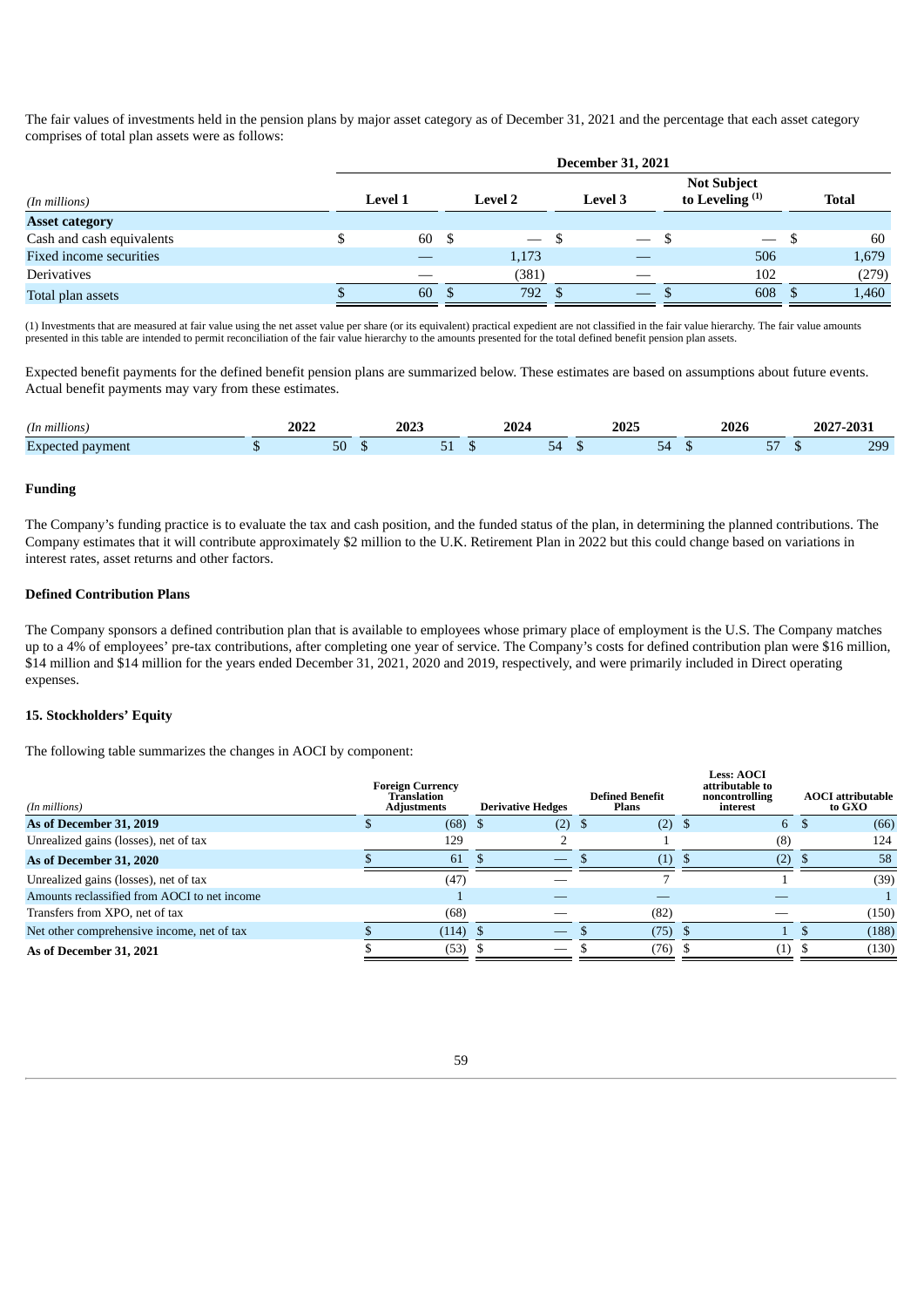#### **16. Stock-Based Compensation**

Prior to the Separation, GXO employees participated in XPO's equity incentive plan, pursuant to which they were granted restricted stock units, performance-based restricted stock units and non-qualified or incentive stock options. All awards granted under these plans related to XPO common shares. In connection with the Separation, and in accordance with the EMA, the Company's employees with outstanding former XPO stock-based awards received replacement stock-based awards under the Plan at Separation. The value of the replaced stock-based awards was designed to preserve the aggregate intrinsic value of the award immediately after the Separation when compared to the aggregate intrinsic value of the award immediately prior to the Separation.

In August 2021, the Company established the 2021 Omnibus Incentive Plan (the "2021 Incentive Plan"). The 2021 Incentive Plan authorizes the issuance of up to 11.6 million shares of common stock as Awards. Under the 2021 Incentive Plan, directors, officers and employees may be granted various types of stock-based compensation awards. These awards include stock options, restricted stock, RSUs, performance-based units and cash incentive awards (collectively, "Awards"). As of December 31, 2021, 9.0 million shares of common stock were available for the grant of Awards under the 2021 Incentive Plan.

Prior to the Separation, the stock-based compensation expense recorded by the Company includes the expense associated with the employees historically attributable to the Company's operations, as well as the expense associated with the allocation of equity-based compensation expense for corporate employees. The amounts presented are not necessarily indicative of future awards and do not necessarily reflect the costs that the Company would have incurred as an independent company for the periods presented.

The following table summarizes stock-based compensation expense recorded in Selling, general and administrative expense in the Consolidated Statements of Income:

| (In millions)                               | <b>Year Ended December 31,</b> |  |      |  |      |  |  |  |  |
|---------------------------------------------|--------------------------------|--|------|--|------|--|--|--|--|
|                                             | 2021                           |  | 2020 |  | 2019 |  |  |  |  |
| Restricted stock and restricted stock units | 20                             |  | 23   |  |      |  |  |  |  |
| Performance-based restricted stock units    |                                |  |      |  |      |  |  |  |  |
| <b>Stock options</b>                        |                                |  |      |  |      |  |  |  |  |
| Total stock-based compensation expense      | 28                             |  | 25   |  | 23   |  |  |  |  |
| Tax benefit on stock-based compensation     |                                |  |      |  |      |  |  |  |  |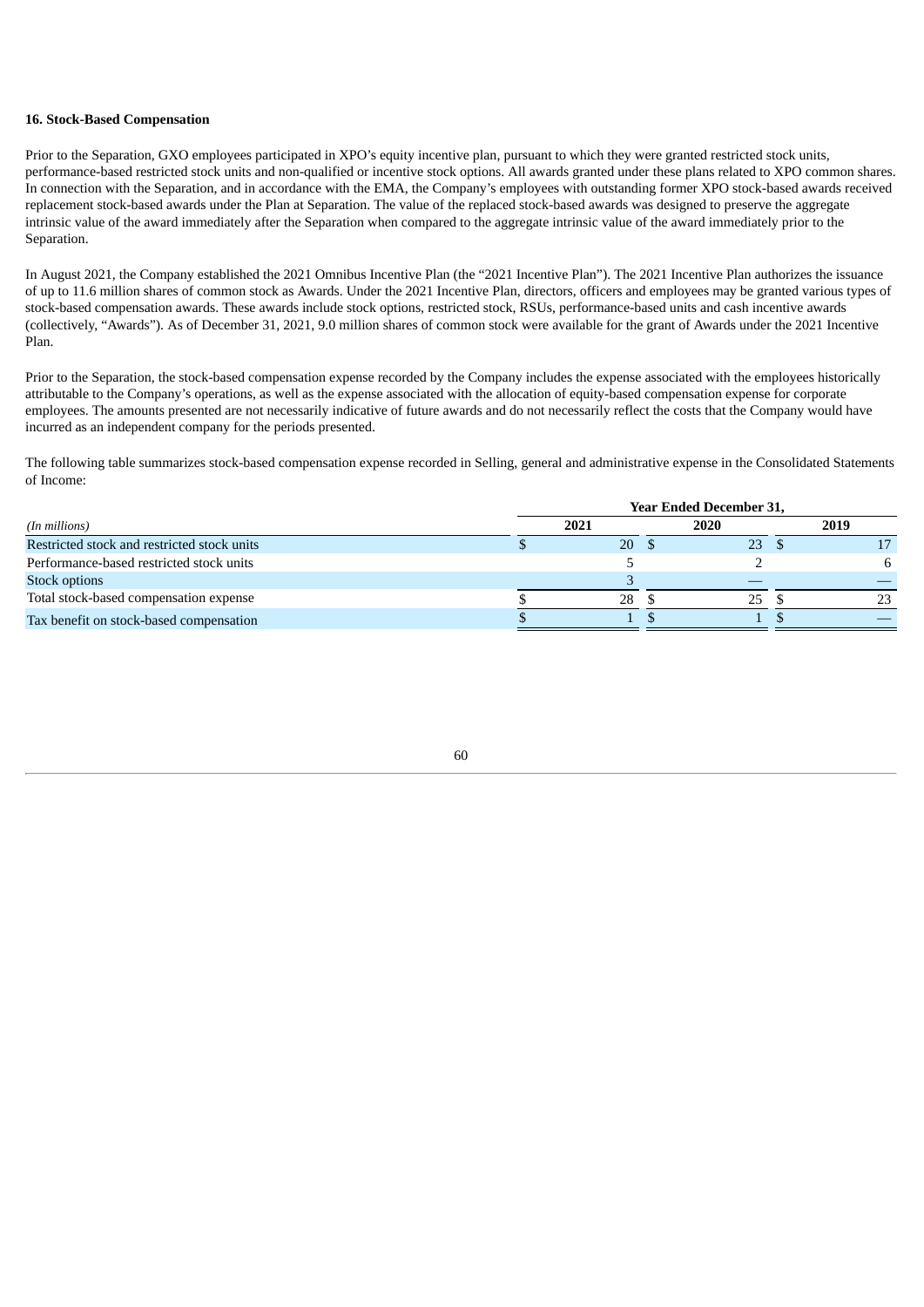### **Stock Options**

The Company's stock options vest over five years after the grant date, have a 10-year contractual term and an exercise price equal the stock price on the grant date. For awards issued prior to the Separation, the exercise price was converted in accordance with the EMA. A summary of stock option award activity for the year ended December 31, 2021 is presented in the following table:

|                                             | <b>Stock Options</b>                                       |   |                                                          |                                                   |  |                                                                               |  |  |
|---------------------------------------------|------------------------------------------------------------|---|----------------------------------------------------------|---------------------------------------------------|--|-------------------------------------------------------------------------------|--|--|
|                                             | <b>Number of Stock</b><br><b>Options</b><br>(in thousands) |   | Weighted-Average<br><b>Exercise Price</b><br>(per share) | Weighted-Average<br><b>Remaining Term (years)</b> |  | <b>Aggregate Intrinsic</b><br>$\tilde{\mathbf{value}}^{(1)}$<br>(in millions) |  |  |
| Outstanding as of December 31, 2020         | $\hspace{0.1mm}-\hspace{0.1mm}$                            | ம |                                                          | 0 years                                           |  |                                                                               |  |  |
| Converted from XPO                          | 1,170                                                      |   | 64.72                                                    |                                                   |  |                                                                               |  |  |
| Granted                                     |                                                            |   |                                                          |                                                   |  |                                                                               |  |  |
| Exercised                                   |                                                            |   |                                                          |                                                   |  |                                                                               |  |  |
| Forfeited                                   |                                                            |   |                                                          |                                                   |  |                                                                               |  |  |
| Outstanding as of December 31, 2021         | 1.170S                                                     |   | 64.72                                                    | 9 years \$                                        |  | 31                                                                            |  |  |
| Options exercisable as of December 31, 2021 | 6                                                          | മ | 12.12                                                    | 4 years                                           |  |                                                                               |  |  |

(1) The intrinsic value is calculated as the difference between the market price of the Company's common stock on the reporting date and the price paid by the options to exercise the option.

The Black-Scholes option-pricing model is used to estimate the fair value of share-based awards. The Black-Scholes option-pricing model incorporates various and subjective assumptions, including expected term and expected volatility. The fair value of each option grant was estimated on the date of grant using the Black-Scholes option-pricing model with the following weighted average assumptions used:

|                                             | <b>Stock Option Plans</b> |         |                 |  |  |  |  |  |
|---------------------------------------------|---------------------------|---------|-----------------|--|--|--|--|--|
|                                             | 2021                      | 2020    | 2019            |  |  |  |  |  |
| Weighted-average risk free rate of interest | $1.2\%$                   | $-$ %   | $- \frac{9}{6}$ |  |  |  |  |  |
| Expected volatility                         | 30%                       | $-$ %   | $-$ %           |  |  |  |  |  |
| Weighted-average expected award life        | 6.7 years                 | 0 years | 0 years         |  |  |  |  |  |
| Dividend yield                              | $-$ %                     | $-$ %   | $-$ %           |  |  |  |  |  |
| Weighted-average fair value                 | 22.66                     |         |                 |  |  |  |  |  |

As of December 31, 2021, unrecognized compensation cost related to options of \$23 million is anticipated to be recognized over a weighted-average period of approximately 4 years.

# **Restricted Stock, Restricted Stock Units and Performance-Based Restricted Stock Units**

The Company grants RSUs and performance RSUs to its key employees, officers and directors with various vesting requirements. RSUs generally vest based on the passage of time (service conditions), typically four years, and performance PRSUs generally vest based on the achievement of other financial conditions. The holders of the RSUs and PRSUs do not have the rights of a stockholder and do not have voting rights until the shares are issued and delivered in settlement of the awards.

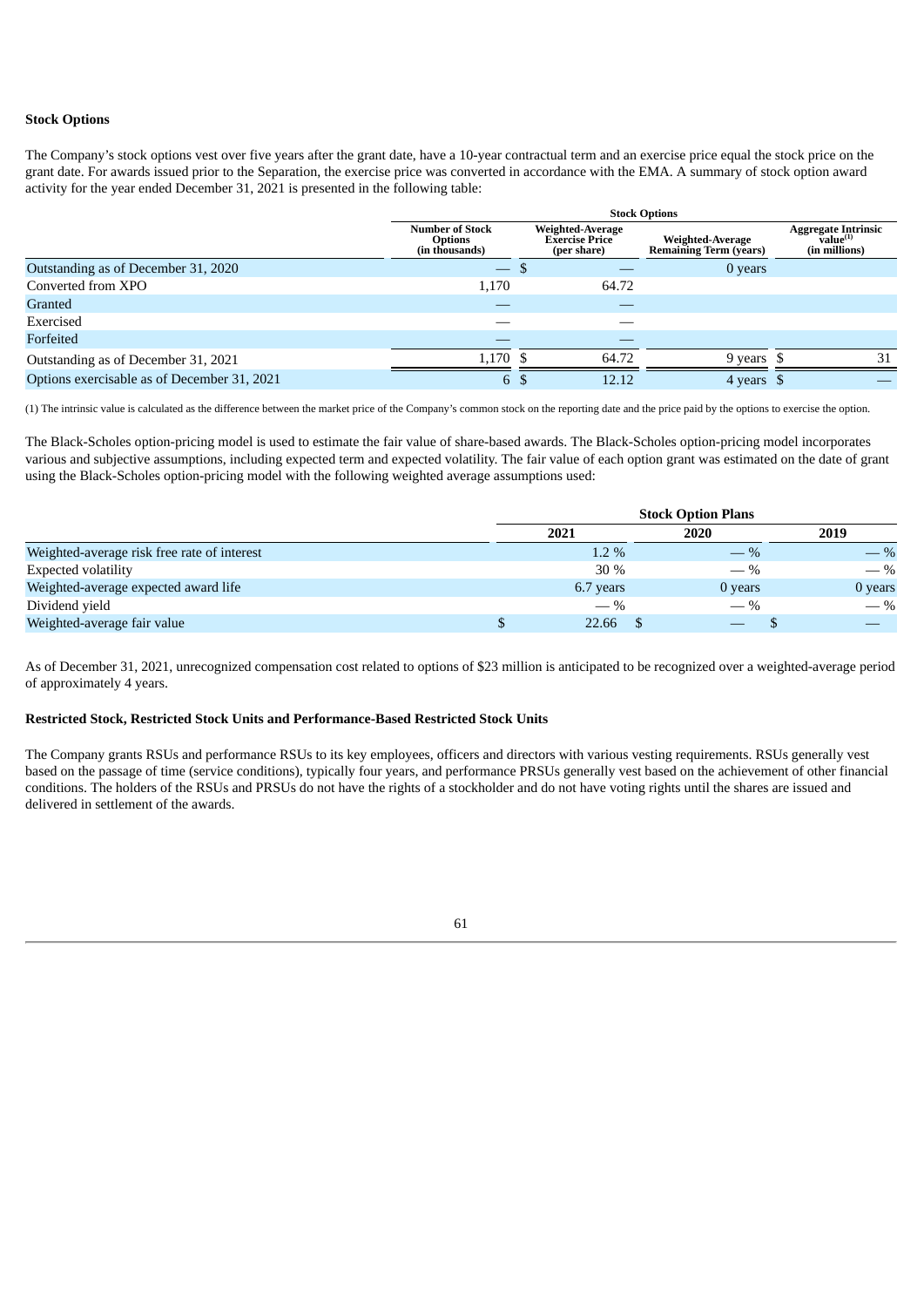A summary of RSU and PRSU award activity for the year ended December 31, 2021 is presented in the following table:

|                                     | <b>PRSUs</b>                    |                                                            |                                 |                                                     |
|-------------------------------------|---------------------------------|------------------------------------------------------------|---------------------------------|-----------------------------------------------------|
| (In thousands, except per share)    | Number of<br><b>RSUs</b>        | <b>Weighted-Average</b><br><b>Grant Date Fair</b><br>Value | <b>Number of PRSUs</b>          | Weighted-Average<br><b>Grant Date Fair</b><br>Value |
| Outstanding as of December 31, 2020 | $\hspace{0.1mm}-\hspace{0.1mm}$ |                                                            | $\hspace{0.1mm}-\hspace{0.1mm}$ |                                                     |
| Converted from XPO                  | 1,214                           | 36.97                                                      | 256                             | 53.93                                               |
| <b>Granted</b>                      | 139                             | 87.07                                                      |                                 |                                                     |
| Vested $(1)$                        | (45)                            | 36.54                                                      |                                 | 54.72                                               |
| Forfeited and canceled              | (45)                            | 42.39                                                      | (2)                             | 54.72                                               |
| Outstanding as of December 31, 2021 | 1,263 \$                        | 42.31                                                      | 247                             | 53.91                                               |

(1) The number of RSUs and PRSUs vested includes common stock shares that the Company withheld on behalf of its employees to satisfy the minimum tax withholding.

The total fair value of RSUs that vested during 2021 and 2020 was \$17 million and \$23 million, respectively. The total fair value of PRSUs that vested during 2021 and 2020 was immaterial.

As of December 31, 2021, unrecognized compensation cost related to RSUs and PRSUs of \$46 million is anticipated to be recognized over a weightedaverage period of approximately 3 years.

### **17. Income Taxes**

For the periods ended before the Separation, the Company was a member of the XPO consolidated group, and its U.S. taxable income was included in XPO's consolidated U.S. federal income tax return as well as in the tax returns filed by XPO with certain state and local taxing jurisdictions. For the periods ended after the Separation, the Company will file a consolidated U.S. federal income tax return as well as state and local income tax returns. The Company's foreign income tax returns are filed on a full-year basis.

Income (loss) before taxes related to the Company's domestic and foreign operations was as follows:

|                                   | <b>Year Ended December 31,</b> |      |  |      |  |      |  |  |  |
|-----------------------------------|--------------------------------|------|--|------|--|------|--|--|--|
| (In millions)                     |                                | 2021 |  | 2020 |  | 2019 |  |  |  |
| U.S.                              |                                | (25) |  | (82) |  | 16   |  |  |  |
| Foreign                           |                                | 178  |  | 76   |  | 102  |  |  |  |
| Income (loss) before income taxes |                                | 153  |  | (6)  |  | 118  |  |  |  |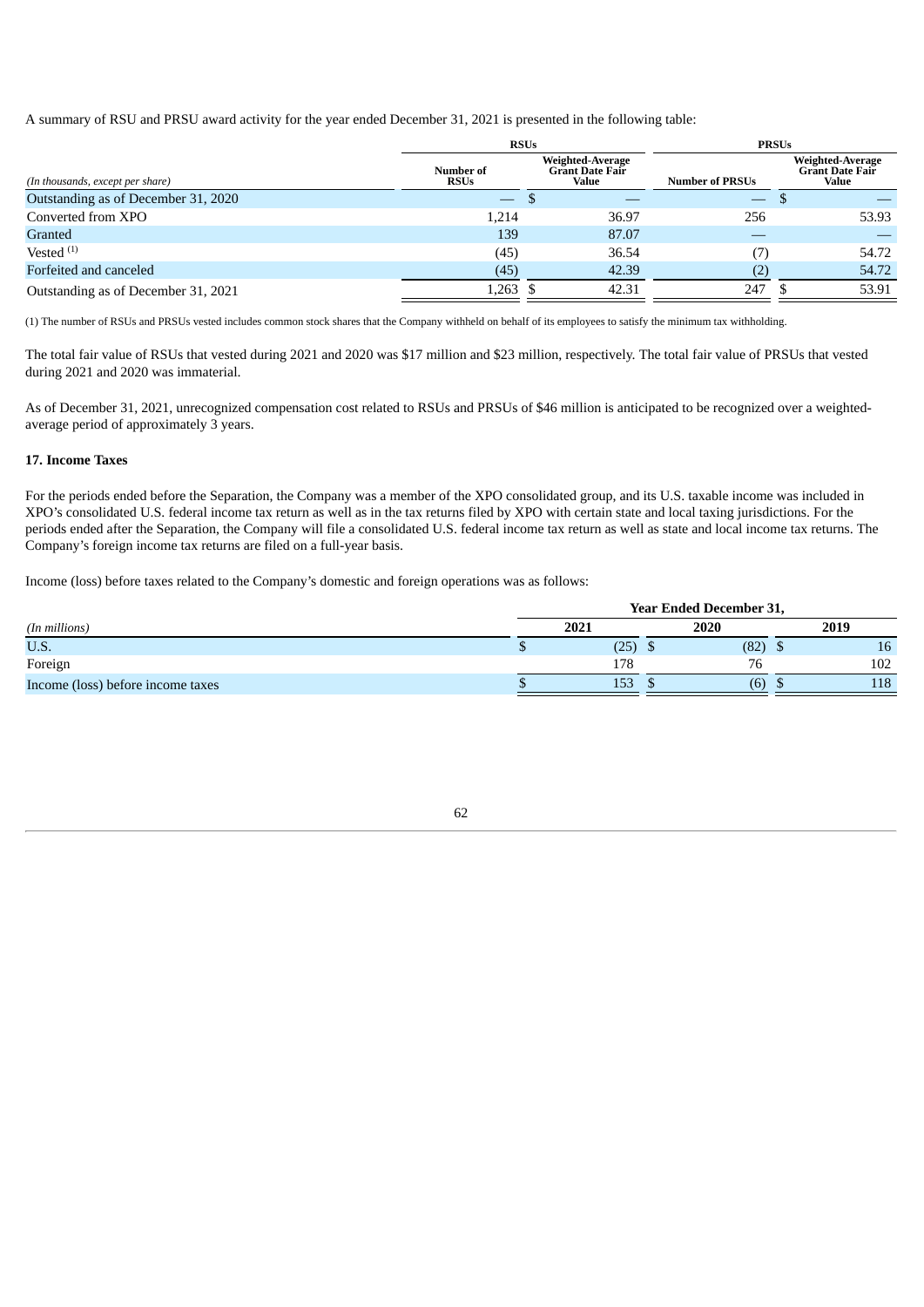The components of income tax expense (benefit) for 2021, 2020 and 2019 are presented in the following table:

|                                    |    | <b>Year Ended December 31,</b> |      |           |  |             |  |  |  |
|------------------------------------|----|--------------------------------|------|-----------|--|-------------|--|--|--|
| (In millions)                      |    | 2021                           |      | 2020      |  | 2019        |  |  |  |
| Current:                           |    |                                |      |           |  |             |  |  |  |
| U.S. federal                       | \$ | 12                             | - \$ | $(2)$ \$  |  | 2           |  |  |  |
| U.S state and local                |    |                                |      | (1)       |  |             |  |  |  |
| Foreign                            |    | 26                             |      | 45        |  | 36          |  |  |  |
| Total current income tax expense   |    | 40                             |      | 42        |  | 39          |  |  |  |
| Deferred:                          |    |                                |      |           |  |             |  |  |  |
| U.S. federal                       | \$ | $(13)$ \$                      |      | $(16)$ \$ |  | $2^{\circ}$ |  |  |  |
| U.S state and local                |    | (12)                           |      | (5)       |  | (4)         |  |  |  |
| Foreign                            |    | (23)                           |      | (5)       |  |             |  |  |  |
| Total deferred income tax benefit  |    | (48)                           |      | (26)      |  | (2)         |  |  |  |
| Total income tax expense (benefit) |    | (8)                            |      | 16        |  | 37          |  |  |  |

Income tax expense (benefit) for 2021, 2020 and 2019 varied from the amount computed by applying the statutory income tax rate to income (loss) before income taxes. The Company's U.S. federal statutory tax rate was 21 percent for 2021, 2020 and 2019. A reconciliation of the expected U.S. federal income tax expense (benefit), calculated by applying the federal statutory rate to the Company's actual income tax expense (benefit) for 2021, 2020 and 2019 is presented in the following table:

|                                                                       | <b>Year Ended December 31,</b> |      |          |                   |  |  |  |  |  |
|-----------------------------------------------------------------------|--------------------------------|------|----------|-------------------|--|--|--|--|--|
| (In millions)                                                         |                                | 2021 | 2020     | 2019              |  |  |  |  |  |
| Tax expense at U.S. federal statutory tax rate                        |                                | 32   | $(1)$ \$ | 25                |  |  |  |  |  |
| State taxes, net of U.S. federal benefit                              |                                | (8)  | (5)      | (2)               |  |  |  |  |  |
| Foreign rate differential                                             |                                | (2)  | (3)      | (1)               |  |  |  |  |  |
| Foreign operations <sup>(1)</sup>                                     |                                |      | 20       | 10                |  |  |  |  |  |
| Contribution- and margin-based taxes                                  |                                |      | h        | 6                 |  |  |  |  |  |
| Valuation allowances                                                  |                                |      |          |                   |  |  |  |  |  |
| Changes in prior period unrecognized tax benefits, including interest |                                |      |          |                   |  |  |  |  |  |
| Stock-based compensation                                              |                                |      |          |                   |  |  |  |  |  |
| Intangible assets <sup>(2)</sup>                                      |                                | (42) |          |                   |  |  |  |  |  |
| Other                                                                 |                                |      | (3       | $\left( 1\right)$ |  |  |  |  |  |
| Total income tax expense (benefit)                                    |                                | (8)  | 16       | 37                |  |  |  |  |  |

(1) Foreign operations include the net impact of changes to valuation allowances, the cost of inclusion of foreign income in the U.S. net of foreign taxes, and permanent items related to foreign operations.

(2) The Company recorded a positive one-time adjustment as a result of agreements by GXO's non-U.S. affiliates to license the rights to use trademarks, trade names and other intellectual property related to the GXO brand.

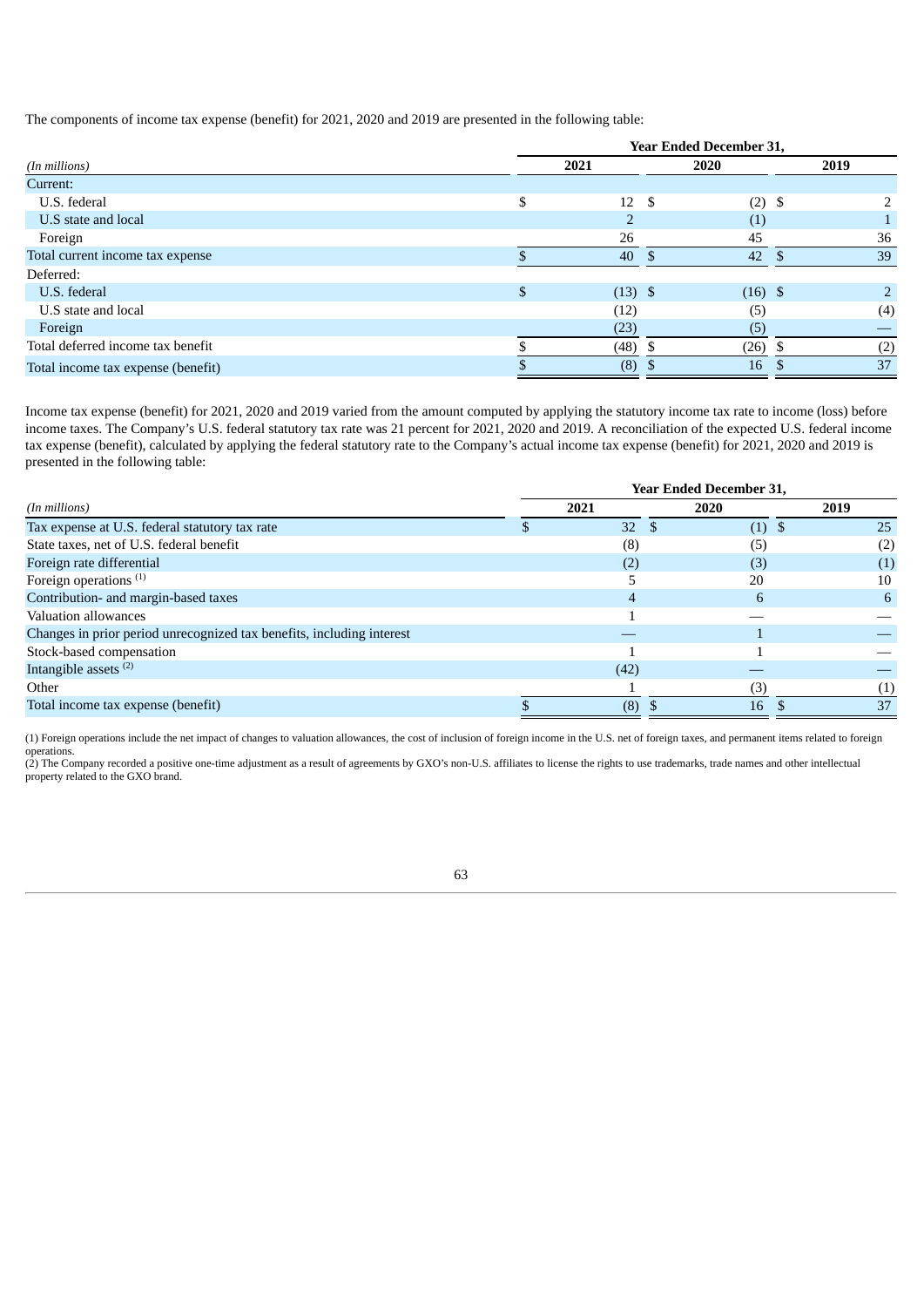# *Components of the Net Deferred Tax Asset or Liability*

The tax effects of temporary differences that give rise to significant portions of the deferred tax assets and deferred tax liabilities at December 31, 2021 and 2020 are presented in the following table:

|                                                          | <b>Year Ended December 31,</b> |       |      |             |  |  |
|----------------------------------------------------------|--------------------------------|-------|------|-------------|--|--|
| (In millions)                                            |                                | 2021  |      | <b>2020</b> |  |  |
| Deferred tax assets                                      |                                |       |      |             |  |  |
| Net operating loss and other tax attribute carryforwards | \$                             | 74    | - \$ | 126         |  |  |
| Accrued expenses                                         |                                | 45    |      | 20          |  |  |
| Pension and other retirement obligations                 |                                |       |      |             |  |  |
| Other                                                    |                                | 16    |      | 2           |  |  |
| Gross deferred tax assets                                |                                | 135   |      | 155         |  |  |
| <b>Valuation allowances</b>                              |                                | (45)  |      | (73)        |  |  |
| Total deferred tax assets, net of valuation allowance    |                                | 90    |      | 82          |  |  |
| Deferred tax liabilities                                 |                                |       |      |             |  |  |
| Intangible assets                                        |                                | (45)  |      | (89)        |  |  |
| Property and equipment                                   |                                | (50)  |      | (42)        |  |  |
| Pension and other retirement obligations                 |                                | (6)   |      |             |  |  |
| Other                                                    |                                | (12)  |      | (5)         |  |  |
| Gross deferred tax liabilities                           |                                | (113) |      | (136)       |  |  |
| Net deferred tax liability                               |                                | (23)  |      | (54)        |  |  |

The deferred tax asset and deferred tax liability above are reflected in the Consolidated Balance Sheets as follows:

|                             | December 31, |      |  |      |  |  |  |
|-----------------------------|--------------|------|--|------|--|--|--|
| (In millions)               |              | 2021 |  | 2020 |  |  |  |
| Other long-term assets      |              | 48   |  |      |  |  |  |
| Other long-term liabilities |              | (71) |  | (54) |  |  |  |
| Net deferred tax liability  |              | (23) |  | (54) |  |  |  |

# *Investments in Foreign Subsidiaries*

Prior to December 31, 2017, U.S. federal income taxes had not been provided on the undistributed earnings of certain non-U.S. subsidiaries, to the extent that such earnings had been reinvested abroad for an indefinite period of time. The Company no longer maintains the indefinite reinvestment assertion on the undistributed earnings of those non-U.S. subsidiaries following the enactment of the Tax Cuts and Jobs Act of 2017.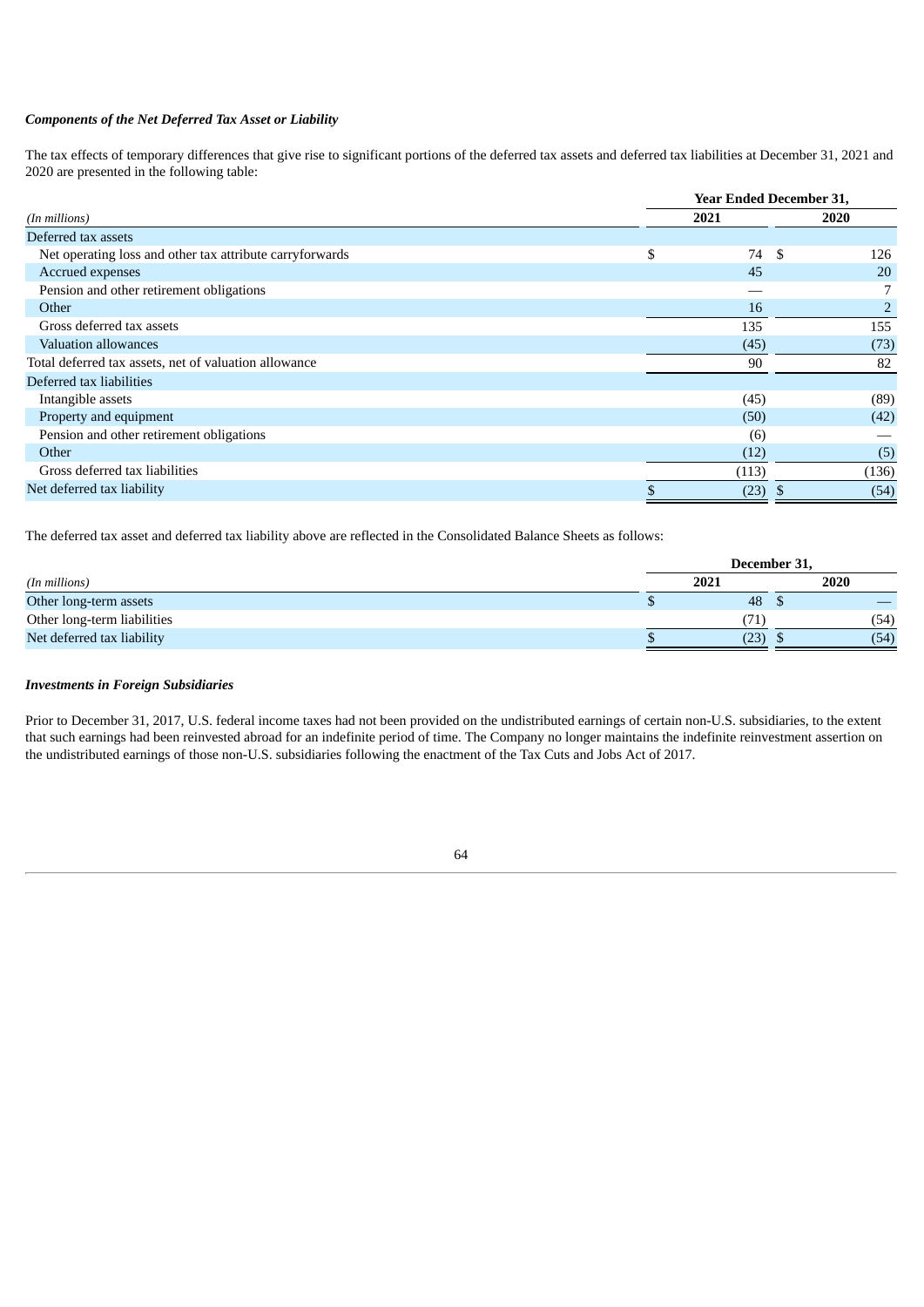# *Operating Loss and Tax Credit Carryforwards*

The Company's operating loss and tax credit carryforwards were as follows:

|                                                                           |                                | December 31, |      |               |  |  |  |
|---------------------------------------------------------------------------|--------------------------------|--------------|------|---------------|--|--|--|
| (In millions)                                                             | <b>Expiration Date (1)</b>     |              | 2021 | 2020          |  |  |  |
| Federal net operating losses for all U.S. operations<br>2033              |                                |              | 20S  | 154           |  |  |  |
| Tax effect (before federal benefit) of state net operating<br>losses      | Various times starting in 2027 |              |      | $\mathcal{D}$ |  |  |  |
| Federal tax credit carryforwards                                          | Various times starting in 2032 |              |      |               |  |  |  |
| State tax credit carryforward                                             | Various times starting in 2022 |              | 6    | 7             |  |  |  |
| Foreign net operating losses available to offset future taxable<br>income | Various times starting in 2022 |              | 240  | 346           |  |  |  |
|                                                                           |                                |              |      |               |  |  |  |

(1) Some credits and losses have unlimited carryforward periods.

# *Valuation Allowances*

The Company established valuation allowances for some of its deferred tax assets, as it is more likely than not that these assets will not be realized in the foreseeable future. The Company concluded that the remaining deferred tax assets will more likely than not be realized, though this is not assured, and as such no valuation allowances have been provided on these assets.

The balances and activity related to the Company's valuation allowances were as follows:

| (In millions) | <b>Beginning Balance</b> |              | <b>Additions</b> | Reductions <sup>(1)</sup> | <b>Ending Balance</b> |
|---------------|--------------------------|--------------|------------------|---------------------------|-----------------------|
| 2021          |                          | $\mathbf{H}$ |                  | (29)                      | 45                    |
| 2020          |                          | Ъt           |                  |                           | 72<br>. ت             |
| 2019          |                          | 45           | . .              |                           | 56                    |

(1) As a result of the Separation, a \$29 million decrease in valuation allowances was recorded as the corresponding tax attributes reported by the Company on a combined basis were not transferred to the Company.

# *Unrecognized Tax Benefits*

A reconciliation of the beginning unrecognized tax benefits balance to the ending balance is presented in the following table:

|                                                                                                                              | <b>Year Ended December 31,</b> |                |  |                |  |      |  |
|------------------------------------------------------------------------------------------------------------------------------|--------------------------------|----------------|--|----------------|--|------|--|
| (In millions)                                                                                                                |                                | 2021           |  | 2020           |  | 2019 |  |
| <b>Beginning balance</b>                                                                                                     |                                | 3 <sup>5</sup> |  | 3 <sup>5</sup> |  |      |  |
| Increases related to positions taken during prior years                                                                      |                                |                |  |                |  |      |  |
| Reduction due to expiration of statutes of limitations                                                                       |                                | (1)            |  |                |  |      |  |
| <b>Ending balance</b>                                                                                                        |                                |                |  |                |  |      |  |
| Interest and penalties                                                                                                       |                                |                |  |                |  |      |  |
| Gross unrecognized tax benefits                                                                                              |                                |                |  | Δ              |  |      |  |
| Total unrecognized tax benefits that, if recognized, would impact the effective income<br>tax rate as of the end of the year |                                | 3 <sup>1</sup> |  |                |  |      |  |

The Company could reflect a reduction to unrecognized tax benefits of \$3 million over the next 12 months due to the statute of limitations lapsing on positions or because tax positions are sustained on audit.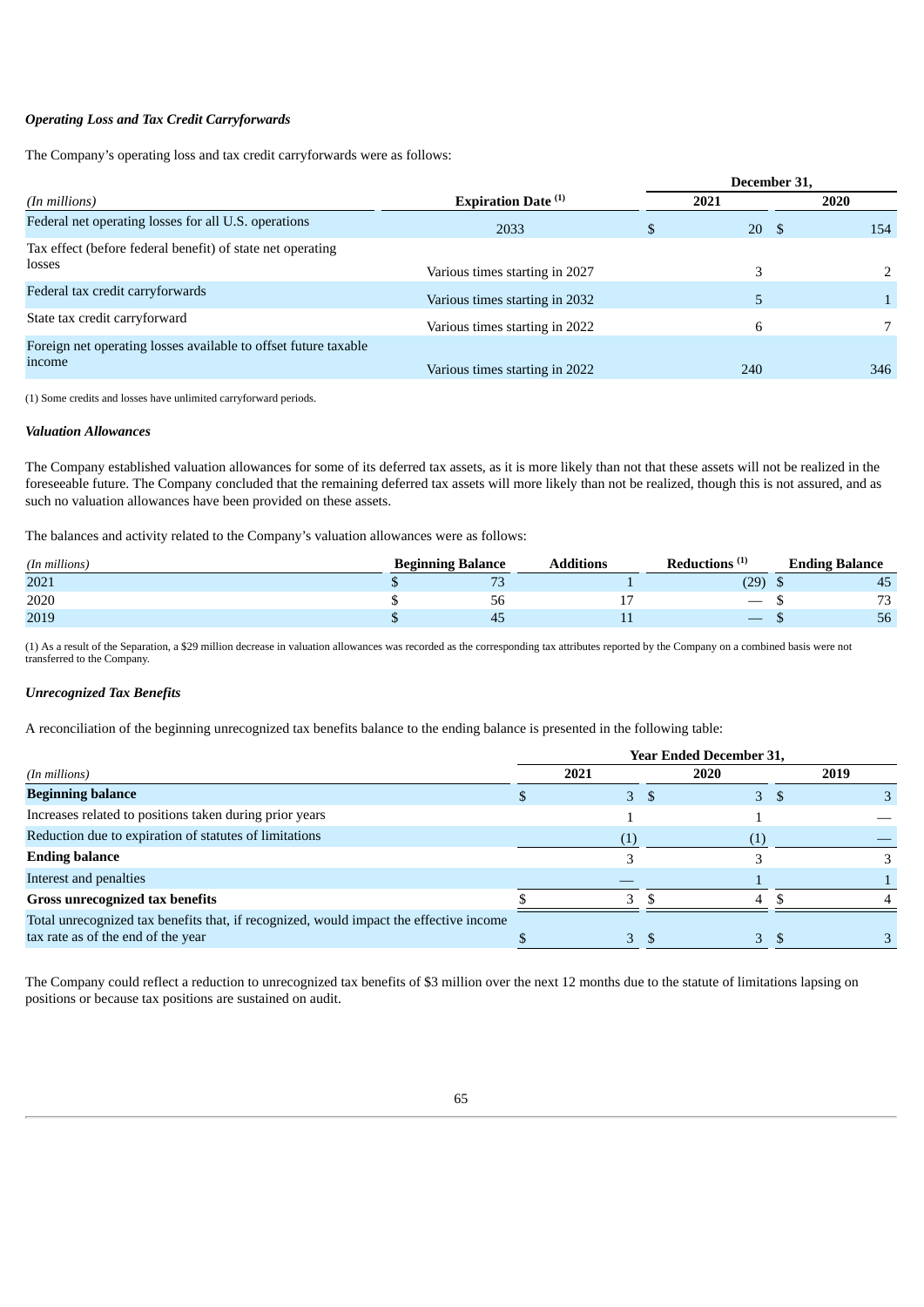The Company is subject to taxation in the U.S. and various states and in foreign jurisdictions. As of December 31, 2021, the Company has no income tax years under examination by the IRS nor is the Company under examination by U.S. state and local taxing authorities for income taxes. Various non-U.S. tax returns for years after 2010 are open under relevant statutes of limitations and are subject to audit.

### **18. Earnings per Share**

Prior to the Separation, GXO employees participated in XPO's equity incentive plan, pursuant to which they were granted restricted stock units, performance-based restricted stock units and non-qualified or incentive stock options. All awards granted under these plans were related to XPO common shares. In connection with the Separation, outstanding awards held by GXO employees were converted in accordance with the EMA. Depending on whether the awards held on the Separation date were in an unvested or vested status, GXO employees either received converted awards solely in GXO based shares (unvested status) or a combination of GXO and XPO shares (vested status). The conversion methodology used was calculated in accordance with the EMA and with the purpose of maintaining the aggregate intrinsic value of the award immediately after the Separation when compared to the aggregate intrinsic value immediately prior to the Separation.

On August 2, 2021, the date of the Separation, 114,626,250 shares of common stock of GXO were distributed to XPO stockholders of record as of the record date. This share amount is utilized for the calculation of basic and diluted earnings per share for all years presented prior to the Separation. For years prior to the Separation, it is assumed that there are no dilutive equity instruments as there were no equity awards of GXO outstanding prior to the Separation.

For the year ended December 31, 2021, diluted earnings per share is computed by giving effect to all potentially dilutive stock awards that are outstanding. The computation of diluted earnings per share excludes the effect of the potential exercise of stock-based awards when the effect of the potential exercise would be anti-dilutive.

Approximately 88,000 shares are excluded from the calculation of diluted earnings per share for the year ended December 31, 2021, because their inclusion would have been anti-dilutive.

The computations of basic and diluted earnings (loss) per share were as follows:

|                                                                      | <b>Year Ended December 31,</b> |                 |      |             |  |         |
|----------------------------------------------------------------------|--------------------------------|-----------------|------|-------------|--|---------|
| (Dollars in millions, shares in thousands, except per share amounts) |                                | 2021            |      | 2020        |  | 2019    |
| Net income (loss) attributable to common shares                      |                                | 153             | - 56 | $(31)$ \$   |  | 60      |
|                                                                      |                                |                 |      |             |  |         |
| Basic weighted-average common shares                                 |                                | 114,632         |      | 114,626     |  | 114,626 |
| Diluted effect of stock-based awards                                 |                                | 965             |      |             |  |         |
| Diluted weighted-average common shares                               |                                | 115,597         |      | 114,626     |  | 114,626 |
|                                                                      |                                |                 |      |             |  |         |
| Basic earnings (loss) per share                                      |                                | $1.33 \quad$ \$ |      | $(0.27)$ \$ |  | 0.52    |
| Diluted earnings (loss) per share                                    | \$                             | $1.32 \quad$ \$ |      | $(0.27)$ \$ |  | 0.52    |

# **19. Commitments and Contingencies**

The Company is involved, and will continue to be involved, in numerous legal proceedings arising out of the conduct of its business. These proceedings may include personal injury claims arising from the transportation and handling of goods, contractual disputes and employment-related claims, including alleged violations of wage and hour laws.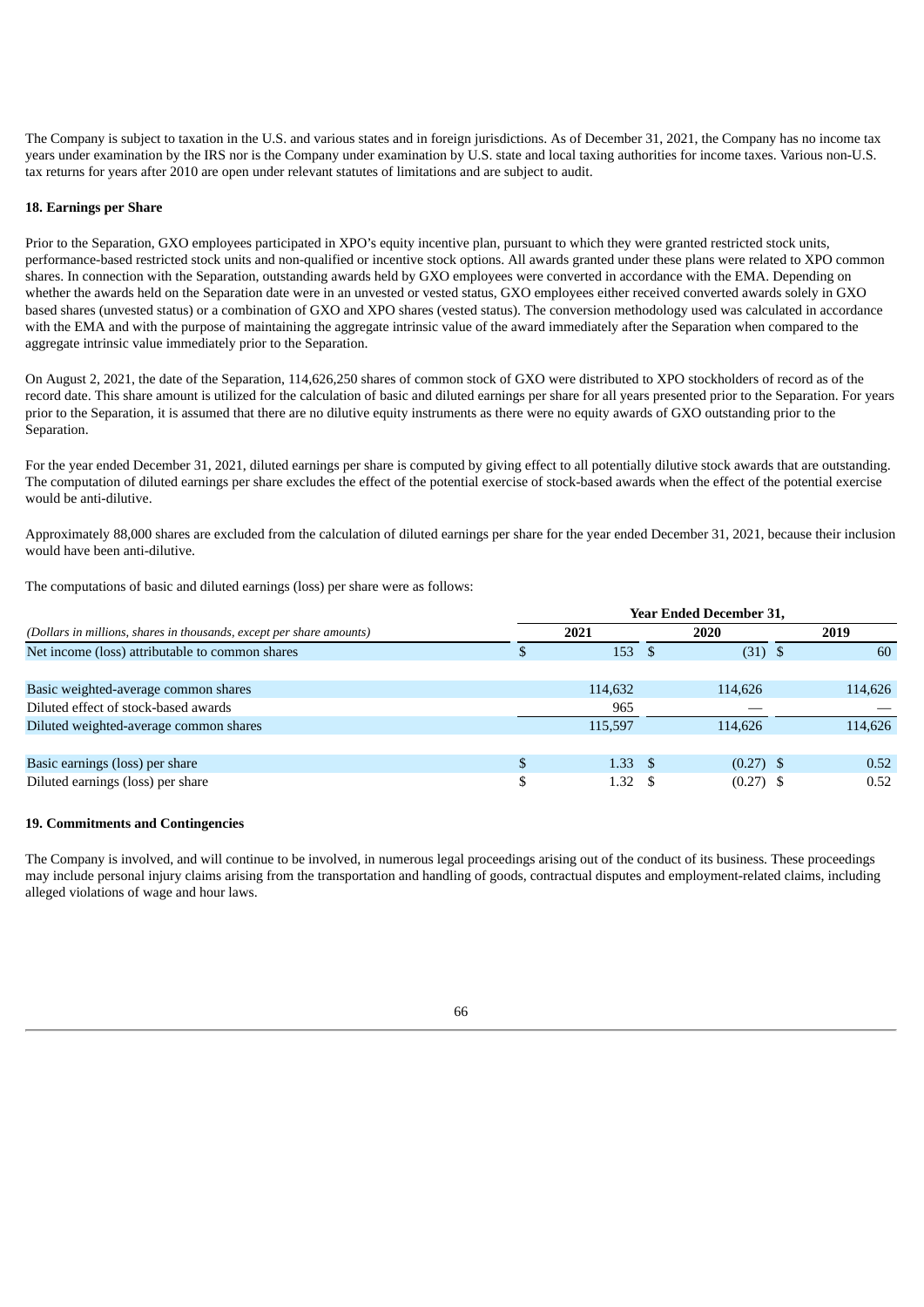The Company establishes accruals for specific legal proceedings when it is considered probable that a loss has been incurred and the amount of the loss can be reasonably estimated. The Company reviews and adjusts accruals for loss contingencies quarterly and as additional information becomes available. If a loss is not both probable and reasonably estimable, or if an exposure to loss exists in excess of the amount accrued, the Company assesses whether there is at least a reasonable possibility that a loss, or additional loss, may have been incurred. If there is a reasonable possibility that a loss, or additional loss, may have been incurred, the Company discloses the estimate of the possible loss or range of loss if it is material and an estimate can be made, or discloses that such an estimate cannot be made. The determination as to whether a loss can reasonably be considered to be possible or probable is based on Management's assessment, together with legal counsel, regarding the ultimate outcome of the matter.

Management of the Company believes that it has adequately accrued for the potential impact of loss contingencies that are probable and reasonably estimable. Management of the Company does not believe that the ultimate resolution of any matters to which the Company is presently a party will have a material adverse effect on its results of operations, financial condition or cash flows. However, the results of these matters cannot be predicted with certainty, and an unfavorable resolution of one or more of these matters could have a material adverse effect on the Company financial condition, results of operations or cash flows. Legal costs incurred related to these matters are expensed as incurred.

The Company carries liability and excess umbrella insurance policies that are deemed sufficient to cover potential legal claims arising in the normal course of conducting its operations. In the event the Company is required to satisfy a legal claim outside the scope of the coverage provided by insurance, its financial condition, results of operations or cash flows could be negatively impacted.

### **20. Related Party**

Prior to the Separation, the Company did not operate as a standalone business and the consolidated financial statements were derived from the consolidated financial statements and accounting records of XPO. Transactions between the Company and XPO, and other non-GXO subsidiaries of XPO, that occurred prior to the Separation have been classified as related-party transactions. Transactions that originated with XPO prior to the Separation were cash settled or forgiven as of August 2, 2021. For amounts that were forgiven, the amounts have been recorded as an adjustment to XPO Investment.

# *Allocation of General Corporate Expenses*

The Consolidated Statements of Operations include expenses for certain centralized functions and other programs provided and/or administered by XPO that were charged directly to the Company prior to the Separation. In addition, for purposes of preparing these consolidated financial statements, a portion of XPO's total corporate expenses was allocated to the Company. See Note — 2 Basis of Presentation and Significant Accounting Policies for a discussion of the methodology used to allocate such costs for purposes of preparing these consolidated financial statements.

Prior to the Separation, certain shared costs were allocated to the Company from XPO's corporate overhead. Costs of \$185 million, \$223 million and \$166 million for the years ended December 31, 2021, 2020 and 2019, respectively, have been reflected in Selling, general and administrative expense; Depreciation and amortization expense; and Transaction and integration costs in the Consolidated Statements of Operations. These amounts may not reflect the costs GXO would have incurred had the Company been a standalone entity during the years presented.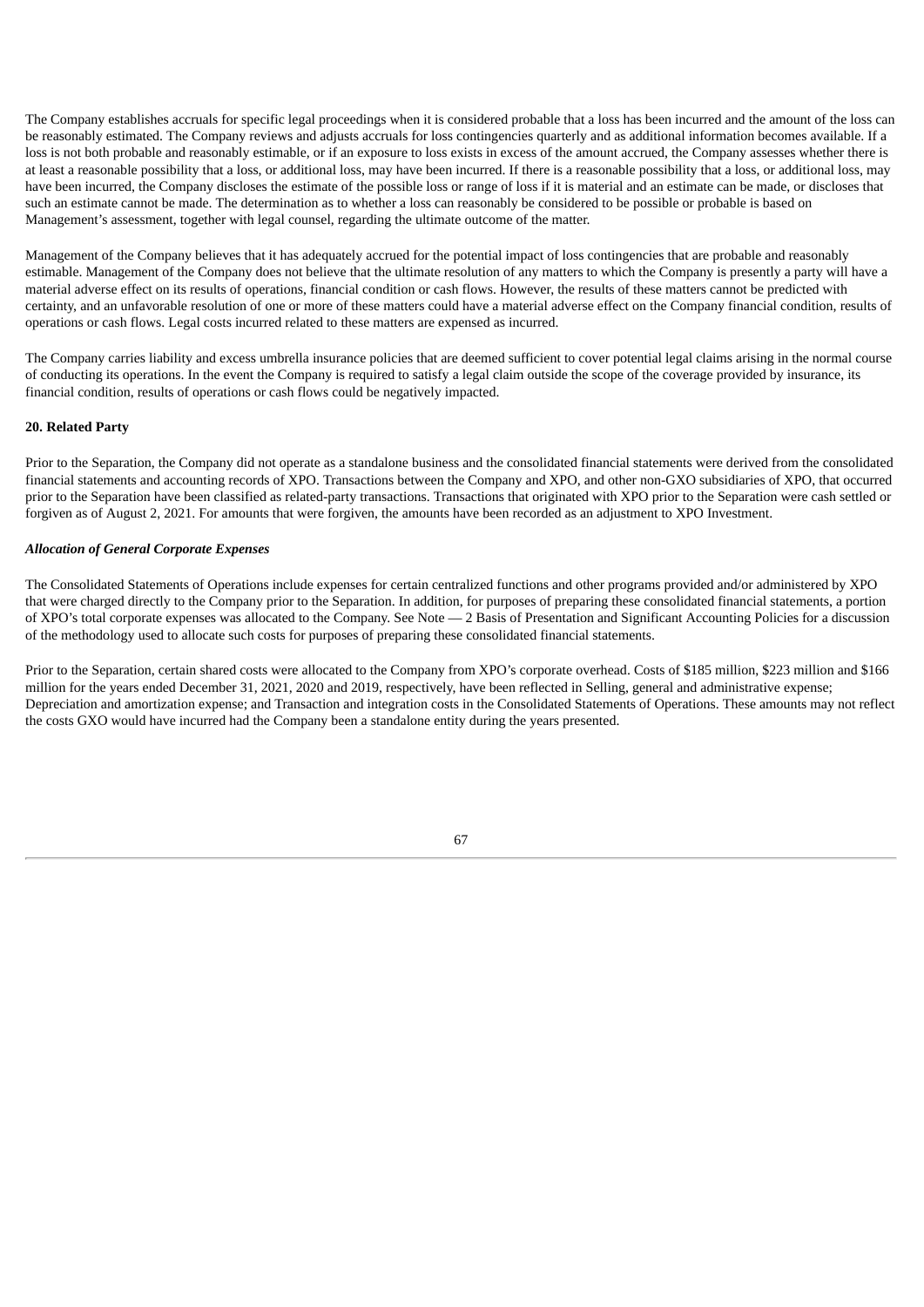# *Transactions with XPO and its non-GXO Subsidiaries*

Revenue and costs generated from XPO prior to the Separation were as follows:

|               | <b>Year Ended December 31,</b> |      |  |              |  |      |
|---------------|--------------------------------|------|--|--------------|--|------|
| (In millions) |                                | 2021 |  | 2020         |  | 2019 |
| Revenue       |                                |      |  | -            |  | 10   |
| Costs         |                                | 80   |  | 4 4 E<br>112 |  | 148  |

# *Balances with XPO and its non-GXO Subsidiaries*

In connection with the Separation, GXO related-party amounts in the Consolidated Balance Sheets were cash settled or forgiven as of August 2, 2021.

Assets and liabilities in the Consolidated Balance Sheets included the following related-party amounts:

|                                          | December 31, |      |  |  |  |
|------------------------------------------|--------------|------|--|--|--|
| (In millions)                            | 2021         | 2020 |  |  |  |
| Amounts due from XPO and its affiliates  |              |      |  |  |  |
| Trade receivables <sup>(1)</sup>         | \$<br>\$.    | 9    |  |  |  |
| Other current assets <sup>(2)</sup>      |              | 2    |  |  |  |
| Other long-term assets <sup>(3)</sup>    |              | 53   |  |  |  |
| Amounts due to XPO and its affiliates    |              |      |  |  |  |
| Trade payables <sup>(4)</sup>            |              | 20   |  |  |  |
| Other current liabilities <sup>(5)</sup> |              | 11   |  |  |  |
| Accrued expenses <sup>(6)</sup>          |              | 2    |  |  |  |
| Loans payable <sup>(7)</sup>             |              | 486  |  |  |  |
|                                          |              |      |  |  |  |

(1) Primarily represents trade receivables generated from revenue with XPO.

(2) Primarily relates to interest receivable from loans receivable from XPO. (3) Represents loans receivable from XPO.

(4) Represents trade payables due to XPO.

(5) Primarily relates to facility expense and taxes payable due to XPO.

(6) Represents accrued interest on loans due to XPO.

(7) Represents loans due to XPO. See Note — 11 Debt and Financing Arrangements for further information.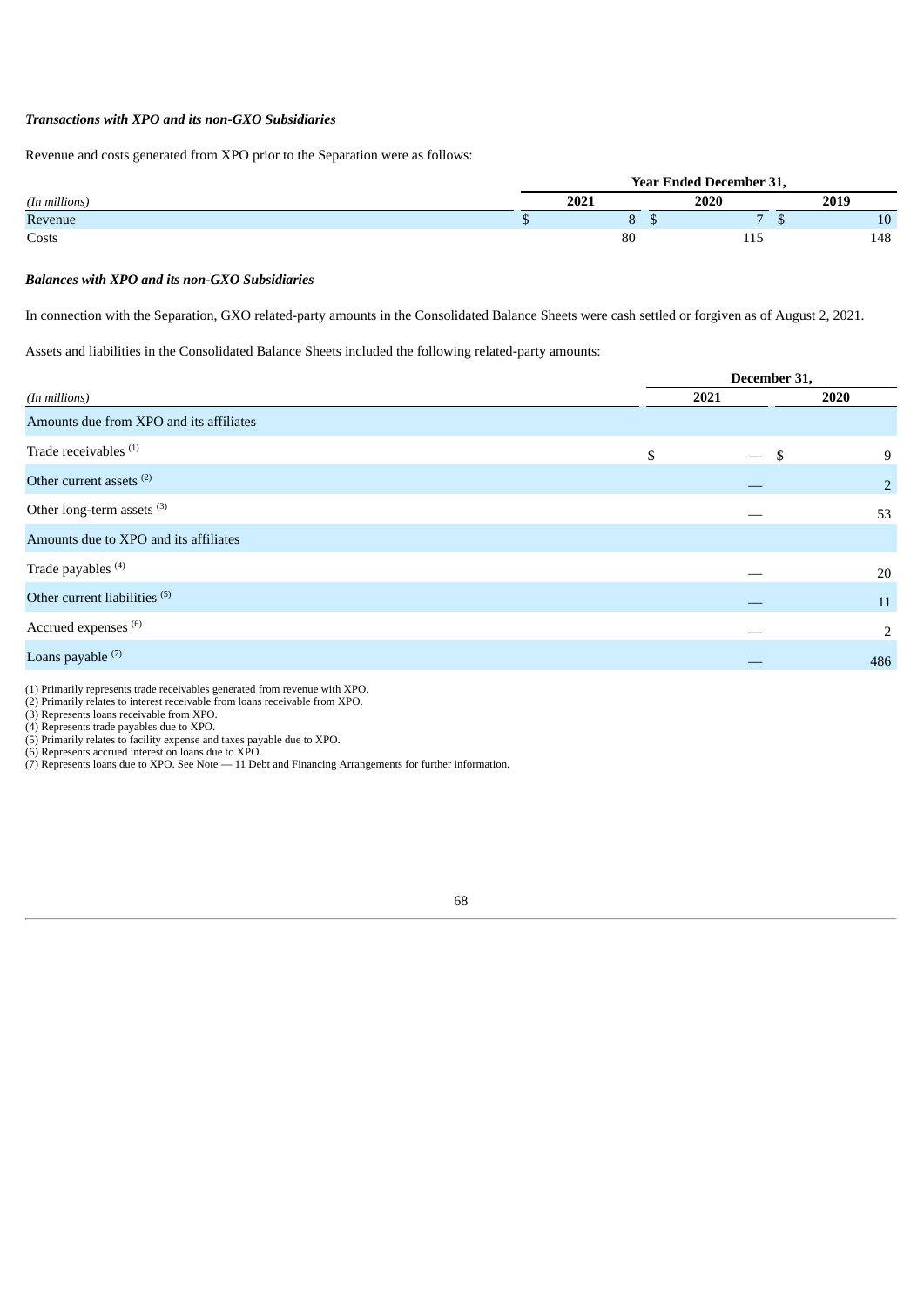#### **Item 9. Changes in and Disagreements With Accountants on Accounting and Financial Disclosures.**

None.

#### **Item 9A. Controls and Procedures.**

#### **Conclusion Regarding the Effectiveness of Disclosure Controls and Procedures**

Under the supervision and with the participation of our management, including our Chief Executive Officer ("CEO") and Chief Financial Officer ("CFO"), we conducted an evaluation of the effectiveness of the design and operation of our disclosure controls and procedures, as such term is defined in Rule 13a-15(e) and Rule 15d-15(e) under the Securities Exchange Act of 1934, as amended, as of December 31, 2021. Based on that evaluation, our CEO and CFO concluded that our disclosure controls and procedures as of December 31, 2021 were effective as of such time such that the information required to be included in our Securities and Exchange Commission ("SEC") reports is: (i) recorded, processed, summarized and reported within the time periods specified in SEC rules and forms relating to the Company, including our consolidated subsidiaries; and (ii) accumulated and communicated to our management, including our CEO and CFO, as appropriate to allow timely decisions regarding required disclosure.

## **Management's Annual Report on Internal Control over Financial Reporting**

Our management is responsible for establishing and maintaining adequate internal control over financial reporting, as such term is defined in Rule 13a-15(f) and 15d-15 under the Securities Exchange Act of 1934, as amended. Under the supervision and with the participation of our management, including our CEO and CFO, we conducted an evaluation of the effectiveness of our internal control over financial reporting as of December 31, 2021, based on the framework in Internal Control - Integrated Framework (2013) issued by the Committee of Sponsoring Organizations of the Treadway Commission. Based on our evaluation, we concluded that our internal control over financial reporting was effective as of December 31, 2021.

KPMG LLP, the independent registered public accounting firm that audited the financial statements included in this Annual Report on Form 10-K, has issued an audit report, which is included elsewhere within this Form 10-K, on the effectiveness of our internal control over financial reporting.

### **Changes in Internal Control Over Financial Reporting**

There have not been any changes in our internal control over financial reporting during the quarter ended December 31, 2021, that have materially affected, or are reasonably likely to materially affect, our internal control over financial reporting.

### **Item 9B. Other Information.**

None.

#### **Item 9C. Disclosure Regarding Foreign Jurisdictions that Prevent Inspections.**

Not applicable.

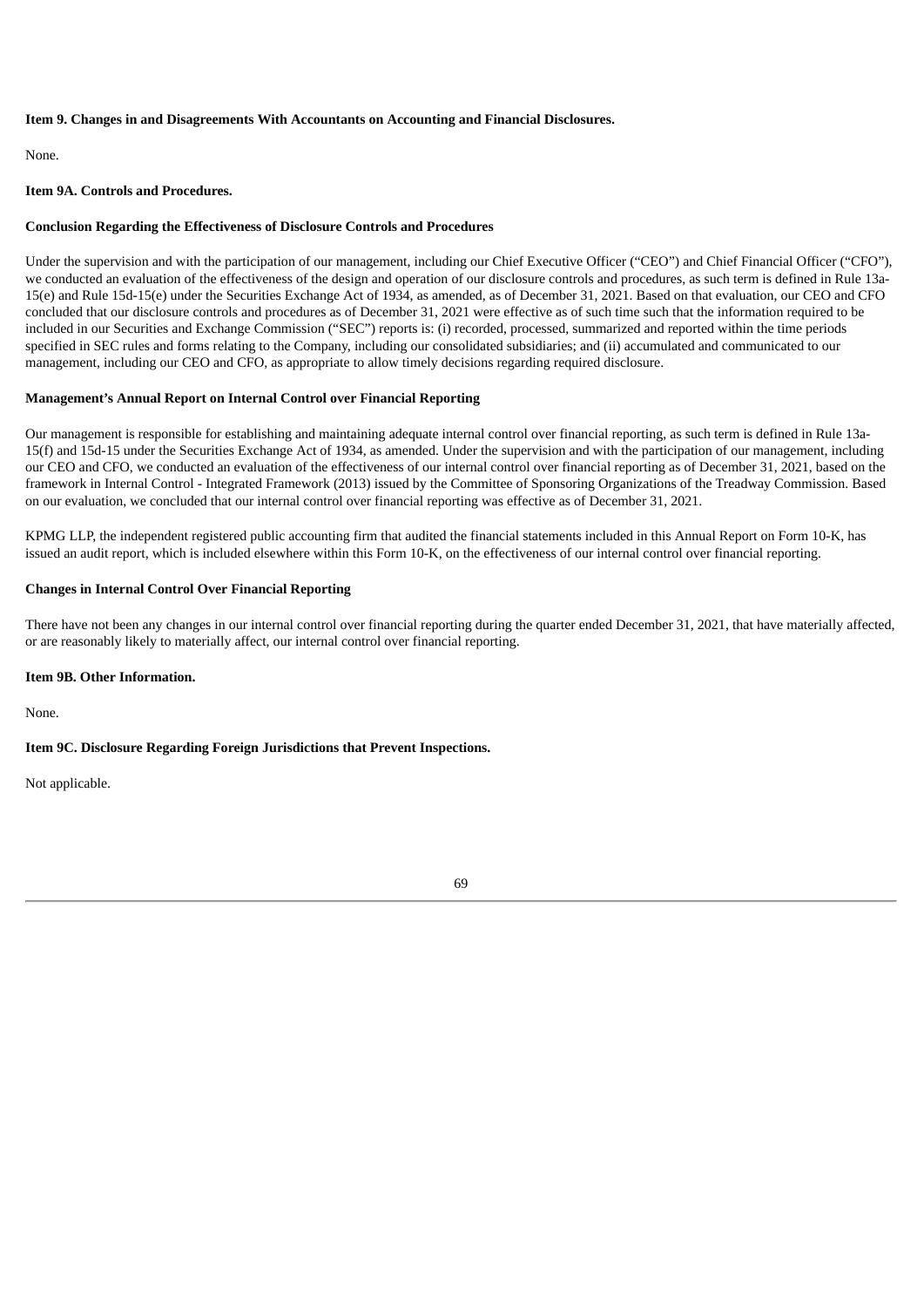#### **Part III**

# **Item 10. Directors, Executive Officers and Corporate Governance.**

The information required by Item 10 of Part III of Form 10-K (other than certain information required by Item 401 of Regulation S-K with respect to our executive officers, which is provided under Item 1 of Part I of this Annual Report on Form 10-K) will be set forth in our definitive Proxy Statement for the 2022 Annual Meeting of Stockholders and is incorporated herein by reference. The Proxy Statement, or an amendment to this Annual Report on Form 10- K containing the information, will be filed with the SEC before April 30, 2022.

We have adopted a Code of Business Ethics (the "Code of Ethics"), which is applicable to our principal executive officer, principal financial officer, principal accounting officer and other senior officers. The Code of Ethics is available on our website at www.ethics.gxo.com. In the event that we amend or waive any of the provisions of the Code of Ethics that relate to any element of the code of ethics definition enumerated in Item 406(b) of Regulation S-K, we intend to disclose the same on our website at the web address specified above.

# **Item 11. Executive Compensation.**

The information required by Item 11 of Part III of Form 10-K will be set forth in our Proxy Statement for the 2022 Annual Meeting of Stockholders and is incorporated herein by reference. The Proxy Statement containing the information will be filed with the SEC before April 30, 2022.

# **Item 12. Security Ownership of Certain Beneficial Owner and Management and Related Stockholder Matters.**

The information required by Item 12 of Part III of Form 10-K, including information regarding security ownership of certain beneficial owners and management and information regarding securities authorized for issuance under equity compensation plans, will be set forth in our Proxy Statement for the 2022 Annual Meeting of Stockholders and is incorporated herein by reference. The Proxy Statement containing the information will be filed with the SEC before April 30, 2022.

# **Item 13. Certain Relationships and Related Transactions, and Director Independence.**

The information required by Item 13 of Part III of Form 10-K will be set forth in our Proxy Statement for the 2022 Annual Meeting of Stockholders and is incorporated herein by reference. The Proxy Statement, or an amendment to this Annual Report on Form 10-K containing the information, will be filed with the SEC before April 30, 2022.

# **Item 14. Principal Accountant Fees and Services.**

Our independent registered public accounting firm is KPMG LLP, Dallas, TX, Auditor Firm ID: 185.

The information required by Item 14 of Part III of Form 10-K will be set forth in our Proxy Statement for the 2022 Annual Meeting of Stockholders and is incorporated herein by reference. The Proxy Statement containing the information will be filed with the SEC before April 30, 2022.

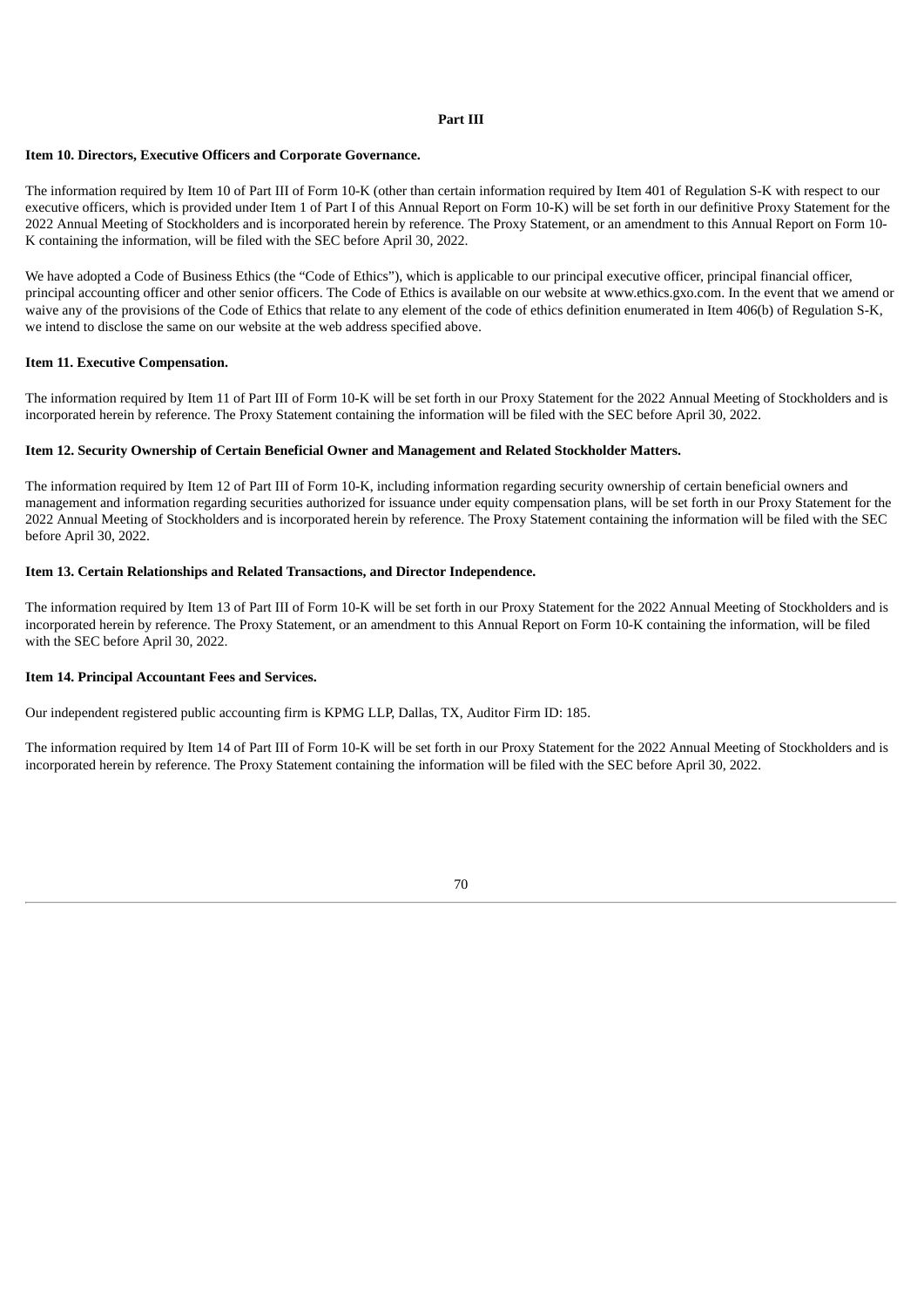#### **Part IV**

# **Item 15. Exhibit and Financial Statement Schedules.**

# **Financial Statements and Financial Statement Schedules**

The list of Consolidated Financial Statements provided in the Index to Consolidated Financial Statements is incorporated herein by reference. Such Consolidated Financial Statements are filed as part of this Annual Report on Form 10-K. All financial statement schedules are omitted because the required information is not applicable, or because the information required is included in the Consolidated Financial Statements and notes thereto.

| <b>Exhibit</b><br><b>Number</b> | <b>Description</b>                                                                                                                                                                                                                                                                                                                                                                                           |
|---------------------------------|--------------------------------------------------------------------------------------------------------------------------------------------------------------------------------------------------------------------------------------------------------------------------------------------------------------------------------------------------------------------------------------------------------------|
| 2.1                             | Separation and Distribution Agreement by and between XPO Logistics, Inc. and GXO Logistics, Inc., dated as of August 1, 2021<br>(incorporated by reference to Exhibit 2.1 of the Company's Current Report on Form 8-K (Commission file no. 001-40470) filed with the<br><b>SEC on August 2, 2021).</b>                                                                                                       |
| 3.1                             | Amended and Restated Certificate of Incorporation of GXO Logistics, Inc. (incorporated by reference to Exhibit 3.1 of the Company's<br>Current Report on Form 8-K (Commission file no. 001-40470) filed with the SEC on August 2, 2021).                                                                                                                                                                     |
| 3.2                             | Second Amended and Restated Bylaws of GXO Logistics, Inc. (incorporated by reference to Exhibit 3.2 of the Company's Current<br>Report on Form 8-K (Commission file no. 001-40470) filed with the SEC on August 2, 2021).                                                                                                                                                                                    |
| 4.1                             | Indenture, dated as of July 2, 2021, among GXO Logistics, Inc. and Wells Fargo Bank National Association, as Trustee (incorporated by<br>reference to Exhibit 4.1 to the Company's Amendment No. 3 to the Registration Statement on Form 10 (Commission file no. 001-<br>40470) filed with the SEC on July $\overline{7}$ , 2021).                                                                           |
| 4.2                             | First Supplemental Indenture, dated as of July 2,2021, among GXO Logistics, Inc. and Wells Fargo Bank, National Association, as<br>Trustee (incorporated by reference to Exhibit 4.2 to the Company's Amendment No. 3 to the Registration Statement on Form 10<br>(Commission file no. 001-40470) filed with the SEC on July 7, 2021).                                                                       |
| 4.3                             | Registration Rights Agreement, dated July 2, 2021, by and among GXO Logistics, Inc., Barclays Capital Inc., Citigroup Global Markets<br>Inc., Credit Agricole Securities, (USA) Inc. and Goldman Sachs & Co. LLC (incorporated by reference to Exhibit 4.3 to the Company's<br>Amendment No. 3 to the Registration Statement on Form 10 (Commission file no. 001-40470) filed with the SEC on July 7, 2021). |
| 4.4                             | Registration Rights Agreement by and among Jacobs Private Equity, LLC and GXO Logistics, Inc., dated as of September 29, 2021<br>(incorporated by reference to Exhibit 4.1 to the Company's Current Report on Form 8-K (Commission file no. 001-40470) filed with the<br><b>SEC on October 1, 2021).</b>                                                                                                     |
| $4.5*$                          | Description of Registrant's Securities.                                                                                                                                                                                                                                                                                                                                                                      |
| 10.1                            | Transition Services Agreement by and between XPO Logistics, Inc. and GXO Logistics, Inc., dated as of August 1, 2021 (incorporated<br>by reference to Exhibit 10.1 of the Company's Current Report on Form 8-K (Commission file no. 001-40470) filed with the SEC on<br><u>August 2, 2021).</u>                                                                                                              |
| 10.2                            | Tax Matters Agreement by and between XPO Logistics, Inc. and GXO Logistics, Inc., dated as of August 1, 2021 (incorporated by<br>reference to Exhibit 10.2 of the Company's Current Report on Form 8-K (Commission file no. 001-40470) filed with the SEC on August<br>2, 2021).                                                                                                                             |
| 10.3                            | Employee Matters Agreement by and between XPO Logistics, Inc. and GXO Logistics, Inc., dated as of August 1, 2021 (incorporated<br>by reference to Exhibit 10.3 of the Company's Current Report on Form 8-K (Commission file no. 001-40470) filed with the SEC on<br><u>August 2, 2021).</u>                                                                                                                 |
| 10.4                            | Intellectual Property License Agreement by and between XPO Logistics, Inc. and GXO Logistics, Inc., dated as of July 30, 2021<br>(incorporated by reference to Exhibit 10.4 of the Company's Current Report on Form 8-K (Commission file no. 001-40470) filed with<br>the SEC on August 2, 2021).                                                                                                            |
| $10.5+$                         | GXO Logistics, Inc. 2021 Omnibus Incentive Plan (incorporated by reference to Exhibit 10.5 of the Company's Current Report on Form<br>8-K (Commission file no. 001-40470) filed with the SEC on August 2, 2021).                                                                                                                                                                                             |

71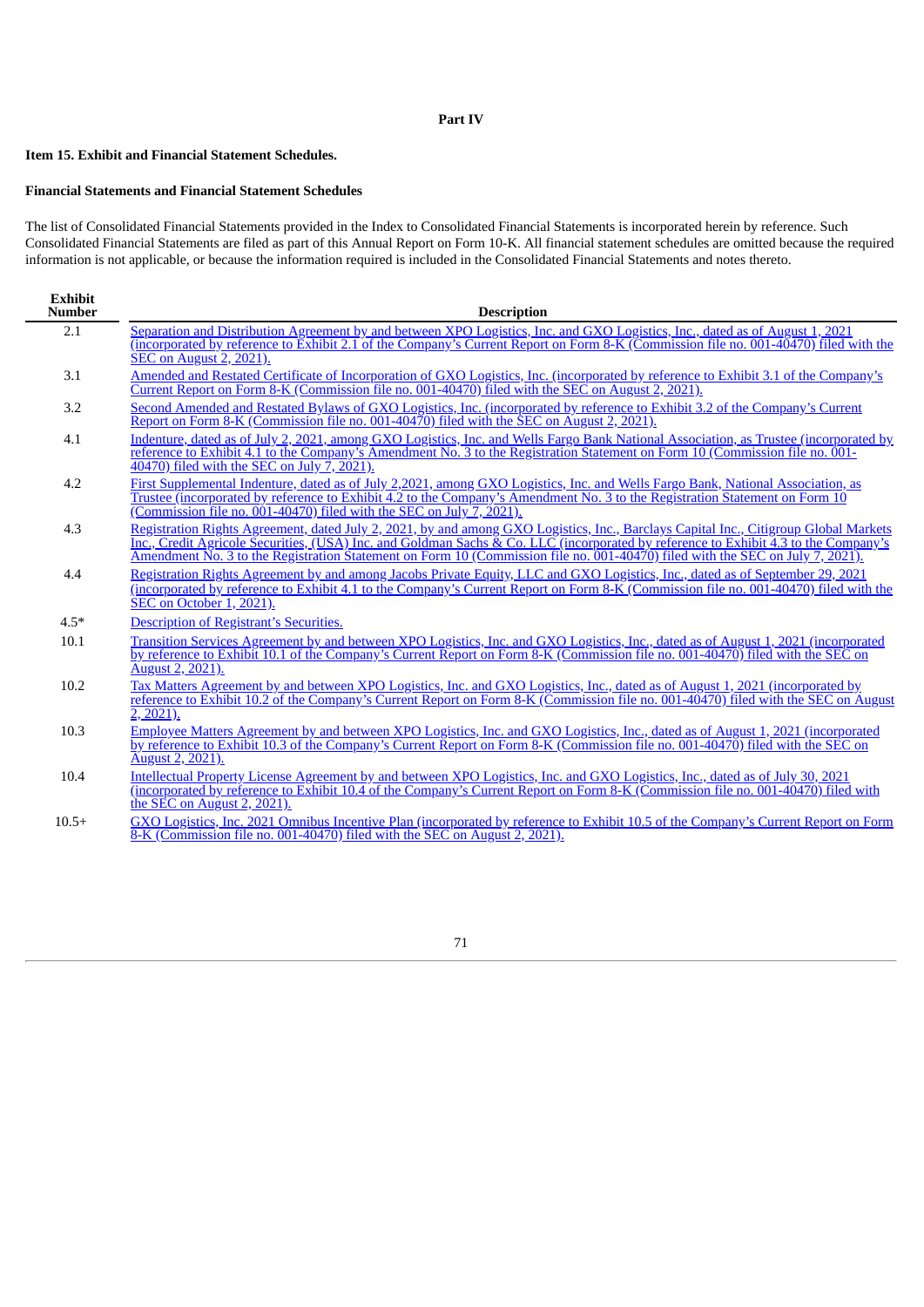- 10.6+ Form of Option Award Agreement under the GXO Logistics, Inc. 2021 Omnibus Incentive [Compensation](https://www.sec.gov/Archives/edgar/data/0001852244/000162828021011851/exhibit102-form10.htm) Plan (incorporated by reference to Exhibit 10.2 to the Company['s](https://www.sec.gov/Archives/edgar/data/0001852244/000162828021011851/exhibit102-form10.htm) Registration Statement on Form 10 [\(Commission](https://www.sec.gov/Archives/edgar/data/0001852244/000162828021011851/exhibit102-form10.htm) file no. 001-40470) filed with the SEC on June 9, 2021).
- 10.7+ GXO Logistics, Inc. Severance Plan (incorporated by reference to Exhibit 10.6 of the Company's Current Report on Form 8-K [\(Commission](https://www.sec.gov/Archives/edgar/data/0001852244/000162828021015181/exhibit106-form8xkgxo.htm) file no. 001-40470) filed with the SEC on August 2, 2021).
- 10.8+ GXO Logistics, Inc. Cash Long-Term Incentive Plan (incorporated by reference to Exhibit 10.7 of the Company's Current Report on Form 8-K [\(Commission](https://www.sec.gov/Archives/edgar/data/0001852244/000162828021015181/exhibit107-form8xkgxo.htm) file no. 001-40470) filed with the SEC on August 2, 2021).
- 10.9+ Award Agreement under the XPO Logistics, Inc. Cash Long-Term Incentive Plan between XPO Logistics, Inc. and Malcolm Wilson, dated as of January 15, 2020 [\(incorporated](https://www.sec.gov/Archives/edgar/data/0001852244/000162828021011851/exhibit105-form10.htm) by reference to Exhibit 10.5 to the Compan[y'](https://www.sec.gov/Archives/edgar/data/0001852244/000162828021011851/exhibit105-form10.htm)s Registration Statement on Form 10 (Commission file no. 001-40470) filed with the SEC on June 9, 2021).
- 10.10+ Offer Letter between XPO Logistics Europe and Malcolm Wilson, dated as of May 14, 2021 [\(incorporated](https://www.sec.gov/Archives/edgar/data/0001852244/000162828021011851/exhibit107-form10.htm) by reference to Exhibit 10.7 to the Compan[y's](https://www.sec.gov/Archives/edgar/data/0001852244/000162828021011851/exhibit107-form10.htm) Registration Statement on Form 10 [\(Commission](https://www.sec.gov/Archives/edgar/data/0001852244/000162828021011851/exhibit107-form10.htm) file no. 001-40470) filed with the SEC on June 9, 2021).
- 10.11+ Service Agreement between XPO Supply Chain UK Limited and Malcolm Wilson, dated as of May 14, 2021 [\(incorporated](https://www.sec.gov/Archives/edgar/data/0001852244/000162828021011851/exhibit108-form10.htm) by reference to Exhibit 10.8 to the Compan[y's](https://www.sec.gov/Archives/edgar/data/0001852244/000162828021011851/exhibit108-form10.htm) Registration Statement on Form 10 [\(Commission](https://www.sec.gov/Archives/edgar/data/0001852244/000162828021011851/exhibit108-form10.htm) file no. 001-40470) filed with the SEC on June 9, 2021).
- 10.12+ Award Agreement under the XPO Logistics, Inc. Cash Long-Term Incentive Plan between XPO Logistics, Inc. and Maryclaire Hammond dated as of January 15, 2020 [\(incorporated](https://www.sec.gov/Archives/edgar/data/0001852244/000162828021011851/exhibit106-form10.htm) by reference to Exhibit 10.6 to the Compan[y's](https://www.sec.gov/Archives/edgar/data/0001852244/000162828021011851/exhibit106-form10.htm) Registration Statement on Form 10 [\(Commission](https://www.sec.gov/Archives/edgar/data/0001852244/000162828021011851/exhibit106-form10.htm) file no. 001-40470) filed with the SEC on June 9, 2021).
- 10.13+ Offer Letter between XPO Logistics Europe and Maryclaire [Hammond,](https://www.sec.gov/Archives/edgar/data/0001852244/000162828021011851/exhibit1010-form10.htm) dated as of May [1](https://www.sec.gov/Archives/edgar/data/0001852244/000162828021011851/exhibit1010-form10.htm)4, 2021 (incorporated by reference to Exhibit 10.10 to the Compan[y'](https://www.sec.gov/Archives/edgar/data/0001852244/000162828021011851/exhibit1010-form10.htm)s Registration Statement on Form 10 [\(Commission](https://www.sec.gov/Archives/edgar/data/0001852244/000162828021011851/exhibit1010-form10.htm) file no. 001-40470) filed with the SEC on June 9, 2021).
- 10.14+ Service Agreement between XPO Supply Chain UK Limited and Maryclaire Hammond, dated as of May 14, 2021 [\(incorporated](https://www.sec.gov/Archives/edgar/data/0001852244/000162828021011851/exhibit1011-form10.htm) by reference to Exhibit 10.11 to the Compan[y'](https://www.sec.gov/Archives/edgar/data/0001852244/000162828021011851/exhibit1011-form10.htm)s Registration Statement on Form 10 [\(Commission](https://www.sec.gov/Archives/edgar/data/0001852244/000162828021011851/exhibit1011-form10.htm) file no. 001-40470) filed with the SEC on June 9, 2021).
- 10.15+ Pension Top Up Letter between XPO Logistics Europe and Maryclaire Hammond, dated as of May 14, 2021 (incorporated by reference to Exhibit 10.12 to the Compan[y'](https://www.sec.gov/Archives/edgar/data/0001852244/000162828021013619/exhibit1012-form10.htm)s Amendment No. 3 to the Registration Statement on Form 10 [\(Commission](https://www.sec.gov/Archives/edgar/data/0001852244/000162828021013619/exhibit1012-form10.htm) file no. 001-40470) filed with the SEC on July 7, 2021).
- 10.16+ Award Agreement under the XPO Logistics, Inc. Cash Long-Term Incentive Plan between XPO Logistics, Inc. and Karlis Kirsis, dated as of January 15, 2020 [\(incorporated](https://www.sec.gov/Archives/edgar/data/1166003/000162828017001912/xpo201610-kexx1017.htm) by reference to Exhibit 10.17 to the Compan[y'](https://www.sec.gov/Archives/edgar/data/1166003/000162828017001912/xpo201610-kexx1017.htm)s Amendment No. 5 to the Registration Statement on Form 10 [\(Commission](https://www.sec.gov/Archives/edgar/data/1166003/000162828017001912/xpo201610-kexx1017.htm) file no. 001-40470) filed with the SEC on July 19, 2021).
- 10.17+ Offer Letter between XPO Logistics Europe and Karlis Kirsis, dated as of July 9, 2021 (incorporated by reference to Exhibit 10.16 to the Company's Amendment No. 4 to the Registration Statement on Form 10 [\(Commission](https://www.sec.gov/Archives/edgar/data/1852244/000162828021013885/exhibit1016-form10a2.htm) file no. 001-40470) filed with the SEC on July  $\overline{15, 2021}$ .
- 10.18+ Service Agreement between XPO Supply Chain UK Limited and Karlis Kirsis, dated as of July 9, 2021 (incorporated by reference to Exhibit 10.14 to the Company's Amendment No. 4 to the Registration Statement on Form 10 [\(Commission](https://www.sec.gov/Archives/edgar/data/1852244/000162828021013885/exhibit1014-form10a2.htm) file no. 001-40470) filed with the SEC on July 15, 2021).
- 10.19+ Pension Top Up Letter between XPO Logistics Europe and Karlis Kirsis, dated as of July 9, 2021 (incorporated by reference to Exhibit 10.15 to the Company's Amendment No. 4 to the Registration Statement on Form 10 [\(Commission](https://www.sec.gov/Archives/edgar/data/1852244/000162828021013885/exhibit1015-form10a2.htm) file no. 001-40470) filed with the SEC on July 15, 2021).
- 10.20<sup>+</sup> Offer Letter between XPO Logistics, Inc. and Baris Oran, dated as of April 20, 2021 (incorporated by reference to Exhibit 10.9 to the Compan[y'](https://www.sec.gov/Archives/edgar/data/0001852244/000162828021011851/exhibit109-form10.htm)s Registration Statement on Form 10 [\(Commission](https://www.sec.gov/Archives/edgar/data/0001852244/000162828021011851/exhibit109-form10.htm) file no. 001-40470) filed with the SEC on June 9, 2021).
- 10.21+ Form of Restricted Stock Unit Award Agreement for [Non-Employee](https://www.sec.gov/Archives/edgar/data/1852244/000185224421000007/gxo-formofdirectorrsuagree.htm) Directors (2021 Omnibus Incentive Compensation Plan) (incorporated by reference to Exhibit 10.12 to the Company'[s](https://www.sec.gov/Archives/edgar/data/1852244/000185224421000007/gxo-formofdirectorrsuagree.htm) Quarterly Report on Form 10-Q [\(Commission](https://www.sec.gov/Archives/edgar/data/1852244/000185224421000007/gxo-formofdirectorrsuagree.htm) file no. 001-40470) filed with the SEC on November 2, 2021).

72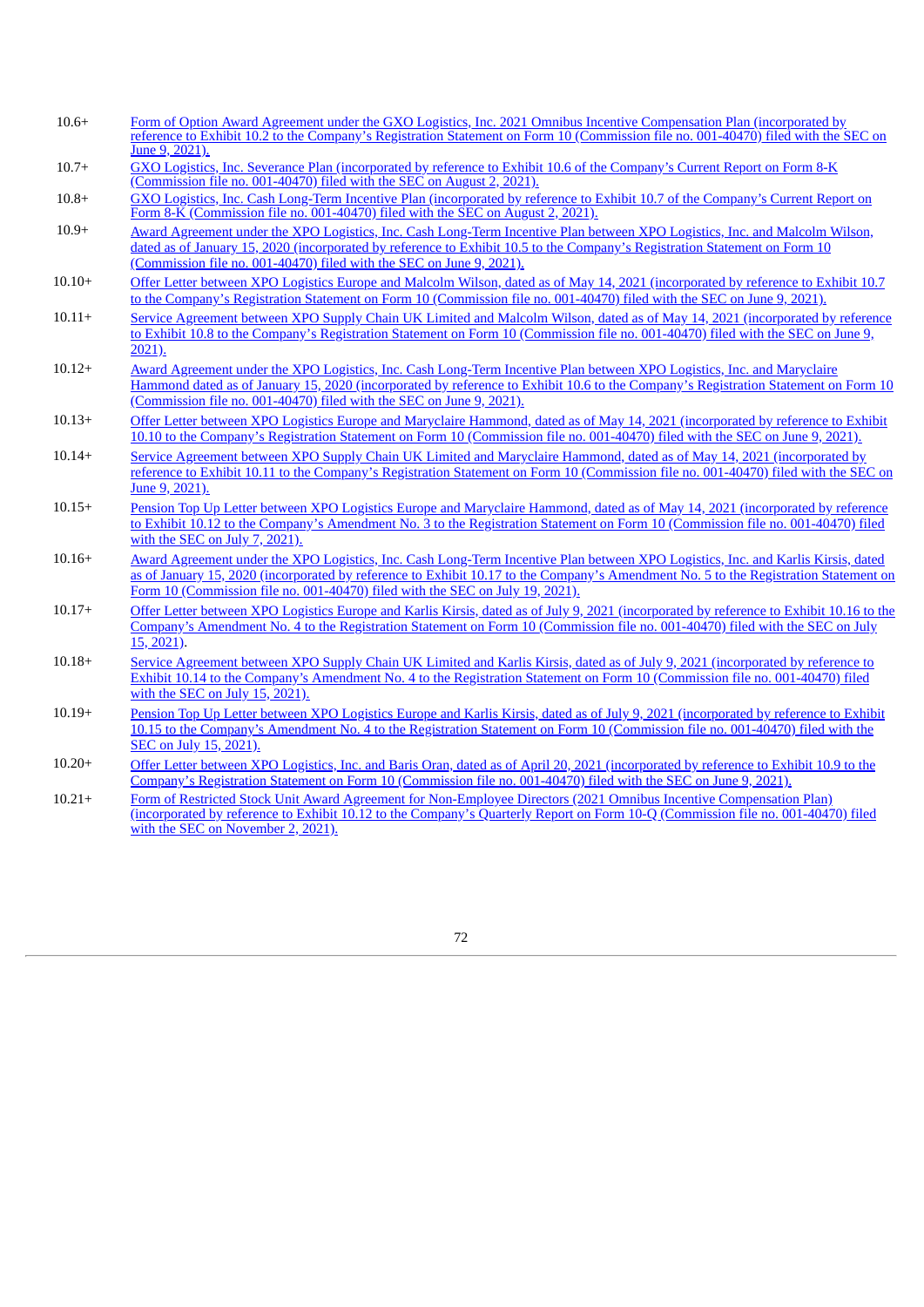- 10.22+ Form of Restricted Stock Unit Award Agreement [\(Service-Vesting\)](https://www.sec.gov/Archives/edgar/data/1852244/000185224421000007/gxo-formofrsuagreement.htm) (2021 Omnibus Incentive Compensation Plan) (incorporated by reference to Exhibit 10.13 to the Company['s](https://www.sec.gov/Archives/edgar/data/1852244/000185224421000007/gxo-formofrsuagreement.htm) Quarterly Report on Form 10-Q [\(Commission](https://www.sec.gov/Archives/edgar/data/1852244/000185224421000007/gxo-formofrsuagreement.htm) file no. 001-40470) filed with the SEC on November 2, 2021).
- 10.23+ Offer Letter between GXO Logistics, Inc. and Elizabeth Fogarty, dated as of October 22, 2021 (incorporated by reference to Exhibit 10.14 to the Company['s](https://www.sec.gov/Archives/edgar/data/1852244/000185224421000007/offerletterbetweengxologis.htm) Quarterly Report on Form 10-Q [\(Commission](https://www.sec.gov/Archives/edgar/data/1852244/000185224421000007/offerletterbetweengxologis.htm) file no. 001-40470) filed with the SEC on November 2, 2021).
- 10.24 Credit Agreement, dated as of June 23, 2021, by and among GXO Logistics, Inc., the lenders and other parties from time to time party thereto, and Citibank, N.A., as [Administrative](https://www.sec.gov/Archives/edgar/data/1852244/000162828021013619/exhibit1013-form10a.htm) Agent and an Issuing Lender (incorporated by reference to Exhibit 10.13 to the Compan[y'](https://www.sec.gov/Archives/edgar/data/1852244/000162828021013619/exhibit1013-form10a.htm)s Amendment No. 3 to the Registration Statement on Form 10 [\(Commission](https://www.sec.gov/Archives/edgar/data/1852244/000162828021013619/exhibit1013-form10a.htm) file no. 001-40470) filed with the SEC on July 7,  $2021$ ).
- 21.1\* [Subsidiaries](#page-83-0) of the registrant.
- 23.1\* Consent of [Independent](#page-84-0) Registered Public Accounting Firm.
- 31.1\* Certification of the Principal Executive Officer pursuant to Section 302 of the [Sarbanes-Oxley](#page-85-0) Act of 2002, with respect to the registrant's Annual Report on Form 10-K for the fiscal year ended December 31, 2021.
- 31.2\* Certification of the Principal Financial Officer pursuant to Section 302 of the [Sarbanes-Oxley](#page-86-0) Act of 2002, with respect to the registrant's Annual Report on Form 10-K for the fiscal year ended December 31, 2021.
- 32.1\*\* Certification of the Principal Executive Officer Pursuant to Section 906 of the [Sarbanes-Oxley](#page-87-0) Act of 2002, with respect to the registrant's Annual Report on Form 10-K for the fiscal year ended December 31, 2021.
- 32.2\*\* Certification of the Principal Financial Officer Pursuant to Section 906 of the [Sarbanes-Oxley](#page-88-0) Act of 2002, with respect to the registrant's Annual Report on Form 10-K for the fiscal year ended December 31, 2021.
- 101.INS\* Inline XBRL Instance Document.
- 101.SCH\* Inline XBRL Taxonomy Extension Schema.
- 101.CAL\* Inline XBRL Taxonomy Extension Calculation Linkbase.
- 101.DEF\* Inline XBRL Taxonomy Extension Definition Linkbase.
- 101.LAB\* Inline XBRL Taxonomy Extension Label Linkbase.
- 101.PRE\* Inline XBRL Taxonomy Extension Presentation Linkbase.
- 104\* Cover Page Interactive Data File (formatted as inline XBRL and contained in Exhibit 101).
	- \* Filed herewith.
	- \*\* Furnished herewith.
	- + This exhibit is a management contract or compensatory plan or arrangement.

### **Item 16. Form 10-K Summary.**

None.

#### 73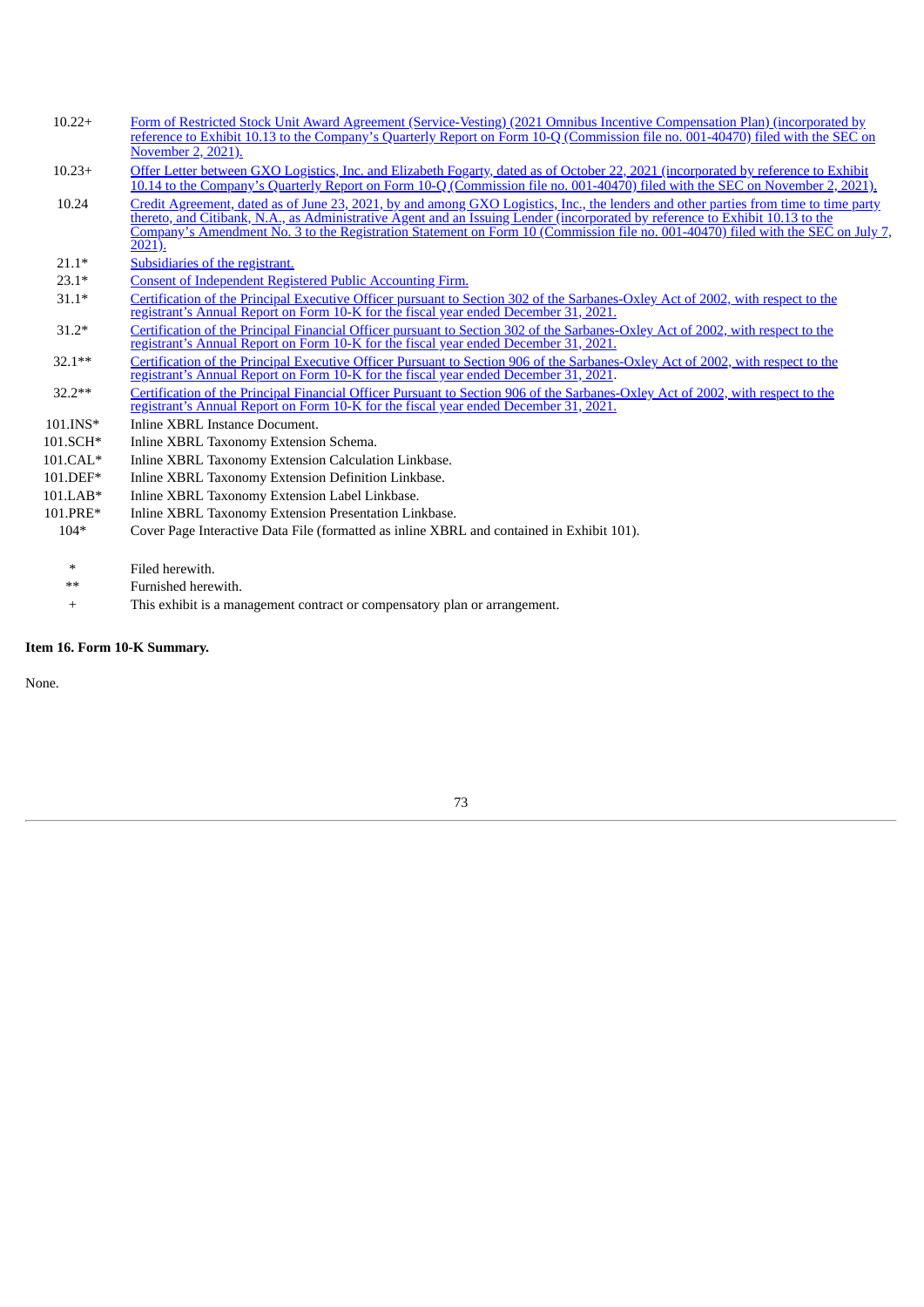# **Signatures**

Pursuant to the requirements of Section 13 or 15(d) of the Securities Exchange Act of 1934, the registrant has duly caused this report to be signed on its behalf by the undersigned, thereunto duly authorized.

GXO Logistics, Inc.

| Date: February 17, 2022 | By: | /s/ Malcolm Wilson             |  |
|-------------------------|-----|--------------------------------|--|
|                         |     | Malcolm Wilson                 |  |
|                         |     | <b>Chief Executive Officer</b> |  |
|                         |     | (Principal Executive Officer)  |  |
| Date: February 17, 2022 | By: | /s/ Baris Oran                 |  |
|                         |     | Baris Oran                     |  |
|                         |     | (Chief Financial Officer)      |  |
|                         |     | (Principal Financial Officer)  |  |

Pursuant to the requirements of the Securities Exchange Act of 1934, this report has been signed below by the following persons on behalf of the registrant and in the capacities on the dates indicated.

| <b>Signature</b>      | <b>Title</b>                         | <b>Date</b>       |
|-----------------------|--------------------------------------|-------------------|
| /s/ Malcolm Wilson    | Chief Executive Officer and Director | February 17, 2022 |
| Malcolm Wilson        | (Principal Executive Officer)        |                   |
| /s/ Baris Oran        | <b>Chief Financial Officer</b>       | February 17, 2022 |
| <b>Baris Oran</b>     | (Principal Financial Officer)        |                   |
| /s/ Paul Blanchett    | <b>Chief Accounting Officer</b>      | February 17, 2022 |
| Paul Blanchett        | (Principal Accounting Officer)       |                   |
| /s/ Brad Jacobs       | Director                             | February 17, 2022 |
| <b>Brad Jacobs</b>    | (Chairman)                           |                   |
| /s/ Marlene Colucci   | Director                             | February 17, 2022 |
| Marlene Colucci       | (Vice Chair)                         |                   |
| /s/ Oren Shaffer      | Director                             | February 17, 2022 |
| Oren Shaffer          | (Lead Independent Director)          |                   |
| /s/ Gena Ashe         | Director                             | February 17, 2022 |
| Gena Ashe             |                                      |                   |
| /s/ Clare Chatfield   | Director                             | February 17, 2022 |
| Clare Chatfield       |                                      |                   |
| /s/ Joli L. Gross     | Director                             | February 17, 2022 |
| Joli L. Gross         |                                      |                   |
| /s/ Jason Papastavrou | Director                             | February 17, 2022 |
| Jason Papastavrou     |                                      |                   |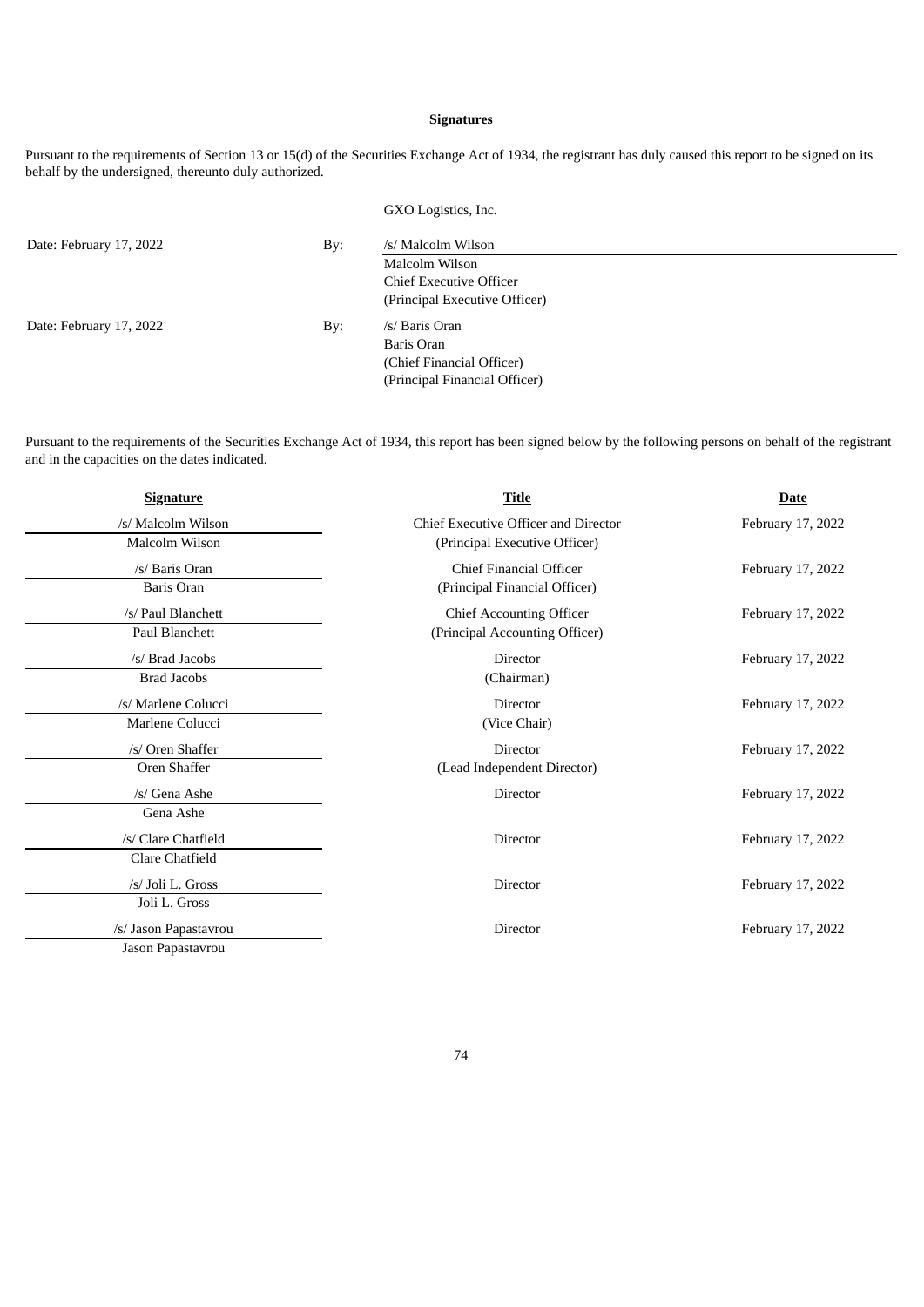### **DESCRIPTION OF GXO'S SECURITIES**

<span id="page-78-0"></span>The following briefly summarizes the material terms of our capital stock contained in our amended and restated certificate of incorporation and amended and restated bylaws. These summaries do not describe every aspect of these securities and documents and are subject to all the provisions of our amended and restated certificate of incorporation or amended and restated bylaws filed as exhibits to our Annual Report on Form 10-K for the year ended December 31, 2021, and are qualified in their entirety by reference to these documents, which you should read (along with the applicable provisions of Delaware law) for complete information on our capital stock. The following also summarizes certain relevant provisions of the Delaware General Corporation Law ("DGCL"). Since the terms of the DGCL are more detailed than the general *information provided below, you should read the actual provisions of the DGCL for complete information.*

### **General**

GXO's authorized capital stock consists of 300,000,000 shares of common stock, par value \$0.01 per share, and 10,000,000 shares of preferred stock, par value \$0.01 per share.

As of December 31, 2021, approximately 114,659,000 shares of our common stock are issued and outstanding, and no shares of our preferred stock are issued and outstanding.

# **Common Stock**

Common stockholders are entitled to one vote for each share held on all matters submitted to a vote of stockholders. Except as otherwise required by law and except for director elections (see below), whenever any corporate action is to be taken, such action will be authorized by a majority of the votes cast at a meeting of stockholders by the stockholders entitled to vote thereon.

Common stockholders are entitled to share equally in the dividends, if any, that may be declared by GXO's board of directors out of funds that are legally available to pay dividends, but only after payment of any dividends required to be paid on outstanding preferred stock, if any. Upon any voluntary or involuntary liquidation, dissolution or winding up of GXO, the common stockholders will be entitled to share ratably in all assets of GXO remaining after we pay all of our debts and other liabilities and any amounts we may owe to the holders of our preferred stock, if any.

Common stockholders do not have any preemptive, subscription, redemption or conversion rights. The rights, preferences and privileges of common stockholders are subject to the rights of the stockholders of any series of preferred stock that we will or may designate and issue.

Delaware law and our amended and restated bylaws permit us to issue uncertificated shares of common stock.

### **Preferred Stock**

Pursuant to Delaware law and our amended and restated certificate of incorporation, our board of directors has the authority, without further action by the stockholders, to issue shares of preferred stock in one or more series, and to fix the rights, preferences and privileges (including voting rights, dividend rights, conversion rights, redemption privileges and liquidation preferences) of each series, which may be greater than the rights of the common stock.

There are no shares of our preferred stock issued and outstanding.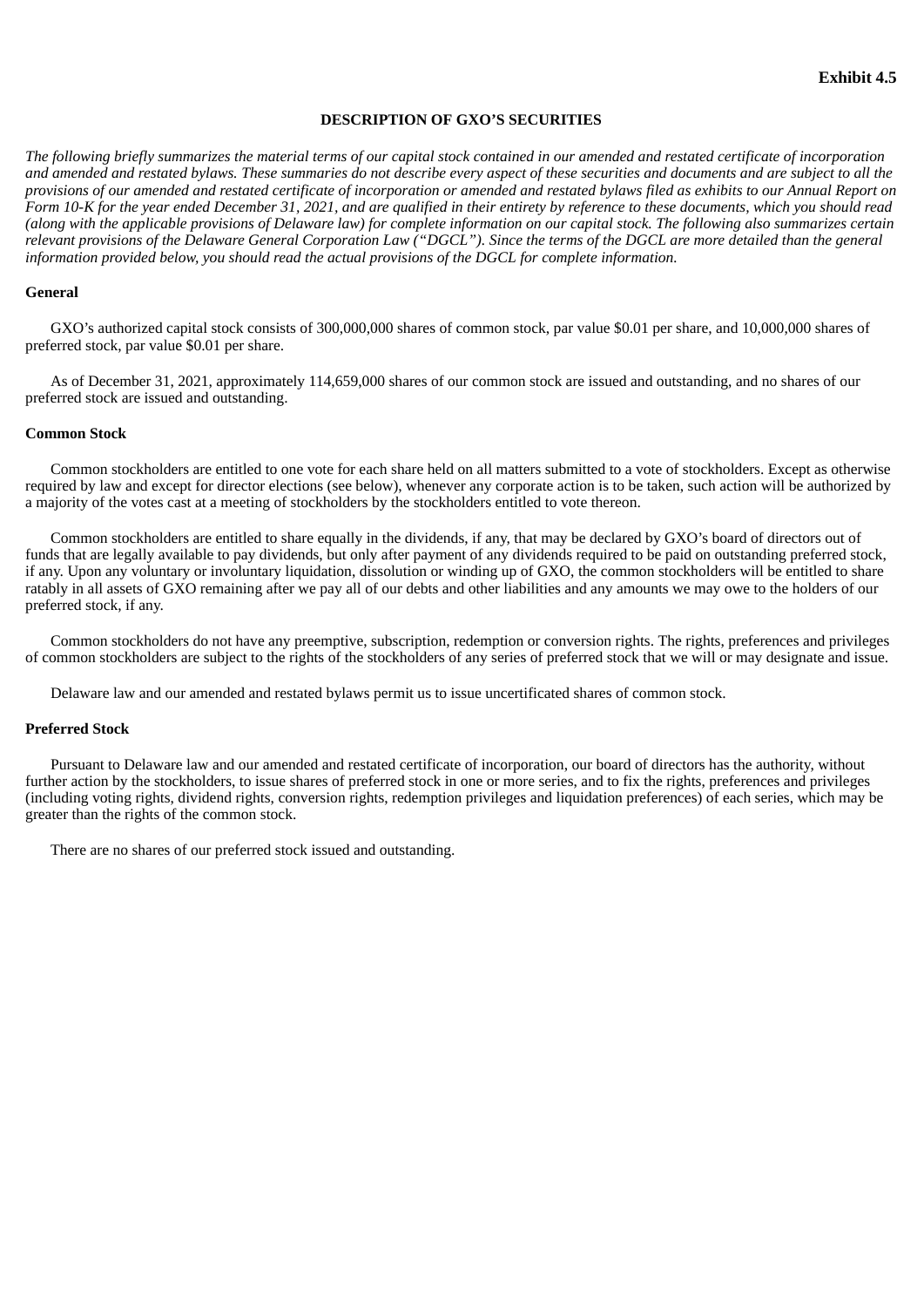### **Corporate Governance**

Responsible and appropriate corporate governance will ensure that our management always keeps stockholder interests in mind when crafting value-creating strategies at all levels of the organization.

*Single Class Capital Structure*. We have a single class share capital structure with all stockholders entitled to vote for director nominees and each holder of common stock entitled to one vote per share.

*Director Elections*. The election of directors in an uncontested election requires the affirmative vote of a majority of the votes cast (the number of shares voted "for" a director's election exceeds fifty percent (50%) of the number of votes cast with respect to that director's election) by holders of shares of our common stock at the meeting at which a quorum is present. If any incumbent director standing for reelection receives a greater number of votes "against" his or her election than votes "for" such election, our amended and restated bylaws require that such person promptly tender his or her resignation to our board of directors. Once an election is determined to be a contested election, directors are elected by a plurality of the votes cast at the meeting at which a quorum is present.

*Classified Board*. As discussed further below, we will have a classified board until 2025.

*Majority Vote for Mergers and Other Business Combinations*. Mergers and other business combinations involving GXO are generally required to be approved by a majority of our outstanding shares of common stock where such stockholder approval is required.

*Other Expected Corporate Governance Features*. In addition to charters for our Audit Committee, Compensation Committee, and Nominating, Corporate Governance and Sustainability Committee, we also have Corporate Governance Guidelines and a Code of Business Ethics. Also, we have implemented stock ownership guidelines for directors and senior executive officers, annual board performance evaluations, clawback and anti-hedging policies, prohibitions on option repricing in equity plans without stockholder approval, risk oversight procedures and other practices and protocols.

# Anti-Takeover Effects of Various Provisions of Delaware Law, our Amended and Restated Certificate of Incorporation, and our **Amended and Restated Bylaws**

Provisions of the DGCL, our amended and restated certificate of incorporation and our amended and restated bylaws could make it more difficult to acquire GXO by means of a tender offer, a proxy contest or otherwise, or to remove incumbent officers and directors. These provisions, summarized below, are expected to discourage types of coercive takeover practices and inadequate takeover bids and to encourage persons seeking to acquire control of GXO to first negotiate with our board of directors. We believe that the benefits of increased protection of our potential ability to negotiate with the proponent of an unfriendly or unsolicited proposal to acquire or restructure GXO outweigh the disadvantages of discouraging takeover or acquisition proposals because, among other things, negotiation of these proposals could result in an improvement of their terms.

*Delaware Anti-Takeover Statute*. Section 203 of the DGCL, an anti-takeover statute, generally prohibits a publicly held Delaware corporation from engaging in a "business combination" with an "interested stockholder" for a period of three years following the time the person became an interested stockholder, unless (with certain exceptions) the business combination or the transaction in which the person became an interested stockholder is approved in a prescribed manner. A "business combination" generally includes a merger, asset or stock sale, or other transaction resulting in a financial benefit to the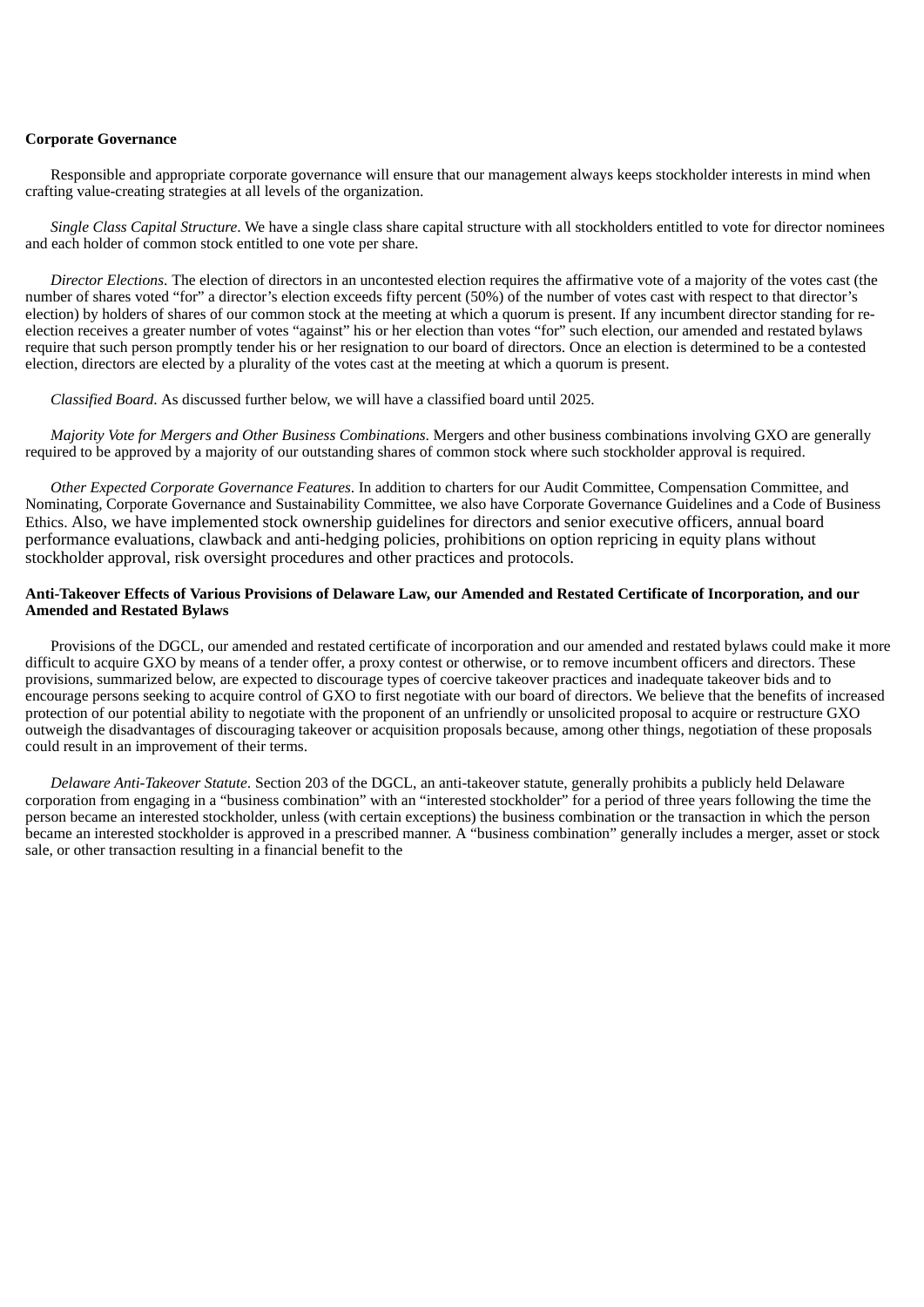interested stockholder. An "interested stockholder" generally is a person who, together with affiliates and associates, owns (or within three years prior to the determination of interested stockholder status did own) 15 percent or more of a corporation's voting stock. The existence of this provision would be expected to have an anti-takeover effect with respect to transactions not approved in advance by our board of directors, including discouraging attempts that might result in a premium over the market price for the shares of common stock. A corporation may "opt out" of Section 203 of the DGCL in its certificate of incorporation. GXO did not "opt out" of, and is thus subject to, Section 203 of the DGCL.

*Classified Board*. Our board of directors is divided into three classes, with Class I composed of two directors, Class II composed of three directors and Class III composed of three directors. The directors designated as Class I directors have terms expiring at the first annual meeting of stockholders following the distribution, which we expect to hold in 2022. The directors designated as Class II directors have terms expiring at the following year's annual meeting of stockholders, which we expect to hold in 2023, and the directors designated as Class III directors have terms expiring at the following year's annual meeting of stockholders, which we expect to hold in 2024. At the first annual meetings of stockholders following the distribution, the successors of Class I directors will be elected to serve for a term of three years each. Commencing with the second annual meeting of stockholders following the separation, directors for each class will be elected at the annual meeting of stockholders held in the year in which the term for that class expires and thereafter each director will serve for a term of one year and until his or her successor is duly elected and qualified, or until his or her earlier resignation or removal. Consequently, by 2025, all of our directors will stand for election each year for one year terms, and our board will therefore no longer be divided into three classes. Before our board of directors is declassified, it would take at least two elections of directors for any individual or group to gain control of our board of directors. Accordingly, while the classified board is in effect, these provisions could discourage a third-party from initiating a proxy contest, making a tender offer or otherwise attempting to gain control of our company.

*Size of Board and Vacancies*. Our amended and restated certificate of incorporation and bylaws provide that the number of directors on our board of directors are fixed exclusively by our board of directors. Our bylaws will also provide that the size of the board of directors are not less than one nor more than twelve members. Any vacancies created in the board of directors resulting from any increase in the authorized number of directors or the death, resignation, retirement, disqualification, removal from office or other cause are filled by a majority of the board of directors then in office, even if less than a quorum is present, or by a sole remaining director. Any director appointed to fill a vacancy on our board of directors are appointed for a term expiring at the next annual meeting of stockholders, and until his or her successor has been elected and qualified.

*Director Removal*. Our amended and restated certificate of incorporation and/or bylaws provide that (i) prior to the board being fully declassified, as discussed above, stockholders are permitted to remove a director only for cause; and (ii) after the board has been fully declassified, stockholders may remove the Company's directors with or without cause. Removal will require the affirmative vote of at least a majority of the Company's voting stock.

*Stockholder Action by Written Consent*. Our amended and restated certificate of incorporation expressly eliminates the right of our stockholders to act by written consent. Stockholder action must take place at the annual or at a special meeting of GXO stockholders.

*Special Stockholder Meetings*. Our amended and restated certificate of incorporation provides that the Chairman of the board of directors or the board of directors pursuant to a resolution adopted by a majority of the entire board of directors may call special meetings of our stockholders. Stockholders may not call special meetings of stockholders.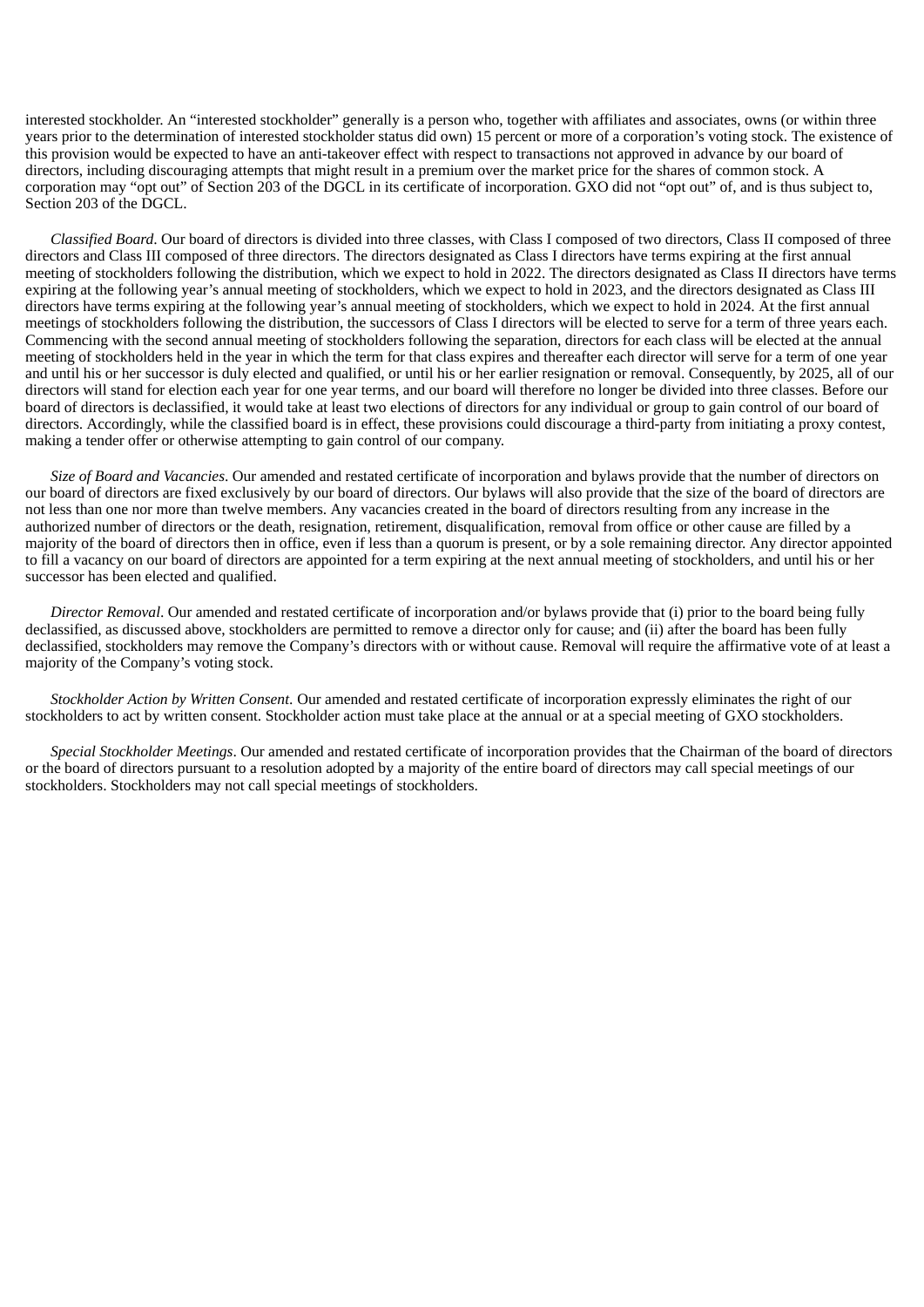*Requirements for Advance Notification of Stockholder Nominations and Proposals.* Our amended and restated certificate of incorporation mandates that stockholder nominations for the election of directors be given in accordance with the bylaws. Our amended and restated bylaws establish advance notice procedures with respect to stockholder proposals and nomination of candidates for election as directors as well as other requirements for stockholders making the proposals or nominations. Additionally, the bylaws require that candidates for election as director disclose their qualifications and make certain representations.

*No Cumulative Voting*. The DGCL provides that stockholders are denied the right to cumulate votes in the election of directors unless a corporation's certificate of incorporation provides otherwise. Our amended and restated certificate of incorporation does not provide for cumulative voting.

*Undesignated Preferred Stock*. Our amended and restated certificate of incorporation authorizes 10,000,000 shares of undesignated preferred stock. As a result, our board of directors are permitted, without the approval of holders of our common stock, to issue shares of our preferred stock with super voting, special approval, dividend or other rights or preferences on a discriminatory basis that could impede the success of any attempt to acquire GXO. These and other provisions may have the effect of deferring, delaying or discouraging hostile takeovers or changes in control or management of GXO.

#### **Limitation of Liability and Indemnification of Officers and Directors**

The DGCL authorizes corporations to limit or eliminate the personal liability of directors to corporations and their stockholders for monetary damages for breaches of directors' fiduciary duties as directors, and our amended and restated certificate of incorporation includes such an exculpation provision. Our amended and restated certificate of incorporation and amended and restated bylaws include provisions that indemnify, to the fullest extent allowable under the DGCL, the personal liability of directors or officers for monetary damages for actions taken as a director or officer of GXO, or for serving at our request as a director or officer or in another position at another corporation or enterprise, as the case may be. Our amended and restated certificate of incorporation and amended and restated bylaws also provide that we must indemnify and advance expenses to our directors and officers, subject to our receipt of an undertaking from the indemnitee as may be required under the DGCL. We are also expressly authorized to, and intend to, carry directors' and officers' insurance to protect GXO and our directors, officers, employees and agents from certain liabilities.

The limitation of liability and indemnification provisions that are in our amended and restated certificate of incorporation and amended and restated bylaws may discourage stockholders from bringing a lawsuit against directors for breach of their fiduciary duties. These provisions may also have the effect of reducing the likelihood of derivative litigation against directors and officers, even though such an action, if successful, might otherwise benefit us and our stockholders. We may be adversely affected to the extent that, in a class action or direct suit, we pay the costs of settlement and damage awards against directors and officers pursuant to these indemnification provisions.

### **Authorized but Unissued Shares of Common Stock**

Authorized but unissued shares of our common stock and preferred stock are available for future issuance without approval by the holders of our common stock. We are permitted to use additional shares for a variety of corporate purposes, including future public offerings to raise additional capital, employee benefit plans and as consideration for or to finance future acquisitions, investments or other purposes. The existence of authorized but unissued shares of our common stock and preferred stock could render more difficult or discourage an attempt to obtain control of GXO by means of a proxy contest, tender offer, merger or otherwise.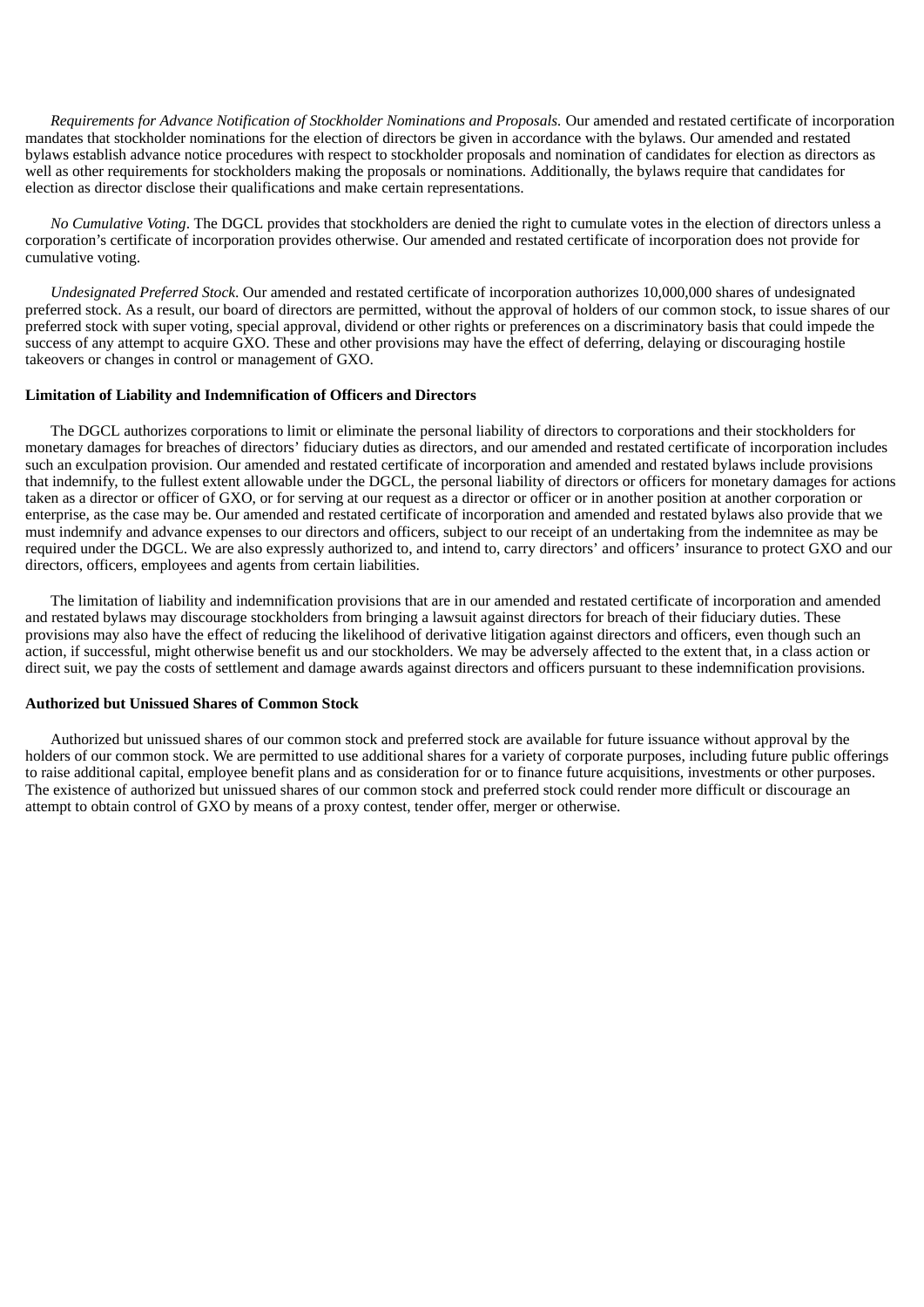### **Exclusive Forum**

Our amended and restated certificate of incorporation provides that unless our board of directors otherwise determines, the state courts within the State of Delaware (or, if no state court located within the State of Delaware has jurisdiction, the federal district court for the District of Delaware) are the sole and exclusive forum for any derivative action or proceeding brought on behalf of GXO, any action asserting a claim for or based on a breach of a fiduciary duty owed by any current or former director or officer of GXO to GXO or to GXO stockholders, including a claim alleging the aiding and abetting of such a breach of fiduciary duty, any action asserting a claim against GXO or any current or former director or officer of GXO arising pursuant to any provision of the DGCL or our amended and restated certificate of incorporation or amended and restated bylaws, any action asserting a claim relating to or involving GXO governed by the internal affairs doctrine, or any action asserting an "internal corporate claim" as that term is defined in Section 115 of the DGCL.

Section 22 of the Securities Act creates concurrent jurisdiction for federal and state courts over all suits brought to enforce any duty or liability created by the Securities Act of 1933, as amended (the "Securities Act"), or the rules and regulations thereunder. Accordingly, both state and federal courts have jurisdiction to entertain such claims. To prevent having to litigate claims in multiple jurisdictions and the threat of inconsistent or contrary rulings by different courts, among other considerations, our amended and restated certificate of incorporation further provides that the federal district courts of the United States are the exclusive forum for resolving any complaint asserting a cause of action arising under the Securities Act. Section 27 of the Securities Exchange Act of 1934, as amended (the "Exchange Act"), creates exclusive federal jurisdiction over all suits brought to enforce any duty of liability created by the Exchange Act or the rules and regulations thereunder, and as a result, the exclusive forum provision does not apply to actions arising under the Exchange Act or the rules and regulations thereunder. While the Delaware Supreme Court ruled in March 2020 that federal forum selection provisions purporting to require claims under the Securities Act be brought in federal court are "facially valid" under Delaware law, there is uncertainty as to whether other courts will enforce our federal forum provision described above. Our stockholders will not be deemed to have waived compliance with the federal securities laws and the rules and regulations thereunder.

### **Listing**

GXO's common stock is listed on the NYSE under the symbol "GXO."

# **Transfer Agent and Registrar**

The transfer agent and registrar for our common stock is Computershare.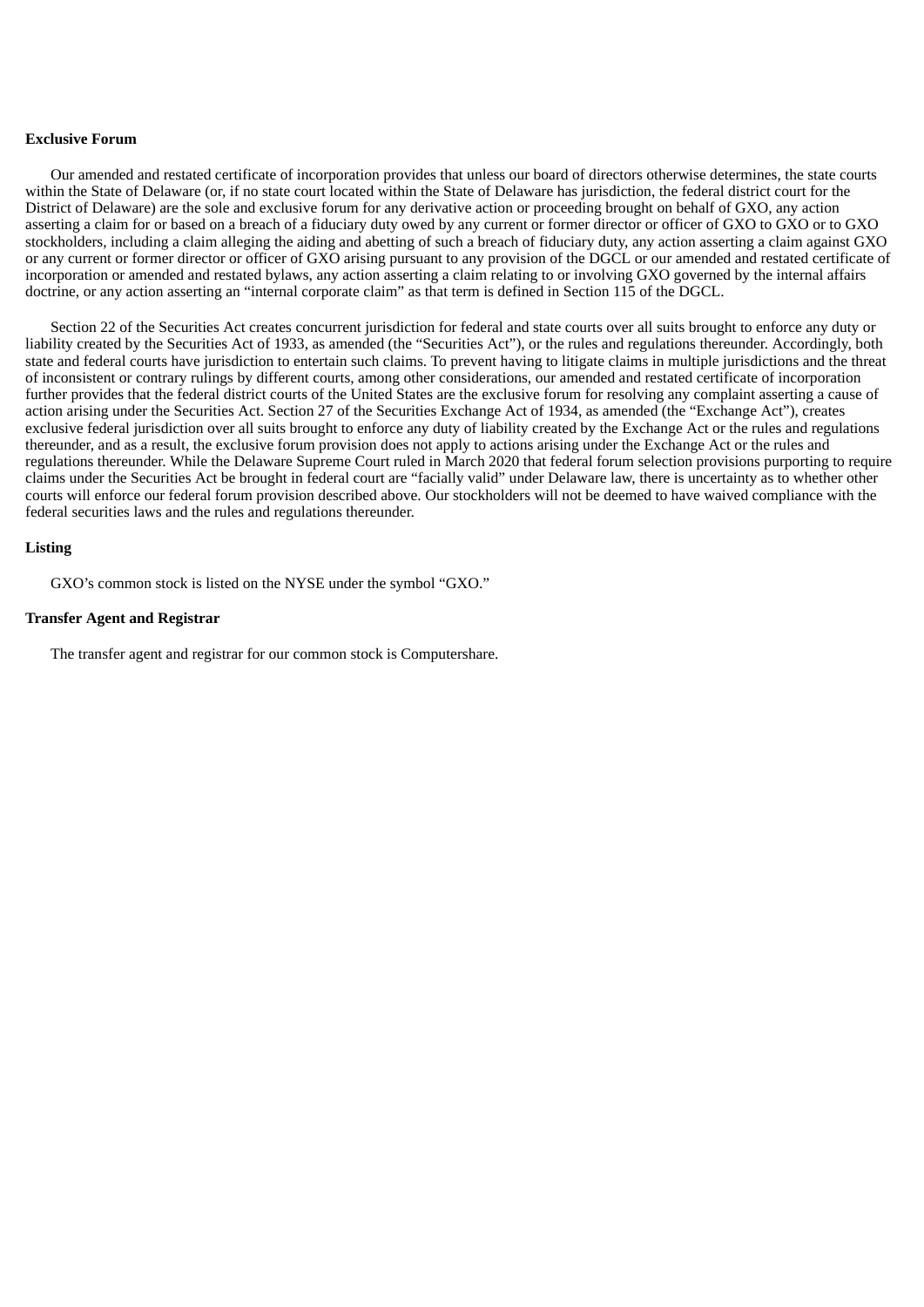# **Exhibit 21.1**

# **Subsidiaries of GXO Logistics, Inc.**

<span id="page-83-0"></span>

| <b>Entity</b>                                | <b>Location of Incorporation</b> |
|----------------------------------------------|----------------------------------|
| GXO Logistics, Inc.                          | Delaware                         |
| <b>GXO Enterprise Services LLC</b>           | Delaware                         |
| GXO Logistics UK Limited                     | Scotland                         |
| <b>GXO Logistics Europe SAS</b>              | France                           |
| <b>GXO Logistics International SAS</b>       | France                           |
| <b>GXO Logistics Services UK Limited</b>     | United Kingdom                   |
| XPO Supply Chain Netherlands BV              | Netherlands                      |
| XPO Supply Chain Netherlands III BV          | Netherlands                      |
| <b>GXO Logistics Spain SL</b>                | Spain                            |
| <b>GXO Logistics France SAS</b>              | France                           |
| <b>GXO Logistics Italy SPA</b>               | Italy                            |
| GXO Logistics Finance, LLC                   | Delaware                         |
| GXO Logistics Worldwide Holding Company, LLC | Delaware                         |
| GXO Logistics Worldwide, LLC                 | Delaware                         |
| GXO Logistics Holding Company, LLC           | Delaware                         |
| GXO Logistics Supply Chain, Inc.             | North Carolina                   |
| JHCI Holdings, Inc.                          | Delaware                         |
| JHCI Acquisitions, Inc.                      | Delaware                         |
| GXO Warehouse Company, Inc.                  | Iowa                             |

The names of certain consolidated subsidiaries that do not constitute a significant subsidiary have been omitted. Entities directly owned by subsidiaries of GXO Logistics, Inc. are indented and listed below their immediate parent. Ownership is 100% unless otherwise indicated.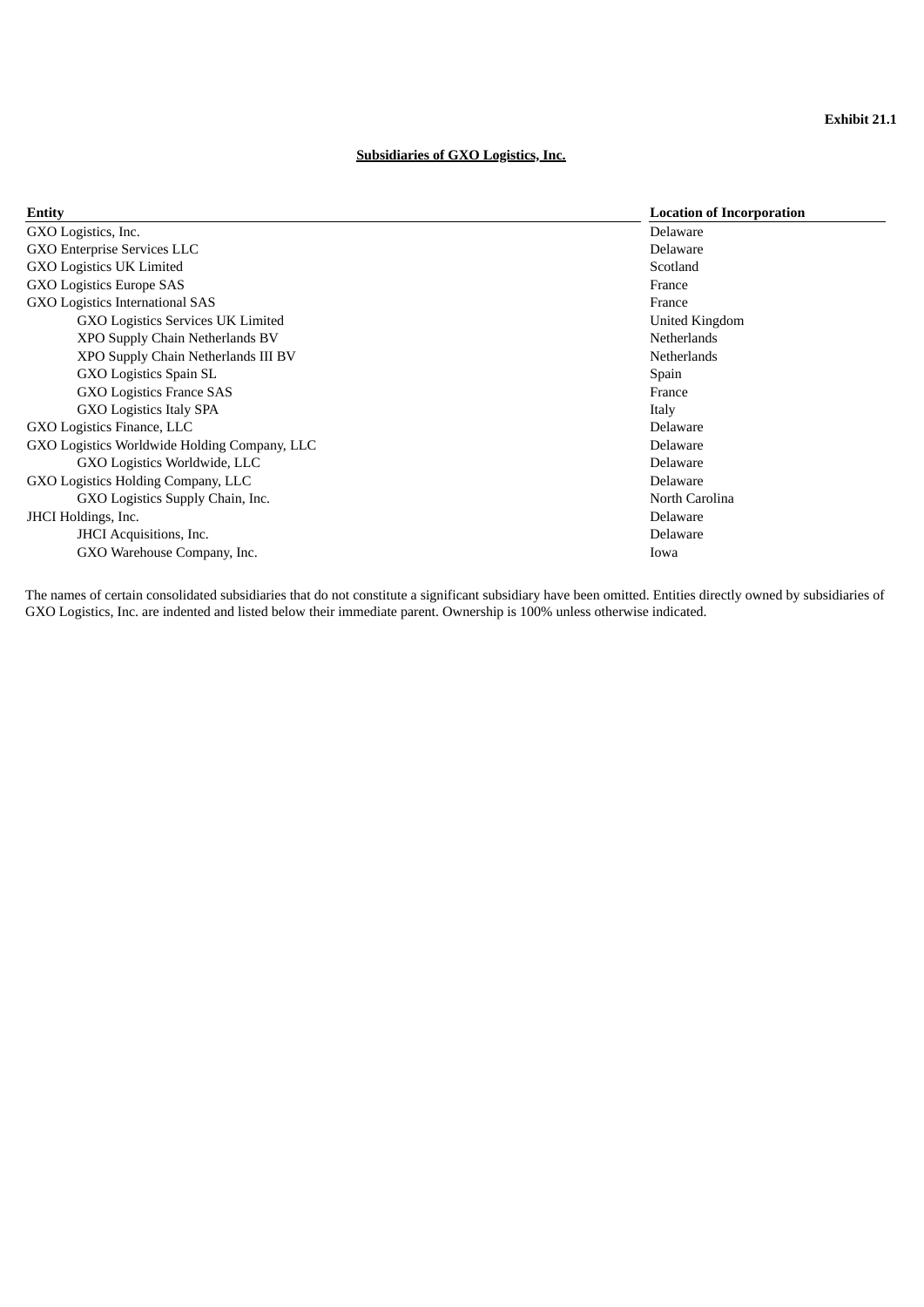# **Consent of Independent Registered Public Accounting Firm**

<span id="page-84-0"></span>We consent to the incorporation by reference in the registration statements (No. 333-259217) on Form S-3ASR and (No. 333-258653) on Form S-8 of our report dated February 17, 2022, with respect to the consolidated financial statements of GXO Logistics, Inc. and the effectiveness of internal control over financial reporting.

/s/ KPMG LLP

Stamford, Connecticut February 17, 2022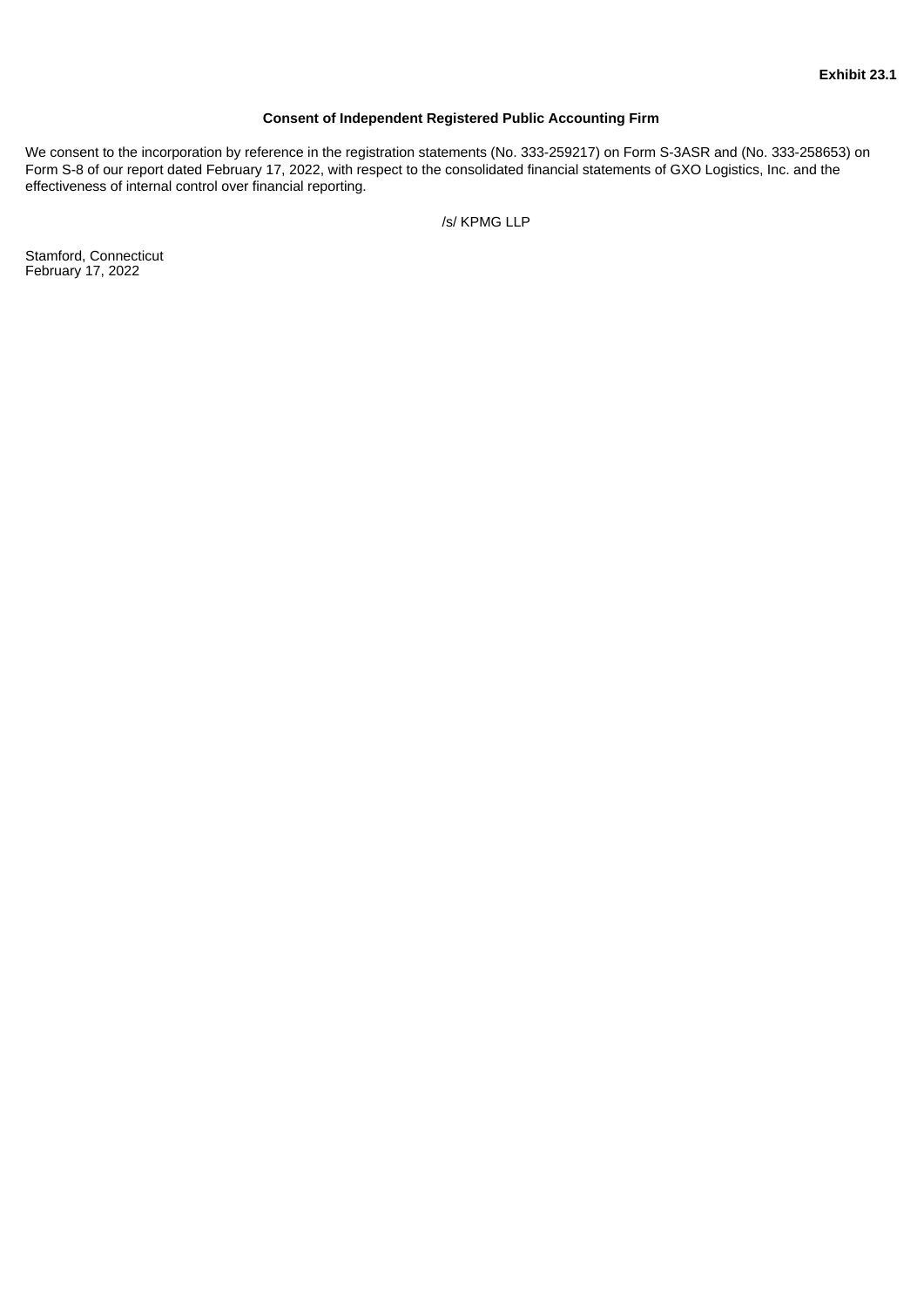#### **CERTIFICATION**

<span id="page-85-0"></span>I, Malcolm Wilson, certify that:

- 1. I have reviewed this Annual Report on Form 10-K for the year ended December 31, 2021 of GXO Logistics, Inc.;
- 2. Based on my knowledge, this report does not contain any untrue statement of a material fact or omit to state a material fact necessary to make the statements made, in light of the circumstances under which such statements were made, not misleading with respect to the period covered by this report;
- 3. Based on my knowledge, the financial statements, and other financial information included in this report, fairly present in all material respects the financial condition, results of operations and cash flows of the registrant as of, and for, the periods presented in this report;
- 4. The registrant's other certifying officer(s) and I are responsible for establishing and maintaining disclosure controls and procedures (as defined in Exchange Act Rules 13a-15(e) and 15d-15(e)) and internal control over financial reporting (as defined in Exchange Act Rules 13a-15(f) and 15d-15(f)) for the registrant and have:
	- (a) Designed such disclosure controls and procedures, or caused such disclosure controls and procedures to be designed under our supervision, to ensure that material information relating to the registrant, including its consolidated subsidiaries, is made known to us by others within those entities, particularly during the period in which this report is being prepared;
	- (b) Designed such internal control over financial reporting, or caused such internal control over financial reporting to be designed under our supervision, to provide reasonable assurance regarding the reliability of financial reporting and the preparation of financial statements for external purposes in accordance with generally accepted accounting principles;
	- (c) Evaluated the effectiveness of the registrant's disclosure controls and procedures and presented in this report our conclusions about the effectiveness of the disclosure controls and procedures, as of the end of the period covered by this report based on such evaluation; and
	- (d) Disclosed in this report any change in the registrant's internal control over financial reporting that occurred during the registrant's most recent fiscal quarter (the registrant's fourth fiscal quarter in the case of an annual report) that has materially affected, or is reasonably likely to materially affect, the registrant's internal control over financial reporting; and
- 5. The registrant's other certifying officer(s) and I have disclosed, based on our most recent evaluation of internal control over financial reporting, to the registrant's auditors and the audit committee of the registrant's board of directors (or persons performing the equivalent functions):
	- (a) All significant deficiencies and material weaknesses in the design or operation of internal control over financial reporting which are reasonably likely to adversely affect the registrant's ability to record, process, summarize and report financial information; and
	- (b) Any fraud, whether or not material, that involves management or other employees who have a significant role in the registrant's internal control over financial reporting.

/s/ Malcolm Wilson Malcolm Wilson Chief Executive Officer (Principal Executive Officer)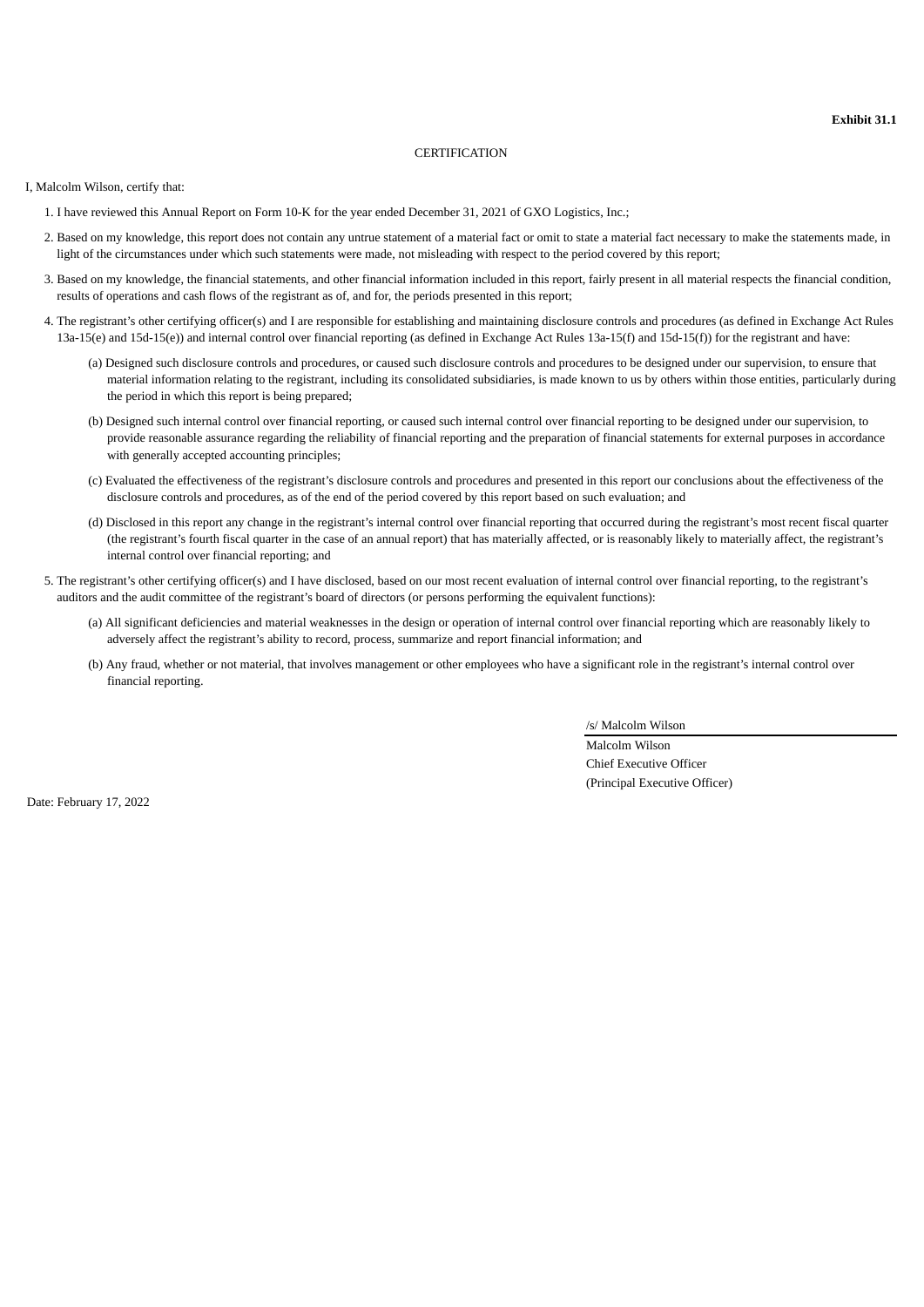#### **CERTIFICATION**

<span id="page-86-0"></span>I, Baris Oran, certify that:

- 1. I have reviewed this Annual Report on Form 10-K for the year ended December 31, 2021 of GXO Logistics, Inc.;
- 2. Based on my knowledge, this report does not contain any untrue statement of a material fact or omit to state a material fact necessary to make the statements made, in light of the circumstances under which such statements were made, not misleading with respect to the period covered by this report;
- 3. Based on my knowledge, the financial statements, and other financial information included in this report, fairly present in all material respects the financial condition, results of operations and cash flows of the registrant as of, and for, the periods presented in this report;
- 4. The registrant's other certifying officer(s) and I are responsible for establishing and maintaining disclosure controls and procedures (as defined in Exchange Act Rules 13a-15(e) and 15d-15(e)) and internal control over financial reporting (as defined in Exchange Act Rules 13a-15(f) and 15d-15(f)) for the registrant and have:
	- (a) Designed such disclosure controls and procedures, or caused such disclosure controls and procedures to be designed under our supervision, to ensure that material information relating to the registrant, including its consolidated subsidiaries, is made known to us by others within those entities, particularly during the period in which this report is being prepared;
	- (b) Designed such internal control over financial reporting, or caused such internal control over financial reporting to be designed under our supervision, to provide reasonable assurance regarding the reliability of financial reporting and the preparation of financial statements for external purposes in accordance with generally accepted accounting principles;
	- (c) Evaluated the effectiveness of the registrant's disclosure controls and procedures and presented in this report our conclusions about the effectiveness of the disclosure controls and procedures, as of the end of the period covered by this report based on such evaluation; and
	- (d) Disclosed in this report any change in the registrant's internal control over financial reporting that occurred during the registrant's most recent fiscal quarter (the registrant's fourth fiscal quarter in the case of an annual report) that has materially affected, or is reasonably likely to materially affect, the registrant's internal control over financial reporting; and
- 5. The registrant's other certifying officer(s) and I have disclosed, based on our most recent evaluation of internal control over financial reporting, to the registrant's auditors and the audit committee of the registrant's board of directors (or persons performing the equivalent functions):
	- (a) All significant deficiencies and material weaknesses in the design or operation of internal control over financial reporting which are reasonably likely to adversely affect the registrant's ability to record, process, summarize and report financial information; and
	- (b) Any fraud, whether or not material, that involves management or other employees who have a significant role in the registrant's internal control over financial reporting.

/s/ Baris Oran Baris Oran Chief Financial Officer (Principal Financial Officer)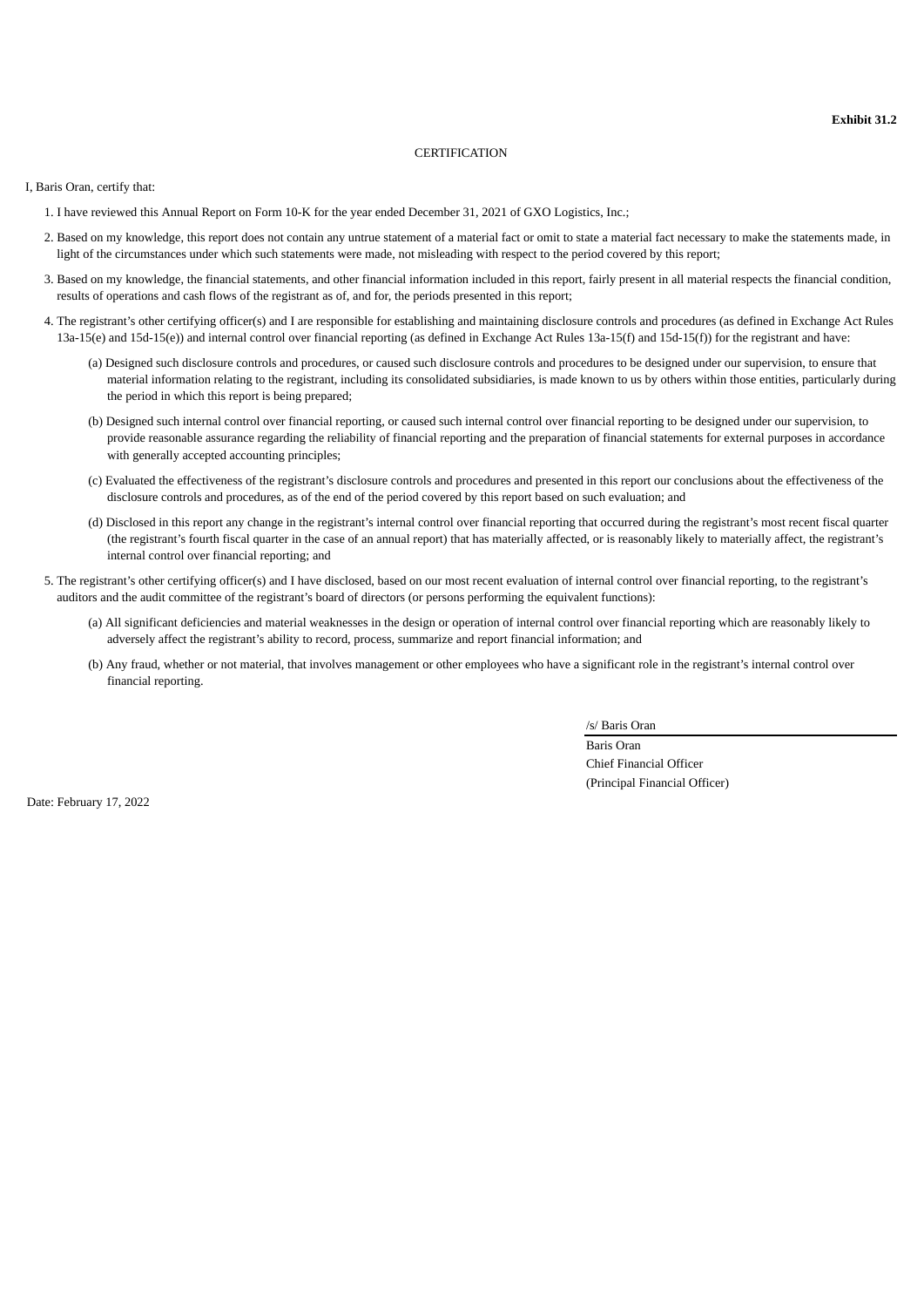# **CERTIFICATION OF THE CHIEF EXECUTIVE OFFICER**

# **Pursuant to 18 U.S.C. Section 1350 As adopted pursuant to Section 906 of the Sarbanes-Oxley Act of 2002**

<span id="page-87-0"></span>Solely for the purposes of complying with 18 U.S.C. Section 1350 as adopted pursuant to Section 906 of the Sarbanes-Oxley Act of 2002, I, the undersigned Chief Executive Officer of GXO Logistics, Inc. (the "Company"), hereby certify, based on my knowledge, that the Annual Report on Form 10-K of the Company for the year ended December 31, 2021 (the "Report") fully complies with the requirements of Section 13(a) or 15(d) of the Securities Exchange Act of 1934 and that the information contained in the Report fairly presents, in all material respects, the financial condition and results of operations of the Company.

/s/ Malcolm Wilson

Malcolm Wilson Chief Executive Officer (Principal Executive Officer)